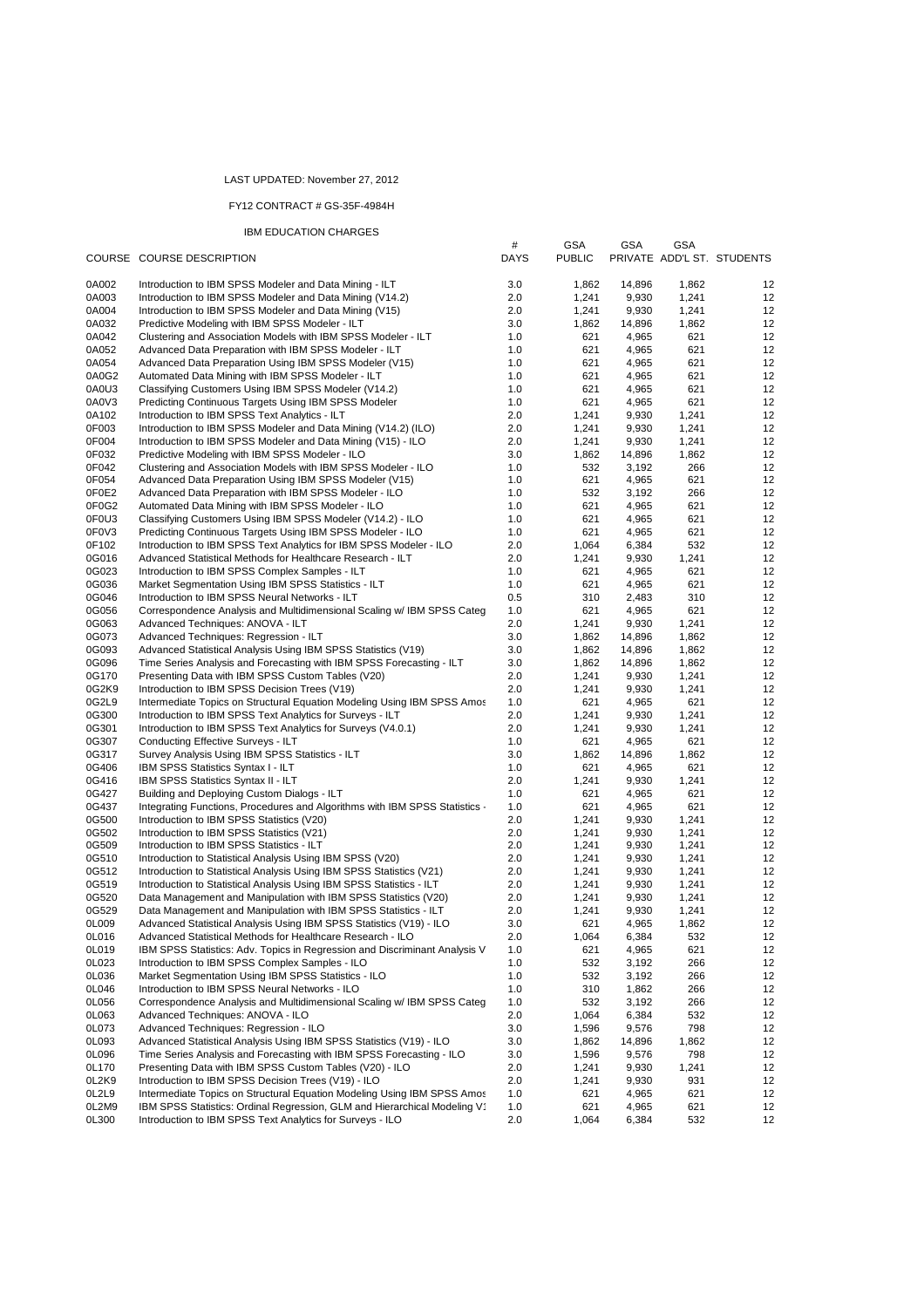| 0L301          | Introduction to IBM SPSS Text Analytics for Surveys (V4.0.1)- ILO               | 2.0        | 1,241      | 9,930  | 1,241      | 12 |
|----------------|---------------------------------------------------------------------------------|------------|------------|--------|------------|----|
| 0L307          | Conducting Effective Surveys - ILO                                              | 1.0        | 532        | 3,192  | 266        | 12 |
| 0L406          | <b>IBM SPSS Statistics Syntax I - ILO</b>                                       | 1.0        | 532        | 3,192  | 266        | 12 |
| 0L416          | <b>IBM SPSS Statistics Syntax II - ILO</b>                                      | 2.0        | 1,064      | 6,384  | 532        | 12 |
| 0L500          | Introduction to IBM SPSS Statistics (V20) - ILO                                 | 2.0        | 1,241      | 9,930  | 1,241      | 12 |
| 0L502          | Introduction to IBM SPSS Statistics (V21) - ILO                                 | 2.0        | 1,241      | 9,930  | 1,241      | 12 |
| 0L509          | Introduction to IBM SPSS Statistics - ILO                                       | 2.0        | 1,241      | 9,930  | 1,241      | 12 |
| 0L510          | Introduction to Statistical Analysis Using IBM SPSS (V20) - ILO                 | 2.0        | 1,241      | 9,930  | 1,241      | 12 |
| 0L512          | Introduction to Statistical Analysis Using IBM SPSS Statistics (V21) - ILO      | 2.0        | 1,241      | 9,930  | 1,241      | 12 |
| 0L519          | Introduction to Statistical Analysis Using IBM SPSS Statistics - ILO            | 2.0        | 1,241      | 9,930  | 1,241      | 12 |
| 0L520          | Data Management and Manipulation with IBM SPSS Statistics (V20) - ILO           | 2.0        | 1,241      | 9,930  | 1,241      | 12 |
| 0L529          | Data Management and Manipulation with IBM SPSS Statistics - ILO                 | 2.0        | 1,241      | 9,930  | 1,241      | 12 |
| 0M003          | Dimensions Administration: Paper - ILT                                          | 2.0        | 1,241      | 9,930  | 1,241      | 12 |
| 0M013          | Dimensions Administration (Paper) Paper Only - ILT                              | 1.0        | 621        | 4,965  | 621        | 12 |
| 0M026          | IBM SPSS Data Collection Administration (Web) (V6.0.1)                          | 1.0        | 621        | 4,965  | 621        | 12 |
| 0M035          | <b>IBM SPSS Data Collection Administration Telephone for Supervisors - ILT</b>  | 2.0        | 1,241      | 9,930  | 1,241      | 12 |
| 0M045          | IBM SPSS Data Collection Telephone Interviewing - ILT                           | 1.0        | 621        | 4,965  | 621        | 12 |
| 0M065          | IBM SPSS Data Collection Administration Remote Supervisor - ILT                 | 1.0        | 621        | 4,965  | 621        | 12 |
| 0M075          | IBM SPSS Data Collection Server Maintenance - ILT                               | 1.0        | 621        | 4,965  | 621        | 12 |
| 0M105          | IBM SPSS Data Collection Survey Authoring - ILT                                 | 2.0        | 1,241      | 9,930  | 1,241      | 12 |
| 0M125          | IBM SPSS Data Collection Survey Authoring Sample Functionality - ILT            | 1.0        | 621        | 4,965  | 621        | 12 |
| 0M135          | IBM SPSS Data Collection Survey Authoring Quota Functionality - ILT             | 1.0        | 621        | 4,965  | 621        | 12 |
| 0M145          | IBM SPSS Data Collection Survey Authoring Translation Utility - ILT             | 1.0        | 621        | 4,965  | 621        | 12 |
| 0M210          | Dimensions Scripting: Report Creation - ILT                                     | 2.0        | 1,241      | 9,930  | 1,241      | 12 |
| 0M236          | IBM SPSS Data Collection Scripting: (Survey Creation) Level II                  | 2.0        | 1,241      | 9,930  | 1,241      | 12 |
| 0M245          | IBM SPSS Data Collection Survey Presentation - ILT                              | 1.0        | 621        | 4,965  | 621        | 12 |
| 0M275          | IBM SPSS Data Collection Wizard Creation and Deployment - ILT                   | 1.0        | 621        | 4,965  | 621        | 12 |
| 0M285          | IBM SPSS Data Collection Scripting Survey Creation - Best Practices - ILT       | 1.0        | 621        | 4,965  | 621        | 12 |
| 0M295          | IBM SPSS Data Collection Scripting-Intro to Data Management-ILT                 | 2.0        | 1,241      | 9,930  | 1,241      | 12 |
| 0M2A5          | IBM SPSS Data Collection Scripting-Intermediate Data Management-ILT             | 2.0        | 1,241      | 9,930  | 1,241      | 12 |
|                |                                                                                 |            |            |        |            | 12 |
| 0M305<br>0M311 | IBM SPSS Reports for Surveys: Level I - ILT<br>Dimensions Report Creation - ILT | 1.0<br>1.0 | 621<br>621 | 4,965  | 621<br>621 | 12 |
|                |                                                                                 |            |            | 4,965  |            |    |
| 0M324          | Dimensions Survey Analysis II - ILT                                             | 1.0        | 621        | 4,965  | 621        | 12 |
| 0R003          | Dimensions Administration: Paper - ILO                                          | 2.0        | 1,064      | 6,384  | 532        | 12 |
| 0R013          | Dimensions Administration (Paper) Paper Only - ILO                              | 1.0        | 532        | 3,192  | 266        | 12 |
| 0R026          | IBM SPSS Data Collection Administration (Web) (V6.0.1) - ILO                    | 1.0        | 621        | 4,965  | 621        | 12 |
| 0R045          | IBM SPSS Data Collection Telephone Interviewing - ILO                           | 1.0        | 310        | 2,483  | 266        | 12 |
| 0R065          | IBM SPSS Data Collection Administration Remote Supervisor - ILO                 | 1.0        | 310        | 2,483  | 266        | 12 |
| 0R105          | IBM SPSS Data Collection Survey Authoring - ILO                                 | 2.0        | 1,064      | 6,384  | 532        | 12 |
| 0R125          | IBM SPSS Data Collection Survey Authoring Sample Functionality - ILO            | 1.0        | 310        | 2,483  | 266        | 12 |
| 0R135          | IBM SPSS Data Collection Survey Authoring Quota Functionality - ILO             | 1.0        | 310        | 2,483  | 266        | 12 |
| 0R145          | IBM SPSS Data Collection Survey Authoring Translation Utility - ILO             | 1.0        | 310        | 2,483  | 266        | 12 |
| 0R236          | IBM SPSS Data Collection Scripting: (Survey Creation) Level II - ILO            | 2.0        | 1,241      | 9,930  | 1,241      | 12 |
| 0R245          | IBM SPSS Data Collection Survey Presentation - ILO                              | 1.0        | 532        | 3,192  | 266        | 12 |
| 0R275          | IBM SPSS Data Collection Wizard Creation and Deployment - ILO                   | 1.0        | 532        | 3,192  | 266        | 12 |
| 0R285          | IBM SPSS Data Collection Scripting Survey Creation - Best Practices - ILO       | 1.0        | 532        | 3,192  | 266        | 12 |
| 0R295          | IBM SPSS Data Collection Scripting-Intro to Data Management-ILO                 | 2.0        | 621        | 2,483  | 621        | 12 |
| 0R2A5          | IBM SPSS Data Collection Scripting - Intermediate Data Management-ILO           | 2.0        | 1,241      | 9,930  | 1,241      | 12 |
| 0R305          | IBM SPSS Reports for Surveys: Level I - ILO                                     | 1.0        | 532        | 3,192  | 266        | 12 |
| 0R311          | Dimensions Report Creation - ILO                                                | 1.0        | 532        | 3,192  | 266        | 12 |
| 0R324          | Dimensions Survey Analysis II - ILO                                             | 1.0        | 532        | 3,192  | 266        | 12 |
| 0S203          | ShowCase Query - ILT                                                            | 2.0        | 1,241      | 9,930  | 1,241      | 12 |
| 0S212          | ShowCase Warehouse Builder - ILT                                                | 1.0        | 621        | 4,965  | 621        | 12 |
| 0S225          | ShowCase Essbase - Introduction - ILT                                           | 4.0        | 2,483      | 19,861 | 2,483      | 12 |
| 0S247          | ShowCase Operational Reporting - ILT                                            | 2.0        | 1,241      | 9,930  | 1,241      | 12 |
| 0S251          | ShowCase Warehouse Manager - ILT                                                | 1.0        | 621        | 4,965  | 621        | 12 |
| 0S263          | ShowCase Report Writer - ILT                                                    | 1.0        | 621        | 4,965  | 621        | 12 |
| 0S276          | ShowCase Analyzer - ILT                                                         | 2.0        | 1,241      | 9,930  | 1,241      | 12 |
| 0S2C1          | ShowCase Advanced Query - ILT                                                   | 2.0        | 1,241      | 9,930  | 1,241      | 12 |
| 1K000          | IBM Clarity: Building Templates and Reports (V6.2) (MSAS)                       | 5.0        | 3,103      | 24,826 | 3,103      | 12 |
| 1K001          | IBM Clarity: Building Templates and Reports (V6.2) (MSAS)                       | 5.0        | 3,103      | 24,826 | 3,103      | 12 |
| 1K002          | IBM Clarity: Advanced Template Building (V6.2) (MSAS)                           | 2.0        | 1,241      | 9,930  | 1,241      | 12 |
| 1K003          | IBM Clarity: Advanced Template Building (V6.2)                                  | 2.0        | 1,241      | 9,930  | 1,241      | 12 |
| 1K005          | IBM Clarity: JAD Preparation (V7)                                               | 2.0        | N/A        | 9,930  | 1,241      | 12 |
| 1K007          | IBM Clarity: Building Templates and Reports Delta (V7)                          | 3.0        | 1,862      | 14,896 | 1,862      | 12 |
| 1K008          | IBM Clarity: Advanced Template and Report Building (V7)                         | 3.0        | 1,862      | 14,896 | 1,862      | 12 |
| 1K009          | IBM Clarity: Visualizer (V7)                                                    | 1.0        | 621        | 4,965  | 621        | 12 |
| 1K011          | IBM Clarity: Consolidations End User (V7)                                       | 1.0        | NA.        | 4,965  | 621        | 12 |
| 1K012          | IBM Clarity: Cube Manager (V6.5)                                                | 0.5        | NA         | 2,483  | 310        | 12 |
| 1K013          | IBM Clarity: MDM (V7)                                                           | 0.5        | N/A        | 2,483  | 310        | 12 |
| 1K014          | <b>IBM Clarity: Designing MSAS Solutions</b>                                    | 3.0        | N/A        | 14,896 | 1,862      | 12 |
| 1K015          | IBM Clarity: electronic Tariff Management System (V6.5)                         | 1.0        | N/A        | 4,965  | 621        | 12 |
| 1K016          | IBM Clarity: Elite Financial Reporting (V6.2)                                   | 4.0        | N/A        | 19,861 | 2,483      | 12 |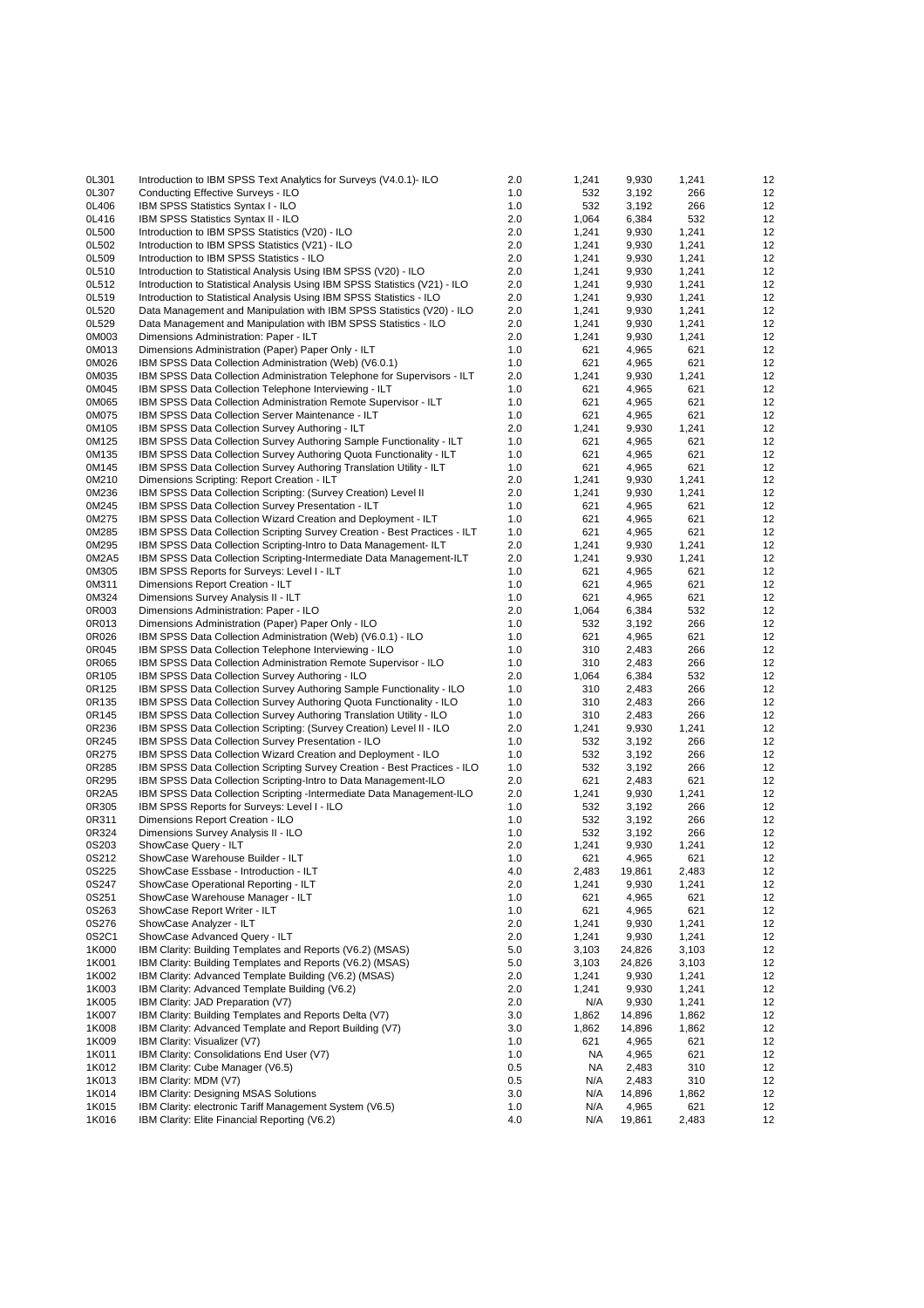| 1K017 | IBM Clarity: Elite Financial Reporting (V7)                                | 4.0 | N/A       | 19,861 | 2,483 | 12 |
|-------|----------------------------------------------------------------------------|-----|-----------|--------|-------|----|
| 1K018 | IBM Clarity: Elite Budgeting (V6.2)                                        | 3.0 | N/A       | 14,896 | 1,862 | 12 |
| 1K019 | IBM Clarity: Elite Budgeting (V7)                                          | 3.0 | N/A       | 14,896 | 1,862 | 12 |
| 1K021 | IBM Clarity: Building Templates and Reports (V7.2)                         | 5.0 | 3,103     | 24,826 | 3,103 | 12 |
|       |                                                                            |     |           |        |       |    |
| 1K022 | IBM Clarity: JAD Preparation (V7.2)                                        | 2.0 | N/A       | 9,930  | 1,241 | 12 |
| 1K023 | IBM Clarity: Building Templates and Reports Delta (V7.2)                   | 2.0 | 1,241     | 9,930  | 1,241 | 12 |
| 1K025 | IBM Clarity: Visualizer (V7.2)                                             | 1.0 | 621       | 4,965  | 621   | 12 |
| 1K026 | IBM Clarity: MDM (V7.2)                                                    | 0.5 | 310       | 2,483  | 310   | 12 |
| 1K100 | IBM Cognos Financial Statement Reporting (FSR) (V6.6)                      | 2.0 | 1,241     | 9,930  | 1,241 | 12 |
| 1K101 | IBM Cognos Financial Statement Reporting (FSR): XBRL (V6.6)                | 2.0 | N/A       | 9,930  | 1,241 | 12 |
| 1K105 | IBM Cognos FSR: XBRL Detailed Tagging (V6.6)                               | 2.0 | 1,241     | 9,930  | 1,241 | 12 |
| 10100 | Using IBM OpenPages (V6.0)                                                 | 0.5 | NA.       | 2,483  | 310   | 12 |
| 10101 |                                                                            | 1.0 | NA.       |        | 621   | 7  |
|       | IBM OpenPages: Introduction to Compliance Automation (V6.0)                |     |           | 4,965  |       |    |
| 10102 | IBM OpenPages: Report Authoring (V6.0)                                     | 0.5 | NA        | 2,483  | 310   | 6  |
| 10104 | IBM OpenPages: Advanced Report Authoring (V6.0)                            | 2.0 | NA.       | 9,930  | 1,241 | 6  |
| 10106 | IBM OpenPages: Administration (V6.0)                                       | 1.0 | NA.       | 4,965  | 621   | 6  |
| 10130 | Using IBM OpenPages (V6.0) - ILO                                           | 0.5 | <b>NA</b> | 2,483  | 310   | 10 |
| 10131 | IBM OpenPages: Introduction to Compliance Automation (V6.0) - ILO          | 1.0 | NA        | 4,965  | 621   | 6  |
| 10132 | IBM OpenPages: Report Authoring (V6.0) - ILO                               | 0.5 | NA        | 2,483  | 310   | 6  |
| 10134 | IBM OpenPages: Advanced Report Authoring (V6.0) - ILO                      | 2.0 | N/A       | 9,930  | 1,241 | 6  |
| 10135 | OpenPages Architecture and Operations (V5.5) - ILO                         | 0.5 | NA.       | 2,483  | 310   | 10 |
| 1SP20 |                                                                            |     |           |        |       |    |
|       | Implementing IBM SmartCloud Entry on Power Systems                         | 2.0 | 1,729     | 8,866  | 177   | 12 |
| 1SV20 | Implementing IBM SmartCloud Entry on Power Systems (ILO)                   | 2.0 | 1,108     | 8,866  | 177   | 12 |
| 1SW20 | Implementing IBM SmartCloud Entry on System x (ILO)                        | 2.0 | 1,108     | 8,866  | 177   | 12 |
| 1SX20 | Implementing IBM SmartCloud Entry on System x                              | 2.0 | 1,729     | 8,866  | 177   | 12 |
| 2K002 | IBM Clarity: Advanced Template Building (V6.2) (MSAS) - ILO                | 2.0 | 1,241     | 9,930  | 1,241 | 12 |
| 2K003 | IBM Clarity: Advanced Template Building (V6.2) - ILO                       | 2.0 | 1,241     | 9,930  | 1,241 | 12 |
| 2K005 | IBM Clarity: JAD Preparation (V7) - ILO                                    | 2.0 | N/A       | 9,930  | 1,241 | 12 |
| 2K007 | IBM Clarity: Building Templates and Reports Delta (V7) - ILO               | 3.0 | 1,862     | 14,896 | 1,862 | 12 |
| 2K008 | IBM Clarity: Advanced Template and Report Building (V7) - ILO              | 3.0 | 1,862     | 14,896 | 1,862 | 12 |
|       |                                                                            |     |           |        |       |    |
| 2K009 | IBM Clarity: Visualizer (V7) - ILO                                         | 1.0 | 621       | 4,965  | 621   | 12 |
| 2K010 | IBM Clarity: Consolidations Administrator (V7) - ILO                       | 3.0 | NA.       | 14,896 | 1,862 | 12 |
| 2K011 | IBM Clarity: Consolidations End User (V7) - ILO                            | 1.0 | NA.       | 4,965  | 621   | 12 |
| 2K012 | IBM Clarity: Cube Manager (V6.5) - ILO                                     | 0.5 | NA        | 2,483  | 310   | 12 |
| 2K013 | IBM Clarity: MDM (V7) - ILO                                                | 0.5 | N/A       | 2,483  | 310   | 12 |
| 2K014 | IBM Clarity: Designing MSAS Solutions - ILO                                | 3.0 | N/A       | 14,896 | 1,862 | 12 |
| 2K015 | IBM Clarity: electronic Tariff Management System (V6.5) - ILO              | 1.0 | N/A       | 4,965  | 621   | 12 |
| 2K016 | IBM Clarity: Elite Financial Reporting (V6.2) - ILO                        | 4.0 | N/A       | 19,861 | 2,483 | 12 |
| 2K017 |                                                                            | 4.0 | N/A       |        | 2,483 | 12 |
|       | IBM Clarity: Elite Financial Reporting (V7) - ILO                          |     |           | 19,861 |       |    |
| 2K018 | IBM Clarity: Elite Budgeting (V6.2) - ILO                                  | 3.0 | N/A       | 14,896 | 1,862 | 12 |
| 2K019 | IBM Clarity: Elite Budgeting (V7) - ILO                                    | 3.0 | N/A       | 14,896 | 1,862 | 12 |
| 2K021 | IBM Clarity: Building Templates and Reports (V7.2) - ILO                   | 5.0 | 3,103     | 24,826 | 3,103 | 12 |
| 2K022 | IBM Clarity: JAD Preparation (V7.2) - ILO                                  | 2.0 | N/A       | 9,930  | 1,241 | 12 |
| 2K023 | IBM Clarity: Building Templates and Reports Delta (V7.2) - ILO             | 2.0 | 1,241     | 9,930  | 1,241 | 12 |
| 2K025 | IBM Clarity: Visualizer (V7.2) - ILO                                       | 1.0 | 621       | 4,965  | 621   | 12 |
| 2K026 | IBM Clarity: MDM (V7.2) - ILO                                              | 0.5 | 310       | 2,483  | 310   | 12 |
| 2K100 | IBM Cognos Financial Statement Reporting (FSR) (V6.6) - ILO                | 2.0 | 1,241     | 9,930  | 1,241 | 12 |
| 2K105 | IBM Cognos FSR: XBRL Detailed Tagging (V6.6) - ILO                         | 2.0 | 1,241     | 9,930  | 1,241 | 12 |
|       |                                                                            |     |           |        |       |    |
| 3A230 | Exploring IBM solidDB Universal Cache - Instructor-led online              | 4.0 | 2,305     | 14,186 | 222   | 15 |
| 3B740 | IBM InfoSphere Optim Performance Manager Extended Edition Essentials (I    | 3.0 | 1,729     | 10,640 | 222   | 15 |
| 3E031 | DB2 Family Fundamentals - Instructor Led Online                            | 2.0 | 909       | 6,392  | 222   | 15 |
| 3E121 | SQL Workshop - Instructor Led Online                                       | 2.0 | 882       | 6,207  | 222   | 12 |
| 3E131 | DB2 SQL Workshop for Experienced Users - ILO                               | 2.5 | 1,729     | 10,640 | 222   | 12 |
| 3E822 | Using InfoSphere Data Architect - Instructor Led Online                    | 2.0 | 1,153     | 7,093  | 222   | 15 |
| 31214 | IBM InfoSphere Identity Insight Essentials V8 (ILO)                        | 3.0 | 2,527     | 13,300 | 798   | 12 |
| 31313 | IBM InfoSphere Identity Insight Advanced Configuration V8 (ILO)            | 3.0 | 2,527     | 13,300 | 798   | 12 |
| 3L100 | DB2 Programming Workshop for Linux, UNIX, and Windows (ILO)                | 3.0 | 1,781     | 11,970 | 665   | 12 |
|       |                                                                            |     |           |        |       |    |
| 3L110 | DB2 9 for Linux, UNIX and Windows Application Programming Advanced (IL     | 2.0 | 1,188     | 7,980  | 443   | 12 |
| 3L121 | Query XML data with DB2 9 - Instructor-led online                          | 3.0 | 1,729     | 10,640 | 222   | 15 |
| 3L131 | Query and Manage XML Data with DB2 9 - Instructor-led online               | 5.0 | 2,882     | 17,733 | 222   | 15 |
| 3L141 | Manage XML data with DB2 9 -Instructor-led online                          | 2.0 | 1,153     | 7,093  | 222   | 15 |
| 3L283 | Fast Path to DB2 9 for Experienced Relational DBAs - Instructor Led Online | 2.0 | 1,153     | 7,093  | 222   | 15 |
| 3L284 | Fast Path to DB2 10.1 for Experienced Relational DBAs (ILO)                | 2.0 | 1,188     | 7,980  | 443   | 12 |
| 3L2X2 | DB2 9 Database Administration Workshop for Linux, UNIX and Windows - IL    | 4.0 | 2,305     | 14,186 | 222   | 15 |
| 3L313 | DB2 10.1 for LUW New Features and Database Migration Considerations - I    | 2.0 | 593       | 3,990  | 222   | 12 |
| 3L482 | DB2 9 for Linux, UNIX and Windows Quickstart for Experienced Relational DI | 4.0 | 2,305     | 14,186 | 222   | 15 |
| 3L483 |                                                                            |     |           |        |       | 15 |
|       | DB2 9 for Linux, UNIX, Windows Quickstart for Experienced Relational DBAs  | 4.0 | 2,305     | 14,186 | 222   |    |
| 3L484 | DB2 10.1 for LUW Quickstart for Experienced Relational DBAs (ILO)          | 4.0 | 2,376     | 15,960 | 887   | 12 |
| 3L600 | Connecting DB2 for LUW to DB2 for z/OS - Implementation - Instructor Led ( | 2.0 | 1,153     | 7,093  | 222   | 15 |
| 3L711 | DB2 Stored Procedures Programming Workshop - Instructor-led online         | 2.0 | 1,153     | 7,093  | 222   | 15 |
| 3L800 | DB2 9 pureScale Implementation and Control for DB2 LUW Administrators (    | 2.0 | 1,153     | 7,093  | 222   | 15 |
| 3M000 | InfoSphere Change Data Capture Essentials - Instructor-Led Online          | 3.0 | 1,928     | 11,526 | 798   | 12 |
| 3M100 | Whats New in IBM InfoSphere DataStage V8.5? - ILO                          | 2.0 | 1,325     | 7,980  | 532   | 12 |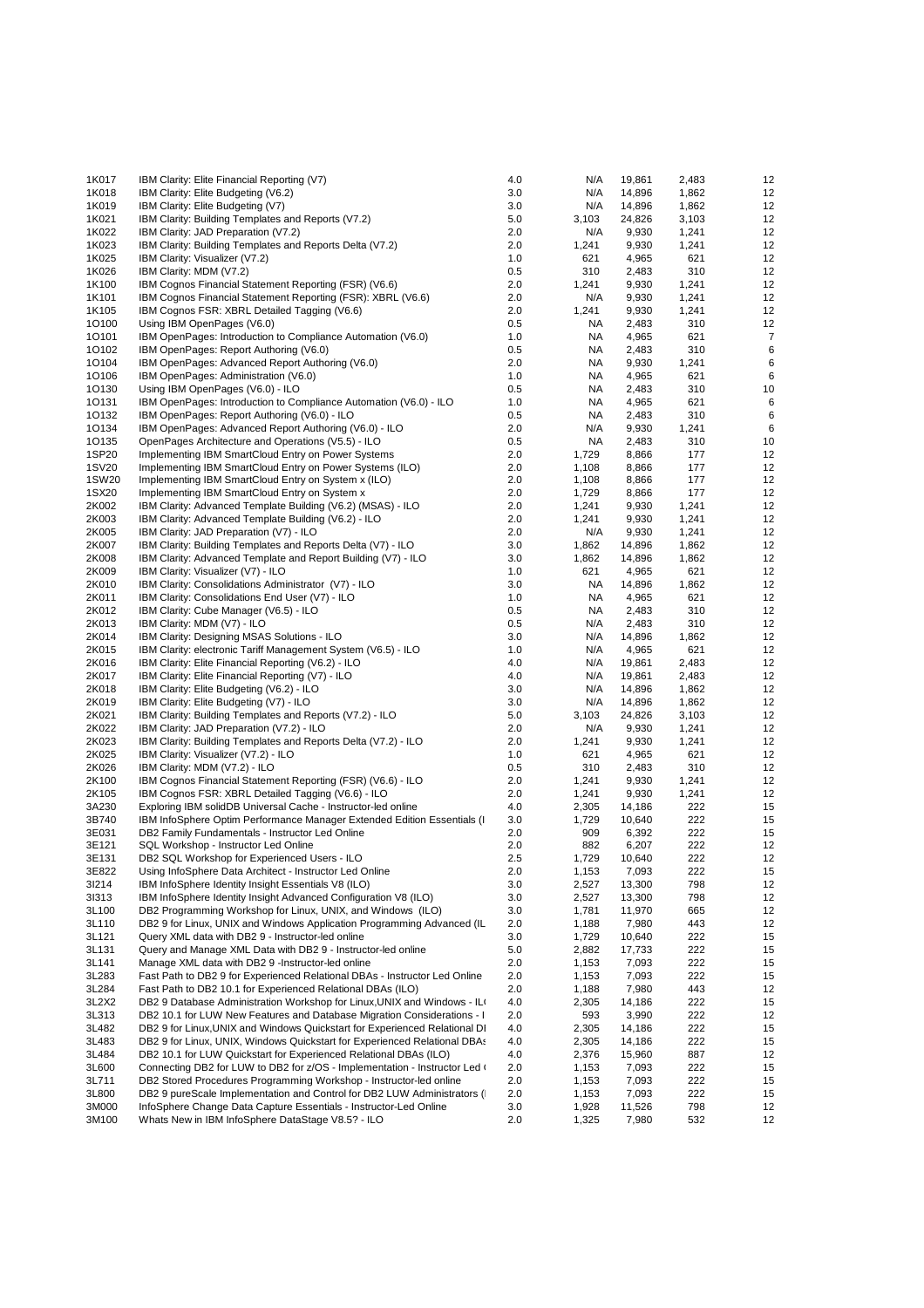| 3M110          | Whats New in IBM InfoSphere QualityStage V8.5? - ILO                                                                               | 3.0        | 1,946          | 11,526           | 798          | 12       |
|----------------|------------------------------------------------------------------------------------------------------------------------------------|------------|----------------|------------------|--------------|----------|
| 3M130          | IS Overview: Lifecycle of Information Integration with Information Server (ILC                                                     | 1.0        | 754            | 4,433            | 332          | 12       |
| 3M210          | IBM InfoSphere QualityStage Essentials V8 - ILO                                                                                    | 4.0        | 2,920          | 15,960           | 975          | 12       |
| 3M211          | IBM InfoSphere QualityStage Essentials V8.7 - ILO                                                                                  | 4.0        | 3,015          | 17,733           | 1,330        | 12       |
| 3M310          | IBM InfoSphere QualityStage Postal Modules V8 - ILO                                                                                | 2.0        | 1,463          | 7,980            | 532          | 12       |
| 3M400          | IBM InfoSphere Advanced DataStage V8 (ILO)                                                                                         | 4.0        | 2,926          | 15,960           | 1,064        | 12       |
| 3M410          | IBM InfoSphere Advanced QualityStage V8 - ILO                                                                                      | 3.0        | 2,194          | 11,970           | 798          | 12<br>12 |
| 3M411<br>3M500 | InfoSphere QualityStage 8.7 Advanced (ILO)<br>IBM InfoSphere Information Server Administration V8 (ILO)                            | 3.0<br>4.0 | 2,194<br>2,926 | 11,970<br>15,960 | 798<br>1,064 | 12       |
| 3M620          | IBM InfoSphere Metadata Workbench Essentials V8 (ILO)                                                                              | 2.0        | 1,325          | 7,980            | 887          | 12       |
| 3M621          | IBM InfoSphere Metadata Workbench Essentials V8.7 - ILO                                                                            | 2.0        | 1,507          | 8,866            | 665          | 12       |
| 3M630          | IBM InfoSphere FastTrack Essentials (ILO)                                                                                          | 1.0        | 731            | 3,990            | 266          | 12       |
| 3M631          | IBM InfoSphere FastTrack Essentials V8.7 - ILO                                                                                     | 1.0        | 754            | 4,433            | 332          | 12       |
| 3M640          | IBM InfoSphere Information Services Director Essentials V8 (ILO)                                                                   | 1.0        | 731            | 3,990            | 266          | 12       |
| 3M800          | IBM InfoSphere Information Analysis V8 - ILO                                                                                       | 4.0        | 2,655          | 15,073           | 887          | 12       |
| 3M801          | IBM InfoSphere Information Analysis V8.7 (ILO)                                                                                     | 4.0        | 3,015          | 17,733           | 1,330        | 12       |
| 3N230          | Exploring IBM solidDB Universal Cache - Flex Instructor Led Online                                                                 | 5.0        | 2,305          | 14,186           | 222          | 15       |
| 3N312          | DB2 9.7 for Linux, UNIX, and Windows New Features - Flex Instructor-led or                                                         | 2.0        | 864            | 5,320            | 222          | 15       |
| 3N602          | InfoSphere BigInsights Essentials Using Apache Hadoop (Flex ILO)                                                                   | 4.0        | 887            | N/A              | N/A          | N/A      |
| 3N800          | DB2 9 pureScale Implementation and Control for DB2 LUW Administrators -                                                            | 4.0        | 1,153          | 7,093            | 222          | 15       |
| 3T100<br>3T101 | IBM InfoSphere Discovery Fundamentals (ILO)                                                                                        | 2.0<br>3.0 | 1,153          | 7,093<br>10,640  | 222<br>222   | 15       |
| 3T151          | IBM InfoSphere Discovery Fundamentals - ILO<br>InfoSphere Optim Designer for Optim Core Technology - ILO                           | 2.0        | 1,729<br>1,330 | 7,980            | 665          | 15<br>12 |
| 3T161          | InfoSphere Optim Designer for Optim Data Growth - ILO                                                                              | 1.5        | 1,330          | 7,980            | 665          | 12       |
| 3T171          | InfoSphere Optim Designer for Optim Test Data Mgmt / Data Masking - ILO                                                            | 1.5        | 1,330          | 7,980            | 665          | 12       |
| 3T202          | IBM Optim Data Growth for Distributed Systems - ILO                                                                                | 3.0        | 1,729          | 10,640           | 222          | 15       |
| 3T203          | InfoSphere Optim Data Growth for Archiving on Dist Systems - ILO                                                                   | 3.0        | 1,995          | 11,970           | 997          | 12       |
| 3T212          | IBM Optim Test Data Management with Data Privacy Option for Distributed &                                                          | 3.0        | 1,729          | 10,640           | 222          | 15       |
| 3T213          | Using InfoSphere Optim Test Data Mgmt and Data Masking on Dist Systems                                                             | 3.0        | 1,995          | 11,970           | 997          | 12       |
| 3T292          | IBM Optim Core Technology for Distributed Systems - Instructor Led Online                                                          | 5.0        | 2,882          | 17,733           | 222          | 15       |
| 3T2A3          | Installing and Configuring Optim Core Technology for Distributed Systems - I                                                       | 0.5        | 665            | 3,990            | 332          | 12       |
| 3T461          | InfoSphere Optim Data Growth for Archiving with Designer on Dist Sys - ILO                                                         | 4.5        | 3,325          | 19,950           | 1,662        | 12       |
| 3T471          | InfoSphere Optim Test Data Mgmt / Data Masking with Designer on Dist Sys                                                           | 4.5        | 3,325          | 19,950           | 1,662        | 12       |
| 3T821          | IBM Optim Test Data Management for z/OS (ILO)                                                                                      | 3.0        | 1,729          | 10,640           | 222          | 12       |
| 3U201          | InfoSphere Guardium 8 Technical Training (ILO)                                                                                     | 3.0<br>5.0 | 2,660          | 15,960           | 887<br>222   | 12<br>15 |
| 3V303<br>3V311 | Doing skip-level migration? New Functions/Features of DB2 9/10 for z/OS (I<br>DB2 for z/OS New Functions and Features in V10 (ILO) | 4.0        | 2,882<br>2,305 | 17,733<br>14,186 | 222          | 15       |
| 3V312          | DB2 for z/OS - New Features in Version 10 Workshop (ILO)                                                                           | 5.0        | 2,882          | 17,733           | 222          | 15       |
| 3V410          | DB2 9 for z/OS Data Sharing Implementation - Instructor Led Online                                                                 | 3.0        | 1,729          | 10,640           | 222          | 15       |
| 3V420          | DB2 9 for z/OS Data Sharing Recovery and Restart - Instructor Led Online                                                           | 2.0        | 1,153          | 7,093            | 222          | 15       |
| 3V470          | DB2 9 for z/OS Data Sharing Performance and Tuning (ILO)                                                                           | 5.0        | 2,882          | 17,733           | 222          | 15       |
| 3V770          | Advanced Programming for DB2 z/OS - Instructor Led Online                                                                          | 5.0        | 2,882          | 17,733           | 222          | 15       |
| 3V831          | DB2 10 for z/OS Database Administration Workshop - Part 1 (ILO)                                                                    | 5.0        | 2,882          | 17,733           | 222          | 12       |
| 3V841          | DB2 for z/OS Database Admin Workshop P2 - Instructor Led Online                                                                    | 3.0        | 1,729          | 10,640           | 222          | 15       |
| 3V851          | DB2 10 for z/OS System Administration - ILO                                                                                        | 5.0        | 2,970          | 19,950           | 1,108        | 12       |
| 3V870          | DB2 9 for z/OS Utilities for Database Administrators ILO                                                                           | 3.0        | 1,729          | 10,640           | 222          | 15       |
| 3V871          | DB2 10 for z/OS Utilities for Database Administrators - instructor led online                                                      | 3.0        | 1,781          | 11,970           | 222          | 15       |
| 3V962          | DB2 9 for z/OS Application Performance and Tuning - ILO                                                                            | 5.0        | 2,970          | 19,950           | 1,108        | 12       |
| 3W040          | Introduction to TSA in IBM Smart Analytics Systems (ILO)                                                                           | 1.0        | 576            | 3,547            | 222          | 15<br>12 |
| 3W501<br>3W510 | IBM Netezza Appliance Usage (ILO)<br>IBM Netezza Appliance Advanced Concepts (ILO)                                                 | 3.0<br>2.0 | 1,995<br>1,330 | 11,970<br>7,980  | 887<br>887   | 12       |
| 3W520          | IBM Netezza Appliance Usage and Advanced Concepts (ILO)                                                                            | 5.0        | 3,325          | 19,950           | 887          | 12       |
| 3W530          | IBM Netezza 6.0 New Features (ILO)                                                                                                 | 2.0        | N/A            | 7,980            | 665          | 12       |
| 3W540          | IBM Netezza Analytics for Data Scientists - Using R and NZSQL (ILO)                                                                | 2.0        | 1,330          | 7,980            | 665          | 12       |
| 3W551          | IBM Netezza Analytics for Developers (ILO)                                                                                         | 3.0        | 1,995          | 11,970           | 997          | 12       |
| 3W602          | InfoSphere BigInsights Essentials (ILO)                                                                                            | 2.0        | 887            | 5,320            | 222          | 12       |
| 3W611          | IBM InfoSphere BigInsights Foundation (ILO)                                                                                        | 2.0        | 1,330          | 7,980            | 665          | 12       |
| 3W640          | <b>BigInsights Analytics for Business Analysts</b>                                                                                 | 2.0        | 1,153          | 7,093            | 222          | 15       |
| 3W722          | Programming for InfoSphere Streams - ILO                                                                                           | 4.0        | 2,305          | 14,186           | 222          | 15       |
| 3W730          | Administration of InfoSphere Streams V2 (ILO)                                                                                      | 1.0        | 576            | 3,547            | 222          | 15       |
| 3X222          | Informix 11.7 Database Administration (ILO)                                                                                        | 4.0        | 2,305          | 10,640           | 222          | 15       |
| 3X440          | Informix Dynamic Server 11 Backup and Restore - Instructor Led Online                                                              | 3.0        | 1,729          | 7,980            | 222          | 15       |
| 3X450          | Creating Global Databases Using Informix GLS - Instructor Led Online                                                               | 1.0        | 0              | 2,660            | 222          | 15       |
| 3X500<br>3X812 | IBM Informix Red Brick Warehouse Administration V6.30 - Instructor Led On                                                          | 4.0<br>4.0 | 2,305          | 11,172           | 222<br>222   | 15       |
| 3XA60          | Informix 11.7 System Administration (ILO)<br>Advanced Informix Administration: Migration - ILO                                     | 1.0        | 2,305<br>576   | 10,640<br>2,660  | 222          | 15<br>15 |
| 3XG50          | Genero for IBM Informix 4GL Developers                                                                                             | 5.0        | 1,419          | 17,733           | 1,330        | 12       |
| 3Z091          | Initiate Fundamentals - ILO                                                                                                        | 1.0        | 842            | 3,547            | 222          | 12       |
| 3Z100          | Initiate Technical Boot Camp (ILO)                                                                                                 | 5.0        | 4,212          | 22,166           | 887          | 12       |
| 3Z101          | Initiate Technical Boot Camp V10 - ILO                                                                                             | 5.0        | 4,345          | 24,383           | 1,662        | 12       |
| 3Z310          | IBM InfoSphere MDM Server Workbench for MDM Server 9 - ILO                                                                         | 3.0        | 2,527          | 13,300           | 798          | 12       |
| 3Z340          | IBM InfoSphere MDM Server Service Customization for MDM Server 9 - ILO                                                             | 2.0        | 1,685          | 8,866            | 532          | 12       |
| 3Z401          | Introduction to IBM InfoSphere Master Data Management Standard Edition \                                                           | 0.5        | 869            | 4,877            | 332          | 12       |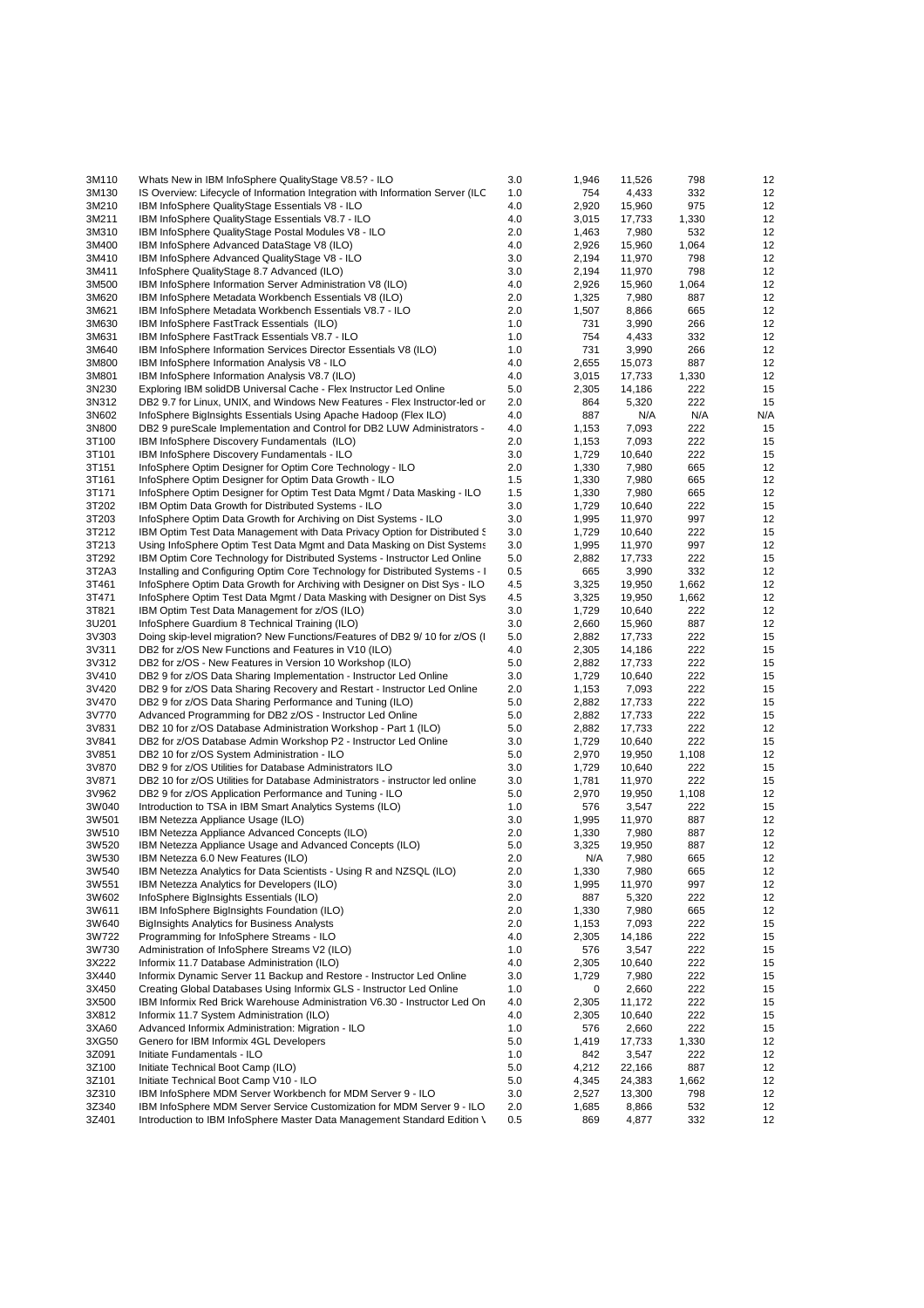| 3Z420 | IBM InfoSphere MDM Standard Edition Architecture and Data Model Design     | 1.0 | 842   | 4,433   | 266   | 12  |
|-------|----------------------------------------------------------------------------|-----|-------|---------|-------|-----|
| 3Z430 | Initial Load and Data Processing for InfoSphere MDM - Standard Edition V1( | 2.0 | 1,737 | 9,753   | 665   | 12  |
| 3Z440 | Configuring InfoSphere MDM Standard Edition V10 - ILO                      | 1.0 | 869   | 4,877   | 332   | 12  |
| 3Z450 | Administrating InfoSphere MDM Standard Edition V10 (ILO)                   | 1.0 | 869   | 4,877   | 332   | 12  |
| 3Z620 | Architecture and Data Model design for InfoSphere MDM Advanced Edition \   | 3.0 | 2,607 | 14,630  | 997   | 12  |
| 3Z640 | Customizing InfoSphere MDM Advanced Edition V10 - ILO                      | 3.0 | 2,527 | 13,300  | 798   | 12  |
| 5K026 | IBM Clarity: MDM (V7.2)                                                    | 0.5 | 496   | N/A     | N/A   | N/A |
| 6D010 | Introduction to IBM Emptoris Contract Management for the Core Team (V9)    | 1.0 | 687   | 4,877   | 443   | 12  |
| 6D017 | Introduction to IBM Emptoris Contract Management for the Core Team (V9)    | 1.0 | 687   | 4,877   | 443   | 12  |
| 6D090 | IBM Emptoris Contract Management (V9)                                      | 2.0 | 1,374 | 4,877   | 443   | 12  |
| 6D097 | IBM Emptoris Contract Management (V9) (ILO)                                | 2.0 | 1,374 | 4,877   | 443   | 12  |
| 6D100 | IBM Emptoris Sourcing for Buyers (V8, V9)                                  | 2.0 | 1,374 | 4,877   | 443   | 12  |
| 6D107 | IBM Emptoris Sourcing for Buyers (V8, V9) (ILO)                            | 2.0 | 1,374 | 4,877   | 443   | 12  |
| 6D239 | IBM Emptoris Sourcing: Export Import Events and Advanced Reporting (V8,    | 0.1 | 44    | N/A     | N/A   | N/A |
| 6D250 | IBM Emptoris Spend Analysis (V8, V9)                                       | 0.5 | 344   | 244     | 222   | 12  |
| 6D257 | IBM Emptoris Spend Analysis (V8, V9) (ILO)                                 | 0.5 | 344   | 244     | 222   | 12  |
| 6D270 | Introduction to IBM Emptoris Program Management (V9)                       | 0.5 | 344   | 244     | 222   | 12  |
| 6D277 | Introduction to IBM Emptoris Program Management (V9) (ILO)                 | 0.5 | 344   | 244     | 222   | 12  |
| 6D290 | <b>IBM Emptoris Services Procurement for System Administrators</b>         | 1.0 | 687   | 4,877   | 443   | 12  |
| 6D297 | IBM Emptoris Services Procurement for System Administrators (ILO)          | 1.0 | 687   | 4,877   | 443   | 12  |
| 6D310 | IBM Emptoris Services Procurement for Buyers (V9)                          | 1.0 | 687   | 4,877   | 443   | 12  |
| 6D317 | IBM Emptoris Services Procurement for Buyers (ILO)                         | 1.0 | 687   | 4,877   | 443   | 12  |
| 6D330 | IBM Emptoris Rivermine Telecom Expense Management End User Training        | 2.0 | 1,330 | 4,877   | 443   | 12  |
| 6D337 |                                                                            | 2.0 | 1,374 |         | 443   | 12  |
|       | IBM Emptoris Rivermine Telecom Expense Management End User Training        |     |       | 4,877   |       |     |
| 6D340 | IBM Emptoris Rivermine Telecom Expense Management Reporting                | 1.0 | 687   | 4,877   | 443   | 12  |
| 6D347 | IBM Emptoris Rivermine Telecom Expense Management Reporting (ILO)          | 1.0 | 687   | 4,877   | 443   | 12  |
| 6D350 | IBM Emptoris Rivermine Telecom Expense Mgmt Contract Mgmt                  | 1.0 | 687   | 4,877   | 443   | 12  |
| 6D357 | IBM Emptoris Rivermine Telecom Expense Mgmt Contract Mgmt Training (V      | 1.0 | 687   | 4,877   | 443   | 12  |
| 6L116 | WebSphere Transformation Extender System Management (ILO)                  | 2.0 | 1,330 | 18,620  | 1,330 | 14  |
| 6L120 | IBM WebSphere Transformation Extender V8.2 Fundamentals (Remote Class      | 3.0 | 2,061 | 14,630  | 266   | 12  |
| 6L124 | IBM WebSphere Transformation Extender V8.2 / Message Broker V6.2 Inter     | 1.0 | 687   | 4,877   | 89    | 12  |
| 6L130 | IBM WebSphere Transformation Extender V8.3 Fundamentals (Remote Class      | 3.0 | 2,061 | 14,630  | 266   | 12  |
| 6L133 | IBM WebSphere Transformation Extender V8.3 Advanced Transformation T       | 3.0 | 2,061 | 14,630  | 266   | 12  |
| 6L211 | IBM WebSphere Commerce V6.0 Hands-on Training for Developers (Remot        | 5.0 | 3,436 | 22,166  | 443   | 12  |
| 6L222 | IBM WebSphere Commerce V7 System Administration (Remote Classroom)         | 5.0 | 3,436 | 24,383  | 443   | 12  |
| 6L224 | Programming Essentials for IBM WebSphere Commerce V7 Customization         | 5.0 | 3,436 | 24,383  | 443   | 12  |
| 6L603 | IBM Sterling B2B Integrator Document Manager Service - ILO                 | 2.0 | 1,374 | 9,753   | 443   | 12  |
| 6L611 | IBM Sterling B2B Integrator Fundamentals (ILO)                             | 5.0 | 3,325 | 46,549  | 3,325 | 14  |
| 6L616 | IBM Sterling B2B Integrator Fundamentals EAI (ILO)                         | 5.0 | 3,325 | 46,549  | 3,325 | 14  |
| 6L621 | IBM Sterling B2B Integrator Fundamentals EAI EDIFACT Edition (ILO)         | 5.0 | 3,325 | 465,491 | 3,325 | 14  |
| 6L632 | IBM Sterling B2B Integrator Advanced Business Process Modeling (ILO)       | 2.0 | 1,330 | 18,620  | 1,330 | 14  |
| 6L656 | IBM Sterling B2B Integrator Data Mapping and EDI Processing (X12) (ILO)    | 5.0 | 3,325 | 46,549  | 3,325 | 14  |
| 6L661 | IBM Sterling B2B Integrator Data Mapping and EDI Processing EDIFACT (IL    | 5.0 | 3,325 | 46,549  | 3,325 | 14  |
| 6L746 | IBM Sterling File Gateway - Managing Sterling File Gateway (ILO)           | 2.0 | 1,330 | 18,620  | 1,330 | 14  |
| 6L852 | IBM Sterling Multi Channel Selling - Visual Modeler Basics (ILO)           | 2.0 | 1,330 | 18,620  | 1,330 | 14  |
| 6L880 | IBM Sterling Configure, Price, Quote on Cloud: Using Field Sales (ILO)     | 2.0 | 1,330 | 18,620  | 1,330 | 14  |
| 6L881 | IBM Sterling Configure, Price, Quote on Cloud: Using Field Sales (ILO)     | 0.5 | 665   | 9,310   | 665   | 14  |
| 6L882 | IBM Sterling Configure, Price, Quote on Cloud: System Configuration (ILO)  | 1.0 | 665   | 9,310   | 665   | 14  |
| 6S008 | IBM WebSphere Transformation Extender Using SEPA                           | 0.5 | 412   | N/A     | N/A   | N/A |
| 6S010 | IBM WebSphere Partner Gateway V6.2 Implementation (Self-Paced)             | 5.0 | 2,749 | N/A     | N/A   | N/A |
| 6S111 | IBM WebSphere Transformation Extender V8.1 System Design (self-paced)      | 2.0 | 1,099 | N/A     | N/A   | N/A |
| 6S112 | IBM WebSphere Transformation Extender V8.1 System Management (self-p       | 2.0 | 1,099 | N/A     | N/A   | N/A |
| 6S120 | IBM WebSphere Transformation Extender V8.2 Fundamentals (Self-Paced \      | 3.0 | 1,693 | N/A     | N/A   | N/A |
| 6S122 | IBM WebSphere Transformation Extender V8.2 Advanced Transformation T       | 3.0 | 1,648 | N/A     | N/A   | N/A |
| 6S123 | IBM WebSphere Transformation Extender V8.2 Using XML (Self-Paced Virtu     | 2.0 | 1,099 | N/A     | N/A   | N/A |
| 6S124 | IBM WebSphere Transformation Extender V8.2 / Message Broker V6.2 Inter     | 1.0 | 549   | N/A     | N/A   | N/A |
| 6S130 | IBM WebSphere Transformation Extender V8.3 Fundamentals (Self-paced)       | 3.0 | 1,648 | N/A     | N/A   | N/A |
| 6S133 | IBM WebSphere Transformation Extender V8.3 Advanced Transformation T       | 3.0 | 1,648 | N/A     | N/A   | N/A |
| 6S137 | IBM WebSphere Transformation Extender 8.3 and Message Broker 7.0 Inter     | 1.0 | 549   | N/A     | N/A   | N/A |
| 6S211 | IBM WebSphere Commerce V6.0 Hands-on Training for Developers (Self-pa      | 5.0 | 2,749 | N/A     | N/A   | N/A |
| 6S220 | IBM WebSphere Commerce V7 Foundation (Self-paced)                          | 1.5 | 824   | N/A     | N/A   | N/A |
| 6S228 | IBM WebSphere Commerce Management Center Functionality                     | 2.0 | 1,099 | N/A     | N/A   | N/A |
| 6S313 | Introduction to Application Development with IBM ILOG ODM Enterprise V3.   | 2.0 | 1,099 | N/A     | N/A   | N/A |
| 6S316 | Developing and Deploying Complete Applications with IBM ILOG ODM Enter     | 3.0 | 1,648 | N/A     | N/A   | N/A |
| 6S320 | Learning Mathematical Programming for IBM ILOG CPLEX Optimization Stu      | 1.0 | 549   | N/A     | N/A   | N/A |
| 6S321 | Template for 6S321G                                                        | 3.0 | 1,648 | N/A     | N/A   | N/A |
| 6T115 | WebSphere Transformation Extender System Design                            | 2.0 | 1,330 | 18,620  | 1,330 | 14  |
| 6T116 | WebSphere Transformation Extender System Management                        | 2.0 | 1,330 | 18,620  | 1,330 | 14  |
| 6T120 | IBM WebSphere Transformation Extender V8.2 Fundamentals                    | 3.0 | 2,061 | 14,630  | 266   | 12  |
| 6T124 | IBM WebSphere Transformation Extender V8.2 / Message Broker V6.2 Inter     | 1.0 | 687   | 4,877   | 89    | 12  |
| 6T130 | IBM WebSphere Transformation Extender V8.3 Fundamentals                    | 3.0 | 2,061 | 14,630  | 266   | 12  |
| 6T133 | IBM WebSphere Transformation Extender V8.3 Advanced Transformation T       | 3.0 | 2,061 | 14,630  | 266   | 12  |
| 6T211 | IBM WebSphere Commerce V6.0 Hands-on Training for Developers               | 5.0 | 3,436 | 23,275  | 443   | 12  |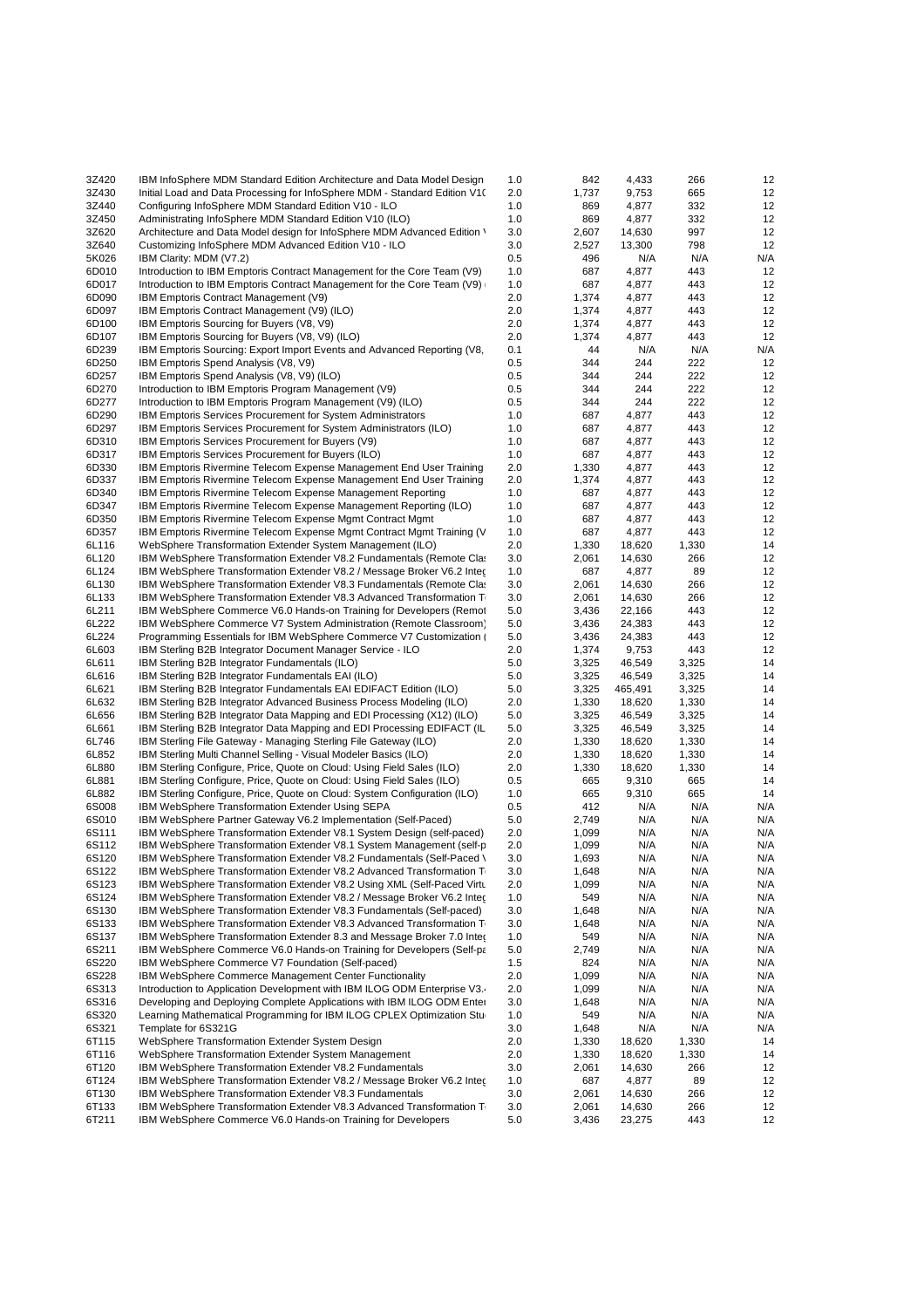| 6T222          | IBM WebSphere Commerce V7 System Administration                                                                                             | 5.0        | 3,436          | 24,383           | 443            | 12       |
|----------------|---------------------------------------------------------------------------------------------------------------------------------------------|------------|----------------|------------------|----------------|----------|
| 6T224          | Programming Essentials for IBM WebSphere Commerce V7 Customization                                                                          | 5.0        | 3,436          | 24,383           | 443            | 12       |
| 6T313          | Introduction to Application Development with IBM ILOG ODM Enterprise Edit                                                                   | 2.0        | 1,374          | 9,753            | 177            | 12       |
| 6T316          | Developing and Deploying Complete Applications with IBM ILOG ODM Enter                                                                      | 3.0        | 2,061          | 14,630           | 266            | 12       |
| 6T318          | Learning Mathematical Programming for IBM ILOG OPL V6.3                                                                                     | 1.0        | 687            | 4,877            | 89             | 12       |
| 6T319          | Optimization Modeling with IBM ILOG OPL V6.3                                                                                                | 3.0        | 2,061          | 14,630           | 266            | 12       |
| 6T320          | Learning Mathematical Programming for IBM ILOG CPLEX Optimization Stu                                                                       | 1.0        | 687            | 4,877            | 89             | 12       |
| 6T321<br>6T322 | Model Development with IBM ILOG CPLEX Optimization Studio V12.2<br>Implementing IBM ILOG Optimization Decision Manager Enterprise Edition V | 3.0<br>3.0 | 2,061<br>2,061 | 14,630<br>14,630 | 266<br>266     | 12<br>12 |
| 6T323          | Constraint Programming Skills for IBM ILOG CP V1.5                                                                                          | 4.0        | 2,749          | 19,506           | 355            | 12       |
| 6T324          | Constraint-Based Scheduling with IBM ILOG CP 1.5                                                                                            | 3.0        | 2,061          | 14,630           | 266            | 12       |
| 6T325          | Constraint-Based Routing with IBM ILOG CP V1.5                                                                                              | 3.0        | 2,061          | 14,630           | 266            | 12       |
| 6T326          | Configuring IBM ILOG Optimization Decision Manager Enterprise Edition V3.                                                                   | 2.0        | 1,374          | 9,753            | 177            | 12       |
| 6T327          | Mathematical Programming using APIs for CPLEX Optimization Studio V12.                                                                      | 3.0        | 2,061          | 14,630           | 266            | 12       |
| 6T329          | Mathematical Programming with IBM ILOG CPLEX V12                                                                                            | 3.0        | 2,061          | 14,630           | 266            | 12       |
| 6T333          | Implementing Skills for IBM ILOG LogicNet Plus XE V7.1                                                                                      | 3.0        | 2,061          | 14,630           | 266            | 12       |
| 6T334          | Business Analyst Skills for IBM ILOG Inventory Analyst V7.0                                                                                 | 2.0        | 1,374          | 9,753            | 177            | 12       |
| 6T335          | Advanced Training Skills for IBM ILOG LogicNet Plus XE V7.0                                                                                 | 3.0        | 2,061          | 14,630           | 266            | 12       |
| 6T336          | Developing and Deploying Complete Applications with IBM ILOG ODM Enter                                                                      | 3.0        | 2,061          | 14,630           | 266            | 12       |
| 6T603          | IBM Sterling B2B Integrator Document Manager Service                                                                                        | 2.0        | 3,436          | 24,383           | 443            | 12       |
| 6T611          | <b>IBM Sterling B2B Integrator Fundamentals</b>                                                                                             | 5.0        | 3,325          | 46,549           | 3,325          | 14       |
| 6T616<br>6T621 | IBM Sterling B2B Integrator Fundamentals EAI                                                                                                | 5.0<br>5.0 | 3,325<br>3,325 | 46,549<br>46,549 | 3,325<br>3,325 | 14<br>14 |
| 6T632          | IBM Sterling B2B Integrator Fundamentals EAI EDIFACT Edition<br>IBM Sterling B2B Integrator Advanced Business Process Modeling              | 2.0        | 1,330          | 18,620           | 1,330          | 14       |
| 6T656          | IBM Sterling B2B Integrator Data Mapping and EDI Processing (X12)                                                                           | 5.0        | 3,325          | 46,549           | 3,325          | 14       |
| 6T661          | IBM Sterling B2B Integrator Data Mapping and EDI Processing EDIFACT                                                                         | 5.0        | 3,325          | 46,549           | 3,325          | 14       |
| 6T746          | IBM Sterling File Gateway - Managing Sterling File Gateway                                                                                  | 2.0        | 1,330          | 18,620           | 1,330          | 14       |
| 6T852          | IBM Sterling Multi Channel Selling - Visual Modeler Basics                                                                                  | 2.0        | 1,330          | 18,620           | 1,330          | 14       |
| 6T880          | IBM Sterling Configure, Price, Quote on Cloud: Using Field Sales                                                                            | 2.0        | 1,330          | 18,620           | 1,330          | 14       |
| 6T881          | IBM Sterling Configure, Price, Quote on Cloud: Using Field Sales                                                                            | 0.5        | 665            | 9,310            | 665            | 14       |
| 6T882          | IBM Sterling Configure, Price, Quote on Cloud: System Configuration                                                                         | 1.0        | 665            | 9,310            | 665            | 14       |
| 6W207          | Advanced IBM WebSphere Commerce Business Operations using Commer                                                                            | 1.5        | 412            | N/A              | N/A            | N/A      |
| 6W208          | Introduction to IBM WebSphere Commerce V6.0 Store Development                                                                               | 1.5        | 412            | N/A              | N/A            | N/A      |
| 6W209          | Intro to IBM WebSphere Commerce Business Operations using Commerce                                                                          | 0.5        | 412            | N/A              | N/A            | N/A      |
| 8K032          | IBM Security Information and Event Manager Administration and Reporting (                                                                   | 3.0        | 1,596          | 11,970           | 798            | 12       |
| 8M021<br>8M061 | Tivoli Enterprise Portal Fundamentals (ILO)<br>IBM Tivoli Enterprise Portal Advanced Administration (ILO)                                   | 3.0<br>2.0 | 1,596<br>1,064 | 11,970<br>7,980  | 798<br>532     | 12<br>12 |
| 8M165          | IBM Tivoli Application Dependency Discovery Manager 7.2.1 Implementatior                                                                    | 5.0        | 3,325          | 22,166           | 1,330          | 12       |
| 8M335          | IBM Tivoli Business Services Manager 4.2.1 for Administrators (ILO)                                                                         | 4.0        | 2,660          | 17,733           | 1,064          | 12       |
| 8M336          | IBM Tivoli Business Service Manager 6.1 for Administrators (ILO)                                                                            | 5.0        | 3,325          | 22,166           | 1,330          | 12       |
| 8M404          | IBM Tivoli Workload Scheduler for z/OS 8.6.0 for Schedulers                                                                                 | 4.0        | 2,128          | 15,960           | 1,064          | 12       |
| 8M661          | IBM Tivoli Composite Application Manager for Transactions 7.1 Workshop (II)                                                                 | 3.0        | 1,596          | 11,970           | 483            | 12       |
| 8M662          | IBM TCAM for Transactions 7.3 Implementation and Administration (ILO)                                                                       | 4.0        | 2,128          | 15,960           | 1,064          | 12       |
| 8M690          | IBM Tivoli Composite Application Manager for AD 7.1 Usage (ILO)                                                                             | 2.0        | 1,064          | 7,980            | 532            | 12       |
| 8N042          | IBM Tivoli Netcool/Impact 5.0 Implementation and Administration (ILO)                                                                       | 4.0        | 2,128          | 15,605           | 584            | 12       |
| 8N323          | IBM Tivoli Network Manager 3.9 Operation and Administration (ILO)                                                                           | 5.0        | 2,660          | 19,950           | 1,330          | 12       |
| 8N500          | IBM Tivoli Netcool OMNIbus 7.3 New Features Implementation (ILO)                                                                            | 3.0        | 1,729          | 11,970           | 798            | 12       |
| 8P310          | Foundation Technologies for Cloud Service Delivery 7.2.2 (ILO)                                                                              | 5.0        | 3,325          | 24,383           | 1,330          | 12       |
| 8P350          | IBM SmartCloud Control Desk 7.5 Foundations (ILO)                                                                                           | 2.0        | 1,330          | 8,866            | 532            | 12       |
| 8P360<br>8P411 | IBM SmartCloud Control Desk 7.5 Service Request Management Fundamer<br>IBM Tivoli Endpoint Manager 8.1 Introduction (ILO)                   | 3.0<br>1.0 | 1,995<br>798   | 13,300<br>4,433  | 798<br>266     | 12<br>12 |
| 8P421          | IBM Tivoli Endpoint Manager 8.1 Administration (ILO)                                                                                        | 1.0        | 798            | 4,433            | 266            | 12       |
| 8P431          | IBM Tivoli Endpoint Manager 8.1 Content Development (ILO)                                                                                   | 2.0        | 1,596          | 8,866            | 532            | 12       |
| 8P441          | IBM Tivoli Endpoint Manager 8.1 Advanced Master Operator (ILO)                                                                              | 1.0        | 798            | 4,433            | 266            | 12       |
| 8R222          | IBM Tivoli's Process Automation Engine Workflow Design and Implementation                                                                   | 4.0        | 2,305          | 15,960           | 1,064          | 12       |
| 8R223          | Tivoli Process Automation Engine 7.5 Workflow Design and Implementation                                                                     | 3.0        | 1,729          | 11,970           | 798            | 12       |
| 8R231          | IBM Tivoli Reporting for Enterprise IT and Asset Management (ILO)                                                                           | 3.0        | 1,596          | 11,970           | 483            | 12       |
| 8R232          | Business Intelligence and Reporting Tool (BIRT) - ILO                                                                                       | 3.0        | 1,729          | 11,970           | 798            | 12       |
| 8R551          | IBM Tivoli Asset Management for IT 7.2 Fundamentals (ILO)                                                                                   | 4.0        | 2,305          | 15,960           | 644            | 12       |
| 8R571          | IBM Maximo Asset Management 7.5 Fundamentals (ILO)                                                                                          | 4.0        | 2,305          | 15,960           | 1,064          | 12       |
| 8R611          | IBM Tivoli Service Request Manager 7.2 Fundamentals (ILO)                                                                                   | 3.0        | 1,729          | 11,970           | 798            | 12       |
| 8R630          | IBM Maximo Asset Management 7.1 Work Management (Instructor-Led Onli                                                                        | 3.0        | 1,729          | 11,970           | 483            | 10       |
| 8R631          | IBM Maximo Asset Management 7.5 Work Management (ILO)                                                                                       | 3.0        | 1,729          | 11,970           | 798            | 12       |
| 8R710<br>8R711 | Tivoli's Process Automation Engine Foundations (ILO)<br>Tivoli's Process Automation Engine 7.5 Fundamentals (ILO)                           | 5.0<br>5.0 | 2,882<br>2,882 | 19,950<br>17,733 | 804<br>1,330   | 10<br>12 |
| 8S103          | IBM Tivoli Storage Productivity Center 4.2 Administration and Operation (ILC                                                                | 5.0        | 3,325          | 22,166           | 1,330          | 10       |
| 8S601          | IBM Tivoli Storage Manager 6.2 Differences and Upgrade (ILO)                                                                                | 2.0        | 1,153          | 7,980            | 532            | 12       |
| 8S602          | IBM Tivoli Storage Manager 6.3 Differences (ILO)                                                                                            | 2.0        | 1,153          | 7,980            | 532            | 12       |
| 8S611          | IBM Tivoli Storage Manager 6.2 Implementation and Administration (ILO)                                                                      | 5.0        | 2,660          | 19,950           | 1,330          | 12       |
| 8S612          | IBM Tivoli Storage Manager 6.3 Implementation and Administration (ILO)                                                                      | 5.0        | 2,882          | 19,950           | 1,330          | 12       |
| 8S622          | IBM Tivoli Storage Manager 6.3 Advanced Admin, Tuning, and Troubleshoot                                                                     | 5.0        | 3,325          | 22,166           | 1,330          | 12       |
| 8SL21          | IBM Tivoli Storage Manager 6.2 Advanced Administration for Linux (ILO)                                                                      | 5.0        | 3,325          | 22,166           | 1,330          | 12       |
| 8V353          | IBM Tivoli Monitoring 6.2.2 for Implementers (ILO)                                                                                          | 3.0        | 1,596          | 11,970           | 798            | 12       |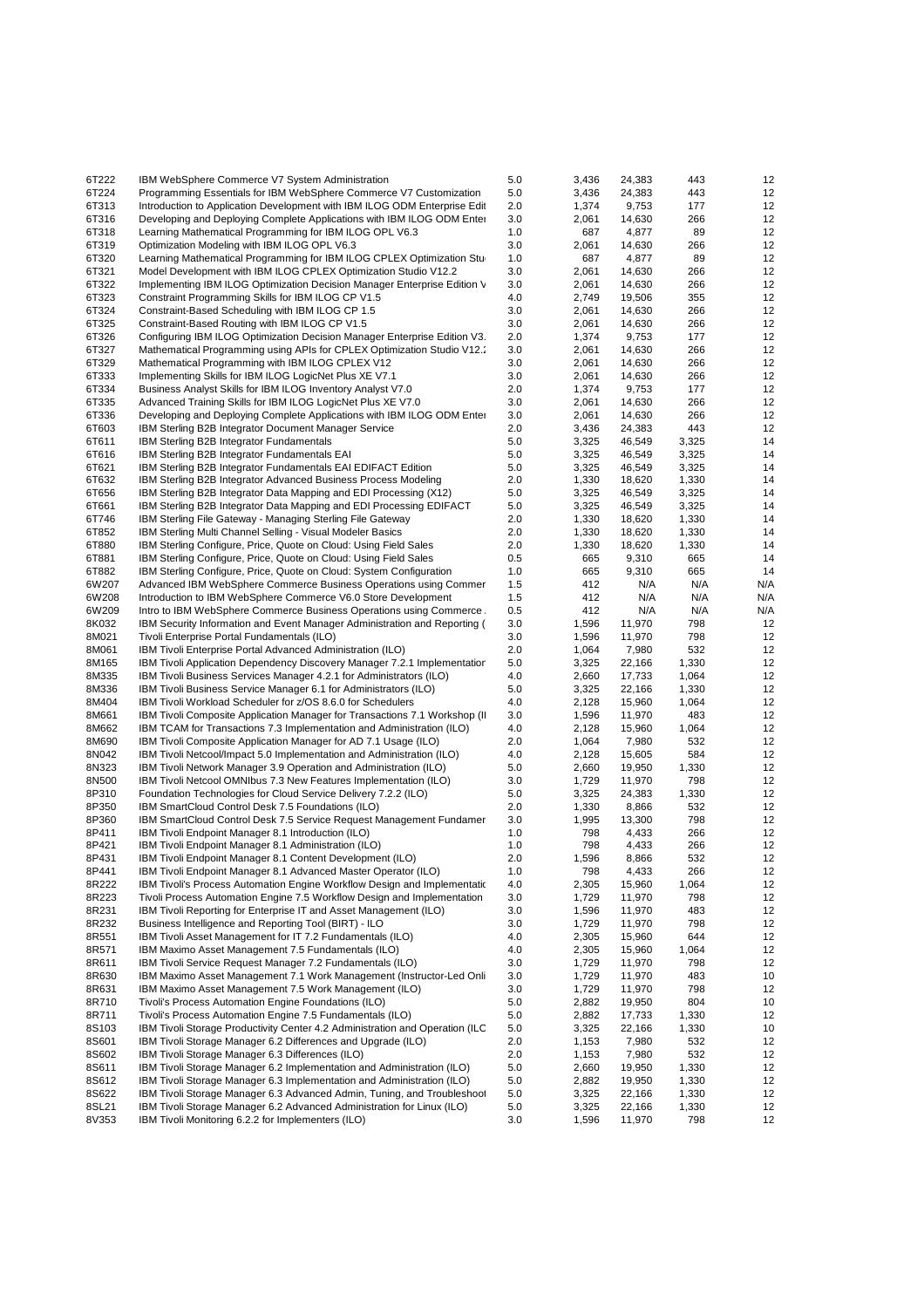| 8V354 | IBM Tivoli Monitoring 6.2.3 for Implementers (ILO)                                              | 3.0     | 1,596 | 11,970 | 798   | 12       |
|-------|-------------------------------------------------------------------------------------------------|---------|-------|--------|-------|----------|
| 8V382 | IBM Tivoli Monitoring 6.2 Agent Builder (ILO)                                                   | 2.0     | 1,064 | 7,980  | 322   | 10       |
| 8W064 | IBM Tivoli Federated Identity Manager 6.2.2 (ILO)                                               | 5.0     | 3,325 | 22,166 | 1,330 | 12       |
| 8W103 | IBM Tivoli Access Manager for e-business 6.1.1 Administration/Deployment                        | 4.0     | 2,660 | 17,733 | 1,064 | 12       |
| 8W172 | IBM Tivoli Access Manager for ESSO 8.1 Deployment and Administration (IL                        | 4.0     | 2,660 | 17,733 | 1,064 | 12       |
| 8W241 | IBM Tivoli Identity Manager 5.1 Differences and Migration (ILO)                                 | 3.0     | 1,995 | 13,300 | 798   | 12       |
| 8W261 | IBM Tivoli Identity Manager 5.1 System Administration (ILO)                                     | 3.0     | 1,995 | 13,300 | 798   | 12       |
| 8X303 | IBM Tivoli Workload Scheduler 8.5.1 Operations and Scheduling (ILO)                             | 3.0     | 1,596 | 11,970 | 798   | 12       |
| 8X304 | IBM Tivoli Workload Scheduler 8.6 Operations and Scheduling (ILO)                               | 3.0     | 1,596 | 11,970 | 798   | 12       |
| 8X313 | IBM Tivoli Workload Scheduler 8.5.1 Administration (ILO)                                        | 2.0     | 1,064 | 7,980  | 532   | 12       |
|       |                                                                                                 |         |       |        |       |          |
| 8X314 | IBM Tivoli Workload Scheduler 8.6 Administration (ILO)                                          | 2.0     | 1,064 | 7,980  | 532   | 12       |
| 9A010 | IBM DemandTec Advanced Deal Management                                                          | 0.3     | 166   | 2,327  | 166   | 14       |
| 9A017 | IBM DemandTec Advanced Deal Management (ILO)                                                    | 0.3     | 166   | 2,327  | 166   | 14       |
| 9A020 | IBM DemandTec Assortment Optimization                                                           | 1.0     | 665   | 9,310  | 665   | 14       |
| 9A027 | IBM DemandTec Assortment Optimization (ILO)                                                     | 1.0     | 665   | 9,310  | 665   | 14       |
| 9A030 | IBM DemandTec Assortment Administration                                                         | 0.3     | 166   | 2,327  | 166   | 14       |
| 9A037 | IBM DemandTec Assortment Administration (ILO)                                                   | 0.3     | 166   | 2,327  | 166   | 14       |
| 9A040 | IBM DemandTec Deal Management Bill Center: Kroger                                               | 0.5     | 332   | 4,655  | 332   | 14       |
| 9A050 | IBM Demand Tec Deal Management Creating Deals A and P                                           | 0.3     | 166   | 2,327  | 166   | 14       |
| 9A060 | IBM DemandTec Deal Management Creating Deals Ahold                                              | 0.3     | 166   | 2,327  | 166   | 14       |
| 9A070 | IBM DemandTec Deal Management Creating Deals AWG                                                | 0.3     | 166   | 2,327  | 166   | 14       |
| 9A080 | IBM Demand Tec Deal Management Creating Deals BI-LO                                             | 0.3     | 166   | 2,327  | 166   | 14       |
| 9A180 | IBM DemandTec Promotion Optimization: Creating Promotions                                       | 0.6     | 415   | 5,819  | 415   | 14       |
| 9A187 | IBM DemandTec Promotion Optimization: Creating Promotions (ILO)                                 | 0.6     | 415   | 5,819  | 415   | 14       |
| 9A190 | IBM DemandTec Customer Trade Planning Basics                                                    | 1.5     | 997   | 13,965 | 997   | 14       |
| 9A197 | IBM DemandTec Customer Trade Planning Basics (ILO)                                              | 1.5     | 997   | 13,965 | 997   | 14       |
| 9A200 | IBM DemandTec Customer Trade Planning Administration                                            | 0.3     | 166   | 2,327  | 166   | 14       |
| 9A207 | IBM DemandTec Customer Trade Planning Administration (ILO)                                      | 0.3     | 166   | 2,327  | 166   | 14       |
| 9A210 | IBM DemandTec Deal Management Retailer                                                          | 0.1     | 83    | 1,164  | 83    | 14       |
| 9A217 | IBM Demand Tec Deal Management Retailer (ILO)                                                   | 0.1     | 83    | 1,164  | 83    | 14       |
| 9A227 | IBM DemandTec Promotion Execution: Administration (ILO)                                         | 0.3     | 166   | 2,327  | 166   | 14       |
| 9A230 | IBM Demand Tec Promotion Execution: Assign Promotions to Events                                 | 0.5     | 332   | 4,655  | 332   | 14       |
| 9A237 | IBM DemandTec Promotion Execution: Assign Promotions to Events (ILO)                            | 0.5     | 332   | 4,655  | 332   | 14       |
| 9A240 | IBM DemandTec Promotion Execution: Create and Manage Events                                     | 0.5     | 332   |        | 332   | 14       |
| 9A247 |                                                                                                 |         | 332   | 4,655  |       | 14       |
|       | IBM DemandTec Promotion Execution: Create and Manage Events (ILO)                               | 0.5     |       | 4,655  | 332   |          |
| 9A250 | IBM DemandTec Promotion Execution: Manage Images and Copy                                       | 0.5     | 332   | 4,655  | 332   | 14       |
| 9A257 | IBM DemandTec Promotion Execution: Manage Images and Copy (ILO)                                 | 0.5     | 332   | 4,655  | 332   | 14       |
| 9A277 | IBM DemandTec Extended Overview: Assortment Optimization (ILO)                                  | 0.4     | 249   | 3,491  | 249   | 14       |
| 9A297 | IBM DemandTec Extended Overview: Deal Management (ILO)                                          | 0.4     | 249   | 3,491  | 249   | 14       |
| 9A307 | IBM DemandTec Extended Overview: Markdown Optimization (ILO)                                    | 0.4     | 249   | 3,491  | 249   | 14       |
| 9A317 | IBM DemandTec Extended Overview: Price Optimization (ILO)                                       | 0.4     | 249   | 3,491  | 249   | 14       |
| 9A327 | IBM Demand Tec Extended Overview: Promotion Execution (ILO)                                     | 0.4     | 249   | 3,491  | 249   | 14       |
| 9A337 | IBM DemandTec Extended Overview: Promotion Optimization (ILO)                                   | 0.4     | 249   | 3,491  | 249   | 14       |
| 9A347 | IBM DemandTec Extended Overview: Shopper Insights (ILO)                                         | 0.4     | 249   | 3,491  | 249   | 14       |
| 9A357 | IBM DemandTec Extended Overview: SMP and STP (ILO)                                              | 0.4     | 249   | 3,491  | 249   | 14       |
| 9A360 | IBM DemandTec Markdown Optimization Basics                                                      | 1.0     | 665   | 9,310  | 665   | 14       |
| 9A367 | IBM DemandTec Markdown Optimization Basics (ILO)                                                | 1.0     | 665   | 9,310  | 665   | 14       |
| 9A370 | IBM DemandTec Markdown Optimization Administration                                              | 0.3     | 166   | 2,327  | 166   | 14       |
| 9A377 | IBM DemandTec Markdown Optimization Administration (ILO)                                        | 0.3     | 166   | 2,327  | 166   | 14       |
| 9A380 | IBM DemandTec Markdown Installed Softlines (AIS)                                                | 0.5     | 332   | 4,655  | 332   | 14       |
| 9A420 | IBM DemandTec OpenLink: Attributing                                                             | 2.0     | 1,330 | 18,620 | 1,330 | 14       |
| 9A427 | IBM DemandTecOpenLink: Attributing (ILO)                                                        | 2.0     | 1,330 | 18,620 | 1,330 | 14       |
| 9A430 | IBM DemandTecOpenLink: Category Mapping                                                         | 0.5     | 332   | 4,655  | 332   | 14       |
| 9A437 | IBM DemandTecOpenLink: Category Mapping (ILO)                                                   | 0.5     | 332   | 4,655  | 332   | 14       |
| 9A440 | IBM DemandTecOpenLink: Customer Data Requirements (CDR)                                         | $0.5\,$ | 332   | 4,655  | 332   | 14       |
| 9A447 | IBM DemandTecOpenLink: Customer Data Requirements (CDR) (ILO)                                   | 0.5     | 332   | 4,655  | 332   | 14       |
| 9A450 | IBM DemandTec Promotion Optimization: Predicting Promotions and Review                          | 1.0     | 665   | 9,310  | 665   | 14       |
| 9A457 | IBM DemandTec Promotion Optimization: Predicting Promotions and Review                          | 1.0     | 665   | 9,310  | 665   | 14       |
| 9A460 | IBM DemandTec Price Optimization Administration                                                 | 0.3     | 166   | 2,327  | 166   | 14       |
| 9A467 | IBM DemandTec Price Optimization Administration (ILO)                                           | 0.3     | 166   | 2,327  | 166   | 14       |
| 9A470 | IBM DemandTec Price Optimization Advanced                                                       | 2.0     | 1,330 | 18,620 | 1,330 | 14       |
| 9A477 | IBM DemandTec Price Optimization Advanced (ILO)                                                 | 2.0     | 1,330 | 18,620 | 1,330 | 14       |
| 9A480 | IBM DemandTec Price Optimization Basics                                                         | 3.0     | 1,995 | 27,929 | 1,995 | 14       |
| 9A487 |                                                                                                 |         |       |        |       |          |
|       | IBM DemandTec Price Optimization Basics (ILO)<br>IBM DemandTec Price Optimization Configuration | 3.0     | 1,995 | 27,929 | 1,995 | 14<br>14 |
| 9A490 |                                                                                                 | $0.5\,$ | 332   | 4,655  | 332   |          |
| 9A497 | IBM DemandTec Price Optimization Configuration (ILO)                                            | 0.5     | 332   | 4,655  | 332   | 14       |
| 9A510 | IBM DemandTec Price Optimization Rules Pricing                                                  | 0.5     | 332   | 4,655  | 332   | 14       |
| 9A517 | IBM DemandTec Price Optimization Rules Pricing (ILO)                                            | $0.5\,$ | 332   | 4,655  | 332   | 14       |
| 9A520 | IBM DemandTec Price Optimization Update Configuration                                           | 0.5     | 332   | 4,655  | 332   | 14       |
| 9A527 | IBM DemandTec Price Optimization Update Configuration (ILO)                                     | 0.5     | 332   | 4,655  | 332   | 14       |
| 9A530 | IBM DemandTec Price Optimization Update Process                                                 | 1.0     | 665   | 9,310  | 665   | 14       |
| 9A537 | IBM DemandTec Price Optimization Update Process (ILO)                                           | 1.0     | 665   | 9,310  | 665   | 14       |
| 9A540 | IBM DemandTecProduct Linking                                                                    | 0.5     | 332   | 4,655  | 332   | 14       |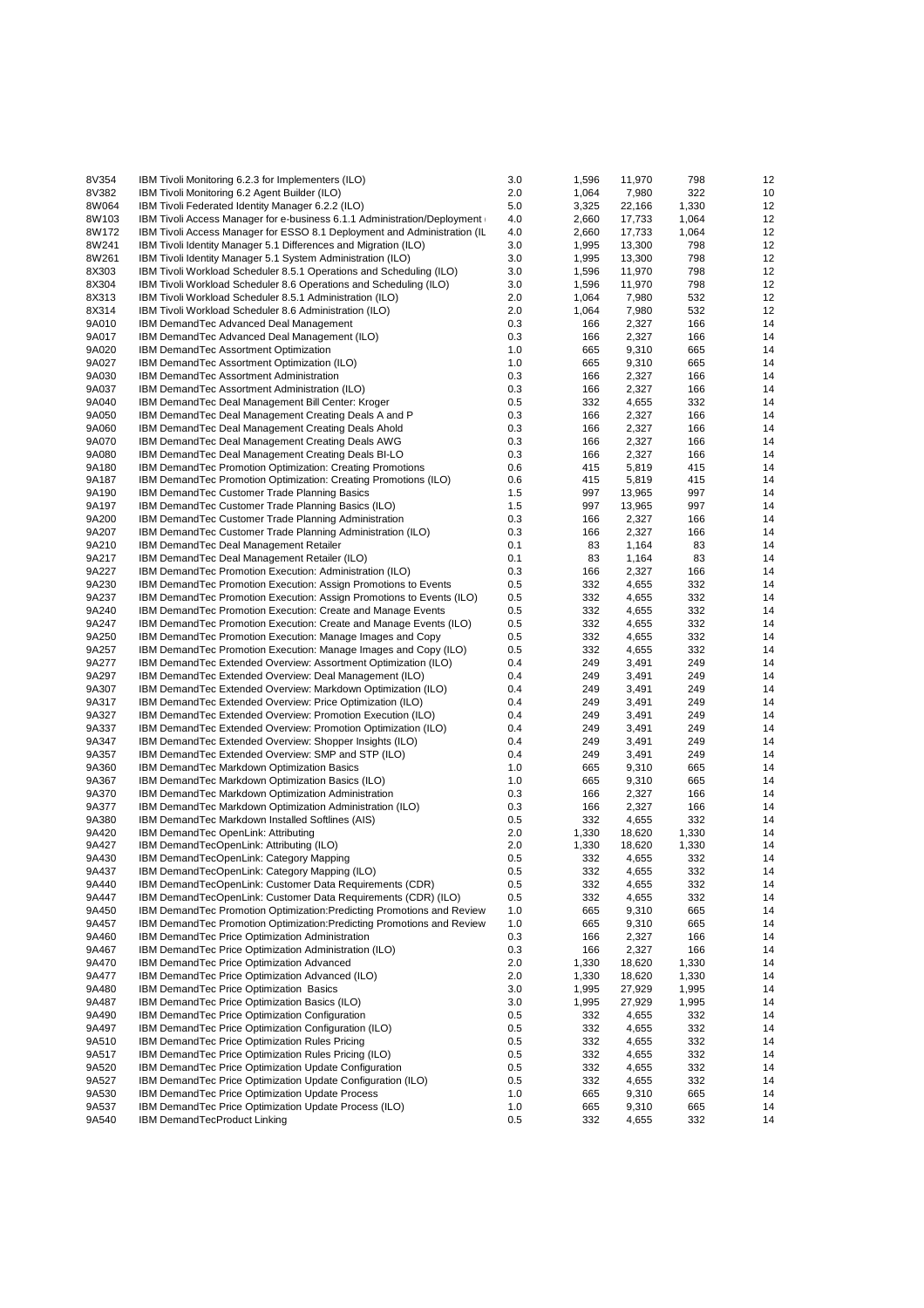| 9A547 | IBM DemandTec Product Linking (ILO)                                     | 0.5  | 332   | 4,655  | 332   | 14 |
|-------|-------------------------------------------------------------------------|------|-------|--------|-------|----|
| 9A560 | <b>IBM DemandTec Promotion Administration</b>                           | 0.3  | 166   | 2,327  | 166   | 14 |
|       |                                                                         |      |       |        |       |    |
| 9A567 | IBM DemandTec Promotion Administration (ILO)                            | 0.3  | 166   | 2,327  | 166   | 14 |
| 9A570 | IBM DemandTec Promotion Optimization: Master Calendar                   | 0.2  | 125   | 1,745  | 125   | 14 |
| 9A577 | IBM DemandTec Promotion Optimization: Master Calendar (ILO)             | 0.2  | 125   | 1,745  | 125   | 14 |
|       |                                                                         |      |       |        |       |    |
| 9A580 | IBM DemandTec Promotion Optimization: Category Plans                    | 0.4  | 249   | 3,491  | 249   | 14 |
| 9A587 | IBM DemandTec Promotion Optimization: Category Plans (ILO)              | 0.4  | 249   | 3,491  | 249   | 14 |
| 9A590 | IBM DemandTec Promotion Configuration                                   | 0.5  | 332   | 4,655  | 332   | 14 |
|       |                                                                         |      |       |        |       |    |
| 9A597 | IBM DemandTec Promotion Configuration (ILO)                             | 0.5  | 332   | 4,655  | 332   | 14 |
| 9A717 | IBM DemandTec Release Overview: Assortment Optimization (ILO)           | 0.1  | 83    | 1,164  | 83    | 14 |
| 9A727 | IBM Demand Tec Release Overview: Customer Trade Planning (ILO)          | 0.1  | 83    | 1,164  | 83    | 14 |
|       |                                                                         |      |       |        |       |    |
| 9A737 | IBM DemandTec Release Overview: Deal Management Retail (ILO)            | 0.1  | 83    | 1,164  | 83    | 14 |
| 9A747 | IBM DemandTec Release Overview: Deal Management Vendor (ILO)            | 0.1  | 83    | 1,164  | 83    | 14 |
| 9A757 | IBM DemandTec Release Overview: Promotion Execution (ILO)               | 0.1  | 83    |        | 83    | 14 |
|       |                                                                         |      |       | 1,164  |       |    |
| 9A767 | IBM DemandTec Release Overview: Markdown Optimization (ILO)             | 0.1  | 83    | 1,164  | 83    | 14 |
| 9A777 | IBM DemandTec Release Overview: OpenLink: Atttributing (ILO)            | 0.1  | 83    | 1,164  | 83    | 14 |
| 9A787 | IBM DemandTec Release Overview: Price Optimization (ILO)                | 0.1  | 83    | 1,164  | 83    | 14 |
|       |                                                                         |      |       |        |       |    |
| 9A797 | IBM DemandTec Release Overview: Promotion Retail (ILO)                  | 0.1  | 83    | 1,164  | 83    | 14 |
| 9A807 | IBM DemandTec Release Overview: Shopper Insights (ILO)                  | 0.1  | 83    | 1,164  | 83    | 14 |
| 9A817 |                                                                         | 0.1  | 83    |        | 83    | 14 |
|       | IBM DemandTec Release Overview: Strategic Marketing Planning (ILO)      |      |       | 1,164  |       |    |
| 9A827 | IBM Demand Tec Release Overview: Strategic Trade Planning (ILO)         | 0.1  | 83    | 1,164  | 83    | 14 |
| 9A860 | IBM DemandTec Shopper Insights Basics                                   | 1.0  | 665   | 9,310  | 665   | 14 |
|       |                                                                         |      |       |        |       |    |
| 9A990 | IBM DemandTec Strategic Trade Planning Basics                           | 1.5  | 997   | 13,965 | 997   | 14 |
| 9A997 | IBM DemandTec Strategic Trade Planning Basics(ILO)                      | 1.5  | 997   | 13,965 | 997   | 14 |
| 9B010 | IBM DemandTec Strategic Marketing Planning Basics                       | 1.5  | 997   | 13,965 | 997   | 14 |
|       |                                                                         |      |       |        |       |    |
| 9B017 | IBM DemandTec Strategic Marketing Planning Basics (ILO)                 | 1.5  | 997   | 13,965 | 997   | 14 |
| 9B020 | IBM DemandTec Strategic Planning Administration                         | 0.3  | 166   | 2,327  | 166   | 14 |
| 9B027 | IBM DemandTec Strategic Planning Administration (ILO)                   | 0.3  | 166   | 2,327  | 166   | 14 |
|       |                                                                         |      |       |        |       |    |
| 9B030 | IBM DemandTec Assortment Configuration                                  | 0.5  | 332   | 4,655  | 332   | 14 |
| 9B037 | IBM DemandTec Assortment Configuration (ILO)                            | 0.5  | 332   | 4,655  | 332   | 14 |
|       |                                                                         |      |       |        |       |    |
| 9B040 | IBM DemandTec Customer Trade Planning Configuration                     | 0.5  | 332   | 4,655  | 332   | 14 |
| 9B047 | IBM DemandTec Customer Trade Planning Configuration (ILO)               | 0.5  | 332   | 4,655  | 332   | 14 |
| 9B050 | IBM DemandTec Markdown Configuration                                    | 0.5  | 332   | 4,655  | 332   | 14 |
|       |                                                                         |      |       |        |       |    |
| 9B057 | IBM DemandTec Markdown Configuration (ILO)                              | 0.5  | 332   | 4,655  | 332   | 14 |
| 9B060 | IBM DemandTec Strategic Planning Configuration                          | 0.5  | 332   | 4,655  | 332   | 14 |
| 9B067 | IBM DemandTec Strategic Planning Configuration (ILO)                    | 0.5  | 332   | 4,655  | 332   | 14 |
|       |                                                                         |      |       |        |       |    |
| 9B077 | IBM DemandTec Promotion Execution: Configuration (ILO)                  | 0.5  | 332   | 4,655  | 332   | 14 |
| 9B087 | IBM Demand Tec Deal Management: Retail Admin Center (ILO)               | 0.1  | 83    | 4,655  | 332   | 14 |
| 9D010 | Fundamentals of the Curam Enterprise Framework for Business Analysts 6. | 5.0  | 3,325 | 46,549 | 3,325 | 14 |
|       |                                                                         |      |       |        |       |    |
| 9D020 | Functional Overview of the Curam Platform (One-Day) 6.0                 | 1.0  | 665   | 9,310  | 665   | 14 |
| 9D030 | Functional Overview of the Curam Platform (Two-Day) 6.0                 | 2.0  | 1,330 | 18,620 | 1,330 | 14 |
| 9D040 | Fundamentals of Curam Express Rules 6.0                                 | 4.0  | 2,660 | 37,239 | 2,660 | 14 |
|       |                                                                         |      |       |        |       |    |
| 9D050 | Fundamentals of the Curam Enterprise Framework for Developers 6.0       | 10.0 | 6,650 | 93,098 | 6,650 | 14 |
| 9D060 | Java Fundamentals for Curam Developers 6.0                              | 5.0  | 3,325 | 46,549 | 3,325 | 14 |
| 9D070 |                                                                         | 2.0  |       |        |       | 14 |
|       | Curam Solution Architecture Workshop 6.0                                |      | 1,330 | 18,620 | 1,330 |    |
| 9D080 | Fundamentals of the Curam Enterprise Framework for Business Analysts 5. | 5.0  | 3,325 | 46,549 | 3,325 | 14 |
| 9D090 | Functional Overview of the Curam Platform (One-Day) 5.2                 | 1.0  | 665   | 9,310  | 665   | 14 |
|       |                                                                         | 2.0  |       |        |       |    |
| 9D100 | Functional Overview of the Curam Platform (Two-Day) 5.2                 |      | 1,330 | 18,620 | 1,330 | 14 |
| 9D110 | Fundamentals of the Curam Enterprise Framework for Developers 5.2       | 10.0 | 6,650 | 93,098 | 6,650 | 14 |
| 9D120 | Fundamentals of Rules and Evidence for Developers in Curam 5.2          | 5.0  | 3,325 | 46,549 | 3,325 | 14 |
|       |                                                                         |      |       |        |       |    |
| 9D130 | Curam Citizen Self-Service for Developers 5.2                           | 5.0  | 3,325 | 46,549 | 3,325 | 14 |
| 9D140 | Java Fundamentals for Curam Developers 5.2                              | 5.0  | 3,325 | 46,549 | 3,325 | 14 |
| 9D150 | Fundamentals of Workflow for Developers in Curam 5.2                    | 5.0  | 3,325 | 46,549 | 3,325 | 14 |
|       |                                                                         |      |       |        |       |    |
| 9D160 | Curam Solution Architecture Workshop 5.2                                | 2.0  | 1,330 | 18,620 | 1,330 | 14 |
| 9D180 | Functional Overview of Curam Decision Assist 5.2                        | 1.0  | 332   | 4,655  | 332   | 14 |
| 9D190 | Functional Overview of Curam Global Income Support (CGIS) 5.2           | 1.0  | 332   | 4,655  | 332   | 14 |
|       |                                                                         |      |       |        |       |    |
| 9D200 | Functional Overview of Curam Intelligent Evidence Gathering (IEG) 5.2   | 1.0  | 332   | 4,655  | 332   | 14 |
| 9D210 | Functional Overview of Curam Provider Management 5.2                    | 1.0  | 332   | 4,655  | 332   | 14 |
| 9D220 | Functional Overview of Curam Social Enterprise Collaboration (SEC) 5.2  | 1.0  | 332   | 4,655  | 332   | 14 |
|       |                                                                         |      |       |        |       |    |
| 9D230 | Functional Overview of Curam Service Planning 5.2                       | 1.0  | 332   | 4,655  | 332   | 14 |
| 9D240 | Functional Overview of Cram Supervisor Workspace 5.2                    | 1.0  | 332   | 4,655  | 332   | 14 |
| 9D250 | Functional Overview of Curam Verification 5.2                           | 1.0  | 332   | 4,655  | 332   | 14 |
|       |                                                                         |      |       |        |       |    |
| 9D260 | Functional Overview of Curam Citizen Self-Service (CSS) 5.2             | 1.0  | 332   | 4,655  | 332   | 14 |
| 9D270 | Functional Overview of Curam Child Services (CCS) 5.2                   | 1.0  | 332   | 4,655  | 332   | 14 |
|       |                                                                         |      |       |        |       |    |
| 9D280 | Functional Overview of Curam Appeals 5.2                                | 1.0  | 332   | 4,655  | 332   | 14 |
| 9D300 | Fundamentals of Curam Express Rules for Developers 6.0                  | 5.0  | 3,325 | 46,549 | 3,325 | 10 |
| 9L205 | i2 COPLINK Detect Refresher (ILO)                                       | 0.5  | 244   | 2,438  | 244   | 12 |
|       |                                                                         |      |       |        |       |    |
| 9L206 | i2 COPLINK Active Agent (ILO)                                           | 0.3  | 122   | 1,219  | 122   | 12 |
| 9L207 | i2 COPLINK Activity Correlation Technology (ILO)                        | 0.1  | 60    | 610    | 60    | 12 |
| 9L208 | i2 COPLINK Adaptive Analytic Architecture (ILO)                         | 0.3  | 122   | 1,219  | 122   | 12 |
|       |                                                                         |      |       |        |       |    |
| 9L209 | i2 COPLINK Agency Administrative Module (ILO)                           | 0.3  | 122   | 1,219  | 122   | 12 |
| 9L210 | i2 COPLINK Compstat Analyzer (ILO)                                      | 0.3  | 122   | 1,219  | 122   | 12 |
| 9L212 | i2 COPLINK Dashboard (ILO)                                              | 0.5  | 244   | 2,438  | 244   | 12 |
|       |                                                                         |      |       |        |       |    |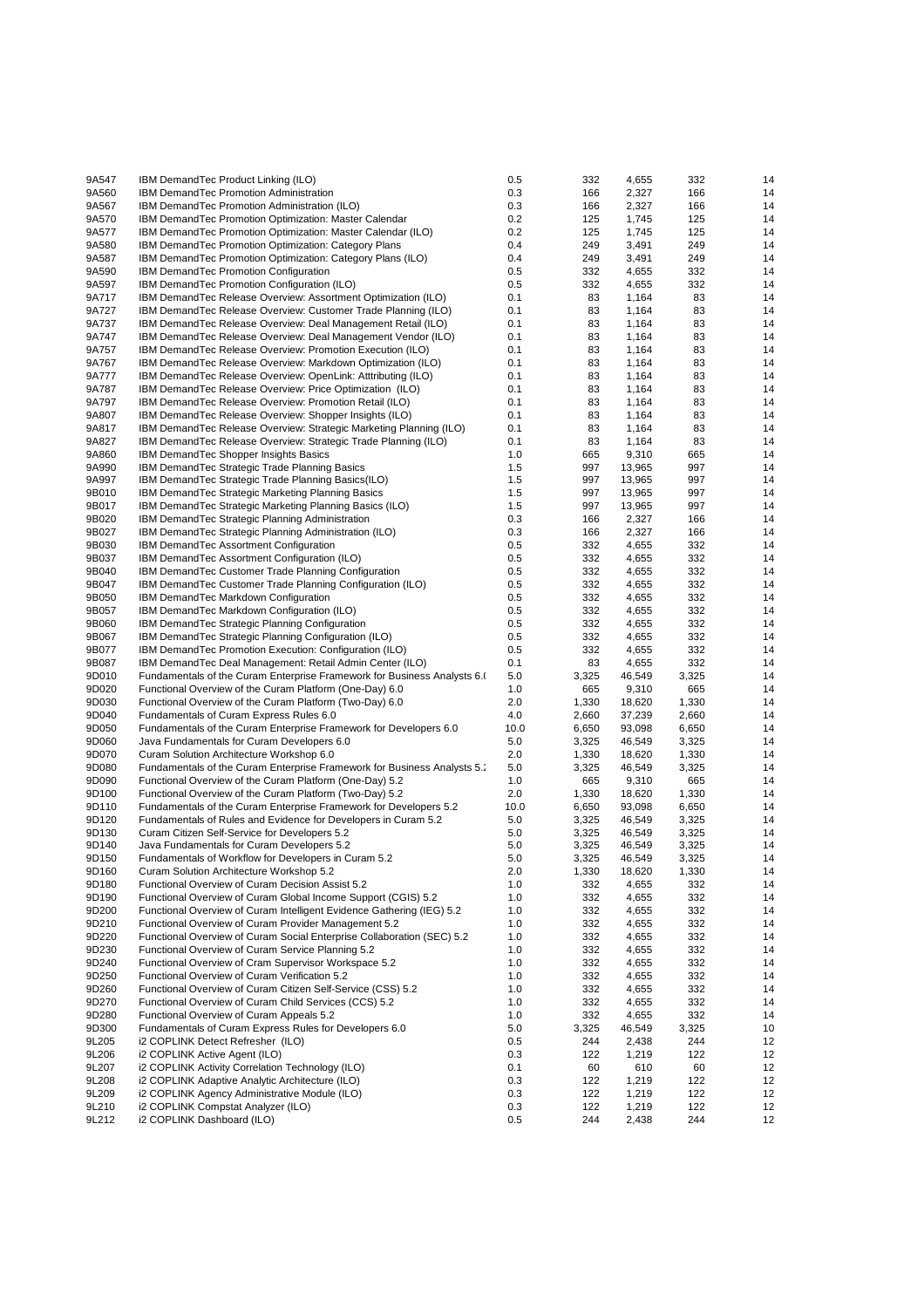| 9L213 | i2 COPLINK Face Match (ILO)                                            | 0.5 | 244   | 2,438  | 244   | 12  |
|-------|------------------------------------------------------------------------|-----|-------|--------|-------|-----|
| 9L214 | i2 COPLINK Incident Analyzer (ILO)                                     | 0.3 | 122   | 1,219  | 122   | 12  |
| 9L215 | i2 COPLINK Intel L.E.A.D. (ILO)                                        | 0.5 | 244   | 2,438  | 244   | 12  |
| 9L216 | i2 COPLINK Mobile (ILO)                                                | 0.1 | 60    | 610    | 60    | 12  |
| 9L217 | i2 COPLINK Visualizer (ILO)                                            | 0.3 | 122   | 1,219  | 122   | 12  |
| 9L300 | Introduction to Unica Campaign 8                                       | 3.0 | 1,995 | 27,929 | 1,995 | 14  |
| 9L301 | Unica Campaign 8 Administration                                        | 2.0 | 1,330 | 18,620 | 1,330 | 14  |
| 9L302 | Unica Campaign 8 Architecture and Installation                         | 1.0 | 665   | 9,310  | 665   | 14  |
| 9L303 | Unica Campaign 8 Reports Installation and Administration               | 1.0 | 665   | 9,310  | 665   | 14  |
| 9L304 | Campaign Advanced Techniques                                           | 3.0 | 1,995 | 27,929 | 1,995 | 14  |
| 9L305 | Introduction to Unica eMessage 8                                       | 1.0 | 665   | 9,310  | 665   | 14  |
| 9L306 | Introduction to Unica Interact 8                                       | 1.0 | 665   | 9,310  | 665   | 14  |
| 9L307 | Introduction to Unica Marketing Operations 8                           | 2.0 | 1,330 | 18,620 | 1,330 | 14  |
|       | Unica Marketing Operations 8 Administration                            | 2.0 |       |        |       | 14  |
| 9L308 |                                                                        |     | 1,330 | 18,620 | 1,330 |     |
| 9L309 | Unica Marketing Operations 8 Architecture and Installation             | 1.0 | 665   | 9,310  | 665   | 14  |
| 9L310 | Introduction to Unica NetInsight 8                                     | 1.0 | 665   | 9,310  | 665   | 14  |
| 9L311 | Unica NetInsight 8 Administration                                      | 2.0 | 1,330 | 18,620 | 1,330 | 14  |
| 9L312 | Introduction to Affinium Campaign 7                                    | 3.0 | 1,995 | 27,929 | 1,995 | 14  |
| 9L313 | Affinium Campaign 7 Administration                                     | 2.0 | 1,330 | 18,620 | 1,330 | 14  |
| 9L314 | Affinium Detect 7 Administration-ILO                                   | 3.0 | N/A   | 27,929 | 1,995 | 14  |
| 9L317 | Introduction to IBM Unica Campaign 8.5 (ILO)                           | 3.0 | 1,995 | 27,929 | 1,995 | 14  |
| 9L318 | IBM Unica Campaign 8.5 Administration (ILO)                            | 2.0 | 1,330 | 18,620 | 1,330 | 14  |
| 9L319 | IBM Unica Campaign 8.5 Architecture and Installation (ILO)             | 1.0 | 665   | 9,310  | 665   | 14  |
| 9L320 | IBM Unica Campaign 8.5 Reports Installation and Administration (ILO)   | 1.0 | 665   | 9,310  | 665   | 14  |
| 9L321 | IBM Unica Campaign Advanced Techniques (ILO)                           | 3.0 | 1,995 | 27,929 | 1,995 | 14  |
| 9L322 | Introduction to IBM Unica eMessage 8.5 (ILO)                           | 1.0 | 665   | 9,310  | 665   | 14  |
| 9L323 | Introduction to IBM Unica Interact 8.5 (ILO)                           | 1.0 | 665   | 9,310  | 665   | 14  |
| 9L324 | Introduction to IBM Unica Marketing Operations 8.5 (ILO)               | 2.0 | 1,330 | 18,620 | 1,330 | 14  |
| 9L325 | IBM Unica Marketing Operations 8.5 Administration (ILO)                | 2.0 | 1,330 | 18,620 | 1,330 | 14  |
| 9L326 | IBM Unica Marketing Operations 8.5 Architecture and Installation (ILO) | 1.0 | 665   | 9,310  | 665   | 14  |
| 9L327 | Introduction to IBM Unica NetInsight 8.5 (ILO)                         | 1.0 | 665   | 9,310  | 665   | 14  |
| 9L328 | IBM Unica NetInsight 8.5 Administration (ILO)                          | 2.0 | 1,330 | 18,620 | 1,330 | 14  |
| 9L329 |                                                                        | 1.0 | 665   |        | 665   | 14  |
|       | Introduction to IBM Unica Optimize 8.5 (ILO)                           |     |       | 9,310  |       |     |
| 9L600 | Getting Started with Analytics-ILO                                     | 0.1 | 132   | N/A    | NA    | N/A |
| 9L601 | <b>Efficient Administration-ILO</b>                                    | 0.1 | 132   | N/A    | NA    | N/A |
| 9L610 | Introduction to Explore-ILO                                            | 0.2 | 176   | N/A    | NA    | N/A |
| 9L615 | Utilizing Intelligent Offer-ILO                                        | 0.1 | 132   | N/A    | ΝA    | N/A |
| 9L620 | Effective Use of Coremetrics Search-ILO                                | 0.1 | 132   | N/A    | NA    | N/A |
| 9T205 | i2 COPLINK Detect Refresher                                            | 0.5 | N/A   | 4,877  | 89    | 12  |
| 9T206 | i2 COPLINK Active Agent                                                | 0.3 | N/A   | 4,877  | 89    | 12  |
| 9T207 | i2 COPLINK Activity Correlation Technology                             | 0.1 | N/A   | 4,877  | 89    | 12  |
| 9T208 | i2 COPLINK Adaptive Analytic Architecture                              | 0.3 | N/A   | 4,877  | 89    | 12  |
| 9T209 | i2 COPLINK Agency Administrative Module                                | 0.3 | N/A   | 4,877  | 89    | 12  |
| 9T210 | i2 COPLINK Compstat Analyzer                                           | 0.3 | N/A   | 4,877  | 89    | 12  |
| 9T211 | i2 COPLINK Detect                                                      | 2.0 | 621   | 9,753  | 177   | 12  |
| 9T212 | i2 COPLINK Dashboard                                                   | 0.5 | N/A   | 4,877  | 89    | 12  |
| 9T213 | i2 COPLINK Face Match                                                  | 0.5 | N/A   | 4,877  | 89    | 12  |
| 9T214 | i2 COPLINK Incident Analyzer                                           | 0.3 | N/A   | 4,877  | 89    | 12  |
| 9T215 | i2 COPLINK Intel L.E.A.D.                                              | 0.5 | N/A   | 4,877  | 89    | 12  |
| 9T216 | i2 COPLINK Mobile                                                      | 0.1 | N/A   | 4,877  | 89    | 12  |
| 9T217 | i2 COPLINK Visualizer                                                  | 0.3 | N/A   | 4,877  | 89    | 12  |
| 9T218 | i2 Analyst's Notebook Level 1                                          | 5.0 | 900   | 24,383 | 443   | 12  |
|       |                                                                        |     | 719   |        | 355   |     |
| 9T219 | i2 Analyst's Notebook Level 2                                          | 4.0 |       | 19,506 |       | 12  |
| 9T220 | i2 Analyst's Notebook - Social Network Analysis                        | 1.0 | 179   | 4,877  | 89    | 12  |
| 9T221 | i2 iBase Designer                                                      | 5.0 | 900   | 24,383 | 443   | 12  |
| 9T222 | i2 iBase User                                                          | 5.0 | 900   | 24,383 | 443   | 12  |
| 9T223 | Charting with i2 iBase Databases                                       | 5.0 | 900   | 24,383 | 443   | 12  |
| 9T224 | i2 Analysts Workstation/Data Miner                                     | 4.5 | 900   | 24,383 | 443   | 12  |
| 9T225 | Telephone Analysis Using i2 Analysts Notebook                          | 3.0 | 539   | 14,630 | 266   | 12  |
| 9T226 | i2 Analyst's Notebook V8 - Re-Boot and Refresh                         | 2.0 | 360   | 9,753  | 177   | 12  |
| 9T300 | Introduction to Unica Campaign 8                                       | 3.0 | 1,995 | 27,929 | 1,995 | 14  |
| 9T301 | Unica Campaign 8 Administration                                        | 2.0 | 1,330 | 18,620 | 1,330 | 14  |
| 9T302 | Unica Campaign 8 Architecture and Installation                         | 1.0 | 621   | 9,310  | 665   | 14  |
| 9T303 | Unica Campaign 8 Reports Installation and Administration               | 1.0 | 665   | 9,310  | 665   | 14  |
| 9T304 | Campaign Advanced Techniques                                           | 3.0 | 1,995 | 27,929 | 1,995 | 14  |
| 9T305 | Introduction to Unica eMessage 8                                       | 1.0 | 665   | 9,310  | 665   | 14  |
| 9T306 | Introduction to Unica Interact 8                                       | 1.0 | 665   | 9,310  | 665   | 14  |
| 9T307 | Introduction to Unica Marketing Operations 8                           | 2.0 | 1,330 | 18,620 | 1,330 | 14  |
| 9T308 | Unica Marketing Operations 8 Administration                            | 2.0 | 1,330 | 18,620 | 1,330 | 14  |
| 9T309 | Unica Marketing Operations 8 Architecture and Installation             | 1.0 | 665   | 9,310  | 665   | 14  |
| 9T310 | Introduction to Unica NetInsight 8                                     | 1.0 | 665   | 9,310  | 665   | 14  |
| 9T311 | Unica NetInsight 8 Administration                                      | 2.0 | 1,330 |        | 1,330 | 14  |
|       |                                                                        |     |       | 18,620 |       |     |
| 9T312 | Introduction to Affinium Campaign 7                                    | 3.0 | 1,995 | 27,929 | 1,995 | 14  |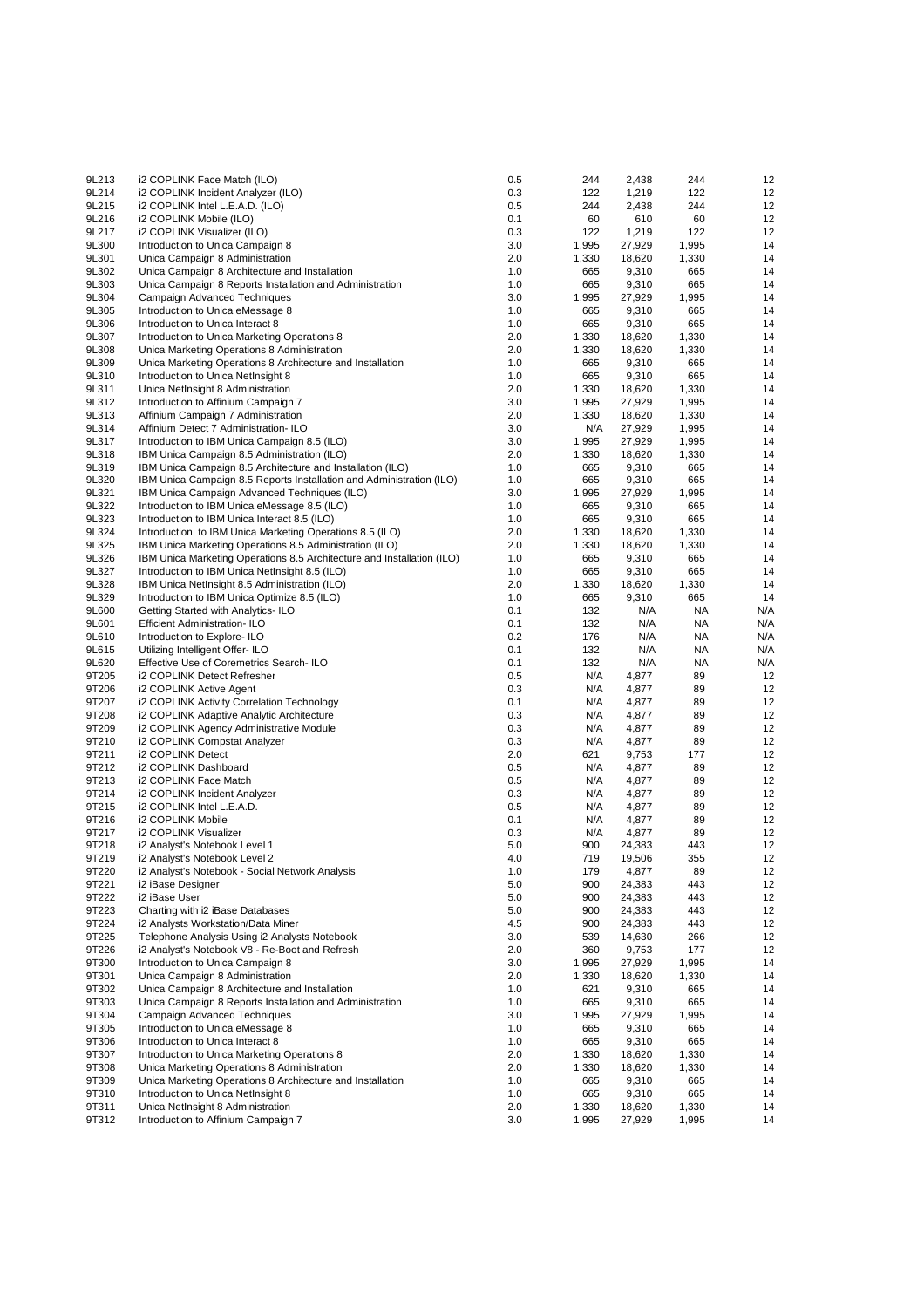| 9T313                      | Affinium Campaign 7 Administration                                                                                                       | 2.0        | 1,330          | 18,620           | 1,330      | 14        |
|----------------------------|------------------------------------------------------------------------------------------------------------------------------------------|------------|----------------|------------------|------------|-----------|
| 9T318                      | IBM Unica Campaign 8.5 Administration                                                                                                    | 2.0        | 1,330          | 18,620           | 1,330      | 14        |
| 9T319                      | IBM Unica Campaign 8.5 Architecture and Installation                                                                                     | 1.0        | 621            | 9,310            | 665        | 14        |
| 9T320                      | IBM Unica Campaign 8.5 Reports Installation and Administration                                                                           | 1.0        | 665            | 9,310            | 665        | 14        |
| 9T321                      | IBM Unica Campaign Advanced Techniques                                                                                                   | 3.0        | 1,995          | 27,929           | 1,995      | 14        |
| 9T322                      | Introduction to IBM Unica eMessage 8.5                                                                                                   | 1.0        | 665            | 9,310            | 665        | 14        |
| 9T323                      | Introduction to IBM Unica Interact 8.5                                                                                                   | 1.0        | 665            | 9,310            | 665        | 14        |
| 9T324                      | Introduction to IBM Unica Marketing Operations 8.5                                                                                       | 2.0        | 1,330          | 18,620           | 1,330      | 14        |
| 9T325                      | IBM Unica Marketing Operations 8.5 Administration                                                                                        | 2.0        | 1,330          | 18,620           | 1,330      | 14        |
| 9T326<br>9T327             | IBM Unica Marketing Operations 8.5 Architecture and Installation                                                                         | 1.0<br>1.0 | 665<br>665     | 9,310            | 665<br>665 | 14<br>14  |
| 9T328                      | Introduction to IBM Unica NetInsight 8.5<br>IBM Unica NetInsight 8.5 Administration                                                      | 2.0        | 1,330          | 9,310<br>18,620  | 1,330      | 14        |
| 9T329                      | Introduction to IBM Unica Optimize 8.5                                                                                                   | 1.0        | 665            | 9,310            | 665        | 14        |
| 9T510                      | IBM Intelligent Operations Center Programming Model Fundamentals                                                                         | 5.0        | 1,662          | 13,300           | 554        | 16        |
| AL320                      | Korn and Bash Shell Programming                                                                                                          | 5.0        | 3,125          | 17,733           | 443        | 12        |
| AN021                      | Implementing POWER6, Virtualization and AIX 6.1 for POWER5/AIX 5L Adn                                                                    | 5.0        | 3,985          | 24,383           | 443        | 12        |
| AN080                      | POWER7 Systems and AIX 7.1 Differences Workshop                                                                                          | 3.0        | 2,189          | 13,300           | 266        | 12        |
| AN0D1                      | IBM Systems Director 6.2 for IBM Power Systems                                                                                           | 5.0        | 3,427          | 22,166           | 443        | 12        |
| AN100                      | AIX 6 Basics                                                                                                                             | 4.0        | 2,505          | 14,186           | 355        | 12        |
| AN110                      | Power Systems for AIX I: LPAR Configuration and Planning                                                                                 | 3.0        | 2,008          | 13,300           | 266        | 12        |
| AN120                      | Power Systems for AIX II: AIX Implementation and Administration                                                                          | 5.0        | 3,347          | 22,166           | 443        | 12        |
| AN140                      | AIX 6 Jumpstart for UNIX Professionals                                                                                                   | 5.0        | 3,347          | 22,166           | 443        | 12        |
| AN150                      | Power Systems for AIX III: Advanced Administration and Problem Determina                                                                 | 5.0        | 3,436          | 22,166           | 443        | 12        |
| AN170                      | AIX Workload Partitions Installation and Management                                                                                      | 4.0        | 3,148          | 17,733           | 355        | 12        |
| AN190                      | SDMC Software and Hardware Appliance                                                                                                     | 2.0        | 1,729          | 8,866            | 177        | 12        |
| AN301                      | Power Systems for AIX - Virtualization I: Implementing Virtualization                                                                    | 5.0        | 3,524          | 22,166           | 443        | 12        |
| AN310                      | Power Systems for AIX - Virtualization II: Advanced PowerVM and Performal                                                                | 4.5        | 3,630          | 22,166           | 443        | 12        |
| AN420                      | PowerHA for AIX II: Extended Administration and Problem Determination                                                                    | 5.0        | 3,985          | 22,166           | 443        | 12        |
| AN440                      | PowerHA/XD: Extended Distance and Disaster Recovery                                                                                      | 3.0        | 2,389          | 13,300           | 266        | 12        |
| AN490                      | AIX SAN Management I: Administration                                                                                                     | 2.0        | 1,751          | 8,866            | 177        | 12        |
| AN510<br>AN570             | Power Systems for AIX IV: Performance Management                                                                                         | 5.0<br>5.0 | 3,719<br>3,524 | 22,166<br>22,166 | 443<br>443 | 12<br>12  |
| AN610                      | Implementing AIX Advanced Security Features<br>PowerHA SystemMirror 7 Planning, Implementing, Customizing, Administrati                  | 5.0        | 3,524          | 22,166           | 443        | 12        |
| AN620                      | PowerHA SystemMirror 7 Migration and Advanced Configurations                                                                             | 5.0        | 3,524          | 22,166           | 443        | 12        |
| AN650                      | PowerHA SystemMirror 7 Migration                                                                                                         | 2.0        | 1,729          | 8,866            | 177        | 12        |
| AN660                      | PowerHA SystemMirror 7 Problem Determination                                                                                             | 3.0        | 2,438          | 13,300           | 266        | 12        |
| AN670                      | PowerHA SystemMirror 7 Planning and Implementation                                                                                       | 3.0        | 2,438          | 13,300           | 266        | 12        |
| AN680                      | PowerHA SystemMirror 7 Customization and Basic Administration                                                                            | 2.0        | 1,751          | 8,866            | 177        | 12        |
| AN720                      | UNIX / AIX User Essentials                                                                                                               | 2.0        | 1,729          | 8,866            | 177        | 12        |
| AN730                      | UNIX / AIX Additional User Skills                                                                                                        | 2.0        | 1,729          | 8,866            | 177        | 12        |
| AN740                      | Workload Partitions (WPAR) Manager for AIX                                                                                               | 2.0        | 1,751          | 8,866            | 177        | 12        |
| AN760                      | Power Systems for AIX I: LPAR Configuration and Planning (SDMC Based)                                                                    | 3.0        | 2,438          | 13,300           | 266        | 12        |
| AN780                      | Power Systems for AIX - Virtualization I: Implementation (SDMC based)                                                                    | 4.0        | 3,148          | 17,733           | 355        | 12        |
| AN790                      | Power Sys for AIX: Virtualization II PowerVM and Performance (SDMC-base                                                                  | 4.5        | 3,524          | 22,166           | 443        | 12        |
| AN810                      | <b>GPFS System Administration</b>                                                                                                        | 2.5        | 2,189          | 13,300           | 266        | 12        |
| AN820                      | <b>GPFS Performance Tuning</b>                                                                                                           | 2.0        | 1,729          | 8,866            | 177        | 12        |
| AN940                      | IBM Systems Director 6.2 for Power Systems I: Installation and Managemen                                                                 | 3.0        | 2,189          | 13,300           | 266        | 12        |
| AN960                      | Systems Director VMControl 2.3 for a Cloud Computing Infrastructure                                                                      | 2.0        | 1,538          | 8,866            | 177        | 12        |
| AN980                      | IBM Systems Director 6.2 for Power Systems II: Advanced Configurations                                                                   | 2.0        | 1,538          | 8,866            | 177        | 12        |
| ANH <sub>11</sub><br>AP320 | What's New in PowerHA SystemMirror (formerly HACMP) 6.1<br>PowerCare: Systems Director and HMC on IBM i                                  | 2.0<br>5.0 | 1,538<br>N/A   | 8,866<br>15,073  | 177<br>443 | 12<br>12  |
| AP330                      | AIX Jumpstart for UNIX Professionals                                                                                                     | 5.0        | N/A            | 15,073           | 443        | 12        |
| AQ100                      | PowerHA SystemMirror V7.1 New Features ILO                                                                                               | 1.0        | 527            | N/A              | N/A        | N/A       |
| AQ520                      | AIX Network Installation Manager (NIM) II Installing AIX on NIM clients ILO                                                              | 1.0        | 527            | N/A              | N/A        | N/A       |
| AQ600                      | AIX Workload Partitions I Creating WPARs (D-ILO)                                                                                         | 1.0        | 527            | N/A              | N/A        | N/A       |
| AQ700                      | iSCSI Storage Concepts for Power (D-ILO)                                                                                                 | 1.0        | 527            | N/A              | NA         | N/A       |
| AS2B0                      | System Operator Workshop using System i Navigator                                                                                        | 2.0        | 1,729          | 7,093            | 177        | 12        |
| AS2C0                      | System Operator Workshop using Systems Director Navigator for IBM i                                                                      | 2.0        | 1,729          | 7,093            | 177        | 12        |
| AS3B1                      | BRMS for IBM I using 5250 emulation                                                                                                      | 3.0        | 2,394          | 10,640           | 266        | 12        |
| AS470                      | PHP ON SYSTEM I                                                                                                                          | 3.0        | 1,640          | 10,640           | 266        | 12        |
| AS490                      | SYSTEM I IP TELEPHONY - FUNDAMENTALS AND INTEGRATED COLLA                                                                                | 3.0        | 1,640          | 10,640           | 266        | 12        |
| AS530                      | LOGICAL PARTITIONING (LPAR) ON SYSTEM I                                                                                                  | 5.0        | 2,743          | 17,733           | 443        | 12        |
| AS541                      | IBM Power HA for i, Clustering, and Independent Disk Pools Implementation                                                                | 4.0        | 2,616          | 14,186           | 355        | 12        |
| AS5A0                      | Implementing IASP on IBM i                                                                                                               | 2.0        | 1,729          | 7,093            | 177        | 12        |
| AS5B0                      | HA and Implement Clusters for IBM i                                                                                                      | 2.0        | 1,729          | 7,093            | 177        | 12        |
| AS5D0                      | Logical Partitioning (LPAR) on System I using SDMC                                                                                       | 2.0        | 1,729          | 7,093            | 177        | 12        |
| AS900                      | IBM WebSphere Application Server V7.0 for IBM i Administration                                                                           | 3.0        | 1,981          | 10,640           | 266        | 12        |
| AS940                      | IBM WebSphere Application Server V6.1 Administration on System i<br>AIX Network Installation Manager (NIM): Configuring a NIM Master ILO | 3.0        | 1,981          | 10,640           | 266        | 12        |
| AT980<br>AT990             | Implementing PowerVM Live Partition Mobility (LPM) ILO                                                                                   | 1.0<br>2.0 | 527<br>820     | 4,433<br>N/A     | 89<br>N/A  | 12        |
| AU470                      | <b>Implementing AIX Security Features</b>                                                                                                | 5.0        | 3,098          | 22,166           | 443        | N/A<br>12 |
| AX080                      | POWER7 Systems and AIX 7.1 Differences Workshop - ILO                                                                                    | 3.0        | 1,543          | 13,300           | 266        | 12        |
| AX0D1                      | IBM Systems Director 6.2 for IBM Power Systems (ILO)                                                                                     | 5.0        | 2,394          | 22,166           | 443        | 12        |
|                            |                                                                                                                                          |            |                |                  |            |           |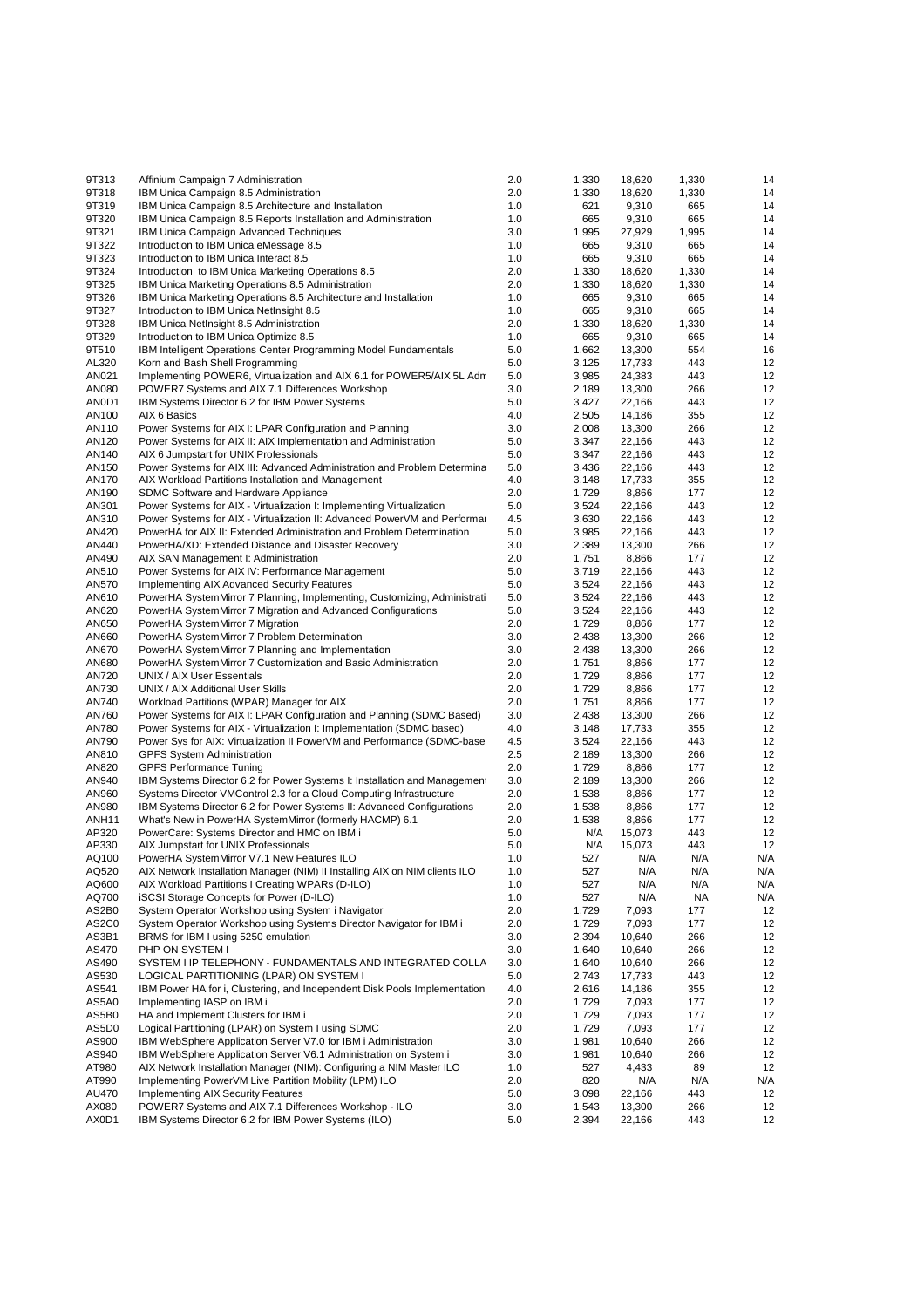| AX170                 | AIX Workload Partitions Installation and Management (ILO)                                                                                              | 4.0        | 2,017          | 17,733          | 355            | 12        |
|-----------------------|--------------------------------------------------------------------------------------------------------------------------------------------------------|------------|----------------|-----------------|----------------|-----------|
| AX190                 | SDMC Software and Hardware Appliance (ILO)                                                                                                             | 2.0        | 1,108          | 8,866           | 177            | 12        |
| AX301                 | Power Systems for AIX - Virtualization I: Implementing Virtualization (ILO)                                                                            | 5.0        | 2,394          | 22,166          | 443            | 12        |
| AX440                 | PowerHA/XD: Extended Distance and Disaster Recovery - Instructor-led Onl                                                                               | 3.0        | 2,389          | 13,300          | 266            | 12        |
| AX491<br>AX570        | AIX SAN Management I: Administration (ILO)<br>Implementing AIX Advanced Security Features (ILO)                                                        | 2.0<br>5.0 | 1,130<br>2,394 | 8,866<br>22,166 | 177<br>443     | 12<br>12  |
| AX610                 | PowerHA SystemMirror 7 Planning, Implementing, Customizing, Administrati                                                                               | 5.0        | 2,642          | 22,166          | 443            | 12        |
| AX620                 | PowerHA SystemMirror 7 Migration and Advanced Configurations (ILO)                                                                                     | 5.0        | 2,642          | 22,166          | 443            | 12        |
| AX650                 | PowerHA SystemMirror 7 Migration (ILO)                                                                                                                 | 2.0        | 1,108          | 8,866           | 177            | 12        |
| AX660                 | PowerHA SystemMirror 7 Problem Determination (ILO)                                                                                                     | 3.0        | 1,574          | 13,300          | 266            | 12        |
| AX670                 | PowerHA SystemMirror 7 Planning and Implementation (ILO)                                                                                               | 3.0        | 1,574          | 13,300          | 266            | 12        |
| AX680                 | PowerHA SystemMirror 7 Customization and Basic Administration (ILO)                                                                                    | 2.0        | 1,130          | 8,866           | 177            | 12        |
| AX720                 | UNIX / AIX User Essentials (ILO)                                                                                                                       | 2.0        | 1,108          | 8,866           | 177            | 12        |
| AX730                 | UNIX / AIX Additional User Skills (ILO)                                                                                                                | 2.0        | 1,108          | 8,866           | 177            | 12        |
| AX740<br>AX760        | Workload Partitions (WPAR) Manager for AIX (ILO)<br>Power Systems for AIX I: LPAR Configuration and Planning (SDMC Based)                              | 2.0<br>3.0 | 1,130<br>1,574 | 8,866<br>13,300 | 177<br>266     | 12<br>12  |
| AX780                 | Power Systems for AIX - Virtualization I: Implementation (SDMC based) (ILO                                                                             | 4.0        | 2,017          | 17,733          | 355            | 12        |
| AX790                 | Power Sys for AIX: Virtualization II PowerVM and Performance (SDMC-base                                                                                | 4.5        | 2,394          | 22,166          | 443            | 12        |
| AX810                 | GPFS System Administration - Instructor-led Online                                                                                                     | 2.5        | 1,543          | 13,300          | 266            | 12        |
| AX820                 | GPFS Performance Tuning (ILO)                                                                                                                          | 2.0        | 1,108          | 8,866           | 177            | 12        |
| AX960                 | Systems Director VMControl 2.3 for a Cloud Computing Infrastructure ILO                                                                                | 2.0        | 1,059          | 8,866           | 177            | 12        |
| AX980                 | IBM Systems Director 6.2 for Power Systems II: Advanced Configurations (II                                                                             | 2.0        | 1,059          | 8,866           | 177            | 12        |
| B1601                 | IBM Cognos 8 Now! Workbench: Designing Applications (V4.6)                                                                                             | 2.0        | 1,241          | 9,930           | 1,241          | 12        |
| B2185<br>B2361        | Cognos 8 BI Professional Workshop                                                                                                                      | 5.0<br>2.0 | 3,103<br>1,241 | 24,826<br>9,930 | 3,103<br>1,241 | 12<br>12  |
| B2372                 | Cognos 8 BI Report Studio: Authoring Reports With Multidimensional Data (V)<br>Cognos 8 BI - SDK for Developers (V8.3)                                 | 3.0        | 1,862          | 14,896          | 1,862          | 12        |
| B2380                 | Cognos 8 BI Data Manager: Building Datamarts With Enterprise Data (V8.3)                                                                               | 5.0        | 3,103          | 24,826          | 3,103          | 12        |
| B2408                 | Overview of IBM Cognos 8 BI (Version 8.4)                                                                                                              | 1.0        | 621            | 4,965           | 621            | 12        |
| B2410                 | IBM Cognos 8 BI What's New (Version 8.4)                                                                                                               | 1.0        | 621            | 4,965           | 621            | 12        |
| B2411                 | IBM Cognos 8 BI PowerPlay: Migrating from Series 7 PowerPlay (version 8.4)                                                                             | 1.0        | 621            | 4,965           | 621            | 12        |
| B2432                 | IBM Cognos 8 BI: Essentials for Managing BI Projects (V8.4)                                                                                            | 2.0        | 1,241          | 9,930           | 1,241          | 12        |
| B2450                 | IBM Cognos 8 BI Query Studio: Build Ad Hoc Reports (V8.4)                                                                                              | 1.0        | 621            | 4,965           | 621            | 12        |
| B2451                 | IBM Cognos 8 BI Analysis Studio: Analyze Data (V8.4)                                                                                                   | 1.0        | 621            | 4,965           | 621            | 12        |
| B2452<br>B2454        | IBM Cognos 8 BI Framework Manager: Design Metadata Models (V8.4)<br>IBM Cognos 8 BI: Report and Analyze Data for Business Authors (V8.4)               | 5.0<br>2.0 | 3,103<br>1,241 | 24,826<br>9,930 | 3,103<br>1,241 | 12<br>12  |
| B2455                 | IBM Cognos 8 BI Adminstration (V8.4)                                                                                                                   | 3.0        | 1,862          | 14,896          | 1,862          | 12        |
| B2457                 | IBM Cognos 8 BI Metrics Manager: Design Scorecards (V8.4)                                                                                              | 3.0        | 1,862          | 14,896          | 1,862          | 12        |
| B2458                 | IBM Cognos 8 BI Report Studio: Author Professional Reports Fundamentals                                                                                | 3.0        | 1,862          | 14,896          | 1,862          | 12        |
| B2459                 | IBM Cognos 8 BI Report Studio: Author Professional Reports Advanced (V8                                                                                | 2.0        | 1,241          | 9,930           | 1,241          | 12        |
| B2461                 | IBM Cognos 8 BI Report Studio: Author Reports with Multidimensional Data                                                                               | 2.0        | 1,241          | 9,930           | 1,241          | 12        |
| B2462                 | IBM Cognos 8 BI Report Studio: Statement Style Reports in Express Mode (                                                                               | 1.0        | 621            | 4,965           | 621            | 12        |
| B2470                 | Essentials for IBM Cognos 8 BI (V8.4)                                                                                                                  | 5.0        | 4,428          | 35,430          | 4,428          | 12        |
| B2472<br>B2473        | IBM Cognos 8 BI SDK for Developers (V8.4)<br>IBM Cognos 8 PowerPlay Client: Exploration and Reports (V8.4)                                             | 3.0<br>2.0 | 1,862<br>1,241 | 14,896<br>9,930 | 1,862<br>1,241 | 12<br>12  |
| B2474                 | IBM Cognos 8 BI PowerPlay Studio: Web Exploration (V8.4)                                                                                               | 1.0        | 621            | 4,965           | 621            | 12        |
| B2475                 | IBM Cognos 8 BI PowerPlay Administration (V8.4)                                                                                                        | 1.0        | 621            | 4,965           | 621            | 12        |
| B2480                 | IBM Cognos 8 BI Data Manager: Build Datamarts with Enterprise Data (V8.4)                                                                              | 5.0        | 3,103          | 24,826          | 3,103          | 12        |
| B2482                 | IBM Cognos 8 BI Transformer: Design OLAP Models (V8.4)                                                                                                 | 4.0        | 2,483          | 19,861          | 2,483          | 12        |
| B2485                 | IBM Cognos 8 Business Viewpoint: Manage Dimensions (V8.4)                                                                                              | 3.0        | 1,862          | 14,896          | 1,862          | 12        |
| B5108                 | IBM Cognos BI Overview (V10.1)                                                                                                                         | 1.0        | 621            | 4,965           | 621            | 12        |
| B5110                 | IBM Cognos BI What's New (V10.1)                                                                                                                       | 2.0        | 1,241          | 9,930           | 1,241          | 12        |
| B5119<br>B5132        | IBM Cognos BI Administration: Architecture and Logging (V10.1.1)<br>IBM Cognos BI: Manage Projects (V10.1)                                             | 2.0<br>2.0 | 1,241<br>1,241 | 9,930<br>9,930  | 1,241<br>1,241 | 12<br>12  |
| B5150                 | IBM Cognos Query Studio: Build Ad Hoc Reports (V10.1)                                                                                                  | 1.0        | 621            | 4,965           | 621            | 12        |
| B5151                 | IBM Cognos BI Analysis Studio: Analyze Data (V10.1)                                                                                                    | 1.0        | 621            | 4,965           | 621            | 12        |
| B5152                 | IBM Cognos Framework Manager: Design Metadata Models (V10.1)                                                                                           | 5.0        | 3,103          | 24,826          | 3,103          | 12        |
| B5155                 | IBM Cognos BI Administration (V10.1)                                                                                                                   | 3.0        | 1,862          | 14,896          | 1,862          | 12        |
| B5157                 | IBM Cognos Metric Studio: Design Scorecards (V10.1)                                                                                                    | 3.0        | 1,862          | 14,896          | 1,862          | 12        |
| B5158                 | IBM Cognos Report Studio: Author Professional Reports Fundamentals (V10)                                                                               | 3.0        | 1,862          | 14,896          | 1,862          | 12        |
| B5159                 | IBM Cognos Report Studio: Author Professional Reports Advanced (V10.1)                                                                                 | 2.0        | 1,241          | 9,930           | 1,241          | 12        |
| B5160                 | IBM Cognos Report Studio: Author Professional Reports (V10.1)                                                                                          | 5.0        | 3,103          | 24,826          | 3,103          | 16<br>12  |
| B5161<br>B5168        | IBM Cognos Report Studio: Author Reports with Multidimensional Data (V10<br>IBM Cognos Statistics: Author Statistical Reports in Report Studio (V10.1) | 2.0<br>1.0 | 1,241<br>621   | 9,930<br>4,965  | 1,241<br>621   | 12        |
| B5170                 | Essentials for IBM Cognos BI (V10.1)                                                                                                                   | 5.0        | 4,428          | 35,430          | 4,428          | 12        |
| B5173                 | IBM Cognos PowerPlay Client: Explore and Build Reports (V10.1)                                                                                         | 2.0        | 1,241          | 9,930           | 1,241          | 12        |
| B5174                 | IBM Cognos PowerPlay Studio: Web Exploration (V10.1)                                                                                                   | 1.0        | 621            | 4,965           | 621            | 12        |
| B5175                 | IBM Cognos PowerPlay Administration (V10.1)                                                                                                            | 1.0        | 621            | 4,965           | 621            | 12        |
| B5180                 | IBM Cognos Data Manager: Build Data Marts with Enterprise Data (V10.1)                                                                                 | 5.0        | 3,103          | 24,826          | 3,103          | 12        |
| B5181                 | IBM Cognos Business Insight Advanced: Author Self-Service Reports (V10.                                                                                | 2.0        | 1,241          | 9,930           | 1,241          | 12        |
| B5182                 | IBM Cognos Transformer: Design OLAP Models (V10.1)                                                                                                     | 4.0        | 2,483          | 19,861          | 2,483          | 12        |
| B5198<br><b>B51S8</b> | IBM Cognos Report Studio: Author Active Reports (V10.1)<br>IBM Cognos BI for Consumers (V10.1) - Spanish                                               | 1.0<br>0.2 | 621<br>88      | 4,965<br>N/A    | 621<br>N/A     | 12<br>N/A |
| B5210                 | IBM Cognos BI What's New (V10.2)                                                                                                                       | 1.0        | 621            | 4,965           | 621            | 12        |
|                       |                                                                                                                                                        |            |                |                 |                |           |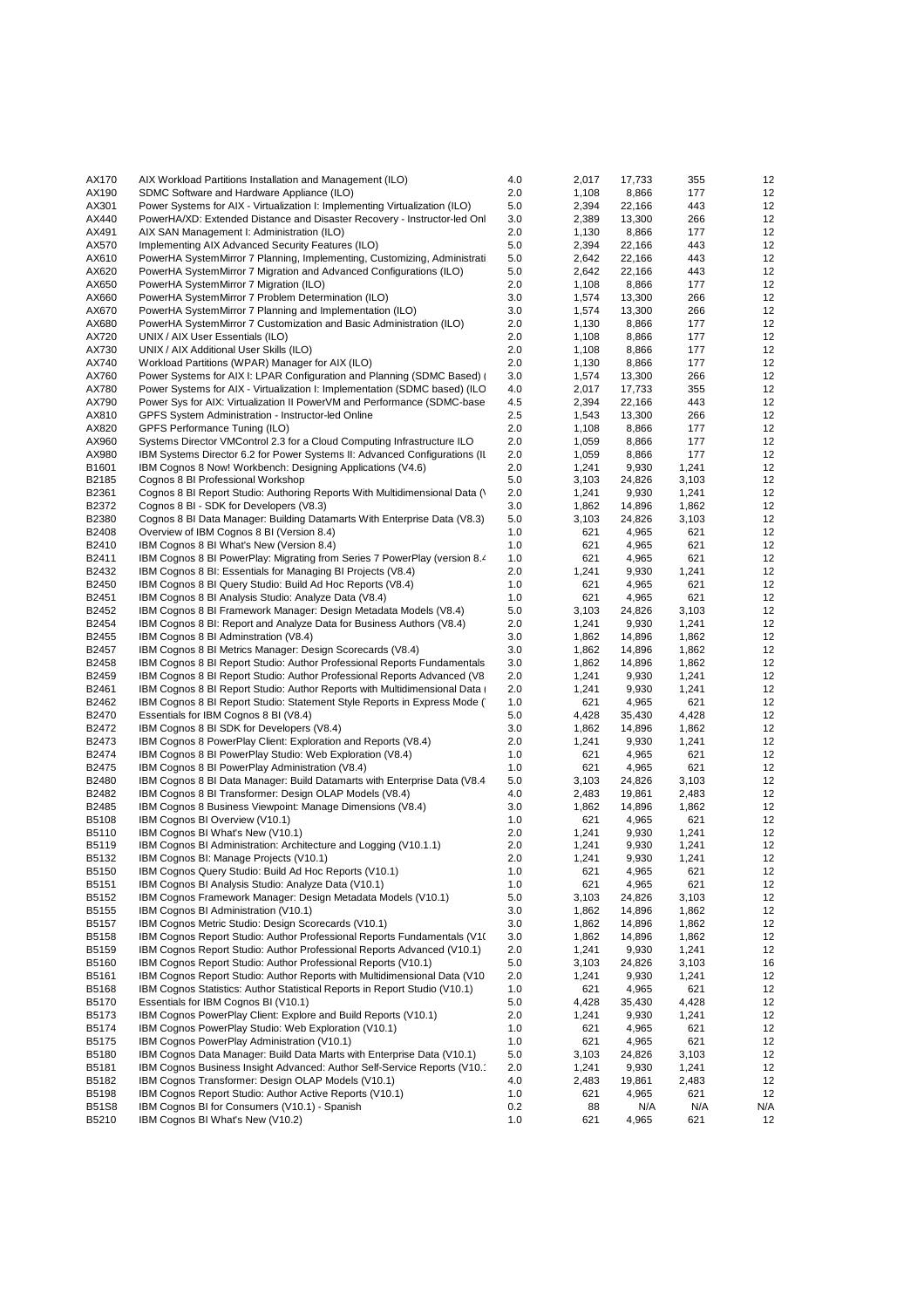| B5252                          | IBM Cognos Framework Manager: Design Metadata Models (V10.2)                  | 5.0  | 3,103 | 24,826 | 3,103 | 12  |
|--------------------------------|-------------------------------------------------------------------------------|------|-------|--------|-------|-----|
| B5255                          | IBM Cognos BI Administration (V10.2)                                          | 3.0  | 1,862 | 14,896 | 1,862 | 12  |
| B5258                          | IBM Cognos Report Studio: Author Professional Reports Fundamentals (V10)      | 3.0  | 1,862 | 14,896 | 1,862 | 12  |
|                                |                                                                               |      |       |        |       |     |
| B5259                          | IBM Cognos Report Studio: Author Professional Reports Advanced (V10.2)        | 2.0  | 1,241 | 9,930  | 1,241 | 12  |
| B5260                          | IBM Cognos Report Studio: Author Professional Reports (V10.2)                 | 5.0  | 3,103 | 24,826 | 3,103 | 12  |
| B5261                          | IBM Cognos Report Studio: Author Reports with Multidimensional Data (V10)     | 2.0  | 1,241 | 9,930  | 1,241 | 12  |
| B5280                          | IBM Cognos Data Manager: Build Data Marts with Enterprise Data (V10.2)        | 5.0  | 3,103 | 24,826 | 3,103 | 12  |
| B5281                          | IBM Cognos Workspace Advanced: Author Self-Service Reports (V10.2)            | 2.0  | 1,241 | 9,930  | 1,241 | 12  |
|                                |                                                                               |      |       |        |       |     |
| B5282                          | IBM Cognos Transformer: Design OLAP Models (V10.2)                            | 4.0  | 2,483 | 19,861 | 2,483 | 12  |
| <b>BE870</b>                   | <b>Effective RACF Administration</b>                                          | 4.5  | 3,471 | 17,733 | 443   | 14  |
| CB695                          | TCP/IP for z/OS Implementation Workshop                                       | 5.0  | 3,480 | 22,166 | 443   | 14  |
| CE030                          | <b>DB2 Family Fundamentals</b>                                                | 2.0  | 882   | 6,207  | 222   | 15  |
| CE031                          | DB2 Family Fumdamentals                                                       | 2.0  | 1,153 | 7,093  | 222   | 15  |
|                                |                                                                               |      |       |        |       |     |
| CE080                          | Relational Database Design                                                    | 4.0  | 2,376 | 15,960 | 887   | 12  |
| CE120                          | <b>SQL Workshop</b>                                                           | 2.0  | 882   | 6,207  | 222   | 15  |
| CE121                          | DB2 SQL Workshop                                                              | 2.0  | 882   | 6,207  | 222   | 12  |
| CE130                          | DB2 SQL Workshop for Experienced Users                                        | 2.5  | 1,729 | 10,640 | 222   | 15  |
| CE131                          | DB2 SQL Workshop for Experienced Users                                        | 2.5  | 1,729 | 10,640 | 222   | 15  |
| CE822                          |                                                                               | 2.0  | 1,153 | 7,093  | 222   | 15  |
|                                | Using InfoSphere Data Architect                                               |      |       |        |       |     |
| CF180                          | Relational Database Design                                                    | 4.0  | 2,305 | 14,186 | 222   | 15  |
| CI881                          | Debugging Techniques for WebSphere MQSeries for z/OS                          | 3.0  | 2,034 | 14,630 | 266   | 12  |
| CI883                          | CICS TS V4 New Features and Facilities                                        | 3.0  | 1,928 | 13,300 | 266   | 12  |
| CI886                          | CICS TS V4 Performance Tuning                                                 | 4.0  | 2,571 | 17,733 | 355   | 12  |
| CL100                          | DB2 Programming Workshop for Linux, UNIX and Windows                          | 3.0  | 1,729 | 10,640 | 222   | 15  |
|                                |                                                                               |      |       |        |       |     |
| CL110                          | DB2 9 for Linux, UNIX and Windows Application Programming Advanced            | 2.0  | 1,188 | 7,980  | 443   | 12  |
| CL121                          | Query XML data with DB2 9                                                     | 3.0  | 1,729 | 10,640 | 222   | 15  |
| CL131                          | Query and Manage XML Data with DB2 9                                          | 5.0  | 2,882 | 17,733 | 222   | 15  |
| <b>CL284</b>                   | Fast Path to DB2 10.1 for Experienced Relational DBAs                         | 2.0  | 1,188 | 7,980  | 443   | 12  |
| CL <sub>2</sub> X <sub>2</sub> |                                                                               | 4.0  | 2,305 |        | 222   | 15  |
|                                | DB2 9 Database Administration Workshop for Linux, UNIX, and Windows           |      |       | 14,186 |       |     |
| CL312                          | DB2 9.7 for Linux, UNIX, and Windows New Features                             | 2.0  | 1,153 | 7,093  | 222   | 15  |
| CL313                          | DB2 10.1 for LUW New Features and Database Migration Considerations           | 2.0  | 593   | 3,990  | 222   | 12  |
| <b>CL482</b>                   | DB2 9 for Linux, UNIX, and Windows Quickstart for Experienced Relational I    | 4.0  | 2,305 | 14,186 | 222   | 15  |
| <b>CL484</b>                   | DB2 10.1 for Linux, UNIX, and Windows Quickstart for Experienced Relation     | 4.0  | 2,376 | 15,960 | 887   | 12  |
| CL492                          | DB2 9 for LUW Advanced Database Recovery                                      | 4.0  | 2,305 | 14,186 | 222   | 15  |
|                                |                                                                               |      |       |        |       |     |
| CL711                          | DB2 Stored Procedures Programming Workshop                                    | 2.0  | 1,153 | 7,093  | 222   | 15  |
| <b>CL800</b>                   | DB2 9.8 pureScale Implementation and Control for DB2 LUW Administrators       | 2.0  | 1,153 | 7,093  | 222   | 15  |
| CNC40                          | Social Software Adoption for Business Productivity (ILO)                      | 2.0  | 665   | 5,320  | 266   | 12  |
| CNW40                          | Social Networking with IBM Lotus Connections 3.0 Workshop                     | 3.0  | 1,862 | 15,960 | 798   | 10  |
| CNW41                          | Social Computing for Business with IBM Connections 3.0.1                      | 3.0  | 1,862 | N/A    | N/A   | N/A |
|                                |                                                                               |      |       |        |       |     |
| CNX <sub>01</sub>              | IBM Connections Profiles Installation, Administration, and Integration Worksh | 2.0  | 1,241 | N/A    | N/A   | N/A |
| CV303                          | Doing skip-level migration? New Functions and Features of DB2 9 and 10 fo     | 5.0  | 2,882 | 17,733 | 222   | 15  |
| CV310                          | DB2 for z/OS New Functions and Features in V10                                | 2.0  | 2,305 | 14,186 | 222   | 15  |
| CV311                          | DB2 for z/OS New Functions and Features in V10                                | 4.0  | 2,305 | 14,186 | 222   | 15  |
| CV312                          | DB2 for z/OS - New Features in Version 10 Workshop                            | 5.0  | 2,882 | 17,733 | 222   | 15  |
|                                |                                                                               |      |       |        |       |     |
| CV410                          | DB2 9 for z/OS Data Sharing Implementation                                    | 3.0  | 1,729 | 10,640 | 222   | 15  |
| CV450                          | DB2 9 for z/OS Data Sharing Implementation Workshop                           | 4.5  | 2,882 | 17,733 | 222   | 15  |
| <b>CV770</b>                   | Advanced Programming for DB2 z/OS                                             | 5.0  | 2,882 | 17,733 | 222   | 15  |
| CV831                          | DB2 10 for z/OS Database Administration Workshop Part 1                       | 5.0  | 2,882 | 17,733 | 222   | 12  |
| CV841                          | DB2 9 for z/OS Database Administration Workshop Part 2                        | 3.0  | 1,729 | 10,640 | 222   | 15  |
| <b>CV850</b>                   |                                                                               | 5.0  | 2,882 | 17,733 | 222   | 15  |
|                                | DB2 9 for z/OS System Administration                                          |      |       |        |       |     |
| CV851                          | DB2 10 for z/OS System Administration                                         | 5.0  | 2,882 | 17,733 | 222   | 15  |
| CV861                          | DB2 10 for z/OS Implementation Workshop                                       | 5.0  | 2,970 | 19,950 | 1,108 | 12  |
| <b>CV870</b>                   | DB2 9 for z/OS Utilities for Database Administrators                          | 3.0  | 1,729 | 10,640 | 222   | 15  |
| CV871                          | DB2 10 for z/OS Utilities for Database Administrators                         | 3.0  | 2,305 | 11,970 | 222   | 15  |
| CV910                          | DB2 9 for z/OS System/Disaster Recovery Workshop                              | 4.0  | 2,305 | 14,186 | 222   | 15  |
|                                | DB2 9 for z/OS Data Sharing Recovery/Restart Workshop                         |      |       |        |       |     |
| CV920                          |                                                                               | 4.5  | 2,593 | 15,960 | 222   | 15  |
| CV961                          | DB2 9 for z/OS Application Performance and Tuning                             | 5.0  | 2,970 | 19,950 | 1,108 | 12  |
| CV962                          | DB2 10 for z/OS Application Performance and Tuning                            | 5.0  | 2,970 | 19,950 | 1,108 | 12  |
| D8C53                          | IBM Lotus Domino Designer 8.x: LotusScript (ILO)                              | 4.0  | 1,773 | 26,599 | 1,330 | 15  |
| D8C64                          | Mobile XPages Development for Domino 8.5 (ILO)                                | 5.0  | 1,240 | 11,970 | 266   | 15  |
| D8152                          | IBM Lotus Domino Designer 8.5: Dojo Applications (ILO)                        | 1.0  | 532   | 3,990  | 266   | 10  |
|                                |                                                                               |      |       |        |       |     |
| D8153                          | IBM Lotus Domino Designer 8.x : LotusScript (ILO)                             | 4.0  | 2,128 | 15,960 | 1,064 | 10  |
| D8L36                          | IBM Lotus Domino 8.5.x Help Desk Troubleshooting                              | 2.0  | 1,064 | 7,980  | 532   | 15  |
| D8L54                          | Developing IBM□ Lotus□ Domino□ 8.5.2 Applications: Advanced XPage Desi        | 2.0  | 1,064 | 7,980  | 532   | 15  |
| D8S62                          | JavaScript for XPages Development (8.5)                                       | 18.0 | 620   | N/A    | N/A   | N/A |
| D8V61                          | Fundamentals of IBM Lotus Domino 8.5.1 Application Development (ILO)          | 5.0  | 2,660 | 19,950 | 1,330 | 12  |
|                                |                                                                               |      |       |        |       |     |
| D8V63                          | Developing IBM Lotus Domino 8.5.2 Applications: Intermediate XPage Desic      | 3.0  | 1,596 | 11,970 | 798   | 15  |
| D8V64                          | Developing IBM Lotus Domino 8.5.2 Applications: Advanced XPage Design         | 2.0  | 1,064 | 7,980  | 532   | 15  |
| D8V65                          | Introduction to IBM Lotus Domino 8.5 Xpages (Instructor led Online)           | 2.0  | 1,064 | 7,980  | 532   | 12  |
| D8X02                          | Domino Crash and Performance Troubleshooting Workshop                         | 4.0  | 1,773 | N/A    | N/A   | N/A |
| DA232                          | Exploring IBM solidDB                                                         | 3.0  | N/A   | 11,970 | 665   | 12  |
| DB740                          | IBM InfoSphere Optim Performance Manager Extended Edition Essentials          | 3.0  | 1,729 | 10,640 | 222   | 15  |
| DT101                          | IBM InfoSphere Discovery Fundamentals                                         | 3.0  | 1,729 | 10,640 | 222   | 15  |
|                                |                                                                               |      |       |        |       |     |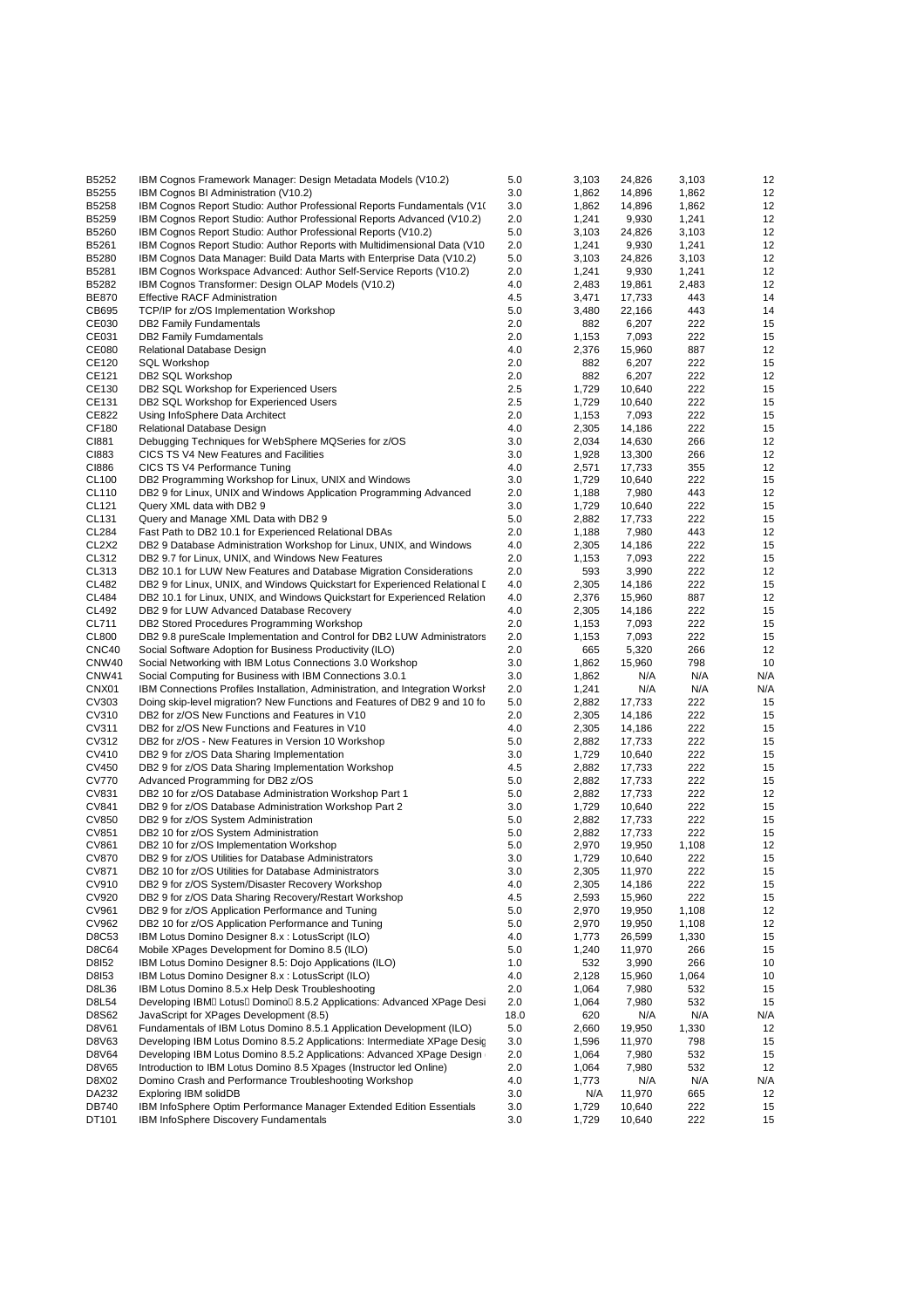| DT120              | IBM InfoSphere Validator                                                 | 2.0 | 576   | 3,547  | 222   | 15 |
|--------------------|--------------------------------------------------------------------------|-----|-------|--------|-------|----|
| DT151              | InfoSphere Optim Designer for Optim Core Technology                      | 2.0 | 1,330 | 7,980  | 665   | 12 |
| DT161              | InfoSphere Optim Designer for Optim Data Growth                          | 1.5 | 1,330 | 7,980  | 665   | 12 |
| DT171              | InfoSphere Optim Designer for Optim Test Data Mgmt / Data Masking        | 1.5 | 1,330 | 7,980  | 665   | 12 |
| DT201              | IBM Optim Data Growth for Open Systems                                   | 2.0 | 1,729 | 10,640 | 222   | 15 |
| DT202              | IBM Optim Data Growth for Distributed Systems                            | 3.0 | 1,729 | 10,640 | 222   | 15 |
| DT211              | IBM Optim Data Privacy for Open Systems                                  | 2.0 | 1,729 | 10,640 | 222   | 15 |
| DT213              | Using InfoSphere Optim Test Data Mgmt and Data Masking on Dist Systems   | 3.0 | 1,995 | 11,970 | 997   | 12 |
| DT293              | Using InfoSphere Optim Core Technology on Dist Systems                   | 4.0 | 2,660 | 15,960 | 1,330 | 12 |
| DT2A3              | Installing and Configuring Optim Core Technology for Distributed Systems | 0.5 | 665   | 3,990  | 332   | 12 |
| DT461              |                                                                          | 4.5 |       |        |       | 12 |
| DT821              | InfoSphere Optim Data Growth for Archiving with Designer on Dist Sys     |     | 3,325 | 19,950 | 1,662 |    |
|                    | IBM Optim Test Data Management for z/OS                                  | 3.0 | 1,729 | 10,640 | 222   | 15 |
| DW040              | Introduction to TSA in IBM Smart Analytics Systems                       | 1.0 | 576   | 3,547  | 222   | 15 |
| <b>DW501</b>       | IBM Netezza Appliance Usage                                              | 3.0 | 1,995 | 11,970 | 887   | 12 |
| DW510              | IBM Netezza Appliance Advanced Concepts                                  | 2.0 | 1,330 | 7,980  | 887   | 12 |
| <b>DW520</b>       | IBM Netezza Appliance Usage and Advanced Concepts                        | 5.0 | 3,325 | 19,950 | 887   | 12 |
| DW530              | IBM Netezza 6.0 New Features                                             | 2.0 | N/A   | 7,980  | 665   | 12 |
| <b>DW540</b>       | IBM Netezza Analytics for Data Scientists - Using R and NZSQL            | 2.0 | 1,330 | 7,980  | 665   | 12 |
| DW551              | <b>IBM Netezza Analytics for Developers</b>                              | 3.0 | 1,995 | 11,970 | 997   | 12 |
| DW602              | InfoSphere BigInsights Essentials                                        | 2.0 | 887   | 5,320  | 222   | 12 |
| DW611              | IBM InfoSphere BigInsights Foundation                                    | 2.0 | 1,330 | 7,980  | 665   | 12 |
| DW640              | BigInsights Analytics for Business Analysts                              | 2.0 | 1,153 | 7,093  | 222   | 15 |
| <b>DW722</b>       | Programming for InfoSphere Streams                                       | 4.0 | 2,305 | 14,186 | 222   | 15 |
| <b>DW730</b>       | Administration of InfoSphere Streams V2                                  | 1.0 | 576   | 3,547  | 222   | 15 |
| DX444              | DATASTAGE ESSENTIALS V8                                                  | 4.0 | 2,920 | 15,960 | 975   | 12 |
| DX900              | <b>Federation Server Essentials</b>                                      | 3.0 | 2,121 | 11,970 | 887   | 12 |
| EA214              | IBM InfoSphere Identity Insight Essentials V8                            | 3.0 | 2,527 | 13,300 | 798   | 12 |
| EA313              | Advanced Identity Insight Configuration V8                               | 3.0 | 2,527 | 13,300 | 798   | 12 |
| EK191              | Cloud Service Delivery 7.2.2 Advanced Customization Workshop             | 5.0 | 3,325 | 22,166 | 1,330 | 12 |
| ES050              | An Introduction to the z/OS Environment                                  | 2.0 | 953   | 7,093  | 177   | 14 |
| ES <sub>10</sub> A | Fundamental System Skills in z/OS                                        | 5.0 | 2,921 | 17,733 | 443   | 14 |
| ES155              | z/OS Facilities                                                          | 4.5 | 2,341 | 17,733 | 443   | 14 |
|                    |                                                                          |     |       |        |       |    |
| ES200              | z/OS System Services Structure                                           | 4.5 | 2,566 | 17,733 | 443   | 14 |
| ES240              | IBM System z Hardware Management Console (HMC) Operations                | 2.0 | 1,609 | 8,866  | 177   | 14 |
| ES261              | SMP/E for z/OS Workshop                                                  | 4.5 | 2,442 | 17,733 | 443   | 14 |
| ES270              | Z/OS SYSTEM OPERATIONS                                                   | 3.0 | 2,212 | 10,640 | 266   | 14 |
| ES340              | Assembler Language Coding Workshop (copied)                              | 5.0 | 3,161 | 17,733 | 443   | 14 |
| ES351              | Advanced Assembler Language Coding Workshop                              | 4.0 | 2,478 | 14,186 | 355   | 12 |
| ES41A              | z/OS Installation                                                        | 4.5 | 2,464 | 17,733 | 443   | 14 |
| ES52A              | z/OS REXX Programming Workshop                                           | 4.5 | 3,059 | 17,733 | 443   | 14 |
| ES545              | Basic z/OS Tuning Using the Workload Manager (WLM)                       | 4.5 | 2,873 | 18,620 | 443   | 14 |
| ES662              | Advanced z/OS Security: Crypto, Network, RACF and Your Enterprise        | 3.5 | 2,744 | 14,186 | 355   | 8  |
| ES685              | WebSphere Application Server for z/OS Implementation                     | 4.5 | 3,253 | 22,166 | 443   | 14 |
| ES820              | IBM SYSTEM Z: TECHNICAL OVERVIEW OF HW AND SW MAINFRAME I                | 2.0 | 1,622 | 7,093  | 177   | 14 |
| ES885              | EXPLOITING THE ADVANCED FEATURES OF RACF                                 | 3.5 | 3,604 | 14,186 | 355   | 14 |
| ES902              | Advanced Parallel Sysplex Operations and Recovery                        | 5.0 | 3,870 | 20,925 | 443   | 14 |
| ES962              | z/OS HCD and I/O Configuration                                           | 4.0 | 2,407 | 14,186 | 355   | 14 |
| ESA01              | IBM zEnterprise System: A technical introduction                         | 1.0 | 616   | 4,872  | 89    | 14 |
| ESA <sub>10</sub>  | IBM zEnterprise System: Using zManager to Provision Virtual Servers      | 3.0 | 1,946 | 10,640 | 266   | 12 |
| ESB00              | IBM zEnterprise System: Using zManager to Provision Virtual Servers      | 4.0 | 2,478 | 14,186 | 355   | 12 |
| ESB <sub>10</sub>  | z/OS Management Facility Implementation and Use                          | 3.0 | 2,123 | 10,640 | 266   | 12 |
| ESC <sub>50</sub>  | z/OS V1R12 to z/OS V1R13 Update                                          | 3.0 | 1,946 | 10,640 | 266   | 12 |
| EX068              | VMware vSphere: Install, Configure, Manage V4.1                          | 5.0 | 2,832 | 22,033 | 793   | 12 |
| EX370              | VMware vSphere: Manage for Performance                                   | 3.0 | 2,300 | 12,940 | 793   | 12 |
| EX500              | VMware vSphere: What's New V5.0                                          |     | 1,325 |        |       | 12 |
|                    |                                                                          | 2.0 |       | 9,709  | 350   |    |
| EX520              | VMware vSphere: Install, Configure, Manage (V5.0)                        | 5.0 | 2,832 | 22,033 | 793   | 12 |
| EX5A0              | VMware vCenter Site Recovery Manager: Install, Configure, Manage         | 2.0 | 1,502 | 9,709  | 438   | 12 |
| EX5Z2              | VMware vSphere: Install, Configure, Manage (V5.0) (ILO)                  | 5.0 | 2,832 | 22,033 | 793   | 12 |
| EZ100              | Fundamental System Skills in z/OS                                        | 5.0 | 2,527 | 15,915 | 443   | 12 |
| EZ192              | Basics of z/OS RACF Administration (ILO)                                 | 4.5 | 3,098 | 17,733 | 443   | 14 |
| EZ240              | IBM System z Hardware Management Console (HMC) Operations (ILO)          | 2.0 | 1,139 | 7,674  | 177   | 12 |
| EZ520              | z/OS REXX Programming Workshop                                           | 4.5 | 2,744 | 17,733 | 443   | 14 |
| EZ886              | Exploiting the Advanced Features of RACF - ILO                           | 3.5 | 3,243 | 14,186 | 355   | 14 |
| EZA01              | IBM zEnterprise System: A technical introduction                         | 1.0 | 350   | 4,872  | 89    | 14 |
| EZC50              | z/OS V1R12 to z/OS V1R13 Update - ILO                                    | 3.0 | 1,751 | 10,640 | 266   | 12 |
| F0220              | IBM FileNet BPM Process Design 4.X                                       | 5.0 | 3,325 | 46,549 | 3,325 | 14 |
| F0240              | IBM FileNet eForms Designer 4.5                                          | 5.0 | 3,325 | 46,549 | 3,325 | 14 |
| F0247              | IBM FileNet eForms Designer 4.5 - Instructor-led Online                  | 5.0 | 3,325 | 46,549 | 3,325 | 14 |
| F0420              | IBM FileNet P8 Platform Administration 4.5                               | 5.0 | 3,325 | 46,549 | 3,325 | 14 |
| F0427              | IBM FileNet P8 Platform Administration 4.5- Instructor-led Online        | 5.0 | 3,325 | 46,549 | 3,325 | 14 |
| F0430              | IBM FileNet Content Manager Java API Programming 4.5                     | 5.0 | 3,325 | 46,549 | 3,325 | 14 |
| F0460              | IBM FileNet BPM Administration Add-on 4.5                                | 5.0 | 3,325 | 46,549 | 3,325 | 14 |
| F0467              | IBM FileNet BPM Administration Add-on 4.5- Instructor-led Online         | 5.0 | 3,325 | 46,549 | 3,325 | 14 |
|                    |                                                                          |     |       |        |       |    |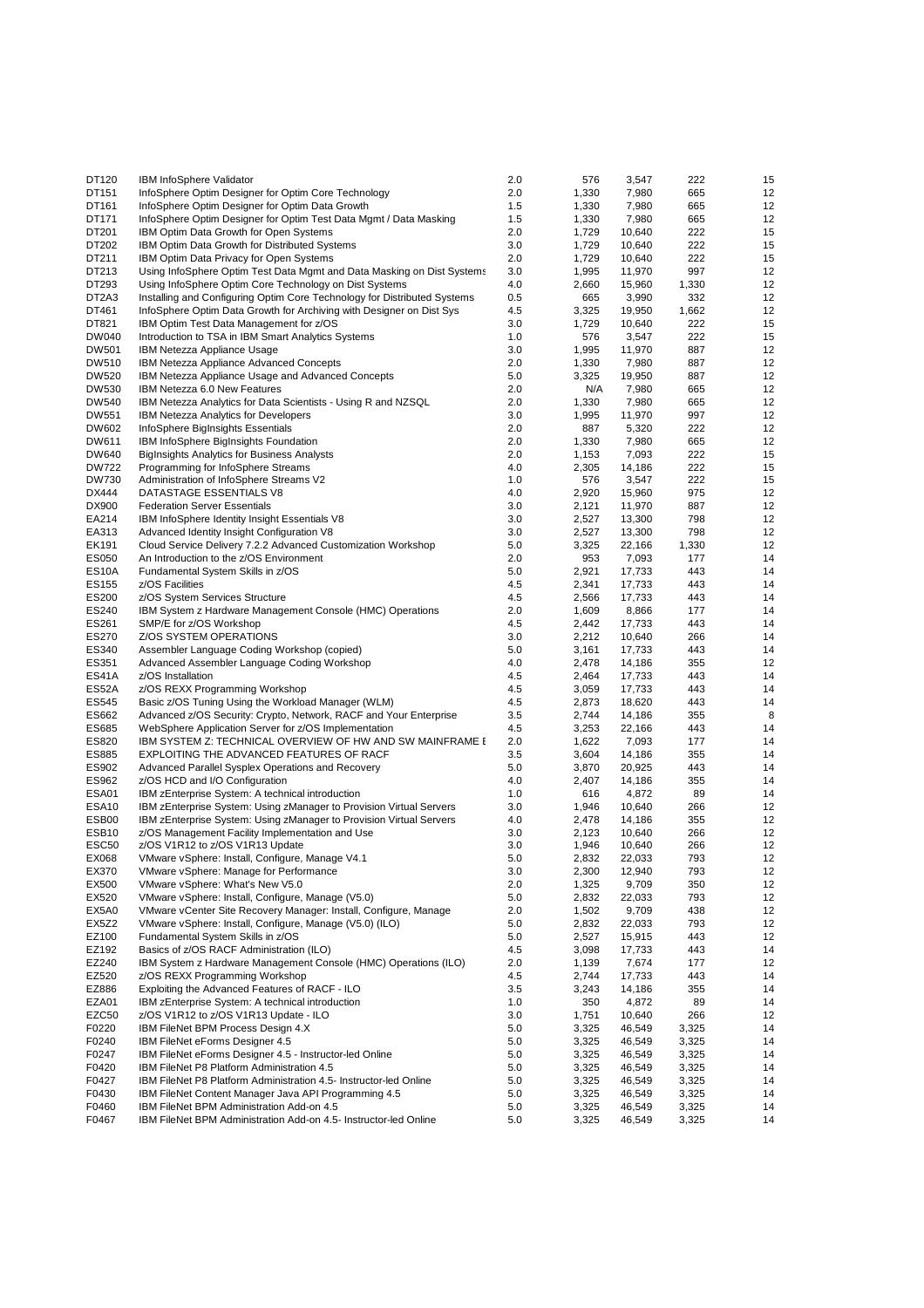| F0470 | IBM FileNet BPM Process Design 4.5                                     | 5.0     | 3,325 | 46,549 | 3,325 | 14  |
|-------|------------------------------------------------------------------------|---------|-------|--------|-------|-----|
| F0477 | IBM FileNet BPM Process Design 4.5 - ILO                               | 5.0     | 3,325 | 46,549 | 3,325 | 14  |
| F0510 | IBM FileNet IS Advanced Configuration and Performance                  | 4.0     | 2,660 | 37,239 | 2,660 | 14  |
| F0520 | IBM eDiscovery Core Skills 2.1.1                                       | 1.0     | 665   | 9,310  | 665   | 14  |
| F0550 | IBM eDiscovery 2.1.1: Case Administration                              | 1.0     | 665   | 9,310  | 665   | 14  |
| F0560 | IBM eDiscovery 2.1.1: Case Analysis                                    | 1.0     | 665   | 9,310  | 665   | 14  |
| F0600 | IBM InfoSphere Content Collector Core Skills 2.1.1                     | 1.0     | 665   | 9,310  | 665   | 14  |
| F0650 | IBM InfoSphere Content Collector 2.1.1: File System Collection         | 1.0     | 665   | 9,310  | 665   | 14  |
| F0740 | How to Use IBM Software Support for IBM ECM Products                   | 2.0     | 1,330 | 18,620 | 1,330 | 14  |
| F0780 | IBM FileNet Record Manager Administration Add-On 4.5                   | 4.0     | 2,660 | 37,239 | 2,660 | 14  |
|       |                                                                        |         |       |        |       |     |
| F0790 | IBM FN Records Manager for Records Management Professionals 4.5        | 3.0     | 1,995 | 27,929 | 1,995 | 14  |
| F0800 | IBM Case Manager 5.1: User Interface Development                       | 5.0     | 3,325 | 46.549 | 3,325 | 14  |
| F0807 | IBM Case Manager 5.1: User Interface Development (ILO)                 | 5.0     | 3,325 | 46,549 | 3,325 | 14  |
| F0860 | IBM InfoSphere Enterprise Records 4.5.1: Core Skills                   | 1.0     | 665   | 9,310  | 665   | 14  |
| F0890 | IBM InfoSphere Enterprise Records 4.5.1: System Configuration          | 1.0     | 665   | 9,310  | 665   | 14  |
| F0940 | IBM InfoSphere Content Collector: SharePoint Collection 2.1.1          | 1.0     | 665   | 9,310  | 665   | 14  |
| F0980 | IBM ICC 2.1.1: Content Classification and Record Declaration           | 1.0     | 665   | 9,310  | 665   | 14  |
| F1020 | IBM InfoSphere Enterprise Records 4.5.1: System Maintenance            | 1.0     | 665   | 9,310  | 665   | 14  |
| F1040 | IBM InfoSphere Enterprise Records 4.5.1: File Plan Design              | 1.0     | 665   | 9,310  | 665   | 14  |
| F1050 | IBM InfoSphere Enterprise Records 4.5.1: Automation Declaration        | 1.0     | 665   | 9,310  | 665   | 14  |
| F1070 | IBM Case Manager 5.0: Installation                                     | 1.0     | 665   | 9,310  | 665   | 14  |
| F1350 | <b>IBM FileNet IS Installation Lab</b>                                 | 1.0     | 665   | 9,310  | 665   | 14  |
| F1390 | IBM FileNet P8 Platform 4.5.1 to 5.0: New Features Workshop            | 2.0     | 1,330 | 18,620 | 1,330 | 14  |
| F1397 | IBM FileNet P8 Platform 4.5.1 to 5.0: New Features Workshop (ILO)      | 2.0     | 1,330 | 18,620 | 1,330 | 14  |
| F1400 |                                                                        |         |       |        |       | 14  |
|       | IBM FileNet P8 5.0: Prerequisite Skills using Workplace                | 2.0     | 1,330 | 18,620 | 1,330 |     |
| F1407 | IBM FileNet P8 5.0: Prerequisite Skills using Workplace                | 2.0     | 1,330 | N/A    | NA    | N/A |
| F1410 | IBM FileNet P8 5.0: Prerequisite Skills using Workplace XT             | 2.0     | 1,330 | 18,620 | 1,330 | 14  |
| F1417 | IBM FileNet P8 5.0: Prerequisite Skills using Workplace XT             | 2.0     | 1,330 | N/A    | NA    | N/A |
| F1430 | IBM FileNet Content Manager 5.0: Java API Programming                  | 5.0     | 3,325 | 46,549 | 3,325 | 14  |
| F1437 | IBM FileNet Content Manager 5.0: Java API Programming (ILO)            | 5.0     | 3,325 | 46,549 | 3,325 | 14  |
| F1440 | IBM FileNet BPM 5.0: Administration                                    | 4.0     | 2,660 | 37,239 | 2,660 | 14  |
| F1447 | IBM FileNet BPM 5.0: Administration (ILO)                              | 4.0     | 2,660 | 37,239 | 2,660 | 14  |
| F1450 | IBM FileNet BPM 5.0: Process Design                                    | 5.0     | 3,325 | 46,549 | 3,325 | 14  |
| F1457 | IBM FileNet BPM 5.0: Process Design (ILO)                              | 5.0     | 3,325 | 46,549 | 3,325 | 14  |
| F1460 | IBM Case Manager 5.0: Build a Case Management Solution                 | 2.0     | 1,330 | 18,620 | 1,330 | 14  |
| F1467 | IBM Case Manager 5.0: Build a Case Management Solution (ILO)           | 2.0     | 1,330 | 18,620 | 1,330 | 14  |
| F1480 | IBM FileNet P8 Platform Installation 5.0                               | 4.0     | 2,660 | 37,239 | 2,660 | 14  |
| F1530 | IBM Datacap Taskmaster Capture Accounts Payable                        | 2.0     | 1,330 | 18,620 | 1,330 | 14  |
|       | IBM Datacap Taskmaster Advanced Scripting                              | 3.0     |       |        |       | 14  |
| F1540 |                                                                        |         | 1,995 | 27,929 | 1,995 |     |
| F1550 | <b>IBM FileNet System Monitor Implementation and Administration</b>    | 4.0     | 2,660 | 37,239 | 2,660 | 14  |
| F1560 | IBM FileNet Business Process Manager 5.0: Java API Programming         | 4.0     | 2,660 | 37,239 | 2,660 | 14  |
| F1567 | IBM FileNet Business Process Manager 5.0: Java API Programming (ILO)   | 4.0     | 2,660 | 37,239 | 2,660 | 14  |
| F1570 | IBM InfoSphere Enterprise Records 4.5.1: Records Management            | 2.0     | 1,330 | 18,620 | 1,330 | 14  |
| F1577 | IBM InfoSphere Enterprise Records 4.5.1: Records Management (ILO)      | 2.0     | 1,330 | 18,620 | 1,330 | 14  |
| F1580 | IBM InfoSphere Enterprise Records 4.5.1: System Administration         | 4.0     | 2,660 | 37,239 | 2,660 | 14  |
| F1587 | IBM InfoSphere Enterprise Records 4.5.1: System Administration (ILO)   | 4.0     | 2,660 | 37,239 | 2,660 | 14  |
| F1620 | IBM Content Collector 2.2: Core Skills                                 | 1.0     | 665   | 9,310  | 665   | 14  |
| F1627 | IBM Content Collector 2.2: Core Skills (ILO)                           | 1.0     | 665   | 9,310  | 665   | 14  |
| F1640 | IBM Content Collector 2.2: Email Collection for P8 and Domino          | 1.0     | 665   | 9,310  | 665   | 14  |
| F1647 | IBM Content Collector 2.2: Email Collection for P8 and Domino (ILO)    | 1.0     | 665   | 9,310  | 665   | 14  |
| F1740 | IBM Enterprise Records 5.1: Records Management                         | 2.0     | 1,330 | 18,620 | 1,330 | 14  |
| F1747 | IBM Enterprise Records 5.1: Records Management (ILO)                   | 2.0     | 1,330 | 18,620 | 1,330 | 14  |
| F1750 | IBM Enterprise Records 5.1: System Administration                      |         |       |        |       |     |
|       |                                                                        | 4.0     | 2,660 | 37,239 | 2,660 | 14  |
| F1757 | IBM Enterprise Records 5.1: System Administration (ILO)                | 4.0     | 2,660 | 37,239 | 2,660 | 14  |
| F1760 | IBM Datacap Taskmaster Capture: Implementation and Configuration       | $5.0\,$ | 3,325 | 46,549 | 3,325 | 14  |
| F1767 | IBM Datacap Taskmaster Capture: Implementation and Configuration (ILO) | 5.0     | 3,325 | 46,549 | 3,325 | 14  |
| F1770 | IBM FileNet Capture Professional Administration                        | 4.0     | 2,660 | 37,239 | 2,660 | 14  |
| F1780 | IBM Enterprise Records 5.1: Core Skills                                | 1.0     | 665   | 9,310  | 665   | 14  |
| F1787 | IBM Enterprise Records 5.1: Core Skills (ILO)                          | 1.0     | 665   | 9,310  | 665   | 14  |
| F1790 | IBM Enterprise Records 5.1: System Configuration                       | 1.0     | 665   | 9,310  | 665   | 14  |
| F1797 | IBM Enterprise Records 5.1: System Configuration (ILO)                 | 1.0     | 665   | 9,310  | 665   | 14  |
| F1800 | IBM Enterprise Records 5.1: System Maintenance                         | 1.0     | 665   | 9,310  | 665   | 14  |
| F1807 | IBM Enterprise Records 5.1: System Maintenance (ILO)                   | 1.0     | 665   | 9,310  | 665   | 14  |
| F1810 | IBM Enterprise Records 5.1: File Plan Design                           | 1.0     | 665   | 9,310  | 665   | 14  |
| F1817 | IBM Enterprise Records 5.1: File Plan Design (ILO)                     | 1.0     | 665   | 9,310  | 665   | 14  |
| F1820 |                                                                        |         |       |        |       | 14  |
|       | IBM Enterprise Records 5.1: Automate Declaration                       | 1.0     | 3,325 | 46,549 | 3,325 |     |
| F1827 | IBM Enterprise Records 5.1: Automate Declaration (ILO)                 | 1.0     | 3,325 | 46,549 | 3,325 | 14  |
| F1850 | IBM Case Manager 5.1: Build, Deploy, and Monitor a Solution            | 4.0     | 2,660 | 37,239 | 2,660 | 14  |
| F1857 | IBM Case Manager 5.1: Build, Deploy, and Monitor a Solution (ILO)      | 4.0     | 2,660 | 37,239 | 2,660 | 14  |
| F1860 | IBM Case Manager 5.1: Installation                                     | 2.0     | 1,330 | 18,620 | 1,330 | 14  |
| F1890 | <b>IBM Content Analytics Administration Workshop</b>                   | 4.0     | 2,660 | 37,239 | 2,660 | 14  |
| F1900 | IBM FileNet P8 Platform 5.1: Installation                              | 4.0     | 2,660 | 37,239 | 2,660 | 14  |
| F4580 | IBM FileNet IS System Administration                                   | 4.0     | 2,660 | 37,239 | 2,660 | 14  |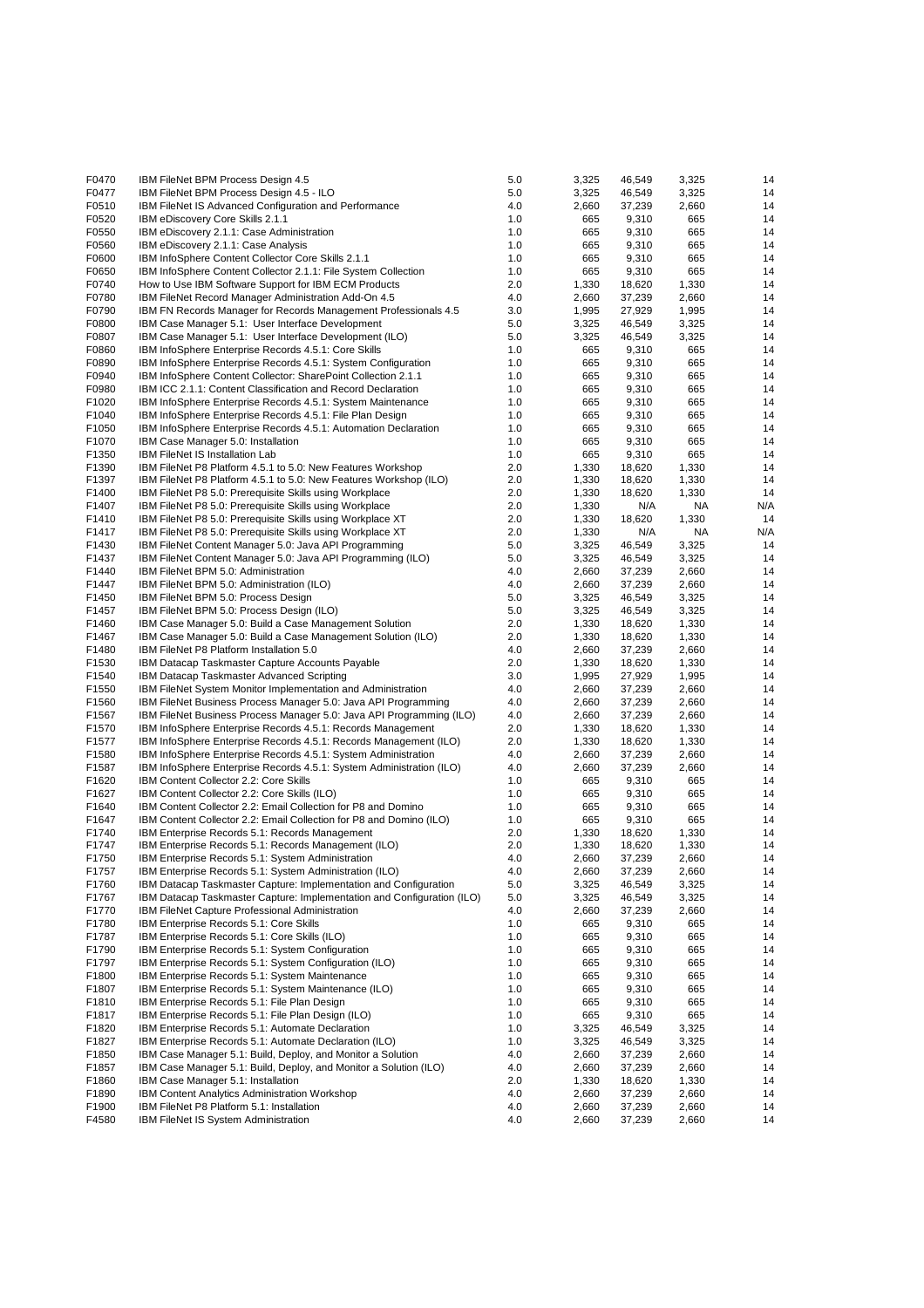| F4587             | IBM FileNet IS System Administration (ILO)                                   | 4.0 | 2,660 | 37,239 | 2,660 | 14 |
|-------------------|------------------------------------------------------------------------------|-----|-------|--------|-------|----|
| F9060             | <b>IBM FileNet IS Support</b>                                                | 4.0 | 2,660 | 37,239 | 2,660 | 14 |
| G0001             | IBM Algorithmics Integrating Algo One                                        | 3.0 | N/A   | 23,408 | 3,990 | 10 |
| G0100             | <b>IBM Algorithmics Integrating DataMart</b>                                 | 2.0 | N/A   | 15,605 | 2,660 | 10 |
| G0201             | IBM Algorithmics Introduction to Algo Scenario Engine                        | 1.0 | N/A   | 7,803  | 1,330 | 10 |
| G0202             | IBM Algorithmics Modeling for Algo Scenario Engine                           | 1.0 | N/A   | 7,803  | 1,330 | 10 |
| G0300             | IBM Algorithmics Introduction to Portfolio Credit Risk Engine                | 2.0 | N/A   | 15,605 | 2,660 | 10 |
| G1000             | IBM Algorithmics Introduction to Algo Risk Application                       | 1.0 | N/A   | 7,803  | 1,330 | 10 |
| G1001             | IBM Algorithmics Portfolio Replication in Algo Risk Application              | 2.0 | N/A   | 15,605 | 2,660 | 10 |
| G1002             | IBM Algorithmics Advanced Risk Management with Algo Risk Application         | 1.0 | N/A   | 7,803  | 1,330 | 10 |
| G1003             | IBM Algorithmics Portfolio Optimization with Algo Risk Application           | 1.0 | N/A   | 7,803  | 1,330 | 10 |
| G1004             | IBM Algorithmics Integrating Algo Risk Application                           | 2.0 | N/A   | 15,605 | 2,660 | 10 |
| G1005             | IBM Algorithmics Integrating Algo Risk Application with Algo One Features    | 2.0 | N/A   | 15,605 | 2,660 | 10 |
| G1100             | IBM Algorithmics Risk and Financial Engineering Workbench Migration          | 1.0 | N/A   | 7,803  | 1,330 | 10 |
| G1101             | IBM Algorithmics Exposure Modelling for Risk and Financial Engineering Wo    | 1.0 | N/A   | 7,803  | 1,330 | 10 |
| G2000             | IBM Algorithmics Foundations to RiskWatch                                    | 2.0 | N/A   | 15,605 | 2,660 | 10 |
| G2001             | IBM Algorithmics Introduction to RiskWatch for Data Modelers and Integrator  | 1.0 | N/A   | 69,159 | N/A   | 10 |
| G2002             | IBM Algorithmics Foundations of RiskScript                                   | 2.0 | N/A   | 15,605 | 2,660 | 10 |
| G2003             | IBM Algorithmics Foundations of Risk++                                       | 2.0 | N/A   | 15,605 | 2,660 | 10 |
| G2004             | IBM Algorithmics Instrument Modeling for RiskWatch                           | 1.0 | N/A   | 7,803  | 1,330 | 10 |
| G5000             | IBM Algorithmics Foundations of Algo Financial Modeler                       | 3.0 | N/A   | 23,408 | 3,990 | 10 |
| G5001             | IBM Algorithmics Standard Code and Dynamic Decisions in Algo Financial N     | 2.0 | N/A   | 15,605 | 2,660 | 10 |
| GU201             | InfoSphere Guardium 8 Technical Training                                     | 3.0 | 2,660 | 15,960 | 887   | 12 |
| H0000             | IBM Platform LSF 7.x to 8.0 Delta                                            | 2.0 | 1,551 | 7,093  | 177   | 12 |
| H0100             | IBM Platform LSF 8.x Basic Configuration and Administration                  | 3.0 | 2,123 | 10,640 | 266   | 12 |
| H0110             | IBM Platform LSF 8.x Basic Configuration and Administration for Windows      | 3.0 | 2,123 | 10,640 | 266   | 12 |
| H0200             |                                                                              | 2.0 | 1,551 |        | 177   | 12 |
|                   | IBM Platform LSF 8.x Advanced Configuration and Administration               |     |       | 7,093  |       |    |
| H0210             | IBM Platform LSF 8.x Advanced Configuration and Administration for Windo     | 2.0 | 1,551 | 7,093  | 177   | 12 |
| H0300             | <b>IBM Platform Analytics 8 Administration</b>                               | 4.0 | 2,483 | 14,186 | 355   | 12 |
| H0400             | IBM RTM 8.0.1 Configuration and Administration                               | 3.0 | 2,123 | 10,640 | 266   | 12 |
| H0500             | IBM Platform Symphony 5.x Administration                                     | 3.0 | 2,123 | 10,640 | 266   | 12 |
| H0510             | IBM Platform Symphony 5.x Administration for Windows                         | 3.0 | 2,123 | 10,640 | 266   | 12 |
| H0600             | IBM Platform Symphohny 5.x Application Programming                           | 2.0 | 1,551 | 7,093  | 177   | 12 |
| H0610             | IBM Platform Symphony 5.x Application Programming for Windows                | 2.0 | 1,551 | 7,093  | 177   | 12 |
| H0700             | IBM Platform Symphony - MapReduce Administrator                              | 3.0 | 2,123 | 10,640 | 266   | 12 |
| H0710             | IBM Platform Symphony - MapReduce Developer                                  | 2.0 | 1,551 | 7,093  | 177   | 12 |
| H0720             | IBM Platform Symphony MapReduce Data Management                              | 2.0 | 1,551 | 7,093  | 177   | 12 |
| H0800             | IBM Platform HPC 3.0                                                         | 4.0 | 2,483 | 14,186 | 355   | 12 |
| H0900             | IBM Platform HPC 3.0 - Dell                                                  | 4.0 | 2,483 | 14,186 | 355   | 12 |
| H0910             | IBM Platform HPC 3.0 - Fujitsu                                               | 4.0 | 2,483 | 14,186 | 355   | 12 |
| H1000             | IBM Platform LSF 7.x to 8.0 Delta (ILO)                                      | 3.0 | 1,699 | 10,640 | 266   | 12 |
| H1100             | IBM Platform LSF 8.x Basic Configuration and Administration (ILO)            | 5.0 | 1,699 | 7,093  | 443   | 12 |
| H1110             | IBM Platform LSF 8.x Basic Configuration and Administration for Windows (II) | 5.0 | 1,699 | 10,640 | 266   | 12 |
| H1200             | IBM Platform LSF 8.x Advanced Configuration and Administration (ILO)         | 3.0 | 1,699 | 10,640 | 266   | 12 |
| H1210             | IBM Platform LSF 8.x Advanced Configuration and Administration for Windo     | 3.0 | 1,240 | 7,093  | 177   | 12 |
| H <sub>1500</sub> | IBM Platform Symphony 5.x Administration (ILO)                               | 5.0 | 1,699 | 10,640 | 443   | 12 |
| H1510             | IBM Platform Symphony 5.x Administration for Windows (ILO)                   | 5.0 | 1,699 | 10,640 | 266   | 12 |
| H1600             | IBM Platform Symphohny 5.x Application Programming (ILO)                     | 3.0 | 1,699 | 7,093  | 266   | 12 |
| H1610             | IBM Platform Symphony 5.x Application Programming for Windows (ILO)          | 3.0 | 1,240 | 7,093  | 177   | 12 |
| H1700             | IBM Platform Symphony - MapReduce Administrator (ILO)                        | 5.0 | 1,699 | 10,640 | 443   | 12 |
| H1710             | IBM Platform Symphony - MapReduce Developer (Instructor-Led Online)          | 4.0 | 1,986 | 7,093  | 355   | 12 |
| H1720             | IBM Platform Symphony MapReduce Data Management (Instructor-Led Onl          | 4.0 | 1,986 | 7,093  | 355   | 12 |
| H1800             | IBM Platform HPC 3.0 (Instructor-Led Online)                                 | 5.0 | 1,699 | 10,640 | 443   | 12 |
| H1900             | IBM Platform HPC 3.0 - Dell (ILO)                                            | 5.0 | 1,699 | 10,640 | 443   | 12 |
| H1910             | IBM Platform HPC 3.0 - Fujitsu (ILO)                                         | 5.0 | 1,699 | 10,640 | 443   | 12 |
| HB133             | Fundamentals of IBM Rational System Architect, V11.4                         | 1.0 | 704   | 3,990  | 266   | 12 |
| HN112             | IBM Rational DOORS Practitioner, V9.2                                        | 1.0 | 704   | 3,990  | 266   | 12 |
| HN113             | IBM Rational DOORS Practitioner, V9.3                                        | 1.0 | 704   | 3,990  | 266   | 12 |
| <b>HN114</b>      | IBM Rational DOORS Practitioner, V9.4                                        | 1.0 | 704   | 3,990  | 266   | 12 |
| HN162             | IBM Rational DOORS Foundation 9.2                                            | 1.0 | 704   | 3,990  | 266   | 12 |
| HN163             | IBM Rational DOORS Foundation 9.3                                            | 1.0 | 704   | 3,990  | 266   | 12 |
| HN164             | IBM Rational DOORS Foundation, V9.4 (ILO)                                    | 1.0 | 704   | 3,990  | 266   | 12 |
| HQ001             | Introduction to IBM Rational Rhapsody                                        | 2.0 | 1,241 | 7,980  | 532   | 12 |
| HQ111             | Reporting with IBM Cognos BI V8.4 and IBM Rational System Architect V11.     | 1.0 | 704   | 3,990  | 266   | 12 |
| 15108             | IBM Cognos BI Overview (V10.1) - ILO                                         | 1.0 | 621   | 4,965  | 621   | 12 |
| 15110             | IBM Cognos BI What's New (V10.1) - ILO                                       | 2.0 | 1,241 | 9,930  | 1,241 | 12 |
| 15119             | IBM Cognos BI Administration: Architecture and Logging (V10.1.1) - ILO       | 2.0 | 1,241 | 9,930  | 1,241 | 12 |
| 15132             | IBM Cognos BI: Manage Projects (V10.1) - ILO                                 | 2.0 | 1,241 | 9,930  | 1,241 | 12 |
| 15150             | IBM Cognos Query Studio: Build Ad Hoc Reports (V10.1) - ILO                  | 1.0 | 621   | 4,965  | 621   | 12 |
| 15151             | IBM Cognos BI Analysis Studio: Analyze Data (V10.1) -ILO                     | 1.0 | 621   | 4,965  | 621   | 12 |
| 15152             | IBM Cognos Framework Manager: Design Metadata Models (V10.1) - ILO           | 5.0 | 3,103 | 24,826 | 3,103 | 12 |
| 15156             | IBM Cognos BI Administration (V10.1) - ILO                                   | 3.0 | 1,862 | 14,896 | 1,862 | 12 |
| 15157             | IBM Cognos Metric Studio: Design Scorecards (V10.1) - ILO                    | 3.0 | 1,862 | 14,896 | 1,862 | 12 |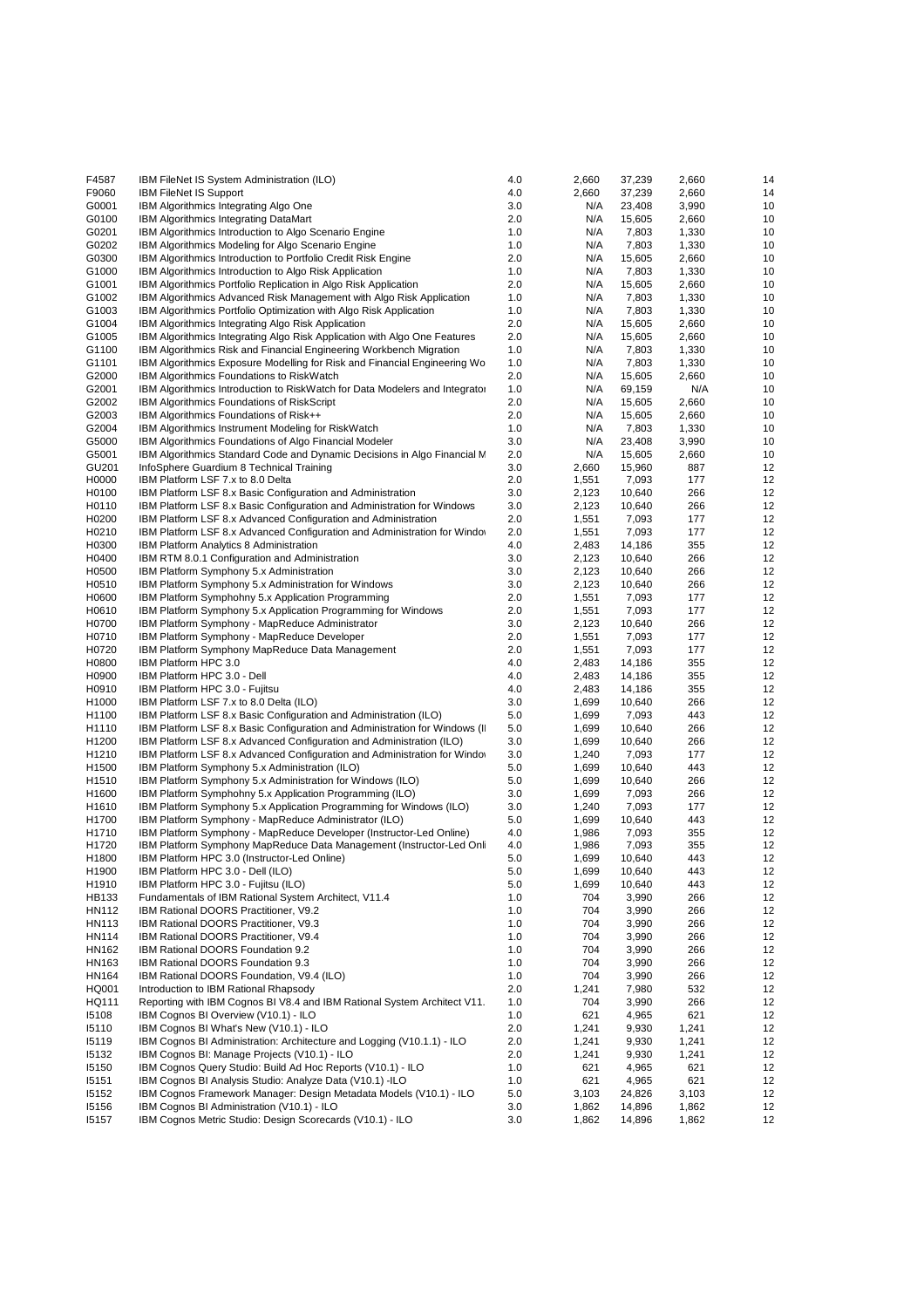| 15158                 | IBM Cognos Report Studio: Author Professional Reports Fundamentals (V10)              | 3.0 | 1,862 | 14,896 | 1,862 | 12  |
|-----------------------|---------------------------------------------------------------------------------------|-----|-------|--------|-------|-----|
| 15159                 | IBM Cognos Report Studio: Author Professional Reports Advanced (V10.1) ·              | 2.0 | 1,241 | 9,930  | 1,241 | 12  |
| 15160                 | IBM Cognos Report Studio: Author Professional Reports (V10.1) - ILO                   | 5.0 | 3,103 | 24,826 | 3,103 | 12  |
| 15161                 | IBM Cognos Report Studio: Author Reports with Multidimensional Data (V10.             | 2.0 | 1,241 | 9,930  | 1,241 | 12  |
| 15168                 | IBM Cognos Statistics: Author Statistical Reports in Report Studio (V10.1) - I        | 1.0 | 621   | 4,965  | 621   | 12  |
| 15170                 | Essentials for IBM Cognos BI (V10.1) - ILO                                            | 5.0 | 4,428 | 35,430 | 4,428 | 12  |
| 15173                 | IBM Cognos PowerPlay Client: Explore and Build Reports (V10.1)                        | 2.0 | 1,241 | 9,930  | 1,241 | 12  |
| 15174                 | IBM Cognos PowerPlay Studio: Web Exploration (V10.1) - ILO                            | 1.0 | 621   | 4,965  | 621   | 12  |
| 15175                 | IBM Cognos PowerPlay Administration (V10.1) ILO                                       | 1.0 | 621   | 4,965  | 621   | 12  |
| 15180                 | IBM Cognos Data Manager: Build Data Marts with Enterprise Data (V10.1) -              | 5.0 | 3,103 | 24,826 | 3,103 | 12  |
| 15181                 | IBM Cognos Business Insight Advanced: Author Self-Service Reports (V10.               | 2.0 | 1,241 | 9,930  | 1,241 | 12  |
| 15182                 |                                                                                       | 4.0 | 2,483 | 19,861 | 2,483 | 12  |
|                       | IBM Cognos Transformer: Design OLAP Models (V10.1) - ILO                              |     |       |        |       | 12  |
| 15198                 | IBM Cognos Report Studio: Author Active Reports (V10.1) -ILO                          | 1.0 | 621   | 4,965  | 621   |     |
| 15210                 | IBM Cognos BI What's New (V10.2) - ILO                                                | 1.0 | 621   | 4,965  | 621   | 12  |
| 15252                 | IBM Cognos Framework Manager: Design Metadata Models (V10.2) - ILO                    | 5.0 | 3,103 | 24,826 | 3,103 | 12  |
| 15255                 | IBM Cognos BI Administration (V10.2) - ILO                                            | 3.0 | 1,862 | 14,896 | 1,862 | 12  |
| 15258                 | IBM Cognos Report Studio: Author Professional Reports Fundamentals (V10)              | 3.0 | 1,862 | 14,896 | 1,862 | 12  |
| 15259                 | IBM Cognos Report Studio: Author Professional Reports Advanced (V10.2) ·              | 2.0 | 1,241 | 9,930  | 1,241 | 12  |
| 15261                 | IBM Cognos Report Studio: Author Reports with Multidimensional Data V10.              | 2.0 | 1,241 | 9,930  | 1,241 | 12  |
| 15280                 | IBM Cognos Data Manager: Build Data Marts with Enterprise Data (V10.2) -              | 5.0 | 3,103 | 24,826 | 3,103 | 12  |
| 15281                 | IBM Cognos Workspace Advanced: Author Self-Service Reports (V10.2) - IL               | 2.0 | 1,241 | 9,930  | 1,241 | 12  |
| 15282                 | IBM Cognos Transformer: Design OLAP Models (V10.2) - ILO                              | 4.0 | 2,483 | 19,861 | 2,483 | 12  |
| <b>IM160</b>          | Content Manager OnDemand for Multiplatform Application Implementation 8               | 5.0 | 3,325 | 46,549 | 3,325 | 14  |
| <b>IM170</b>          | <b>IBM Content Manager OnDemand for Multiplatforms System Administration is</b>       | 5.0 | 3,325 | 46,549 | 3,325 | 14  |
| <b>IM180</b>          | IBM Content Manager OnDemand for Multiplatforms 8.5: Sys Implementation               | 5.0 | 3,325 | 46,549 | 3,325 | 14  |
| <b>IM187</b>          | IBM Content Manager OnDemand for Multiplatforms 8.5:Sys Implementation                | 5.0 | 3,325 | 46,549 | 3,325 | 14  |
| <b>IM520</b>          | IBM Content Manager System Administration 8.4                                         | 4.0 | 2,660 | 37,239 | 2,660 | 14  |
| <b>IM527</b>          | IBM Content Manager System Administration 8.4 (ILO)                                   | 4.0 | 2,660 | 37,239 | 2,660 | 14  |
| <b>IM830</b>          | CommonStore V8.3 for Exchange Server                                                  | 3.0 | 1,995 | 27,929 | 1,995 | 14  |
| IS602                 | IBM Security SiteProtector System 2.9 Basic Implementation and Administra             | 2.0 | 1,330 | 8,866  | 532   | 12  |
| IS660                 | <b>IBM Security Virtual Server Protection for VMware Configuration and Deploy</b>     | 2.0 | 1,330 | 8,866  | 532   | 12  |
| ITS <sub>15</sub>     | IBM WebSphere V6: Performance, Scalability, and High Availability                     | 4.0 | 2,571 | 21,280 | N/A   | 8   |
| IX222                 | Informix 11.7 Database Administration                                                 | 4.0 | 2,305 | 5,586  | 222   | 15  |
| IX302                 | Informix 11.70 New Features                                                           | 2.0 | 1,153 | 5,320  | 222   | 15  |
| IX450                 |                                                                                       | 1.0 | 576   | 2,660  | 222   | 15  |
|                       | Creating Global Databases Using Informix GLS                                          |     |       |        |       | 15  |
| IX480                 | Fast Path to Informix for Experienced Relational Database Administrators (IL          | 4.0 | 2,305 | 10,640 | 222   |     |
| IX812                 | Informix 11.7 System Administration                                                   | 4.0 | 2,305 | 10,640 | 222   | 15  |
| IXA60                 | Advanced Informix Administration: Migration                                           | 1.0 | 576   | 2,660  | 222   | 15  |
| J1121                 | IBM Cognos Controller: Develop Applications (V10.1) SPVC                              | 5.0 | 2,483 | N/A    | N/A   | N/A |
| J1123                 | IBM Cognos Controller: Create BI with Consolidation Data (V10.1) SPVC                 | 2.0 | 992   | N/A    | N/A   | N/A |
| KM100                 | Whats New in IBM InfoSphere DataStage V8.5?                                           | 2.0 | 1,457 | 7,980  | 887   | 12  |
| KM110                 | Whats New in IBM InfoSphere QualityStage V8.5?                                        | 3.0 | 1,946 | 11,526 | 887   | 12  |
| KM130                 | IS Overview: Lifecycle of Information Integration with Information Server V8.         | 1.0 | 754   | 4,433  | 332   | 12  |
| <b>KM200</b>          | IBM InfoSphere DataStage Essentials V8                                                | 4.0 | 2,920 | 15,960 | 975   | 12  |
| KM201                 | IBM InfoSphere DataStage Essentials V8.7                                              | 4.0 | 2,926 | 15,960 | 1,064 | 12  |
| KM210                 | IBM InfoSphere QualityStage Essentials V8                                             | 4.0 | 2,920 | 15,960 | 975   | 12  |
| KM211                 | IBM InfoSphere QualityStage Essentials V8.7                                           | 4.0 | 3,015 | 17,733 | 1,330 | 12  |
| KM310                 | IBM InfoSphere QualityStage Postal Modules V8                                         | 2.0 | 1,463 | 7,980  | 532   | 12  |
| KM400                 | IBM InfoSphere Advanced DataStage V8                                                  | 4.0 | 2,926 | 15,960 | 1,064 | 12  |
| KM411                 | InfoSphere QualityStage 8.7 Advanced                                                  | 3.0 | 2,194 | 11,970 | 798   | 12  |
| <b>KM500</b>          | IBM InfoSphere Information Server Administration V8                                   | 3.0 | 1,946 | 11,526 | 887   | 12  |
| KM611                 | <b>Business Glossary Essentials V8.7</b>                                              | 1.0 | 731   | 3,990  | 266   | 12  |
| KM621                 | IBM InfoSphere Metadata Workbench Essentials V8.7                                     | 2.0 | 1,507 | 8,866  | 665   | 12  |
| KM630                 | <b>IBM InfoSphere FastTrack Essentials</b>                                            | 2.0 | 731   | 3,990  | 532   | 15  |
| KM631                 | IBM InfoSphere FastTrack Essentials V8.7                                              | 1.0 | 754   | 4,433  | 332   | 12  |
| KM640                 | IBM InfoSphere Information Services Director Essentials V8                            | 1.0 | 731   | 3,990  | 266   | 12  |
| <b>KM800</b>          | IBM InfoSphere Information Analysis V8                                                | 4.0 | 2,655 | 15,073 | 887   | 12  |
| <b>KM801</b>          | IBM InfoSphere Information Analysis V8.7                                              | 4.0 | 3,015 | 17,733 | 1,330 | 12  |
| LX032                 | Linux System Administration I: Implementation                                         | 5.0 | 3,524 | 22,166 | 443   | 12  |
| LX150                 | Linux Jumpstart for UNIX System Administrators                                        | 4.0 | 2,372 | 14,186 | 355   | 12  |
| LX210                 | PowerLinux Fundamentals                                                               | 3.0 | 2,438 | 13,300 | 266   | 12  |
| LZ210                 | PowerLinux Fundamentals (ILO)                                                         | 3.0 | 1,574 | 13,300 | 266   | 12  |
| MV450                 | Parallel Sysplex Planning and Implementation for z/OS                                 | 3.0 | 1,396 | 10,640 | 266   | 14  |
| MZ062                 | Installing, Configuring and Servicing z/VM for Linux Guests                           | 5.0 | 2,709 | 17,896 | 443   | 12  |
|                       |                                                                                       |     |       |        |       |     |
| N8360                 | Help Desk Basic Troubleshooting for IBM Lotus Notes Domino 8                          | 2.0 | 780   | 7,803  | 292   | 15  |
| <b>NC030</b>          | BUILDING SCALABLE CISCO INTERNETWORKS (BSCI) V3.0                                     | 5.0 | 2,655 | 22,743 | 443   | 12  |
| <b>NC070</b>          | BUILDING CISCO REMOTE ACCESS NETWORKS (BCRAN)                                         | 5.0 | 2,034 | 22,166 | 395   | 14  |
| <b>NC280</b>          | Cisco Voice over IP (CVOICE) V6.0                                                     | 5.0 | 2,921 | 22,743 | 443   | 12  |
| <b>NC290</b>          | CISCO ENTERPRISE VOICE OVER DATA DESIGN, (EVODD), V3.3                                | 3.0 | 1,414 | 15,960 | 284   | 14  |
| <b>NC401</b>          | CCNA Boot Camp V2.0 - Accelerated ICND1 V1 and ICND2 V1                               | 5.0 | 3,010 | N/A    | N/A   | N/A |
| <b>NC536</b>          | Implementing Cisco Unified Communications Manager Part 1 (CIPT1) V6.0                 | 5.0 | 3,010 | 22,743 | 443   | 12  |
|                       |                                                                                       | 4.0 | 2,655 | 27,043 | 549   | 12  |
| <b>NC630</b><br>NCB40 | CISCO SECURE VIRTUAL PRIVATE NETWORK (CSVPN)<br>Implementing Cisco IP Routing (ROUTE) | 5.0 | 2,832 | N/A    | N/A   | N/A |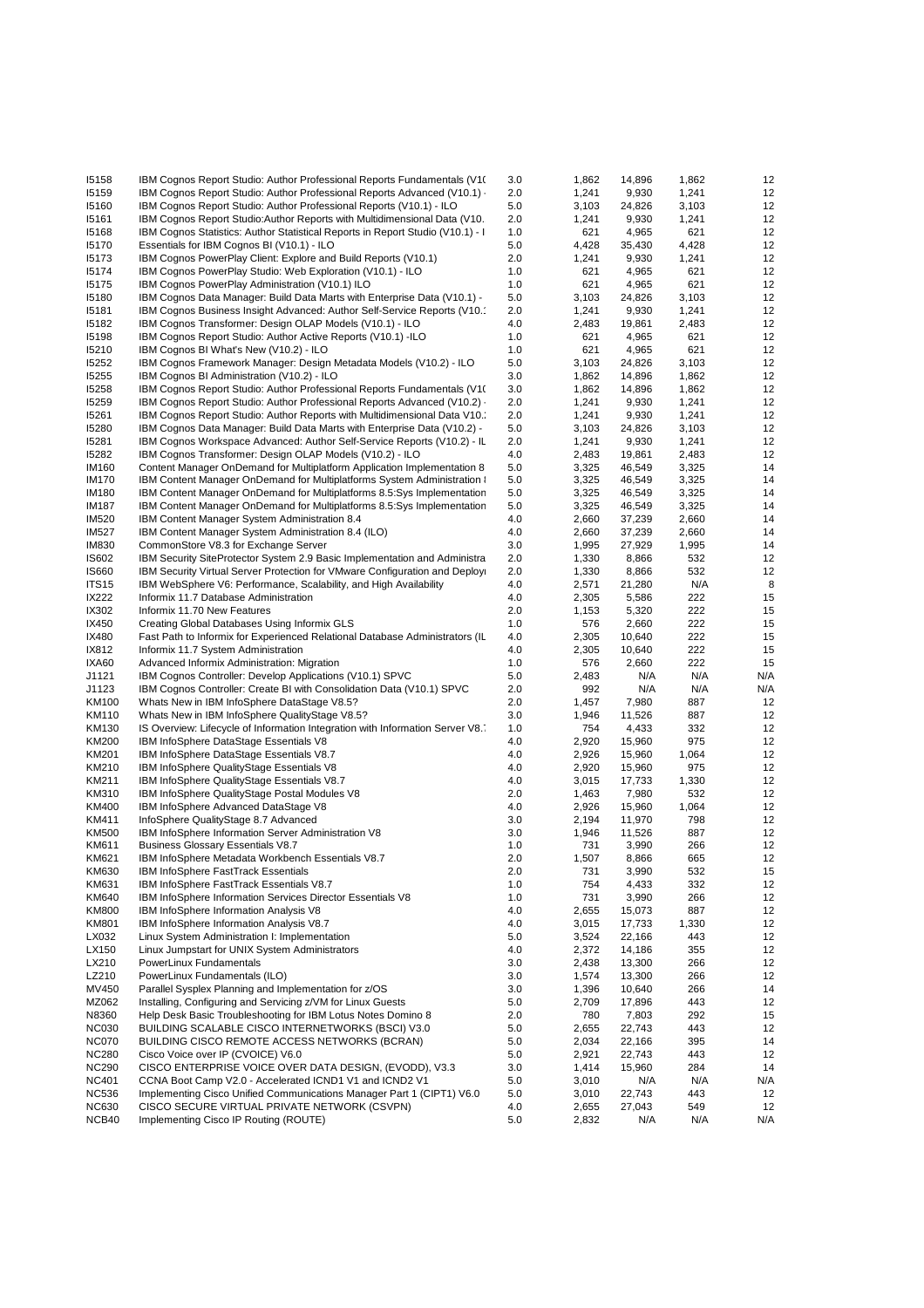| NCB50                                  | Implementing Cisco IP Switched Networks (SWITCH)                                                                                                 | 5.0        | 2,832          | N/A             | N/A          | N/A        |
|----------------------------------------|--------------------------------------------------------------------------------------------------------------------------------------------------|------------|----------------|-----------------|--------------|------------|
| NCQ10                                  | Cisco Unified Communications Architecture and Design (UCAD) V1.0                                                                                 | 5.0        | 2,921          | 22,743          | 443          | 12         |
| NCQ40                                  | Securing Networks with ASA Fundamentals (SNAF) V1.0                                                                                              | 5.0        | 2,921          | N/A             | N/A          | N/A        |
| NCQ60                                  | Securing Networks with ASA Advanced (SNAA) V1.0                                                                                                  | 5.0        | 2,921          | N/A             | N/A          | N/A        |
| NCQ70                                  | Deploying Cisco ASA Firewall Features (FIREWALL)                                                                                                 | 5.0        | 2,212          | 24,826          | 887          | 12         |
| NCQ80                                  | Deploying Cisco ASA VPN Solutions (VPN)                                                                                                          | 5.0        | 3,010          | 24,826          | 887          | 12         |
| NCU <sub>10</sub><br>NCU <sub>20</sub> | Administering Cisco Unified Communications Workspace Part 1: Basic (ACL<br>Administering Cisco Unified Communications Workspace Part 2: Advanced | 5.0<br>5.0 | 2,921<br>2,921 | N/A<br>N/A      | N/A<br>N/A   | N/A<br>N/A |
| NGP10                                  | IBM PureFlex System - Introduction (Self-Study)                                                                                                  | 3.0        | 665            | N/A             | N/A          | N/A        |
| NGT <sub>10</sub>                      | IBM PureFlex System - Introduction                                                                                                               | 3.0        | 1,330          | 7,980           | 89           | 12         |
| NGT <sub>11</sub>                      | <b>IBM PureFlex System Fundamentals</b>                                                                                                          | 3.0        | 1,768          | 11,083          | 89           | 12         |
| NGT <sub>20</sub>                      | IBM Flex System x240 Compute Node                                                                                                                | 3.0        | 1,330          | 7,980           | 89           | 12         |
| NGT30                                  | IBM Flex System p260 and p460 Compute Node                                                                                                       | 3.0        | 1,330          | 7,980           | 89           | 12         |
| NGT40                                  | <b>IBM Flex System Overview with Systems Management Focus</b>                                                                                    | 3.0        | 1,330          | 7,980           | 89           | 12         |
| <b>NGT50</b>                           | <b>IBM Flex System Scalable Networks</b>                                                                                                         | 3.0        | 1,330          | 7,980           | 89           | 12         |
| NGV <sub>10</sub>                      | IBM PureFlex System - Introduction (ILO)                                                                                                         | 3.0        | 931            | 7,980           | 89           | 12         |
| NGV11                                  | IBM PureFlex System Fundamentals (ILO)                                                                                                           | 3.0        | 1,396          | N/A             | N/A          | N/A        |
| NGV20<br><b>NGV30</b>                  | IBM Flex System x240 Compute Node (ILO)                                                                                                          | 3.0<br>3.0 | 931<br>931     | 7,980<br>7,980  | 89<br>89     | 12<br>12   |
| <b>NGV40</b>                           | IBM Flex System p260 and p460 Compute Node (ILO)<br>IBM Flex System Overview with Systems Management Focus (ILO)                                 | 3.0        | 931            | 7,980           | 89           | 12         |
| NGV50                                  | IBM Flex System Scalable Networks (ILO)                                                                                                          | 3.0        | 931            | 7,980           | 89           | 12         |
| <b>NW791</b>                           | TCP/IP for z/OS: Diagnostics and Debugging                                                                                                       | 4.0        | 2,261          | 17,733          | 355          | 14         |
| O2408                                  | Overview of IBM Cognos 8 BI (V8.4) - ILO                                                                                                         | 1.0        | 621            | 4,965           | 621          | 12         |
| O2456                                  | IBM Cognos 8 BI Administration (V8.4) - ILO                                                                                                      | 3.0        | 1,862          | 14,896          | 1,862        | 12         |
| O <sub>2601</sub>                      | IBM Cognos 8 Now! Workbench: Designing Applications (V4.6) - ILO                                                                                 | 2.0        | 1,241          | 9,930           | 1,241        | 12         |
| O3302                                  | Impromptu Administration - ILO                                                                                                                   | 2.0        | 1,241          | 9,930           | 1,241        | 12         |
| O8101                                  | IBM Cognos Planning Analyst: Build Models (V10.1) - ILO                                                                                          | 5.0        | 3,103          | 24,826          | 3,103        | 12         |
| O8105                                  | IBM Cognos Planning Contributor: Develop Applications (V10.1) - ILO                                                                              | 4.0        | 2,483          | 19,861          | 2,483        | 12         |
| O8106                                  | IBM Cognos Planning: Overview (V10.1) - ILO                                                                                                      | 2.0        | 1,241          | 9,930           | 1,241        | 12         |
| O8107                                  | IBM Cognos Planning: Administer the Technical Environment (V10.1) - ILO                                                                          | 3.0        | 1,862          | 14,896          | 1,862        | 12         |
| O8120<br>O8121                         | IBM Cognos Controller: Administer the Technical Environment (V10.1) - ILO<br>IBM Cognos Controller: Develop Applications (V10.1) - ILO           | 1.0<br>5.0 | 621<br>3,103   | 4,965<br>24,826 | 621<br>3,103 | 12<br>12   |
| O8122                                  | IBM Cognos Controller: Author Reports (V10.1) - ILO                                                                                              | 1.0        | 621            | 4,965           | 621          | 12         |
| O8123                                  | IBM Cognos Controller: Create BI with Consolidation Data (V10.1) - ILO                                                                           | 2.0        | 1,241          | 9,930           | 1,241        | 12         |
| O8132                                  | IBM Cognos A-Apps: What's New (V10.1)- ILO                                                                                                       | 3.0        | 1,862          | 14,896          | 1,862        | 12         |
| O8146                                  | IBM Cognos Business A-Apps: What's New in Adaptive Warehouse (V10.1)                                                                             | 1.0        | N/A            | 4,965           | 621          | 12         |
| O8147                                  | IBM Cognos Business A-Apps: Introduction to Adaptive Analytics (V10.1) - Il                                                                      | 2.0        | N/A            | 9,930           | 1,241        | 12         |
| O8151                                  | IBM Cognos TM1: Interact with Data (V10.1) ILO                                                                                                   | 1.0        | 621            | 4,965           | 621          | 12         |
| O8152                                  | IBM Cognos TM1: Design and Develop Models (V10.1) ILO                                                                                            | 5.0        | 3,103          | 24,826          | 3,103        | 12         |
| O8155                                  | IBM Cognos TM1: Administer the Technical Environment (V10.1) ILO                                                                                 | 2.0        | 1,241          | 9,930           | 1,241        | 12         |
| O8157                                  | IBM Cognos TM1: Analyze and Share Data (V10.1) ILO                                                                                               | 3.0        | 1,862          | 14,896          | 1,862        | 12         |
| O8158                                  | IBM Cognos TM1: What's New (V10.1) - ILO                                                                                                         | 2.0<br>5.0 | 1,064          | 9,930<br>34,757 | 1,241        | 12<br>12   |
| O8160<br>O8175                         | Essentials for IBM Cognos TM1 (V10.1) ILO<br>IBM Cognos Insight: Analyze and Share Data (V10.1) ILO                                              | 1.0        | 4,345<br>621   | 4,965           | 4,345<br>621 | 12         |
| OD040                                  | DB2 WebQuery Getting Started                                                                                                                     | 1.0        | 709            | 3,547           | 89           | 12         |
| OD050                                  | DB2 WebQuery for Advanced Users, Developers, and Administrators                                                                                  | 3.0        | 1,981          | 10,640          | 266          | 12         |
| OD090                                  | Dynamic Infrastructure Virtualization on IBM i                                                                                                   | 2.0        | 1,227          | 7,093           | 177          | 12         |
| OD200                                  | IBM i Database Modernization Workshop                                                                                                            | 4.0        | 2,616          | 14,186          | 355          | 12         |
| OD400                                  | IBM DB2 for i5/OS SQL Performance Monitoring and Tuning Workshop                                                                                 | 4.0        | 2,616          | 14,186          | 355          | 12         |
| OD470                                  | IBM i DB2 and SQL School                                                                                                                         | 5.0        | NA             | 17,733          | NA           | 12         |
| OL210                                  | <b>IBM i Administration for Windows Administrators</b>                                                                                           | 3.0        | 2,217          | 10,640          | 266          | 12         |
| OL520                                  | Hardware Management Console (HMC) for System i                                                                                                   | 2.0        | 1,729          | 7,093           | 177          | 12         |
| OL660                                  | Performance Analysis and Capacity Planning for IBM i                                                                                             | 4.0        | 2,815          | 14,186          | 355          | 12         |
| OP052                                  | Introducing z/OS UNIX System Services                                                                                                            | 2.5        | 2,544          | 10,640          | 266          | 14         |
| OS180<br>OS830                         | IBM Power Systems i V7R1 Update                                                                                                                  | 2.0        | 1,596          | 7,093           | 177          | 12         |
| OV050                                  | System Storage DS600 and DS8000 on i<br>Lightweight Application Server Administration and Configuration - ILO                                    | 3.0<br>1.0 | 1,981<br>603   | 10,640<br>3,547 | 266<br>89    | 12<br>12   |
| OV060                                  | Systems Director for IBM - ILO                                                                                                                   | 2.0        | 1,130          | 7,093           | 177          | 12         |
| <b>OV080</b>                           | IBM Power Systems Technical Support for IBM i - ILO                                                                                              | 2.0        | 975            | N/A             | N/A          | N/A        |
| OV090                                  | Dynamic Infrastructure Virtualization on IBM i - ILO                                                                                             | 2.0        | 1,046          | 7,093           | 177          | 12         |
| OV100                                  | RPG IV Programming Advanced Workshop for i - ILO                                                                                                 | 4.0        | 2,185          | 14,186          | 355          | 12         |
| OV160                                  | IBM i TCP/IP Basic Implementation - ILO                                                                                                          | 3.0        | 1,529          | 10,640          | 266          | 12         |
| <b>OV170</b>                           | IBM Power Systems i V6R1 Update - ILO                                                                                                            | 2.0        | 1,130          | 7,093           | 177          | 12         |
| <b>OV180</b>                           | IBM Power Systems i V7R1 Update - ILO                                                                                                            | 2.0        | 1,050          | 7,093           | 177          | 12         |
| OV190                                  | IBM i Administration and Control - ILO                                                                                                           | 4.5        | 2,712          | 17,733          | 443          | 12         |
| OV201                                  | Control Language Programmming Workshop for IBM i - ILO                                                                                           | 4.0        | 2,185          | 14,186          | 355          | 12         |
| OV210<br>OV230                         | IBM i Administration for Windows Administrators - ILO<br>Operating System/400 Structure, Tailoring and Basic Tuning - ILO                        | 3.0<br>2.0 | 1,529<br>1,130 | 10,640<br>7,093 | 266<br>177   | 12<br>12   |
| OV240                                  | System Operator Workshop for System i - ILO                                                                                                      | 4.0        | 1,951          | 14,186          | 355          | 12         |
| OV271                                  | Advanced System Operator Workshop for IBM i (ILO)                                                                                                | 3.0        | 1,529          | 10,640          | 266          | 12         |
| OV290                                  | <b>BRMS Update - ILO</b>                                                                                                                         | 2.0        | 1,130          | 7,093           | 177          | 12         |
| OV2B0                                  | System Operator Workshop using System i Navigator - ILO                                                                                          | 2.0        | 1,108          | 7,093           | 177          | 12         |
| OV <sub>2</sub> C <sub>0</sub>         | System Operator Workshop using Systems Director Navigator for IBM i - ILC                                                                        | 2.0        | 1,108          | 7,093           | 177          | 12         |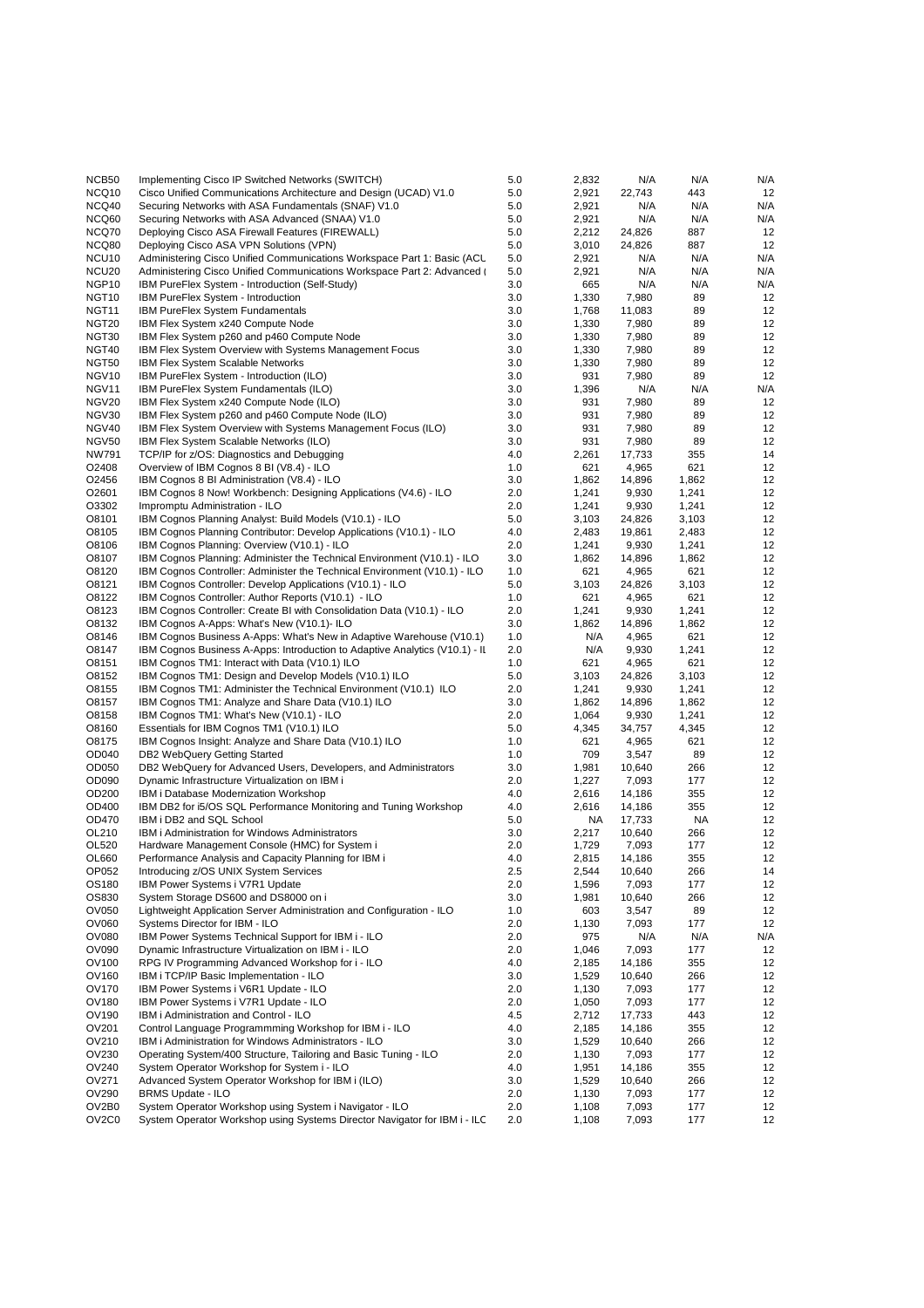| <b>OV370</b>          | Accessing the Power i DB using SQL - ILO                                                                             | 2.0        | 1,050          | 7,093            | 177          | 12       |
|-----------------------|----------------------------------------------------------------------------------------------------------------------|------------|----------------|------------------|--------------|----------|
| OV390                 | DB2 UDB for System I SQL Advanced Programming - ILO                                                                  | 3.0        | 1,574          | 10,640           | 266          | 12       |
| OV3B1                 | BRMS for IBM I using 5250 emulation - ILO                                                                            | 3.0        | 1,529          | 10,640           | 266          | 12       |
| OV440                 | DB2 WebQuery Getting Started - ILO                                                                                   | 1.0        | 603            | 3,547            | 89           | 12       |
| OV470                 | IBM i DB2 and SQL School - ILO                                                                                       | 5.0        | 2,744          | 17,733           | 443          | 12       |
| OV490                 | System i Application Programming Facilities Workshop - ILO                                                           | 5.0        | 2,744          | 17,733           | 443          | 12       |
| OV500                 | IBM i Security Concepts and Implementation - ILO                                                                     | 2.0        | 1,130          | 7,093            | 177          | 12       |
| OV510                 | IBM i Recovery and Availability Management - ILO                                                                     | 2.0        | 1,130          | 7,093            | 177          | 12       |
| OV541                 | IBM Power HA for i. Clustering, and Independent Disk Pools Implementation                                            | 4.0        | 1,951          | 14,186           | 355          | 12       |
| OV550                 | DB2 WebQuery for Advanced Users, Developers, and Administrators - ILO                                                | 3.0        | 1,657          | 10,640           | 266          | 12       |
| OV5A0                 | Implementing IASP on IBM i - ILO                                                                                     | 2.0        | 1,108          | 7,093            | 177          | 12       |
| OV5B0                 | HA and Implement Clusters for IBM I - ILO                                                                            | 2.0        | 1,108          | 7,093            | 177          | 12       |
| OV5C0                 | Systems Director Management Console (SDMC) for System i - ILO                                                        | 2.0        | 1,130          | 7,093            | 177          | 12       |
| OV5D <sub>0</sub>     | Logical Partitioning (LPAR) on System I using SDMC - ILO                                                             | 2.0        | 1,108          | 7,093            | 177          | 12       |
| OV600                 | RPG IV Programming Fundamentals Workshop for i - ILO                                                                 | 4.0        | 2,185          | 14,186           | 355          | 12       |
| OV620                 | DB2 UDB for i Database Coding and Implementation Using DDS and CL Co                                                 | 2.5        | 1,657          | 10,640           | 266          | 12       |
| OV660<br><b>OV700</b> | Performance Analysis and Capacity Planning for IBM i - ILO                                                           | 4.0        | 2,017          | 14,186           | 355          | 12       |
| OV800                 | RPG IV Programming Intermediate Workshop for i - ILO<br>WAS V7.0 Performance for IBM i - ILO                         | 4.0<br>3.0 | 2,185          | 14,186<br>10,640 | 355<br>266   | 12<br>12 |
| OV830                 | System Storage DS600 and DS8000 on i - ILO                                                                           | 3.0        | 1,657<br>1,657 | 10,640           | 266          | 12       |
| OV900                 | IBM WebSphere Application Server V7.0 for IBM i Administration - ILO                                                 | 3.0        | 1,657          | 10,640           | 266          | 12       |
| OV970                 | Open Storage for IBM i - ILO                                                                                         | 2.0        | 1,130          | 7,093            | 177          | 12       |
| OV981                 | Introduction to IBM i for New Users - ILO                                                                            | 1.0        | 603            | 3,547            | 89           | 12       |
| OW790                 | Websphere Application Server V6.1 Performance for IBM i                                                              | 3.0        | 1,981          | 10,640           | 266          | 12       |
| OW800                 | WAS V7.0 Performance for IBM i                                                                                       | 3.0        | 1,981          | 10,640           | 266          | 12       |
| OZ610                 | WebSphere Application Server for z/OS V6: Problem Documentation and Di                                               | 3.0        | 2,291          | 10,635           | 266          | 12       |
| OZ820                 | WebSphere Process Server V6.0.1 for z/OS Implementation                                                              | 4.0        | 2,217          | 14,186           | 355          | 14       |
| OZ850                 | MAXIMIZING WEBSPHERE PERFORMANCE ON Z/OS                                                                             | 4.5        | 3,617          | 17,733           | 443          | 14       |
| OZ960                 | ZSERIES CHANNEL ARCHITECTURE PLANNING, OPERATION AND PR(                                                             | 5.0        | 3,347          | 17,733           | 443          | 14       |
| P3501                 | IBM Cognos 8 Controller: Develop Applications (V8.5)                                                                 | 5.0        | 3,103          | 24,826           | 3,103        | 12       |
| P3502                 | IBM Cognos 8 Controller: Author Reports V8.5                                                                         | 1.0        | 621            | 4,965            | 621          | 12       |
| P6502                 | IBM Cognos TM1: Design and Develop Models (V9.5)                                                                     | 5.0        | 3,103          | 24,826           | 3,103        | 12       |
| P6505                 | IBM Cognos TM1: Administer the Technical Environment (V9.5)                                                          | 2.0        | 1,241          | 9,930            | 1,241        | 12       |
| P7401                 | IBM Cognos 8 Business Viewpoint: Manage Dimensions (V8.4)                                                            | 2.0        | 1,241          | 9,930            | 1,241        | 12       |
| P8101                 | IBM Cognos Planning Analyst: Build Models (V10.1)                                                                    | 5.0        | 3,103          | 24,826           | 3,103        | 12       |
| P8104                 | IBM Cognos Planning: Explore and Contribute to Plans (V10.1)                                                         | 1.0        | N/A            | 4,965            | 621          | 12       |
| P8105                 | IBM Cognos Planning Contributor: Develop Applications (V10.1)                                                        | 4.0        | 2,483          | 19,861           | 2,483        | 12       |
| P8106                 | IBM Cognos Planning: Overview (V10.1)                                                                                | 2.0        | 1,241          | 9,930            | 1,241        | 12       |
| P8107                 | IBM Cognos Planning: Administer the Technical Environment (V10.1)                                                    | 3.0        | 1,862          | 14,896           | 1,862        | 12       |
| P8116                 | IBM Cognos Consumer Insight: Analyze Social Media (V1.1)                                                             | 2.0        | 1,241          | 9,930            | 1,241        | 12       |
| P8120                 | IBM Cognos Controller: Administer the Technical Environment (V10.1)                                                  | 1.0        | 621            | 4,965            | 621          | 12       |
| P8121                 | IBM Cognos Controller: Develop Applications (V10.1)                                                                  | 5.0        | 3,103          | 24,826           | 3,103        | 12       |
| P8122                 | IBM Cognos Controller: Author Reports (V10.1)                                                                        | 1.0        | 621            | 4,965            | 621          | 12       |
| P8123                 | IBM Cognos Controller: Create BI with Consolidation Data (V10.1)                                                     | 2.0        | 1,241          | 9,930            | 1,241        | 12       |
| P8132                 | IBM Cognos A-Apps: What's New (V10.1)                                                                                | 3.0        | 1,862          | 14,896           | 1,862        | 12       |
| P8146                 | IBM Cognos Business A-Apps: What's New in Adaptive Warehouse (V10.1)                                                 | 1.0        | N/A            | 4,965            | 621          | 12       |
| P8147<br>P8151        | IBM Cognos Business A-Apps: Introduction to Adaptive Analytics (V10.1)<br>IBM Cognos TM1: Interact with Data (V10.1) | 2.0<br>1.0 | N/A<br>621     | 9,930            | 1,241        | 12<br>12 |
| P8152                 | IBM Cognos TM1: Design and Develop Models (V10.1)                                                                    | 5.0        | 3,103          | 4,965<br>24,826  | 621<br>3,103 | 12       |
| P8155                 | IBM Cognos TM1: Administer the Technical Environment (V10.1)                                                         | 2.0        | 1,241          | 9,930            | 1,241        | 12       |
| P8157                 | IBM Cognos TM1: Analyze and Share Data (V10.1)                                                                       | 3.0        | 1,862          | 14,896           | 1,862        | 12       |
| P8158                 | IBM Cognos TM1: What's New (V10.1)                                                                                   | 2.0        | 1,064          | 9,930            | 1,241        | 12       |
| P8160                 | Essentials for IBM Cognos TM1 (V10.1)                                                                                | 5.0        | 4,345          | 34,757           | 4,345        | 12       |
| P8175                 | IBM Cognos Insight: Analyze and Share Data (V10.1)                                                                   | 1.0        | 621            | 4,965            | 621          | 12       |
| QB106                 | Advanced IBM Rational System Architect, V11.3                                                                        | 3.0        | 1,862          | 11,970           | 798          | 12       |
| QB111                 | Business Modeling Using BPMN with IBM Rational System Architect, V11.3                                               | 2.0        | 1,241          | 7,980            | 532          | 12       |
| QB115                 | Supporting Federal Enterprise Architecture with Tel. Sys. Arc. for iRMA add-                                         | 2.0        | 1,241          | 7,980            | 532          | 12       |
| QB121                 | Business Process Simulation for IBM Rational System Architect, V11.3                                                 | 1.0        | 704            | 3,990            | 266          | 12       |
| QB125                 | Telelogic System Architect for UML Object Modeling                                                                   | 2.0        | 704            | 3,990            | 266          | 12       |
| QB132                 | Fundamentals of IBM Rational System Architect, V11.3                                                                 | 1.0        | 704            | 3,990            | 266          | 12       |
| QB133                 | Fundamentals of IBM Rational System Architect, V11.4                                                                 | 1.0        | 704            | 3,990            | 266          | 12       |
| QB136                 | Developing DoDAF Classic Work Products with IBM Rational System Archite                                              | 3.0        | 1,862          | 11,970           | 798          | 12       |
| QB138                 | DoDAF 2.0 Modeling with IBM Rational System Architect V.11.4                                                         | 3.0        | 1,862          | 11,970           | 798          | 12       |
| QB141                 | Developing DoDAF ABM Work Products with IBM Rational System Architect                                                | 3.0        | 1,862          | 11,970           | 798          | 12       |
| QB151                 | Enterprise Architecture Basic Concepts                                                                               | 4.0        | 2,660          | 19,506           | 1,064        | 12       |
| QB156                 | Enterprise Architecture Applied Concepts                                                                             | 4.0        | 2,660          | 19,506           | 1,064        | 12       |
| QB161                 | <b>Enterprise Architecture Advanced Concepts</b>                                                                     | 4.0        | 2,660          | 19,506           | 1,064        | 12       |
| QBB01                 | IBM Enterprise Architecture Boot Camp                                                                                | 10.0       | 6,650          | 48,766           | 2,660        | 12       |
| QBC01                 | IBM Rational Synergy Boot Camp                                                                                       | 5.0        | 2,660          | 19,950           | 1,330        | 12       |
| QBC05                 | IBM Rational DOORS Boot Camp                                                                                         | 5.0        | 2,660          | 19,950           | 1,330        | 12       |
| QBC07<br>QBC10        | IBM Rational DOORS Boot Camp V9.3<br>IBM Rational Change Boot Camp                                                   | 4.0<br>3.0 | 2,483<br>1,862 | 15,960<br>11,970 | 1,064<br>798 | 12<br>12 |
| QBC15                 | IBM Rational Advanced System Architect Boot Camp                                                                     | 5.0        | 2,660          | 19,950           | 1,330        | 12       |
|                       |                                                                                                                      |            |                |                  |              |          |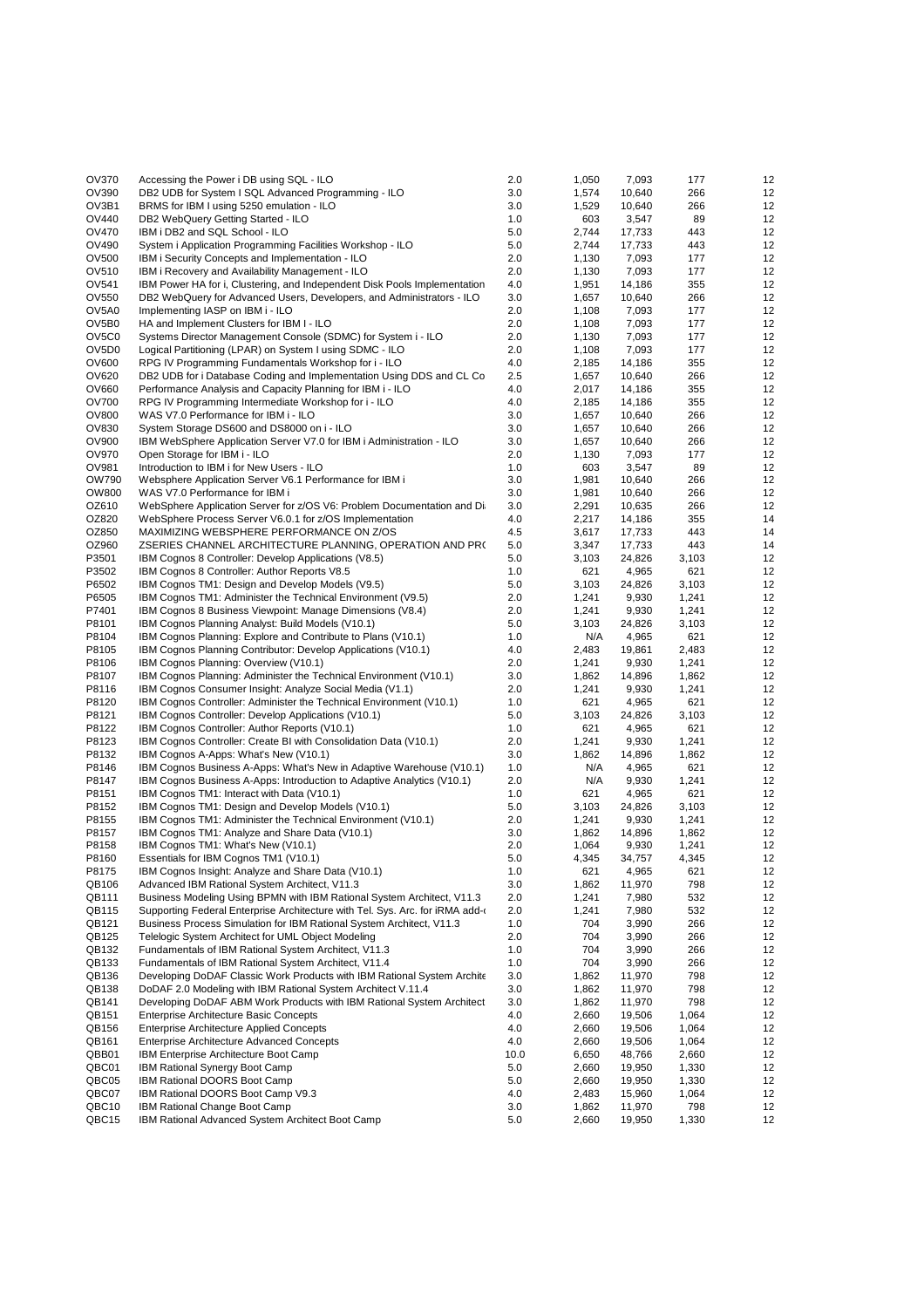| QBC20          | IBM Rational System Architect with BPMN Boot Camp                                                      | 3.0        | 1,862          | 11,970           | 798          | 12       |
|----------------|--------------------------------------------------------------------------------------------------------|------------|----------------|------------------|--------------|----------|
| QBC25          | IBM Rational Advanced System Architect With Publisher Boot Camp                                        | 5.0        | 2,660          | 19,950           | 1,330        | 15       |
| QD105          | Application Generation using Telelogic Tau for C++                                                     | 3.0        | 1,862          | 11,970           | 798          | 12       |
| QD110          | Application Generation with Telelogic Tau AgileC                                                       | 3.0        | 1,862          | 11,970           | 798          | 12       |
| QG107          | IBM Rational System Architect Publisher Add On, V11.3                                                  | 2.0        | 1,241          | 7,980            | 532          | 12       |
| QG110          | <b>Telelogic Change Writing Reports</b>                                                                | 1.0        | 704            | 3,990            | 266          | 12       |
| QG121          | Using IBM Rational Focal Point V6.4                                                                    | 1.0        | 704            | 3,990            | 266          | 12       |
| QG126          | Efficient Document Production with IBM Rational Publishing Engine, V1.1                                | 1.0        | 704            | 3,990            | 266          | 12       |
| QN105<br>QN110 | Telelogic DOORS Tau Integration                                                                        | 1.0<br>1.0 | 704<br>704     | 3,990            | 266          | 12<br>12 |
|                | <b>Telelogic DOORS Practitioner</b>                                                                    |            | 704            | 3,990            | 266          |          |
| QN111<br>QN112 | Telelogic DOORS Practitioner v9.1<br>IBM Rational DOORS Practitioner V 9.2                             | 1.0<br>1.0 | 704            | 3,990<br>3,990   | 266<br>266   | 12<br>12 |
| QN113          | <b>IBM Rational DOORS Practitioner, V9.3</b>                                                           | 1.0        | 704            | 3,990            | 266          | 12       |
| QN114          | IBM Rational DOORS Practitioner, V9.4                                                                  | 1.0        | 704            | 3,990            | 266          | 12       |
| QN117          | Customizing IBM Rational DOORS Using DXL V9.2                                                          | 2.0        | 1,241          | 7,980            | 532          | 12       |
| QN118          | Customizing IBM Rational DOORS Using DXL 9.3                                                           | 2.0        | 1,241          | 7,980            | 532          | 12       |
| QN120          | <b>Telelogic DOORS Information Architect</b>                                                           | 1.0        | 704            | 3,990            | 266          | 12       |
| QN121          | IBM Rational DOORS Information Architect, V 9.2                                                        | 1.0        | 704            | 3,990            | 266          | 12       |
| QN123          | IBM Rational DOORS Information Architect, V9.3                                                         | 1.0        | 704            | 3,990            | 266          | 12       |
| QN125          | Telelogic DOORS IT Manager                                                                             | 1.0        | 704            | 3,990            | 266          | 12       |
| QN127          | IBM Rational DOORS IT Manager, V 9.2                                                                   | 1.0        | 704            | 3,990            | 266          | 12       |
| QN128          | IBM Rational DOORS IT Manager, V9.3                                                                    | 1.0        | 704            | 3,990            | 266          | 12       |
| QN130          | Principles of Requirements Management Foundation                                                       | 1.0        | 704            | 3,990            | 266          | 12       |
| QN131          | Principles of Requirements Management Foundation, V9.2                                                 | 1.0        | 704            | 3,990            | 266          | 12       |
| QN135          | Principles of Requirements Management Practitioner                                                     | 1.0        | 704            | 3,990            | 266          | 12       |
| QN147          | IBM Rational DOORS Requirements Management Framework Add On                                            | 1.0        | 704            | 3,990            | 266          | 12       |
| QN148          | IBM Rational DOORS Requirements Management Framework Add-on                                            | 1.0        | 704            | 3,990            | 266          | 12       |
| QN160          | <b>Telelogic DOORS Foundation</b>                                                                      | 1.0        | 704            | 3,990            | 266          | 12       |
| QN161          | <b>Telelogic DOORS Foundation</b>                                                                      | 1.0        | 704            | 3,990            | 266          | 12       |
| QN162          | IBM Rational DOORS Foundation, V9.2                                                                    | 1.0        | 704            | 3,990            | 266          | 12       |
| QN163          | IBM Rational DOORS Foundation, V9.3                                                                    | 1.0        | 704            | 3,990            | 266          | 12       |
| QN164          | IBM Rational DOORS Foundation, V9.4                                                                    | 1.0        | 704            | 3,990            | 266          | 12       |
| QN166          | Enterprise Architecture and Requirement Management (11.3, 9.2)                                         | 1.0<br>1.0 | 704<br>704     | 3,990<br>3,990   | 266          | 12       |
| QN220<br>QQ001 | <b>Requirements Writing Techniques</b><br>Introduction to IBM Rational Rhapsody                        | 2.0        | 704            | 3,990            | 266<br>266   | 12<br>12 |
| QQ005          | Essentials of IBM Rational Rhapsody V7.5 for Software Engineers (C)                                    | 4.0        | 2,483          | 15,960           | 1,064        | 12       |
| QQ106          | Using UML 2 for Model Driven Development                                                               | 4.0        | 2,483          | 15,960           | 1,064        | 12       |
| QQ110          | Data Modeling with Telelogic System Architect                                                          | 2.0        | 1,241          | 7,980            | 532          | 12       |
| QQ111          | Reporting with IBM Cognos BI V8.4 and IBM Rational System Architect V11.                               | 1.0        | 704            | 3,990            | 266          | 12       |
| QQ115          | Introduction to Telelogic Tau                                                                          | 3.0        | 1,862          | 11,970           | 798          | 12       |
| QQ120          | Introduction to Telelogic Tau for SysML                                                                | 3.0        | 1,862          | 11,970           | 798          | 12       |
| QQ125          | Tel. Rhapsody Essential Tool Training with Tel. Harmony for System Enginee                             | 4.0        | 2,483          | 15,960           | 1,064        | 12       |
| QQ129          | Essentials of IBM Rational Rhapsody for Systems Engineers V7.6                                         | 3.0        | 1,862          | 11,970           | 798          | 12       |
| QQ130          | Telelogic Rhapsody Essential Tool Training using UML for Software Enginee                              | 4.0        | 2,483          | 15,960           | 1,064        | 12       |
| QQ137          | Essentials of IBM Rational Rhapsody V7.5.3 for Software Engineers                                      | 4.0        | 2,483          | 15,960           | 1,064        | 12       |
| QQ138          | Essentials of IBM Rational Rhapsody V7.5.3 for Software Engineers (no UMI)                             | 3.0        | 1,862          | 11,970           | 798          | 12       |
| QQ139          | Essentials of IBM Rational Rhapsody V7.6 for Software Engineers                                        | 3.0        | 1,862          | 11,970           | 798          | 12       |
| QQ140          | Telelogic Rhapsody Gateway Training                                                                    | 2.0        | 1,241          | 7,980            | 532          | 12       |
| QQ141          | IBM Rational Rhapsody Gateway Add-on Training, V7.5                                                    | 2.0        | 1,241          | 7,980            | 532          | 12       |
| QQ142          | Essentials of IBM Rational Rhapsody V7.6 for Software Engineers (no UML)                               | 3.0        | 1,862          | 11,970           | 798          | 12       |
| QQ145          | Tel. Rhapsody Essential Tool Training using UML for Software Engineers (JA                             | 4.0        | 2,483          | 15,960           | 1,064        | 12       |
| QQ146          | Essentials of IBM Rational Rhapsody V7.5 for Software Engineers (Java)                                 | 4.0        | 2,483          | 15,960           | 1,064        | 12       |
| QQ151          | Essentials of IBM Rational Rhapsody V7.5 for Software Engineers (Ada)                                  | 4.0        | 2,483          | 15,960           | 1,064        | 12       |
| QQ175<br>QQ177 | Telelogic Rhapsody for DoDAF Training<br>UPDM with IBM Rational Rhapsody for Systems Engineers (DoDAF) | 4.0<br>3.0 | 2,483<br>1,862 | 15,960<br>11,970 | 1,064<br>798 | 12<br>12 |
| QQ291          | Essentials of IBM Rational Rhapsody Architect for Software, V7.5.1                                     | 2.0        | 1,241          | 7,980            | 532          | 12       |
| QQ336          | IBM Rational Rhapsody V7.5.2 Model Based Systems Engineering Workflow                                  | 3.0        | 1,862          | 11,970           | 798          | 12       |
| QQ350          | IBM Rational Rhapsody Advanced Systems Training, V7.5                                                  | 2.0        | 1,241          | 7,980            | 532          | 12       |
| QQ351          | IBM Rational Rhapsody Model Based Systems Engineering Workflow V7.6                                    | 3.0        | 1,862          | 11,970           | 798          | 12       |
| QRW37          | IBM Lotus Quickr 8.5 Solutions (Self Paced Virtual Classroom)                                          | 24.0       | 1,277          | N/A              | N/A          | N/A      |
| QS101          | IBM Rational Change Writing Reports V5.2                                                               | 1.0        | 704            | 3,990            | 266          | 12       |
| QS105          | Telelogic Tau and Synergy/CM Integration                                                               | 1.0        | 704            | 3,990            | 266          | 12       |
| QS111          | IBM Rational Change Administration V5.2                                                                | 1.0        | 704            | 3,990            | 266          | 12       |
| QS115          | Telelogic Change Lifecycle Design                                                                      | 1.0        | 704            | 3,990            | 266          | 12       |
| QS116          | IBM Rational Change Lifecycle Design V5.2                                                              | 1.0        | 704            | 3,990            | 266          | 12       |
| QS120          | <b>Telelogic Synergy Administration</b>                                                                | 1.0        | 704            | 3,990            | 266          | 12       |
| QS125          | Telelogic Synergy Build Manager                                                                        | 2.0        | 1,241          | 7,980            | 532          | 12       |
| QS130          | <b>Telelogic Synergy Developer</b>                                                                     | 1.0        | 704            | 3,990            | 266          | 12       |
| QS135          | Telelogic Synergy Developer Advanced                                                                   | 1.0        | 704            | 3,990            | 266          | 12       |
| QS145          | <b>Telologic Synergy Process Tailoring</b>                                                             | 1.0        | 704            | 3,990            | 266          | 12       |
| QS171          | IBM Rational Synergy Developer V7.1                                                                    | 1.0        | 704            | 3,990            | 266          | 12       |
| QS172          | IBM Rational Synergy Developer V7.2                                                                    | 1.0        | 704            | 3,990            | 266          | 12       |
| QS176          | IBM Rational Synergy Developer Advanced, V7.1                                                          | 1.0        | 704            | 3,990            | 266          | 12       |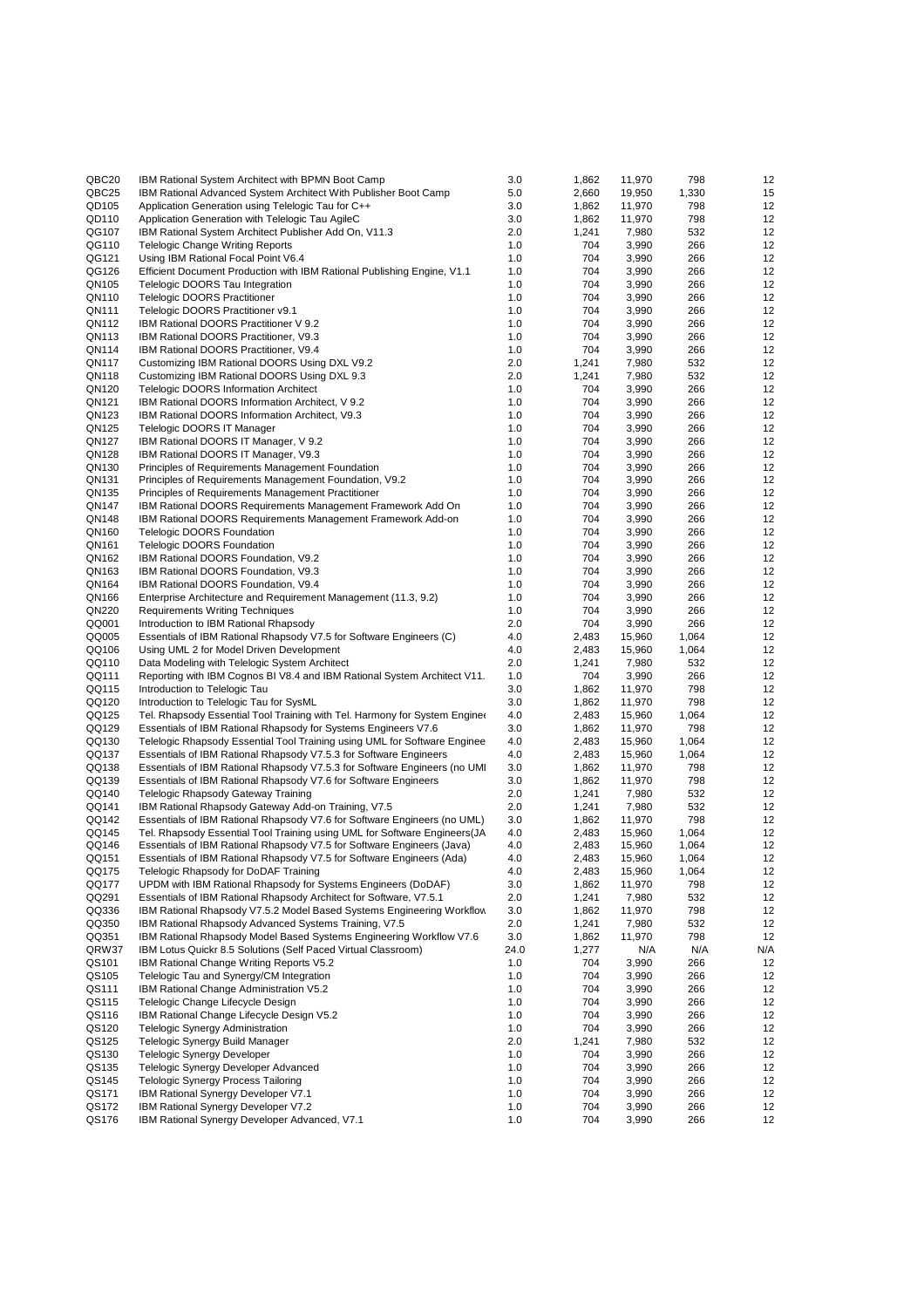| QS181             | IBM Rational Synergy Build Manager V7.1                                   | 2.0 | 1,241 | 7,980  | 532   | 12  |
|-------------------|---------------------------------------------------------------------------|-----|-------|--------|-------|-----|
| QS185             | IBM Rational Telelogic Synergy Release 7.0 Administration                 | 2.0 | 1,241 | 7,980  | 532   | 12  |
| QS186             | IBM Rational Synergy Administration, V7.1                                 | 1.0 | 704   | 3,990  | 266   | 12  |
| QS191             | IBM Rational Synergy Process Tailoring V7.1                               | 1.0 | 704   | 3,990  | 266   | 12  |
| QT105             | Introduction to TTCN-3                                                    | 2.0 | 1,241 | 7,980  | 532   | 12  |
| QT110             | Effective Code Reviews using Telelogic Logiscope Reviewer                 | 2.0 | 1,241 | 7,980  | 532   | 12  |
| QT116             | Software Testing using Telelogic Logiscope TestChecker                    | 1.0 | 704   | 3,990  | 266   | 12  |
| QT120             | Telelogic Rhapsody TestConductor Training                                 | 1.0 | 704   | 3,990  | 266   | 12  |
| RA903             | Architecting Services with Rational Software Architect V7.5 and SoaML     | 2.0 | 1,241 | 7,980  | 532   | 12  |
| RD201             | DEV275: Essentials of Visual Modeling with UML 2.0                        | 1.0 | 704   | 3,990  | 266   | 12  |
| RD250             | Java SCA Development with Rational Application Developer V8.0             | 2.0 | 1,241 | 7,980  | 532   | 12  |
| RD270             | UML Model Reporting with Rational Software Architect and BIRT             | 2.0 | 1,241 | 7,980  | 532   | 12  |
| RD371             | Java EE 5 Development with Rational Application Developer V7.5            | 4.0 | 0     | 15,960 | 1,064 | 12  |
| <b>RD406</b>      | Essentials of IBM Rational Asset Management V7.1.1                        | 1.0 | 704   | 3,990  | 266   | 12  |
| <b>RD425</b>      | An Introduction to Software Architecture                                  | 1.0 | 704   | 3,990  | 266   | 12  |
| <b>RD470</b>      | Designing Deployment Architectures with Rational Software Architect V7.5  | 2.0 | 1,241 | 7,980  | 532   | 12  |
| <b>RD565</b>      | Essentials of Modeling with the Rational Modeling Platform, V7.5          | 2.0 | 1,241 | 7,980  | 532   | 12  |
| RD601             | DEV475: Mastering Object-Oriented Analysis and Design with UML 2.0        | 4.0 | 2,483 | 15,960 | 1,064 | 12  |
| RD631             | DEV475 Mastering Object-Oriented Analysis and Design with UML             | 4.0 | 1,946 | 14,186 | 1,064 | 12  |
| <b>RD795</b>      | Mastering JSF Development with Rational Application Developer V7          | 3.0 | 1,862 | 11,970 | 798   | 12  |
| RD810             | Mastering Servlet and JSP Development with Rational Application Develope  | 5.0 | 3,103 | 19,950 | 1,330 | 12  |
| RDB07             | Software Design and Deployment Architectures Boot Camp                    | 4.0 | 2,483 | 15,960 | 1,064 | 12  |
| RDB08             | Domain-Specific Modeling Boot Camp                                        | 3.0 | 1,862 | 11,970 | 798   | 12  |
| RDB40             | IBM Rational Software Modeler and Pattern Implementation Workshop Boot    | 5.0 | 2,660 | 19,950 | 1,330 | 12  |
| RDB50             | Object-Oriented Analysis and Design with IBM Rational Software Modeler Bo | 5.0 | 2,660 | 19,950 | 1,330 | 12  |
| <b>RL120</b>      | Essentials of IBM Rational AppScan Standard Edition V8.0                  | 2.0 | 1,241 | 7,980  | 532   | 12  |
| <b>RL121</b>      | Essentials of IBM Rational AppScan Standard Edition V8.5                  | 2.0 | 1,241 | 7,980  | 532   | 12  |
| <b>RL309</b>      | Essentials of IBM Rational AppScan Source Edition for Security V8.0       | 1.0 | 704   | 3,990  | 266   | 12  |
| <b>RL310</b>      | Essentials of IBM Rational AppScan Source Edition for Security V8.5       | 1.0 | 704   | 3,990  | 266   | 12  |
| <b>RL357</b>      | Essentials of IBM Rational AppScan Enterprise Edition V8.0                | 2.0 | 1,241 | 7,980  | 532   | 12  |
| <b>RL358</b>      | Essentials of IBM Rational AppScan Enterprise V8.5                        | 2.0 | 1,241 | 7,980  | 532   | 12  |
| <b>RL362</b>      | Essentials of IBM Rational Policy Tester V8.0                             | 2.0 | 1,241 | 7,980  | 532   | 12  |
| <b>RN100</b>      | Developing COBOL with IBM Rational Developer for System z, V7.6           | 2.0 | 1,241 | 7,980  | 532   | 12  |
| <b>RN200</b>      | Essentials of IBM Rational Asset Analyzer V6.0                            | 1.0 | 704   | 3,990  | 266   | 12  |
| <b>RN500</b>      | IBM i RPG Development with IBM Rational Developer for Power Systems Sc    | 2.0 | 1,241 | 7,980  | 532   | 12  |
| <b>RN850</b>      | IBM Rational Team Concert V3.0 for System z Development                   | 2.0 | 1,241 | 7,980  | 532   | 12  |
| RP215             | Basic Method Authoring with IBM Rational Method Composer V7.5             | 2.0 | 1,241 | 7,980  | 532   | 12  |
| RP216             | Basic Method Authoring with IBM Rational Method Composer V7.5.1           | 2.0 | 1,241 | 7,980  | 532   | 12  |
| RP350             | Mastering Disciplined Agile Delivery with IBM Rational Team Concert       | 3.0 | 1,862 | 11,970 | 798   | 12  |
| RP401             | PRJ270: Essentials of the Rational Unified Process V7.0                   | 2.0 | 1,241 | 7,980  | 532   | 12  |
| RP601             | PRJ480: Mastering the Management of Iterative Development                 | 2.0 | 1,241 | 7,980  | 532   | 12  |
| RPB01             | Rational Unified Process and Iterative Development Boot Camp              | 4.0 | 2,483 | 15,960 | 1,064 | 12  |
| <b>RPS50</b>      | ADVANCED CLEARCASE SUPPORT TRAINING WORKSHOP                              | 5.0 | 1,773 | N/A    | N/A   | N/A |
| <b>RPS60</b>      | ADVANCED UCM SUPPORT TRAINING WORKSHOP                                    | 3.0 | 1,153 | N/A    | N/A   | N/A |
| RR201             | REQ270 Essentials of IBM Rational RequisiteWeb                            | 1.0 | 704   | 3,990  | 266   | 12  |
| RR332             | Essentials of IBM Rational RequisitePro V7.1                              | 1.0 | 704   | 3,990  | 266   | 12  |
| RR351             | Essentials of IBM Rational Requirements Composer V2.0                     | 1.0 | 704   | 3,990  | 266   | 12  |
| RR352             | Essentials of IBM Rational Requirements Composer, V3                      | 2.0 | 1,241 | 7,980  | 532   | 12  |
| RR353             | Essentials of IBM Rational Requirements Composer, V4.0                    | 2.0 | 1,241 | 7,980  | 532   | 12  |
| RR617             | Mastering Requirements Management with Use Cases                          | 3.0 | 1,862 | 11,970 | 798   | 12  |
| <b>RS204</b>      | Essentials of IBM Rational ClearQuest, V7.1                               | 1.0 | 704   | 3,990  | 266   | 12  |
| RS303             | Essentials of Configuration Management with IBM Rational ClearCase, V7.1  | 1.0 | 704   | 3,990  | 266   | 12  |
| RS315             | Essentials of IBM Rational ClearCase Using the ClearCa                    | 2.0 | 1,241 | 7,980  | 532   | 12  |
| RS316             | Essentials of IBM Rational ClearCase Using the ClearCase Remote Client, \ | 2.0 | 1,241 | 7,980  | 532   | 12  |
| RS318             | Essentials of IBM Rational ClearCase UCM using ClearCase Remote Client,   | 1.0 | 704   | 3,990  | 266   | 12  |
| RS403             | SCM375 Configuration Management with IBM Rational ClearCase UCM, v7.      | 2.0 | 1,241 | 7,980  | 532   | 12  |
| RS404             | Essentials of Configuration Management with IBM Rational ClearCase UCM,   | 2.0 | 1,241 | 7,980  | 532   | 12  |
| <b>RS504</b>      | Essentials of IBM Rational ClearCase for Windows V7.1                     | 2.0 | 1,241 | 7,980  | 532   | 12  |
| RS512             | Essentials of IBM Rational ClearCase for UNIX, v7.1                       | 2.0 | 1,241 | 7,980  | 532   | 12  |
| <b>RS523</b>      | SCM275 Essentials of IBM Rational ClearCase UCM for Windows, v7.0 (O)     | 1.0 | 704   | 3,990  | 266   | 12  |
| <b>RS524</b>      | Essentials of IBM Rational ClearCase UCM for Windows V7.1                 | 1.0 | 704   | 3,990  | 266   | 12  |
| RS602             | SCM470 Mastering IBM Rational ClearCase Administration for Windows, v7.   | 2.0 | 1,241 | 7,980  | 532   | 12  |
| RS603             | SCM470 Mastering IBM Rational ClearCase Administration for Windows, V7    | 2.0 | 1,241 | 7,980  | 532   | 12  |
| RS612             | SCM471 Mastering IBM Rational ClearCase Administration for Unix, v7.0     | 2.0 | 1,241 | 7,980  | 532   | 12  |
| RS622             | SCM485 Mastering Rational ClearCase Multisite Administration, v7.0        | 2.0 | 1,241 | 7,980  | 532   | 12  |
| RS641             | SCM495: Mastering Rational ClearQuest Multisite Administration            | 2.0 | 1,241 | 7,980  | 532   | 12  |
| RS725             | Configuring Projects in IBM Rational Team Concert V3.0                    | 3.0 | 1,862 | 11,970 | 798   | 12  |
| <b>RS800</b>      | Essentials of IBM Rational Team Concert V2.0                              | 1.0 | 704   | 3,990  | 266   | 12  |
| RS820             | Essentials of IBM Rational Team Concert for System z V2.0                 | 1.0 | 704   | 3,990  | 266   | 12  |
| <b>RS835</b>      | Project and Process Customization in IBM Rational Team Concert V2.0.0.2   | 1.0 | 704   | 3,990  | 266   | 12  |
| <b>RS840</b>      | Developing Software with IBM Rational Team Concert V3.0                   | 1.0 | 704   | 3,990  | 266   | 12  |
| RSB <sub>20</sub> | IBM Rational ClearCase UCM Boot Camp for Windows                          | 5.0 | 2,660 | 19,950 | 1,330 | 12  |
| RSB40             | IBM Rational ClearCase UCM Boot Camp for UNIX                             | 5.0 | 2,660 | 19,950 | 1,330 | 12  |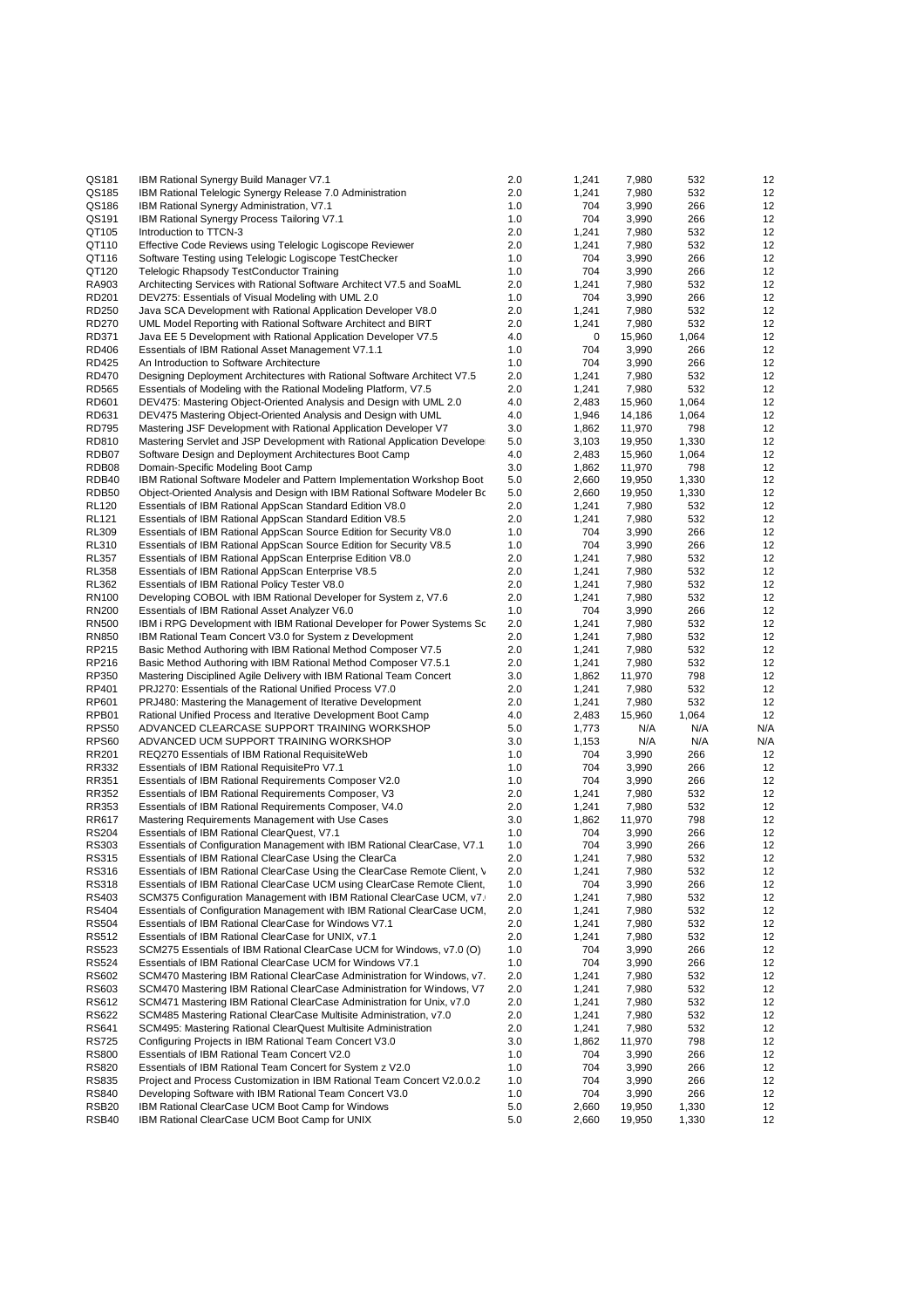| RSP01             | IBM Rational ClearCase Boot Camp for Windows                                                           | 5.0        | 2,660          | 19,950          | 1,330        | 12       |
|-------------------|--------------------------------------------------------------------------------------------------------|------------|----------------|-----------------|--------------|----------|
| RSP <sub>02</sub> | IBM Rational ClearCase Boot Camp for UNIX                                                              | 5.0        | 2,660          | 19,950          | 1,330        | 12       |
| RSP <sub>10</sub> | IBM Rational ClearQuest Boot Camp                                                                      | 5.0        | 2,660          | 19,950          | 1,330        | 12       |
| RT271             | Essentials of Test Management with IBM Rational Quality Manager V2.0                                   | 1.0        | 704            | 3,990           | 266          | 12       |
| RT273             | Test Management with IBM Rational Quality Manager, V4.0                                                | 2.0        | 1,241          | 7,980           | 532          | 12       |
| RT281             | Essentials of Manual Testing with IBM Rational Quality Manager V2.0                                    | 1.0        | 704            | 3,990           | 266          | 12       |
| RT282             | Testing with IBM Rational Quality Manager V3.0.1                                                       | 1.0        | 704            | 3,990           | 266          | 12       |
| RT330             | Essentials of Web Application Security V2.0                                                            | 1.0        | 704            | 3,990           | 266          | 12       |
| RT523             | TST370 Essentials of IBM Rational Performance Tester, V7.0 (O)                                         | 2.0        | 1,241          | 7,980           | 532          | 12       |
| RT525             | Essentials of IBM Rational Performance Tester V8.2                                                     | 2.0        | 1,241          | 7,980           | 532          | 12       |
| RT545             | Essentials of IBM Rational Functional Tester, Java Scripting, V8.0                                     | 2.0        | 1,241          | 7,980           | 532          | 12       |
| RT546             | Essentials of IBM Rational Functional Tester, .NET 2005 Scripting, v8.0                                | 2.0        | 1,241          | 7,980           | 532          | 12       |
| RTB02             | Functional and Performance Testing Boot Camp                                                           | 5.0        | 2,660          | 19,950          | 1,330        | 12       |
| RTB05             | <b>IBM Rational Quality Management Boot Camp</b>                                                       | 5.0        | 2,660          | 19,950          | 1,330        | 12       |
| <b>RV001</b>      | Java for IBM Rational Functional Tester, V7                                                            | 1.0        | 704            | 3,990           | 266          | 12       |
| <b>RV002</b>      | Advanced IBM Rational Functional Tester, V7: Java Scripting                                            | 2.0        | 1,241          | 7,980           | 532          | 12       |
| RV003             | Advanced Functional Testing with IBM Rational Robot, V7                                                | 3.0        | 1,862          | 11,970          | 798          | 12       |
| <b>RV004</b>      | Advanced IBM Rational Performance Tester, V7                                                           | 3.0        | 1,862          | 11,970          | 798          | 12       |
| <b>RV005</b>      | Advanced TeamTest for Performance Testing                                                              | 3.0        | 1,862          | 11,970          | 798          | 12       |
| RV010             | Java for IBM Rational Functional Tester, V8.0                                                          | 1.0        | 704            | 3,990           | 266          | 12       |
| RV011             | Advanced IBM Rational Functional Tester, V8.0: Java Scripting                                          | 2.0        | 1,241          | 7,980           | 532          | 12       |
| <b>RV020</b>      | Implementing SOA Governance                                                                            | 3.0        | 1,729          | 11,970          | 798          | 12       |
| RV021             | Service Oriented Architecture (SOA) for Architects                                                     | 5.0        | 2,882          | 19,950          | 1,330        | 12       |
| <b>RV022</b>      | SOA Best Practices for Technology                                                                      | 3.0        | 1,729          | 11,970          | 798          | 12       |
| RV038             | Agile Requirements with User Stories                                                                   | 2.0        | 1,241          | N/A             | N/A          | N/A      |
| <b>RV039</b>      | <b>Scrum Overview</b>                                                                                  | 1.0        | 704            | 3,990           | 266          | 12       |
| <b>RV040</b>      | <b>COBOL Programming</b>                                                                               | 5.0        | 2,882          | 19,950          | 1,330        | 12       |
| <b>RV042</b>      | Essentials of Spring 3.0 Framework using IBM Rational Application Develope                             | 5.0        | 3,103          | 19,950          | 1,330        | 12       |
| RV051             | Defensive Programming - Java Enterprise Edition                                                        | 1.0        | NA             | 6,207           | NA           | 20       |
| RV052             | Defensive Programming - C and C++                                                                      | 1.0        | NA             | 6,207           | NA           | 20       |
| RV053             | Defensive Programming - C# in ASP.NET                                                                  | 1.0        | NA             | 6,207           | NA           | 20       |
| <b>RV054</b>      | Defensive Programming - VB.NET                                                                         | 1.0        | NA             | 3,990           | 266          | 20       |
| <b>RV055</b>      | <b>Attack and Defense</b>                                                                              | 1.0        | NA             | 6,207           | NA           | 20       |
| RV056             | <b>Threat Modeling</b>                                                                                 | 1.0        | <b>NA</b>      | 6,207           | NA           | 20       |
| RV057             | Architecture Risk Analysis                                                                             | 1.0        | NA             | 6,207           | NA           | 20       |
| RV058             | <b>Risk-Based Security Testing Strategy</b>                                                            | 1.0        | NA             | 6,207           | NA           | 20       |
| <b>RV059</b>      | <b>Web Security Testing</b>                                                                            | 1.0        | NA             | 6,207           | NA           | 20       |
| RWD01             | IBM Rational Web Based Training for Collaborative Design Management                                    | 0.5        | 84             | N/A             | N/A          | N/A      |
| SGA17             | Storage Subsystem Performance, Monitoring and Capacity Planning for Ope                                | 2.0        | 2,633          | N/A             | N/A          | N/A      |
| SGB <sub>11</sub> | DMS Softek Technical Product Training - Open Systems                                                   | 4.0        | 2,500          | 14,186          | 355          | 12       |
| SGB <sub>20</sub> | <b>DMS Softek Technical Product Training - Windows</b>                                                 | 2.0        | 1,365          | 7,093           | 177          | 12       |
| SJ700             | Introduction to Storage Networking (ILO)                                                               | 2.0        | 1,214          | 7,093           | 177          | 14       |
| SJV00             | SAN Volume Controller (SVC) V6 Planning and Implementation (ILO)                                       | 3.0        | 1,892          | 10,640          | 266          | 12       |
| SKB00             | DS5000 Technical Training (ILO)                                                                        | 3.0        | 2,261          | 10,640          | 266          | 12       |
| SKF00             | IBM DS8000 Implementation Workshop for Open Systems (ILO)                                              | 4.0        | 2,939          | 14,186          | 355          | 12       |
| SKF <sub>10</sub> | IBM DS8000 Implementation Workshop for System z (ILO)                                                  | 3.0        | 2,261          | 10,640          | 266          | 12       |
| SKF50             | IBM DS8000 Copy Services for Open Systems (ILO)                                                        | 4.0        | 2,939          | 14,186          | 355          | 12       |
| SKF60             | IBM DS8000 Copy Services for System z (ILO)                                                            | 4.0        | 2,939          | 14,186          | 355          | 12       |
| SM201             | From ITIL to Tivoli                                                                                    | 2.0        | 1,064          | 7,980           | 532          | 12       |
| SM935             | IBM Tivoli System Automation for z/OS 3.3 Implementation and Administration                            | 5.0        | 2,660          | 3,990           | 1,330        | 12       |
| SM952             | IBM Tivoli SA for Multiplatforms 3.2.1: Installation and Administration                                | 3.0        | 1,596          | 11,970          | 798          | 12       |
| <b>SN700</b>      | Introduction to Storage Networking                                                                     | 2.0        | 1,214          | 7,093           | 177          | 14       |
| SN712             | Storage Area Networking Fundamentals                                                                   | 4.5        | 3,214          | 17,733          | 443          | 12       |
| SN781             | Supporting IBM N series                                                                                | 5.0        | 3,214          | 17,733          | 443          | 12       |
| SNV00             | SAN Volume Controller (SVC) V6 Planning and Implementation                                             | 3.0        | 1,892          | 10,640          | 266          | 12       |
| SS060             | Storage Management Fundamentals                                                                        | 2.5        | 2,056          | 10,640          | 266          | 14       |
| SS494             | IBM DS8000 Implementation Workshop for Open Systems                                                    | 4.0        | 2,939          | 14,186          | 355          | 12       |
| SS840             | <b>DFSMS</b> Implementation                                                                            | 4.5        | 3,635          | 17,733          | 443          | 14       |
| SSB <sub>00</sub> | <b>DS5000 Technical Training</b>                                                                       | 3.0        | 2,261          | 10,640          | 266          | 12       |
| SSE00             | IBM Storwize V7000 Implementation Workshop                                                             | 3.5        | 2,762          | 14,186          | 355          | 12       |
| SSF <sub>00</sub> | IBM DS8000 Implementation Workshop for Open Systems<br>IBM DS8000 Implementation Workshop for System z | 4.0        | 2,939          | 14,186          | 355          | 12       |
| SSF <sub>10</sub> |                                                                                                        | 3.0        | 2,261          | 10,640          | 266          | 12       |
| SSF50             |                                                                                                        |            |                |                 |              |          |
|                   | IBM DS8000 Copy Services for Open Systems                                                              | 4.0        | 3,418          | 14,186          | 355          | 12       |
| SSF60             | IBM DS8000 Copy Services for System z                                                                  | 4.0        | 3,418          | 14,186          | 355          | 12       |
| STC89             | Deploying and Administering IBM Lotus Sametime Gateway 8.5.1 (ILO)                                     | 2.0        | 1,064          | 7,980           | 532          | 15       |
| SW120             | IBM File Manager for z/OS Data Mentor Workshop                                                         | 1.0        | N/A            | 2,660           | 89           | 12       |
| SW121             | IBM File Manager / DB2 Feature Mentor Workshop                                                         | 0.5        | N/A            | 2,660           | 89           | 12       |
| SW122             | IBM File Manager / IMS Feature Mentor Workshop                                                         | $0.5\,$    | N/A            | 2,660           | 89           | 12       |
| SW123             | IBM Fault Analyzer for z/OS Data Mentor Workshop                                                       | 0.5        | N/A            | 2,660           | 89           | 12       |
| SW124             | IBM Debug Tool Mentor Workshop                                                                         | 1.0        | N/A            | 2,660           | 89           | 12       |
| TA500<br>TA510    | <b>TRIRIGA Portfolio</b><br><b>TRIRIGA Operations and Maintenance</b>                                  | 2.0<br>5.0 | 1,153<br>2,882 | 9,753<br>24,383 | 532<br>1,330 | 12<br>12 |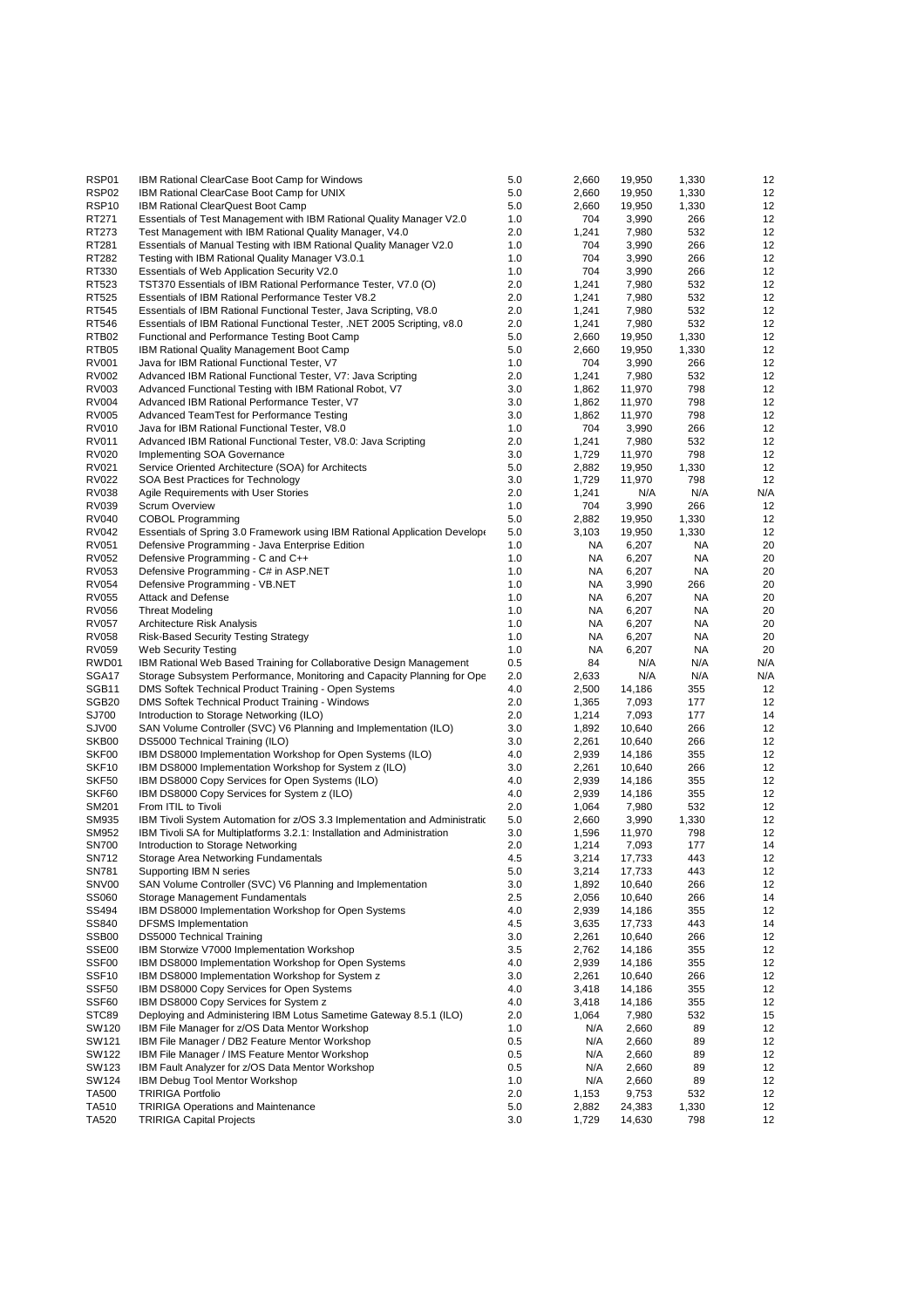| TA530        | <b>TRIRIGA Real Estate: Lease Administration</b>                                   | 3.0  | 1,463     | 4,877  | 798   | 12 |
|--------------|------------------------------------------------------------------------------------|------|-----------|--------|-------|----|
| TA540        | <b>TRIRIGA Real Estate: Transaction Management</b>                                 | 2.0  | 1,153     | 9,753  | 532   | 12 |
| TA550        | TRIRIGA Real Estate Environmental Sustainability (TREES)                           | 3.0  | 1,463     | 4,877  | 798   | 12 |
| TA560        | TRIRIGA Facilities: Space Management and CAD Integrator                            | 3.0  | 1,463     | 4,877  | 798   | 12 |
| TA570        | <b>TRIRIGA Site Facilities Planning</b>                                            | 2.0  | 1,153     | 9,753  | 532   | 12 |
| TA610        | <b>TRIRIGA Application Platform I</b>                                              | 5.0  | 2,882     | 24,383 | 1,330 | 12 |
| TA650        | TRIRIGA Administration I: Configuring TRIRIGA                                      | 3.0  | 1,729     | 14,630 | 798   | 12 |
| TA660        | TRIRIGA Administration II: Supporting TRIRIGA                                      | 2.0  | 1,153     | 9,753  | 532   | 12 |
| <b>TA700</b> | <b>TRIRIGA Application Platform Certification</b>                                  | 10.0 | 8,866     | 44,332 | 2,660 | 12 |
| <b>TK032</b> | IBM Security Information and Event Manager 2.0.0.4 Administration and Rep          | 3.0  | 1,596     | 11,970 | 798   | 12 |
| <b>TM021</b> | Tivoli Enterprise Portal Fundamentals                                              | 3.0  | 1,596     | 11,970 | 798   | 12 |
| <b>TM022</b> | IBM Tivoli Monitoring 6.2.3 Fundamentals                                           | 3.0  | 1,596     | 11,970 | 798   | 12 |
| <b>TM061</b> | <b>IBM Tivoli Enterprise Portal Advanced Administration</b>                        | 2.0  | 1,064     | 7,980  | 532   | 12 |
| <b>TM062</b> | IBM Tivoli Monitoring 6.2.3 Advanced Administration                                | 2.0  | 1,064     | 7,980  | 532   | 12 |
| TM165        | IBM Tivoli Application Dependency Discovery Manager 7.2.1 Implementatior           | 5.0  | 3,325     | 22,166 | 1,330 | 12 |
| TM335        | IBM Tivoli Business Services Manager 4.2.1 for Administrators                      | 4.0  | 2,660     | 17,733 | 1,064 | 12 |
| <b>TM336</b> | <b>IBM Tivoli Business Service Manager 6.1 for Administrators</b>                  | 5.0  | 3,325     | 22,166 | 1,330 | 12 |
| <b>TM392</b> | IBM Tivoli Workload Scheduler for z/OS 8.5.1 Operations                            | 2.0  | 1,064     | 7,980  | 532   | 12 |
| TM393        | IBM Tivoli Workload Scheduler for z/OS 8.6 Operations                              | 2.0  | 1,064     | 7,980  | 532   | 12 |
| TM403        | IBM Tivoli Workload Scheduler for z/OS 8.6.0 for Schedulers                        | 3.0  | 1,596     | 11,970 | 798   | 12 |
| TM404        | IBM Tivoli Workload Scheduler for z/OS 8.6.0 for Schedulers                        | 4.0  | 2,128     | 15,960 | 1,064 | 12 |
| <b>TM422</b> | IBM Tivoli Workload Scheduler for z/OS 8.5.1 End-to-End for Schedulers             | 1.0  | 532       | 3,990  | 266   | 12 |
| <b>TM662</b> | IBM TCAM for Transactions 7.3 Implementation and Administration                    | 4.0  | 2,128     | 15,960 | 1,064 | 12 |
| <b>TM690</b> | <b>IBM Tivoli Composite Application Manager for Application Diagnostics 7.1 Us</b> | 2.0  | 1,064     | 7,980  | 532   | 12 |
| TML10        | IBM Multimedia Library for Tivoli Maximo Asset Management: 1-199 Users             | 1.0  | NA        | 10,640 | NA    | 99 |
| TML11        | IBM Multimedia Library for Tivoli Service Request Manager: 1-199 Users             | 1.0  | NA        | 10,640 | NA    | 99 |
| <b>TML20</b> | IBM Multimedia Library for Tivoli Maximo Asset Management: 200-499 Users           | 1.0  | NA.       | 15,073 | ΝA    | 99 |
| <b>TML21</b> | IBM Multimedia Library for Tivoli Service Request Manager: 200-499 Users           | 1.0  | NA        | 15,073 | ΝA    | 99 |
| <b>TML30</b> | IBM Multimedia Library for Tivoli Maximo Asset Management: 500-999 Users           | 1.0  | <b>NA</b> | 18,620 | NA    | 99 |
| TML31        | IBM Multimedia Library for Tivoli Service Request Manager: 500-999 Users           | 1.0  | NA        | 18,620 | ΝA    | 99 |
| TML40        | IBM Multimedia Library for Tivoli Maximo Asset Management: 1000-4999 Us            | 1.0  | NA        | 22,166 | ΝA    | 99 |
| TML41        | IBM Multimedia Library for Tivoli Service Request Manager: 1000-4999 User          | 1.0  | NA        | 22,166 | ΝA    | 99 |
| <b>TML50</b> | IBM Multimedia Library for Tivoli Maximo Asset Management: 5000-9999 Us            | 1.0  | NA        | 26,599 | NA    | 99 |
| <b>TML51</b> | IBM Multimedia Library for Tivoli Service Request Manager: 5000-9999 User          | 1.0  | <b>NA</b> | 26,599 | NA    | 99 |
| TN013        | IBM Tivoli Netcool/OMNIbus 7.3 User                                                | 2.0  | 1,064     | 7,980  | 532   | 12 |
| <b>TN023</b> | IBM Tivoli Netcool/OMNIbus 7.3 Installation and Configuration                      | 3.0  | 1,596     | 11,970 | 798   | 12 |
| <b>TN033</b> | IBM Tivoli Netcool/OMNIbus 7.3 Administration and Maintenance                      | 4.0  | 2,128     | 15,960 | 1,064 | 12 |
| <b>TN042</b> | IBM Tivoli Netcool/Impact 5.0 Implementation and Administration                    | 4.0  | 2,128     | 15,960 | 644   | 12 |
| <b>TN282</b> | IBM Tivoli Network Performance Manager for Wireless 9.2 User                       | 2.0  | NA        | 7,980  | 532   | 12 |
| TN313        | IBM Tivoli Netcool Performance Manager for Wireless 9.2 Admin and Config           | 4.0  | NA        | 17,733 | 1,064 | 12 |
| <b>TN322</b> | IBM Tivoli Network Manager 3.8 Workshop                                            | 3.0  | 1,596     | 11,970 | 483   | 10 |
| <b>TN323</b> | IBM Tivoli Network Manager 3.9 Operation and Administration                        | 5.0  | 2,660     | 19,950 | 1,330 | 12 |
| <b>TN460</b> | IBM Tivoli Netcool Performance Manager 1.3 Wireline Component System               | 5.0  | NA        | 24,383 | 1,330 | 12 |
| <b>TN470</b> | IBM Tivoli Netcool Performance Manager 1.3 Wireline Component Installatio          | 3.0  | NA        | 14,630 | 798   | 12 |
| <b>TN500</b> | IBM Tivoli Netcool OMNIbus 7.3 New Features Implementation                         | 3.0  | 1,729     | 11,970 | 798   | 12 |
| <b>TN550</b> | IBM Tivoli Netcool Config Mgr 6.3 Administration and Implementation                | 5.0  | 2,882     | 19,950 | 1,330 | 12 |
| <b>TN560</b> | IBM Tivoli Netcool Configuration Manager 6.3 Compliance Implementation             | 2.0  | 1,153     | 7,980  | 532   | 12 |
| TP133        | IBM TUAManager 7.3 Concepts and Administration                                     | 3.0  | 1,995     | 13,300 | 798   | 12 |
| <b>TP200</b> | IBM Tivoli Provisioning Manager 7.2 Fundamentals                                   | 3.0  | 1,995     | 13,300 | 798   | 12 |
| TP210        | IBM Tivoli Provisioning Manager 7.2 Automation Package Development                 | 2.0  | 1,330     | 8,866  | 532   | 12 |
| TP300        | IBM Tivoli Service Automation Manager 7.2.1.1 Fundamentals                         | 2.0  | 1,330     | 8,866  | 532   | 12 |
| TP310        | Foundation Technologies for Cloud Service Delivery 7.2.2                           | 5.0  | 3,325     | 24,383 | 1,330 | 12 |
| TP320        | Cloud Service Delivery 7.2.2 Administration Workshop                               | 4.0  | 2,660     | 17,733 | 1,064 | 12 |
| TP340        | IBM Service Delivery Manager 7.2.2 Installation and Configuration                  | 3.0  | 1,995     | 13,300 | 798   | 12 |
| TP350        | IBM SmartCloud Control Desk 7.5 Foundations                                        | 2.0  | 1,330     | 8,866  | 532   | 12 |
| TP360        | IBM SmartCloud Control Desk 7.5 Service Request Management Fundamer                | 3.0  | 1,995     | 13,300 | 798   | 12 |
| TP410        | BigFix 8.0 Introduction (101)                                                      | 1.0  | 798       | 4,433  | 266   | 12 |
| TP411        | IBM Tivoli Endpoint Manager 8.1 Introduction                                       | 1.0  | 798       | 4,433  | 266   | 12 |
| TP420        | BigFix 8.0 Administration (201)                                                    | 1.0  | 798       | 4,433  | 266   | 12 |
| TP421        | IBM Tivoli Endpoint Manager 8.1 Administration                                     | 1.0  | 798       | 4,433  | 266   | 12 |
| TP431        | IBM Tivoli Endpoint Manager 8.1 Content Development                                | 2.0  | 1,596     | 8,866  | 532   | 12 |
| TP440        | BigFix 8.0 Advanced Master Operator (301)                                          | 1.0  | 798       | 4,433  | 266   | 12 |
| TP441        | IBM Tivoli Endpoint Manager 8.1 Advanced Master Operator                           | 1.0  | 798       | 4,433  | 266   | 12 |
| TR222        | IBM Tivoli's Process Automation Engine Workflow Design and Implementation          | 4.0  | 2,305     | 15,960 | 1,064 | 12 |
| TR223        | Tivoli Process Automation Engine 7.5 Workflow Design and Implementation            | 3.0  | 1,729     | 11,970 | 798   | 12 |
| TR231        | IBM Tivoli Reporting for Enterprise IT and Asset Management                        | 3.0  | 1,729     | 11,970 | 483   | 12 |
| TR232        | Business Intelligence and Reporting Tool (BIRT)                                    | 3.0  | 1,729     | 11,970 | 798   | 12 |
| TR271        | IBM Enterprise IT and Asset Management 7.1: Customizing Business Object            | 5.0  | 3,325     | 21,457 | 804   | 12 |
| TR281        | IBM Integration Framework Configuration                                            | 5.0  | 3,325     | 21,457 | 804   | 10 |
| <b>TR540</b> | IBM Tivoli System Administration for Enterprise IT and Asset Management            | 2.0  | 1,153     | 7,980  | 322   | 12 |
| TR551        | IBM Tivoli Asset Management for IT 7.2 Fundamentals                                | 4.0  | 2,305     | 15,960 | 644   | 12 |
| <b>TR570</b> | IBM Maximo Asset Management 7.1 Fundamentals                                       | 4.0  | 2,305     | 15,960 | 644   | 12 |
| <b>TR581</b> | IBM Maximo Asset Management 7.1.1.5 Implementation                                 | 5.0  | 2,882     | 19,950 | 1,330 | 12 |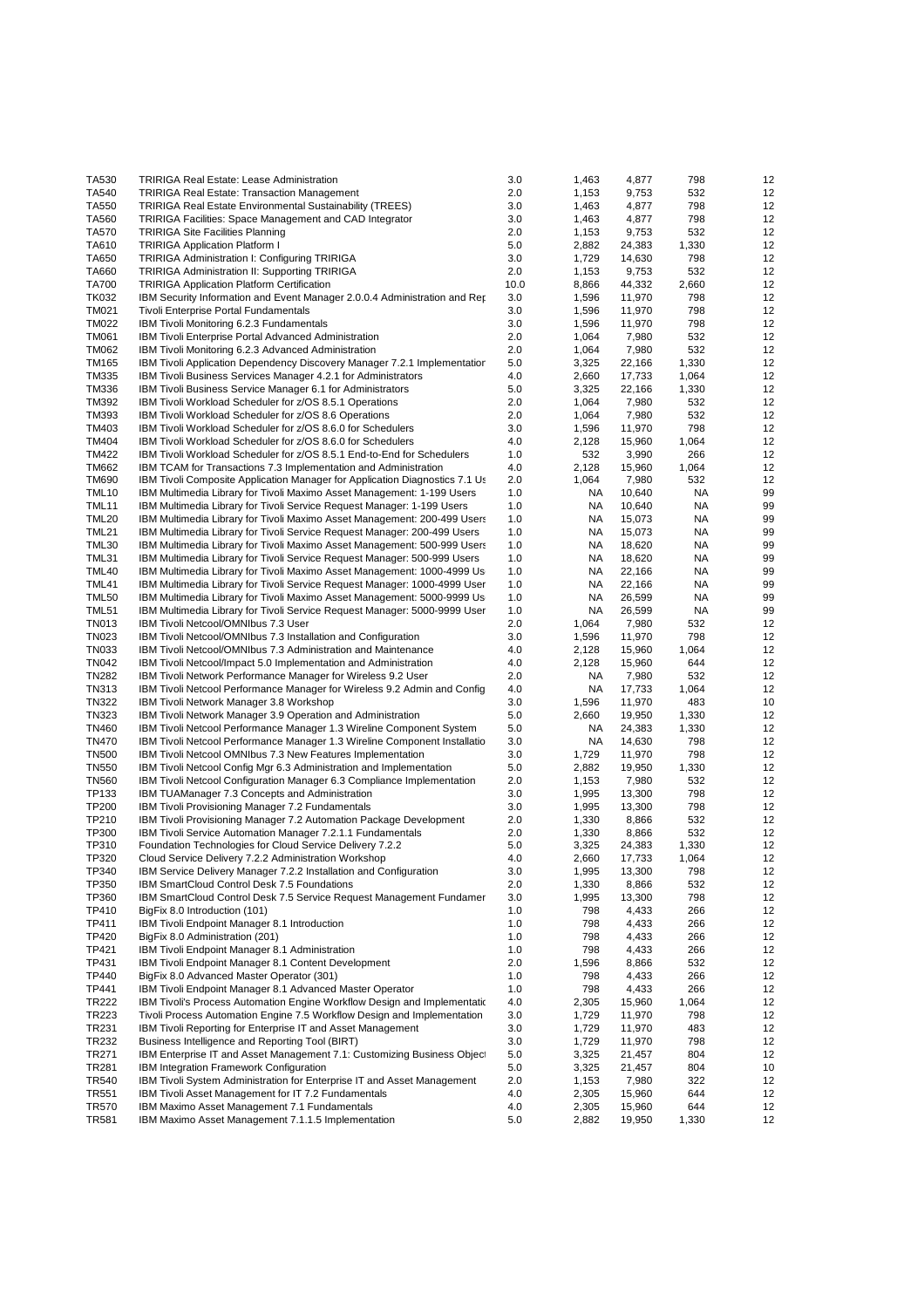| <b>TR620</b>      | IBM Tivoli Service Request Manager 7.1 Implementation                       | 5.0 | 2,882 | 19,950           | 804   | 12  |
|-------------------|-----------------------------------------------------------------------------|-----|-------|------------------|-------|-----|
| TR630             | IBM Maximo Asset Management 7.1 Work Management                             | 3.0 | 1,729 | 11,970           | 483   | 12  |
| TR631             | IBM Maximo Asset Management 7.5 Work Management                             | 3.0 | 1,729 | 11,970           | 798   | 12  |
| <b>TR640</b>      | IBM Integration Framework Configuration                                     | 5.0 | 3,325 | 19,950           | 804   | 10  |
| TR711             | Tivoli's Process Automation Engine 7.5 Fundamentals                         | 5.0 | 2,882 | 17,733           | 1,330 | 12  |
| TS103             | IBM Tivoli Storage Productivity Center 4.2 Administration and Operation     | 5.0 | 3,325 | 22,166           | 1,330 | 10  |
| <b>TS311</b>      | IBM Tivoli Storage Manager FastBack 6.1.1 Installation, Configuration, Oper | 3.0 | 1,596 | 11,970           | 798   | 12  |
| <b>TS601</b>      | IBM Tivoli Storage Manager 6.2 Differences and Upgrade                      | 2.0 | 1,153 | 7,980            | 532   | 12  |
| <b>TS602</b>      | IBM Tivoli Storage Manager 6.3 Differences                                  | 2.0 | 1,153 | 7,980            | 532   | 12  |
|                   |                                                                             |     |       |                  |       |     |
| TS611             | IBM Tivoli Storage Manager 6.2 Implementation and Administration            | 5.0 | 2,660 | 19,950           | 1,330 | 12  |
| <b>TS612</b>      | IBM Tivoli Storage Manager 6.3 Implementation and Administration            | 5.0 | 2,882 | 19,950           | 1,330 | 12  |
| <b>TS622</b>      | IBM Tivoli Storage Manager 6.3 Advanced Administration, Tuning, Troublesh   | 5.0 | 3,325 | 22,166           | 1,330 | 12  |
| <b>TSL21</b>      | IBM Tivoli Storage Manager 6.2 Advanced Administration (Linux)              | 5.0 | 3,325 | 22,166           | 1,330 | 12  |
| <b>TSX12</b>      | IBM Tivoli Storage Manager 6.3 Implementation and Administration (AIX)      | 5.0 | 2,882 | 19,950           | 1,330 | 12  |
| TSX22             | IBM Tivoli Storage Manager 6.3 Advanced Administration for AIX              | 5.0 | 3,325 | 22,166           | 1,330 | 12  |
| TT013             | IBM Tivoli Netcool/OMNIbus 7.3 User (ILO)                                   | 2.0 | 1,064 | 7,980            | 532   | 12  |
| TT023             | IBM Tivoli Netcool/OMNIbus 7.3 Installation and Configuration (ILO)         | 3.0 | 1,596 | 11,970           | 798   | 12  |
| TT033             | IBM Tivoli Netcool/OMNIbus 7.3 Administration and Maintenance (ILO)         | 4.0 | 2,128 | 15,960           | 1,064 | 12  |
| TTR <sub>54</sub> | IBM Tivoli System Administration for Enterprise IT and Asset Management (I  | 2.0 | 1,153 | 8,582            | 322   | 10  |
| TTR60             | IBM Tivoli Asset Management for IT 7.1 Implementation (Instructor-Led Onlir | 5.0 | 2,882 | 21,457           | 804   | 10  |
| TV353             | IBM Tivoli Monitoring 6.2.2 for Implementers                                | 3.0 | 1,596 | 11,970           | 798   | 12  |
| <b>TV354</b>      | IBM Tivoli Monitoring 6.2.3 for Implementers                                | 3.0 | 1,596 | 11,970           | 798   | 12  |
| <b>TW062</b>      | IBM Tivoli Federated Identity Manager 6.1.1 Deployment and Administration   | 5.0 | 3,325 | 21,457           | 804   | 12  |
| TW063             | IBM Tivoli Federated Identity Manager 6.2.1 Deployment and Administration   | 5.0 | 3,325 | 22,166           | 1,330 | 12  |
| TW064             | IBM Tivoli Federated Identity Manager 6.2.2                                 | 5.0 | 3,325 | 22,166           | 1,330 | 12  |
| TW091             | IBM Tivoli Directory Integrator 7.1 Administration and Deployment           | 3.0 | 1,995 | 11,970           | 798   | 12  |
| TW251             | IBM Tivoli Identity Manager 5.1 Basic Implementation                        | 5.0 | 3,325 | 22,166           | 1,330 | 12  |
| TW261             | IBM Tivoli Identity Manager 5.1 System Administration                       | 3.0 | 1,995 | 13,300           | 798   | 12  |
| TX303             | IBM Tivoli Workload Scheduler 8.5.1 Operations and Scheduling               | 3.0 | 1,596 | 11,970           | 798   | 12  |
| TX304             | IBM Tivoli Workload Scheduler 8.6 Operations and Scheduling                 | 3.0 |       | 11,970           | 798   | 12  |
|                   |                                                                             |     | 1,596 |                  |       |     |
| TX313             | IBM Tivoli Workload Scheduler 8.5.1 Administration                          | 2.0 | 1,064 | 7,980            | 532   | 12  |
| <b>TX314</b>      | IBM Tivoli Workload Scheduler 8.6 Administration                            | 2.0 | 1,064 | 7,980            | 532   | 12  |
| TZ202             | IBM Tivoli NetView for z/OS 5.4 Fundamentals                                | 1.0 | 532   | 3,990            | 266   | 12  |
| TZ203             | IBM Tivoli NetView for z/OS 6.1 Fundamentals                                | 1.0 | 532   | 3,990            | 266   | 12  |
| TZ212             | IBM Tivoli NetView for z/OS 5.4 Automation                                  | 1.0 | 532   | 3,990            | 266   | 12  |
| TZ213             | IBM Tivoli NetView for z/OS 6.1 Automation                                  | 2.0 | 1,064 | 798              | 532   | 12  |
| TZ223             | IBM Tivoli NetView for z/OS 6.1 REXX                                        | 1.0 | 532   | 3,990            | 266   | 12  |
| TZ232             | IBM Tivoli NetView for z/OS 5.4 PIPEs                                       | 1.0 | 532   | 3,990            | 266   | 12  |
| TZ233             | IBM Tivoli NetView for z/OS 6.1 PIPEs                                       | 1.0 | 532   | 3,990            | 266   | 12  |
| TZ242             | IBM Tivoli NetView for z/OS 5.4: Fundamentals, Automation, REXX, and Pipe   | 5.0 | 2,660 | 19,950           | 1,330 | 12  |
| TZ243             | IBM Tivoli NetView for z/OS 6.1 Fundamentals, Automation, REXX, PIPEs       | 5.0 | 2,660 | 19,950           | 1,330 | 12  |
| UXTG6             | Services Top Gun Class                                                      | 4.5 | 1,330 | N/A              | ΝA    | N/A |
| V2611             | ITIL V2-to-V3 Foundation Bridge Exam Prep Bootcamp                          | 2.0 | 1,325 | 7,980            | 443   | 12  |
| V2629             | <b>ITIL V3 Polestar Simulation</b>                                          | 1.0 | NA    | 11,438           | 421   | 12  |
| V2719             | ITIL Service Lifestyle: Service Strategy                                    | 3.0 | 2,123 | 14,098           | 717   | 12  |
| V2720             | ITIL Service Lifecycle: Service Design                                      | 3.0 | 2,123 | 14,098           | 717   | 12  |
| V2721             | ITIL Service Lifecycle: Service Transition                                  | 3.0 | 2,123 | 14,098           | 717   | 12  |
| V2722             | ITIL Service Lifecycle: Service Operation                                   | 3.0 | 2,123 | 14,098           | 717   | 12  |
| V2723             | ITIL Service Lifecycle: Continual Service Improvement                       | 3.0 | 2,123 | 14,098           | 717   | 12  |
| V2724             | ITIL Service Capability: Planning, Protection, and Optimization             | 5.0 | 2,566 | 19,950           | 1,108 | 12  |
| V2725             | <b>ITIL Service Capability: Service Offerings and Agreement</b>             | 5.0 | 2,566 | 19,950           | 1,108 | 12  |
| V2726             | ITIL Service Capability: Release, Control, and Validation                   | 5.0 | 2,566 | 19,950           | 1,108 | 12  |
| V2727             | ITIL Service Capability: Operational Support and Analysis                   | 5.0 | 2,566 | 19,950           | 1,108 | 12  |
| V2751             | ITIL V2-to-V3 Service Manager Bridge                                        | 5.0 | 3,364 | 22,166           | 1,330 | 12  |
| V2758             | <b>ITIL for Executives</b>                                                  | 1.0 | 882   | 6,650            | 390   | 12  |
| V2771             | How to Define and Value IT Services                                         | 3.0 | 1,946 |                  | 665   | 12  |
|                   |                                                                             |     |       | 11,970<br>11,970 |       |     |
| V2772             | How to Measure and Justify IT Services                                      | 3.0 | 1,946 |                  | 665   | 12  |
| V2779             | ITIL V3: Managing Across the Lifecycle                                      | 5.0 | 2,921 | 23,496           | 1,197 | 12  |
| V2791             | How to Get Started with ITIL                                                | 2.0 | 1,325 | 7,980            | 443   | 12  |
| V2792             | How to Create an ITIL Service Desk and Incident Management Process          | 3.0 | 1,768 | 11,970           | 665   | 12  |
| V2793             | How to Master Problem Management                                            | 3.0 | 1,768 | 11,970           | 665   | 12  |
| V2795             | How to Build a Service Catalog                                              | 3.0 | 1,768 | 11,970           | 665   | 12  |
| V2796             | How to Build a Configuration Management Database (CMDB)                     | 3.0 | 1,768 | 11,970           | 665   | 12  |
| V2842             | <b>ITIL Awareness</b>                                                       | 1.0 | 882   | 6,650            | 390   | 12  |
| V2975             | ITIL V Foundation Exam Prep Bootcamp                                        | 3.0 | 1,946 | 11,970           | 665   | 12  |
| <b>VA170</b>      | IBM WebSphere Application Server V7 Administration on AIX (Remote Class)    | 5.0 | 3,048 | 24,383           | 443   | 12  |
| <b>VA180</b>      | WebSphere Application Server V8 Administration for AIX (Remote Classroor    | 5.0 | 3,214 | 24,383           | 443   | 12  |
| <b>VA370</b>      | IBM WebSphere Application Server V7 Administration on Windows (Remote       | 5.0 | 3,048 | 24,383           | 443   | 12  |
| <b>VA380</b>      | Administration of WebSphere Application Server V8 on Windows (Remote C      | 5.0 | 3,214 | 24,383           | 443   | 12  |
| <b>VA570</b>      | IBM WebSphere Application Server V7 Administration on Linux (Remote Cla     | 5.0 | 3,048 | 24,383           | 443   | 12  |
| <b>VA572</b>      | IBM WebSphere Application Server V7 Problem Determination (Remote Cla       | 5.0 | 3,214 | 24,383           | 443   | 12  |
| <b>VA580</b>      | Administration of WebSphere Application Server V8 on Linux (Remote Class    | 5.0 | 3,214 | 24,383           | 443   | 12  |
| <b>VA661</b>      | IBM WebSphere Application Server V6.1 Scripting and Automation (Remote      | 5.0 | 3,048 | 24,383           | 443   | 12  |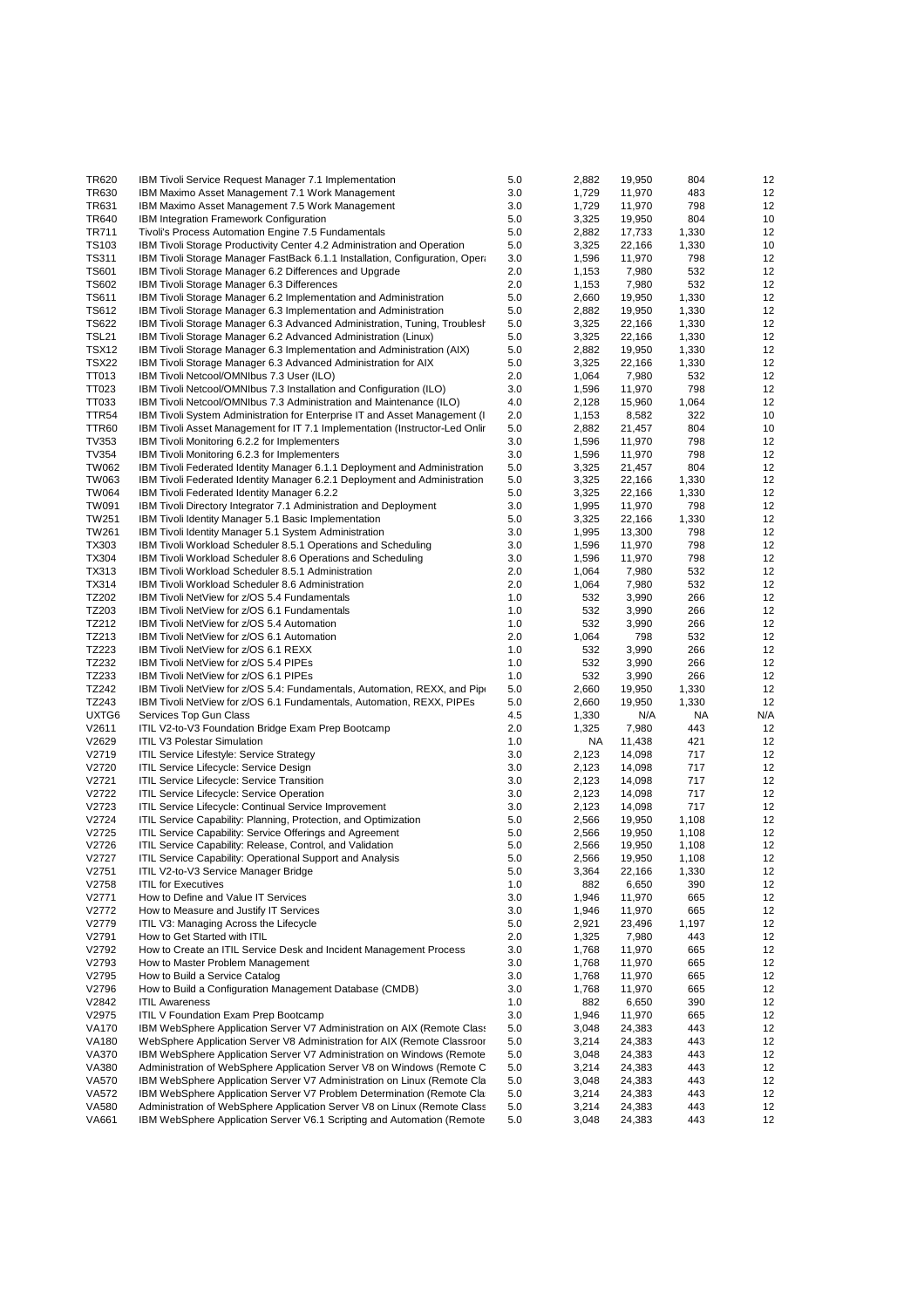| <b>VA870</b> | IBM WebSphere Application Server V7 Multi-node Administration (Remote C)  | 3.0 | 1,928 | 17,290 | 0   | 12 |
|--------------|---------------------------------------------------------------------------|-----|-------|--------|-----|----|
| <b>VA974</b> | Developing Applications for IBM WebSphere eXtreme Scale V7.1 (Remote C)   | 3.0 | 1,928 | 14,630 | 266 | 12 |
| <b>VB002</b> | IBM WebSphere Lombardi Edition V7.1 Process Implementation (Remote C)     | 3.0 | 2,061 | 14,630 | 266 | 12 |
| <b>VB003</b> | IBM WebSphere Lombardi Edition V7.1 Process Modeling and Implementati     | 5.0 | 3,436 | 24,383 | 443 | 12 |
|              |                                                                           |     |       |        |     |    |
| <b>VB005</b> | IBM WebSphere Lombardi Edition V7.1 Process Modeling, Operations, Adm     | 5.0 | 3,436 | 24,383 | 443 | 12 |
| <b>VB006</b> | IBM WebSphere Lombardi Edition V7.1 Operations and Administration (Rem    | 3.0 | 2,061 | 14,630 | 266 | 12 |
| <b>VB008</b> | IBM WebSphere Lombardi Edition V7.1 Advanced Implementation (Remote       | 3.0 | 2,061 | 14,630 | 266 | 12 |
| <b>VB009</b> | IBM WebSphere Lombardi Education Process Analysis Methods I (Remote (     | 3.0 | 2,061 | 14,630 | 266 | 12 |
| <b>VB017</b> | Teamworks 6 Foundations: Process Implementation V6.2 (Remote Classroc     | 3.0 | 2,061 | 14,630 | 266 | 12 |
| <b>VB124</b> | Administration of IBM WebSphere Process Server V6.1 (Remote Classroom     | 2.0 | 1,374 | 9,753  | 177 | 12 |
| <b>VB126</b> | Administration of IBM WebSphere Process Server V6.1 with Application Ser  | 5.0 | 3,436 | 24,383 | 443 | 12 |
| <b>VB140</b> | Implementing IBM WebSphere Business Services Fabric V6.1 (Remote Clas     | 3.0 | 2,061 | 13,300 | 266 | 12 |
| <b>VB171</b> |                                                                           | 2.0 | 1,374 |        | 177 | 12 |
|              | Using IBM WebSphere Business Modeler, Monitor, and Process Server for E.  |     |       | 8,866  |     |    |
| <b>VB211</b> | Developing Applications for IBM WebSphere Process Server V6.2 - I         | 5.0 | 3,436 | 24,383 | 443 | 12 |
| <b>VB212</b> | Developing Applications for IBM WebSphere Process Server V6.2 - II (Rem   | 5.0 | 3,436 | 24,383 | 443 | 12 |
| <b>VB213</b> | Developing Applications for IBM WebSphere Enterprise Service Bus V6.2 (R  | 5.0 | 3,436 | 24,383 | 443 | 12 |
| <b>VB221</b> | Administration of IBM WebSphere Process Server V6.2 (Remote Classroom     | 5.0 | 3,436 | 22,787 | 443 | 12 |
| <b>VB222</b> | Administration of IBM WebSphere Process Server V6.2 on Linux (Remote C)   | 5.0 | 3,436 | 24,383 | 443 | 12 |
| <b>VB223</b> | WebSphere Enterprise Service Bus V6.2 Administration (Remote Classroom    | 3.0 | 2,061 | 14,630 | 266 | 12 |
| <b>VB224</b> | IBM WebSphere Process Server V6.2 Performance and Tuning (Remote Cl.      | 3.0 | 2,061 | 14,630 | 266 | 12 |
| <b>VB225</b> | IBM WebSphere Process Server V6.2 Problem Determination (Remote Clas      | 3.0 | 1,928 | 14,630 | 266 | 12 |
| <b>VB282</b> |                                                                           |     |       |        |     |    |
|              | IBM WebSphere Business Modeler V6.2: Process Mapping, Simulation and      | 5.0 | 3,436 | 24,383 | 443 | 12 |
| <b>VB284</b> | IBM WebSphere Business Modeler V6.2: Process Mapping and Analysis (Re     | 3.0 | 2,061 | 14,630 | 266 | 12 |
| <b>VB286</b> | IBM WebSphere Business Modeler V6.2: Process Simulation and Analysis (I   | 2.0 | 1,374 | 9,753  | 177 | 12 |
| <b>VB292</b> | IBM WebSphere Business Monitor V6.2: Implementation and Administration    | 3.0 | 2,061 | 14,630 | 266 | 12 |
| <b>VB308</b> | Capturing and Authoring Business Rules in IBM WebSphere ILOG JRules B     | 5.0 | 3,436 | 24,383 | 443 | 12 |
| <b>VB309</b> | Capturing Business Rules in IBM WebSphere ILOG JRules BRMS V7.1 (Re)      | 3.0 | 2,061 | 14,630 | 266 | 12 |
| <b>VB310</b> | Authoring Business Rules in IBM WebSphere ILOG Rule Team Server V7.1      | 3.0 | 2,061 | 14,630 | 266 | 12 |
| <b>VB313</b> | Capturing and Authoring Rules in IBM ILOG JRules BRMS V7.1 - Rule Studi   | 5.0 | 3,436 | 24,383 | 443 | 12 |
| <b>VB314</b> | Authoring Business Rules in IBM WebSphere ILOG Rule Studio V7.1 (Remc     | 3.0 | 2,061 | 14,630 | 266 | 12 |
|              |                                                                           |     |       |        |     |    |
| <b>VB319</b> | Developing Event Solutions in IBM WebSphere Operational Decision Manag    | 4.0 | 2,749 | 19,506 | 355 | 12 |
| <b>VB321</b> | Developing Rule Solutions in IBM WebSphere Operational Decision Manage    | 5.0 | 3,436 | 24,383 | 443 | 12 |
| <b>VB324</b> | Managing Decisions in IBM WebSphere Operational Decision Management       | 5.0 | 3,436 | 24,383 | 443 | 12 |
| <b>VB325</b> | Authoring Rules in IBM WebSphere Operational Decision Management V7.5     | 3.0 | 2,061 | 14,630 | 266 | 12 |
| VB332        | Implementing IBM ILOG Optimization Decision Manager Enterprise Edition V  | 3.0 | 2,061 | 14,630 | 266 | 12 |
| <b>VB333</b> | Configuring IBM ILOG Optimization Decision Manager Enterprise Edition V3. | 2.0 | 1,374 | 9,753  | 177 | 12 |
| <b>VB381</b> | Developing Rule Solutions in IBM WebSphere Operational Decision Manage    | 5.0 | 3,436 | 24,383 | 443 | 12 |
| <b>VB540</b> | Accelerate, Secure and Integrate with WebSphere DataPower SOA Appliano    | 5.0 | 3,436 | 24,383 | 443 | 12 |
| <b>VB580</b> | Administration of IBM WebSphere DataPower SOA Appliances V3.8.2 (Rem      | 3.0 | 2,061 | 14,630 | 266 | 12 |
| <b>VB711</b> | Developing Applications for IBM WebSphere Process Server V7 - I (Remote   | 5.0 | 3,436 | 24,383 | 443 | 12 |
|              |                                                                           |     |       |        |     |    |
| <b>VB712</b> | Developing Applications for IBM WebSphere Process Server V7 - II (Remote  | 5.0 | 3,436 | 24,383 | 443 | 12 |
| <b>VB713</b> | Developing Applications for IBM WebSphere Enterprise Service Bus V7 (Re)  | 5.0 | 3,436 | 24,383 | 443 | 12 |
| <b>VB715</b> | Developing Human Task Business Processes for IBM WebSphere Process        | 3.0 | 2,061 | 14,630 | 266 | 12 |
| <b>VB722</b> | Administration of IBM WebSphere Process Server V7 (Remote Classroom)      | 5.0 | 3,436 | 24,383 | 443 | 12 |
| <b>VB724</b> | IBM WebSphere Process Server V7 Performance and Tuning (Remote Clas       | 3.0 | 2,061 | 14,630 | 266 | 12 |
| <b>VB725</b> | IBM WebSphere Process Server V7.0 Problem Determination (Remote Clas      | 5.0 | 3,436 | 24,383 | 443 | 12 |
| <b>VB731</b> | Process Modeling with IBM Business Process Manager (BPM) (Remote Class    | 2.0 | 1,374 | 9,753  | 177 | 12 |
| <b>VB733</b> | Process Modeling and Implementation with IBM Business Process Manager     | 5.0 | 3,436 | 24,383 | 443 | 12 |
| <b>VB735</b> | IBM Business Process Manager V7.5 Process Modeling and Administration     | 5.0 | 3,436 | 24,383 | 443 | 12 |
| <b>VB736</b> |                                                                           | 3.0 |       | 14,630 | 266 | 12 |
|              | IBM Business Process Manager V7.5 Administration (Remote Classroom)       |     | 2,061 |        |     |    |
| <b>VB738</b> | Process Implementation II with IBM Business Process Manager V7.5.1 (Ren   | 3.0 | 2,061 | 14,630 | 266 | 12 |
| <b>VB741</b> | Modeling with IBM Business Process Manager V7.5.1 (Remote Classroom)      | 2.0 | 1,374 | 9,753  | 177 | 12 |
| <b>VB742</b> | Implementing with IBM Business Process Manager V7.5.1 (Remote Classror    | 3.0 | 2,061 | 14,630 | 266 | 12 |
| <b>VB743</b> | Modeling and Implementing with IBM Business Process Manager V7.5.1 (Re    | 5.0 | 3,436 | 24,383 | 443 | 12 |
| <b>VB751</b> | Developing Applications for IBM Business Process Manager Advanced V7.5    | 5.0 | 3,436 | 24,383 | 443 | 12 |
| <b>VB752</b> | Developing Applications for IBM Business Process Manager Advanced V7.5    | 5.0 | 3,436 | 24,383 | 443 | 12 |
| <b>VB753</b> | Developing Applications for IBM WebSphere Enterprise Service Bus V7.5 (R) | 5.0 | 3,436 | 24,383 | 443 | 12 |
| <b>VB754</b> | Transition to IBM Business Process Manager Advanced V7.5 for Developers   | 2.0 | 1,374 | 9,753  | 177 | 12 |
| <b>VB762</b> | Administration of IBM Business Process Manager Advanced V7.5 (Remote (    | 5.0 | 3,436 | 24,383 | 443 | 12 |
| <b>VB771</b> | Using IBM WebSphere V7 Products for Business Process Management (Re       | 3.0 | 2,061 | 14,630 | 266 | 12 |
|              |                                                                           |     |       |        |     |    |
| <b>VB782</b> | IBM WebSphere Business Modeler V7: Process Mapping, Simulation and Ar     | 5.0 | 3,436 | 24,383 | 443 | 12 |
| <b>VB792</b> | IBM WebSphere Business Monitor V7.0: Implementation and Administration    | 3.0 | 2,061 | 14,630 | 266 | 12 |
| <b>VB793</b> | Developing Applications with IBM WebSphere Business Monitor V7 (Remote    | 3.0 | 2,061 | 14,630 | 266 | 12 |
| <b>VB794</b> | Administering IBM WebSphere Business Monitor V7 (Remote Classroom)        | 2.0 | 1,374 | 9,753  | 177 | 12 |
| <b>VB795</b> | Business Activity Monitoring with IBM WebSphere Business Monitor V7       | 1.0 | 687   | 4,877  | 89  | 12 |
| <b>VB797</b> | Developing Applications with IBM Business Monitor V7.5 (Remote Classroor  | 3.0 | 2,061 | 14,630 | 266 | 12 |
| <b>VB798</b> | Administering IBM Business Monitor V7.5 (Remote Classroom)                | 2.0 | 1,374 | 9,753  | 177 | 12 |
| <b>VB799</b> | Business Activity Monitoring with IBM Business Monitor V7.5 (Remote Class | 1.0 | 687   | 4,877  | 89  | 12 |
| <b>VB801</b> | Modeling with IBM Business Process Manager V8 (Remote Classroom)          | 2.0 | 1,374 | 9,753  | 177 | 12 |
| <b>VB802</b> | Modeling and Implementing with IBM Business Process Manager V8 (Remo      | 5.0 | 3,436 | 24,383 | 443 | 12 |
| <b>VB851</b> | Developing Applications for IBM Business Process Manager Advanced V8 -    | 5.0 | 3,436 | 24,383 | 443 | 12 |
| <b>VB852</b> | Developing Applications for IBM Business Process Manager Advanced V8 -    | 5.0 | 3,436 | 24,383 | 443 | 12 |
|              |                                                                           |     |       |        |     |    |
| <b>VD150</b> | Introduction to Object-Oriented Programming with Java Examples (Remote C) | 3.0 | 1,662 | 13,300 | 266 | 12 |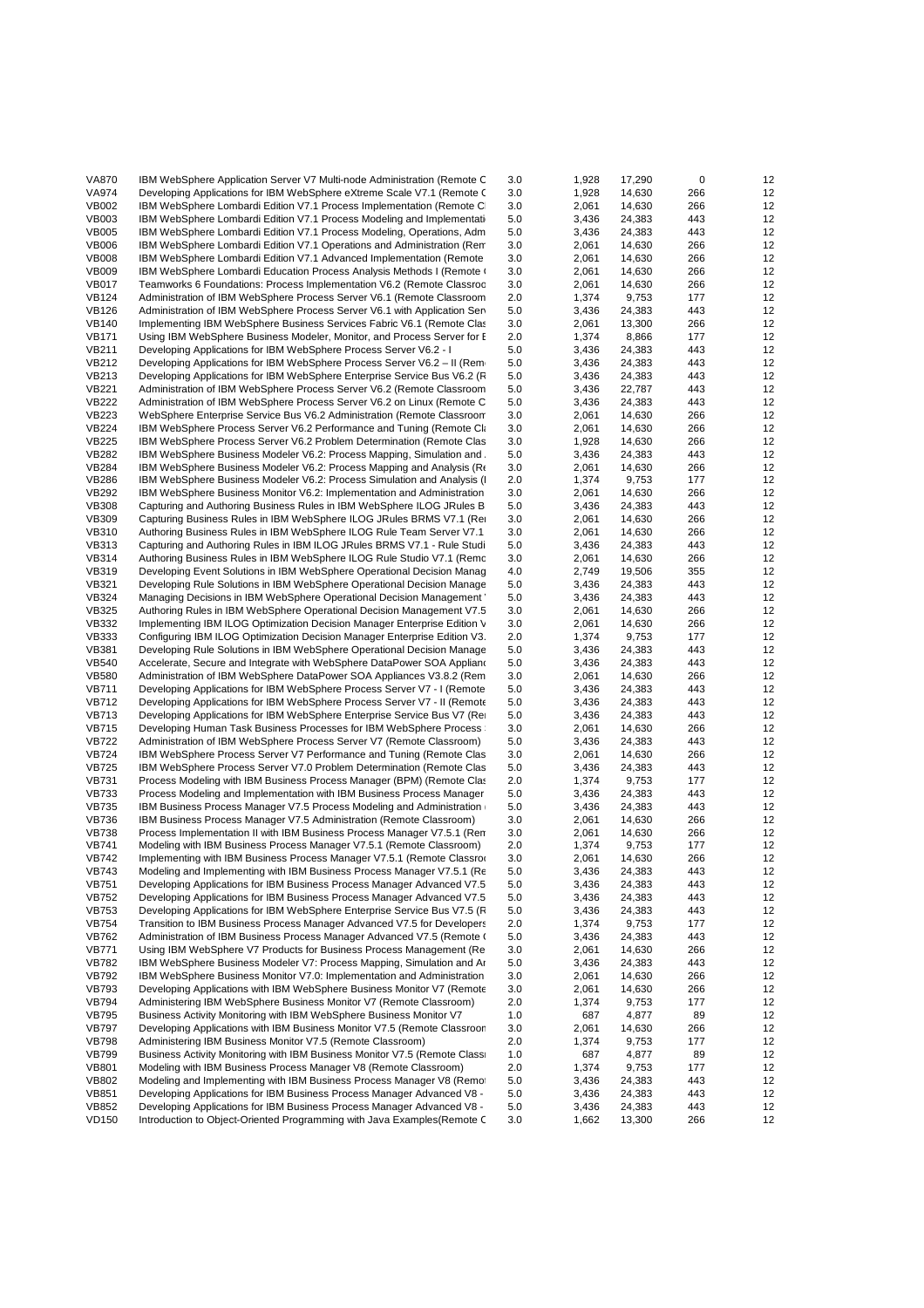| <b>VD152</b> | Java SE 5 Programming Fundamentals (Remote Classroom)                          | 5.0 | 2,771 | 22,166 | 443 | 12  |
|--------------|--------------------------------------------------------------------------------|-----|-------|--------|-----|-----|
| <b>VD154</b> | Java SE 6 Programming Fundamentals (Remote Classroom)                          | 5.0 | 2,771 | 22,166 | 443 | 12  |
| <b>VD160</b> | Developing Applications with Java Persistence API (JPA) (Remote Classroo       | 2.0 | 1,108 | 8,866  | 177 | 12  |
| <b>VD221</b> | PROGRAMMING XML WITH JAVA 1.4 (REMOTE CLASSROOM)                               | 2.0 | 1,108 | 8,866  | 177 | 12  |
| VD321        | Ajax and Web 2.0 Application Development (Remote Classroom)                    | 4.0 | 2,217 | 17,733 | 355 | 12  |
| <b>VD322</b> | Ajax and Web 2.0 Application Development for WebSphere Application Serv        | 5.0 | 2,771 | 22,166 | 443 | 12  |
| <b>VD350</b> | Developing EJB 3 Applications for WebSphere Application Server (Remote (       | 5.0 | 3,436 | 22,166 | 443 | 12  |
| <b>VD352</b> | Developing EJB 3 Applications for WebSphere Application Server V7 (Remc)       | 5.0 | 2,771 | 22,166 | 443 | 12  |
| <b>VD370</b> | Java EE 5 Development for WebSphere Application Server V7 (Remote Cla          | 4.0 | 2,217 | 17,733 | 355 | 12  |
| <b>VD470</b> | Developing Mobile Web 2.0 Applications for WebSphere Application Server        | 3.0 | 1,662 | 13,300 | 266 | 12  |
| <b>VD505</b> | Web Services Development for WebSphere Application Server V6.1 with IBI        | 5.0 | 2,771 | 22,166 | 443 | 12  |
| <b>VD506</b> | Web Service Development for IBM WebSphere Application Server V7 (Rem           | 5.0 | 2,771 | 22,166 | 443 | 12  |
| <b>VD507</b> | REST Service Development with Java (Remote Classroom)                          | 3.0 | 1,662 | 13,300 | 266 | 12  |
| <b>VE400</b> | Accelerate, Secure and Integrate with IBM DataPower V4.0.1 (Remote Class)      | 5.0 | 3,436 | 24,383 | 443 | 12  |
| <b>VE410</b> | Advanced Configuration and Integration of DataPower SOA Appliances V4.0        | 3.0 | 2,061 | 14,630 | 266 | 12  |
| <b>VE420</b> | Administration of IBM WebSphere DataPower SOA Appliances V4.0 (Remot           | 3.0 | 2,061 | 14,630 | 266 | 12  |
| <b>VE942</b> | IBM WebSphere Cast Iron V6.1 Configuration (Remote Classroom)                  | 3.0 | 2,061 | 14,630 | 266 | 12  |
| <b>VM101</b> | Technical Introduction to IBM WebSphere MQ (Remote Classroom)                  | 1.0 | 643   | 4,877  | 89  | 12  |
| <b>VM201</b> | IBM WebSphere MQ V7 System Administration (Windows labs) (Remote Clangle 1997) | 4.0 | 2,128 | 17,733 | 355 | 12  |
| <b>VM202</b> | IBM Websphere MQ V7 System Administration (AIX labs) (Remote Classroo          | 4.0 | 2,128 | 17,733 | 355 | 12  |
| <b>VM204</b> | IBM WebSphere MQ V7.1 System Administration (using Windows for labs) (         | 4.0 | 2,571 | 19,506 | 355 | 12  |
| <b>VM206</b> | IBM WebSphere MQ V7.1 System Administration (using Linux for labs) (Ren        | 4.0 | 2,571 | 19,506 | 355 | 12  |
| VM210        | IBM WebSphere MQ V7 Advanced System Administration (Distributed) (Rer          | 3.0 | 1,662 | 13,300 | 266 | 12  |
| <b>VM211</b> | IBM WebSphere MQ V7.5 Advanced System Administration (Distributed)             | 4.0 | 2,571 | 19,506 | 355 | 12  |
| <b>VM251</b> | IBM WebSphere MQ V7: Designing and Architecting Clustering Solutions (R)       | 4.0 | 2,571 | 19,506 | 355 | 12  |
| <b>VM300</b> | IBM WebSphere MQ V7 System Administration for z/OS (Remote Classroon           | 4.0 | 2,128 | 17,733 | 355 | 12  |
| VM305        | IBM WebSphere MQ Advanced System Administration (Distributed Platform:         | 3.0 | 1,662 | 13,300 | 266 | 12  |
| <b>VM310</b> | IBM WebSphere MQ V7 Advanced System Administration for z/OS (Remote            | 3.5 | 2,217 | 17,733 | 355 | 12  |
| <b>VM501</b> | IBM WebSphere MQ V7 Application Development (Windows Labs) (Remote             | 3.0 | 1,596 | 13,300 | 266 | 12  |
| VM502        | IBM WebSphere MQ V7 Application Development (AIX labs) (Remote Class           | 3.0 | 1,596 | 13,300 | 266 | 12  |
| VM503        | IBM WEBSPHERE MQ V7 APPLICATION DEVELOPMENT (Z/OS LABS) (F                     | 3.0 | 1,596 | 13,300 | 266 | 12  |
| <b>VM510</b> | IBM WebSphere MQ V7 Publish/Subscribe Implementation (Remote Classro           | 2.0 | 1,064 | 8,866  | 177 | 12  |
| <b>VM515</b> | IBM WebSphere MQ V7 Programming Using JMS (Remote Classroom)                   | 3.0 | 1,928 | 14,630 | 266 | 12  |
| <b>VM641</b> | IBM WebSphere Message Broker V6.0 System Administration Workshop               | 3.5 | 1,942 | 17,733 | 355 | 14  |
| <b>VM642</b> | IBM WebSphere Message Broker V6.1 System Administration Workshop (R)           | 3.5 | 2,217 | 17,733 | 355 | 12  |
| VM643        | IBM WebSphere Message Broker V7.0 System Administration Workshop (R)           | 4.0 | 2,217 | 17,733 | 355 | 12  |
| <b>VM662</b> | IBM WebSphere Message Broker V6.1 Developer Workshop (Remote Class)            | 5.0 | 2,771 | 22,166 | 443 | 12  |
| VM663        | IBM WebSphere Message Broker V7.0 Developer Workshop (Remote Class)            | 5.0 | 2,771 | 22,166 | 443 | 12  |
| <b>VM664</b> | Developing Applications with WebSphere Message Broker V8 (Remote Clas          | 5.0 | 3,214 | 24,383 | 443 | 12  |
| <b>VM674</b> | IBM WebSphere Message Broker V8 Application Development II (Remote C)          | 3.0 | 1,928 | 14,630 | 266 | 12  |
| <b>VM800</b> | CICS V3.2 Fundamentals (Remote Classroom)                                      | 3.0 | 1,325 | 13,300 | 266 | 12  |
| <b>VM805</b> | CICS V4.2 Fundamentals (Remote Classroom)                                      | 3.0 | 1,928 | 14,630 | 266 | 12  |
| <b>VM810</b> | CICS V3.2 Basic Tailoring (Remote Classroom)                                   | 5.0 | 2,660 | 22,166 | 443 | 12  |
| <b>VM815</b> | CICS V4.2 Basic Tailoring (Remote Classroom)                                   | 5.0 | 3,214 | 24,383 | 443 | 12  |
| <b>VM820</b> | CICS V3.2 Additional System Programmer Topics including SOA and Web 5          | 5.0 | 3,214 | 22,166 | 443 | 12  |
| <b>VM840</b> | CICS V3.2 CICSPlex System Manager Introduction (Remote Classroom)              | 1.0 | 465   | 4,433  | 89  | 12  |
| <b>VM850</b> | CICS V3.2 CICSPlex System Manager Administration (Remote Classroom)            | 4.0 | 2,217 | 17,733 | 355 | 12  |
| <b>VM854</b> | CICS V4.1 CICSPlex System Manager Administration (Remote Classroom)            | 4.0 | 2,217 | 17,733 | 355 | 12  |
| <b>VM864</b> | CICS V4.1 Command Level Coding (Remote Classroom)                              | 5.0 | 3,214 | 22,166 | 443 | 12  |
| <b>VM870</b> | CICS V3.2 Advanced Application Development for SOA and Web Services (          | 5.0 | 3,214 | 22,166 | 443 | 12  |
| <b>VM880</b> | Getting to Know IBM TXSeries (Remote Classroom)                                | 5.0 | 3,436 | 22,166 | 443 | 12  |
| <b>VR105</b> | PMP Exam Prep Boot Camp (Virtual class)                                        | 5.0 | 2,646 | 19,950 | 665 | 12  |
| <b>VR975</b> | ITIL V3 Foundation Exam Prep Bootcamp (Virtual class)                          | 5.0 | 1,768 | 11,970 | 665 | 12  |
| <b>VS008</b> | Designing SOA Solutions Using IBM SOA Foundation (Remote Classroom)            | 3.0 | 1,928 | 13,300 | 266 | 12  |
| <b>VS009</b> | Fundamentals of Cloud Computing (Remote Classroom)                             | 1.0 | 687   | 4,877  | 89  | 12  |
| <b>VS752</b> | IBM WebSphere Service Registry and Repository V7.5 for Developers (Rem         | 3.0 | 2,061 | 14,630 | 266 | 12  |
| <b>VS811</b> | IBM WebSphere Service Registry and Repository V8.0 for Administrators (R       | 2.0 | 1,374 | 9,753  | 177 | 12  |
| <b>VU104</b> | IBM WebSphere Business Events V7.0 Implementation (Remote Classroom            | 3.0 | 2,061 | 14,630 | 266 | 12  |
| <b>VU503</b> | Mobile Application Development with IBM Worklight V5 Early Education (Re       | 5.0 | 3,436 | 24,383 | 443 | 12  |
| <b>VU582</b> | IBM WebSphere Application Server V8 Problem Determination (Remote Cla          | 4.0 | 2,571 | 19,506 | 355 | 12  |
| <b>VU602</b> | WebSphere Message Broker V7 Implementation for Experienced Personnel           | 2.0 | 1,330 | 9,753  | 177 | 12  |
| <b>VU611</b> | IBM WebSphere Application Server V7 Security (Remote Classroom)                | 3.0 | 1,928 | 14,630 | 266 | 12  |
| <b>VU707</b> | Transition to WebSphere Application Server V7 for Administrators (Remote (     | 3.0 | 1,928 | 14,630 | 266 | 12  |
| <b>VU801</b> | Transition to WebSphere Application Server V8 for Administrators (Remote (     | 2.0 | 1,286 | 9,753  | 177 | 12  |
| <b>VU805</b> | Transition to WebSphere Application Server V8.5 for Administrators (Remote     | 3.0 | 1,928 | 14,630 | 266 | 12  |
| <b>VW501</b> | Introduction to IBM Worklight V5.0 for Application Development and Deployn     | 2.0 | N/A   | N/A    | N/A | N/A |
| <b>WA170</b> | IBM WebSphere Application Server V7 Administration on AIX                      | 5.0 | 3,048 | 24,383 | 443 | 12  |
| <b>WA180</b> | WebSphere Application Server V8 Administration for AIX                         | 5.0 | 3,214 | 24,383 | 443 | 12  |
| <b>WA261</b> | IBM WebSphere Application Server V6.1 Administrator Certification Worksho      | 1.0 | 610   | 4,877  | 89  | 12  |
| <b>WA361</b> | IBM WEBSPHERE APPLICATION SERVER V6.1 ADMINISTRATION ON W                      | 4.0 | 2,438 | 19,506 | 355 | 12  |
| <b>WA370</b> | IBM WebSphere Application Server V7 Administration on Windows                  | 5.0 | 3,048 | 24,383 | 443 | 12  |
| <b>WA380</b> | Administration of WebSphere Application Server V8 on Windows                   | 5.0 | 3,214 | 24,383 | 443 | 12  |
| <b>WA570</b> | IBM WebSphere Application Server V7 Administration on Linux                    | 5.0 | 3,048 | 24,383 | 443 | 12  |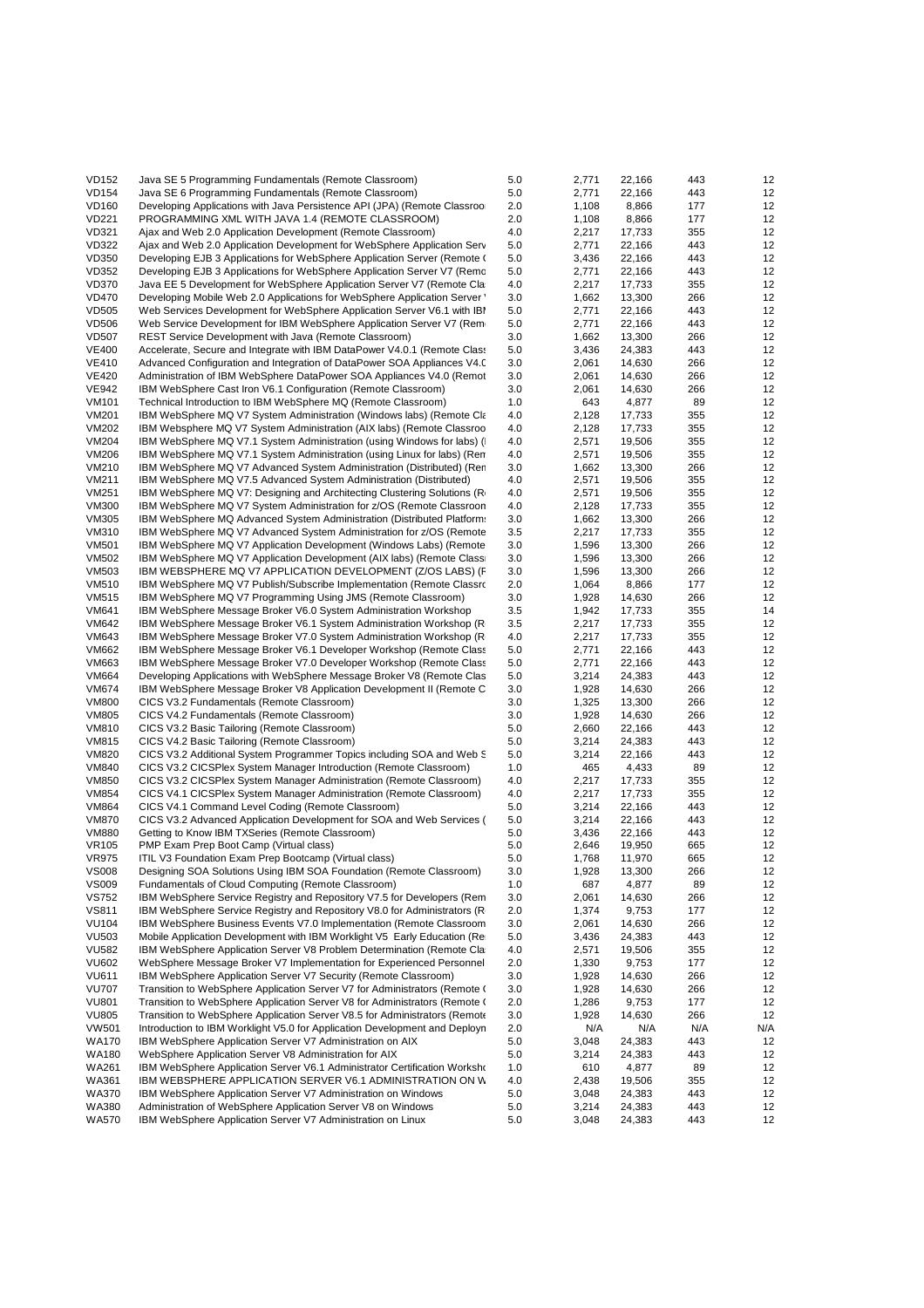| <b>WA571</b>                 | IBM WebSphere Application Server V6.1 Problem Determination                                                                             | 4.0          | 2,571          | 19,506           | 355        | 12       |
|------------------------------|-----------------------------------------------------------------------------------------------------------------------------------------|--------------|----------------|------------------|------------|----------|
| WA572                        | IBM WebSphere Application Server V7 Problem Determination                                                                               | 5.0          | 3,214          | 24,383           | 443        | 12       |
| <b>WA580</b>                 | Administration of WebSphere Application Server V8 on Linux                                                                              | 5.0          | 3,214          | 24,383           | 443        | 12       |
| <b>WA661</b>                 | IBM WebSphere Application Server V6.1 Scripting and Automation                                                                          | 5.0          | 3,048          | 24,383           | 443        | 12       |
| <b>WA761</b>                 | WebSphere Application Server V6.1 Advanced Administration                                                                               | 3.0          | 1,928          | 16,048           | 0          | 12       |
| <b>WA821</b>                 | IBM WebSphere V6.1 Advanced Admin and Configuration on Windows and                                                                      | 5.0          | 3,214          | 24,383           | 0          | 12       |
| <b>WA870</b>                 | IBM WebSphere Application Server V7 Multi-node Administration                                                                           | 3.0          | 1,928          | 17,290           | 0          | 12       |
| <b>WA974</b>                 | Developing Applications for IBM WebSphere eXtreme Scale V7.1                                                                            | 3.0          | 1,928          | 14,630           | 266        | 12       |
| <b>WB001</b>                 | IBM WebSphere Lombardi Edition V7.1 Process Modeling                                                                                    | 2.0          | 1,374          | 9,753            | 177        | 12       |
| <b>WB002</b>                 | IBM WebSphere Lombardi Edition V7.1 Process Implementation                                                                              | 3.0          | 2,061          | 14,630           | 266        | 12       |
| <b>WB003</b>                 | IBM WebSphere Lombardi Edition V7.1 Process Modeling and Implementati                                                                   | 5.0          | 3,436          | 24,383           | 443        | 12       |
| <b>WB005</b>                 | IBM WebSphere Lombardi Edition V7.1 Process Modeling, Operations, Adm                                                                   | 5.0          | 3,436          | 24,383           | 443        | 12       |
| <b>WB006</b>                 | IBM WebSphere Lombardi Edition V7.1 Operations and Administration                                                                       | 3.0          | 2,061          | 14,630           | 266        | 12       |
| <b>WB008</b>                 | IBM WebSphere Lombardi Edition V7.1 Advanced Implementation                                                                             | 3.0          | 2,061          | 14,630           | 266        | 12       |
| <b>WB009</b>                 | IBM WebSphere Lombardi Education Process Analysis Methods I                                                                             | 3.0          | 2,061          | 14,630           | 266        | 12       |
| <b>WB010</b>                 | IBM WebSphere Lombardi Education Process Analysis Methods II                                                                            | 4.0          | 2,749          | 19,506           | 355        | 12       |
| <b>WB011</b><br><b>WB020</b> | IBM WebSphere Lombardi Education Process Analysis Methods III                                                                           | 5.0          | 3,436          | 24,383           | 443        | 12       |
| WB021                        | Teamworks 6 Process Implementation Mentoring                                                                                            | 20.0<br>20.0 | NA<br>NA       | 35,466           | ΝA<br>ΝA   | 5<br>5   |
| WB023                        | IBM WebSphere Lombardi Edition V7.1 Implementation Mentoring<br>IBM WebSphere Lombardi Education BPM Analysis Mentoring                 | 10.0         | NA             | 35,466<br>17,733 | NA         | 5        |
| <b>WB024</b>                 | IBM WebSphere Lombardi Education BPM Program Management Mentoring                                                                       | 10.0         | NA             | 17,733           | ΝA         | 5        |
| <b>WB124</b>                 | Administration of IBM WebSphere Process Server V6.1                                                                                     | 2.0          | 1,374          | 9,753            | 177        | 12       |
| <b>WB126</b>                 | Administration of IBM WebSphere Process Server V6.1 with Application Ser                                                                | 5.0          | 3,436          | 24,383           | 443        | 12       |
| <b>WB141</b>                 | Implementing IBM WebSphere Business Services Fabric V6.1                                                                                | 3.0          | 2,061          | 13,300           | 266        | 12       |
| <b>WB171</b>                 | Using IBM WebSphere Business Modeler, Monitor, and Process Server for E                                                                 | 2.0          | 1,374          | 8,866            | 177        | 12       |
| <b>WB211</b>                 | Developing Applications for IBM WebSphere Process Server V6.2 - I                                                                       | 5.0          | 3,436          | 24,383           | 443        | 12       |
| <b>WB212</b>                 | Developing Applications for IBM WebSphere Process Server V6.2 - II                                                                      | 5.0          | 3,436          | 24,383           | 443        | 12       |
| WB213                        | Developing Applications for IBM WebSphere Enterprise Service Bus V6.2                                                                   | 5.0          | 3,436          | 24,383           | 443        | 12       |
| <b>WB221</b>                 | Administration of IBM WebSphere Process Server V6.2                                                                                     | 5.0          | 3,436          | 24,383           | 443        | 12       |
| <b>WB222</b>                 | Administration of IBM WebSphere Process Server V6.2 on Linux                                                                            | 5.0          | 3,436          | 24,383           | 443        | 12       |
| <b>WB223</b>                 | WebSphere Enterprise Service Bus V6.2 Administration                                                                                    | 3.0          | 2,061          | 14,630           | 266        | 12       |
| <b>WB224</b>                 | IBM WebSphere Process Server V6.2 Performance and Tuning                                                                                | 3.0          | 2,061          | 14,630           | 266        | 12       |
| <b>WB225</b>                 | IBM WebSphere Process Server V6.2 Problem Determination                                                                                 | 3.0          | 1,928          | 14,630           | 266        | 12       |
| <b>WB282</b>                 | IBM WebSphere Business Modeler V6.2: Process Mapping, Simulation and                                                                    | 5.0          | 3,436          | 24,383           | 443        | 12       |
| <b>WB284</b>                 | IBM WebSphere Business Modeler V6.2: Process Mapping and Analysis                                                                       | 3.0          | 2,061          | 14,630           | 266        | 12       |
| <b>WB286</b>                 | IBM WebSphere Business Modeler V6.2: Process Simulation and Analysis                                                                    | 2.0          | 1,374          | 9,753            | 177        | 12       |
| <b>WB292</b>                 | IBM WebSphere Business Monitor V6.2: Implementation and Administration                                                                  | 3.0          | 2,061          | 14,630           | 266        | 12       |
| <b>WB300</b>                 | Developing Business Rule Applications with IBM WebSphere ILOG JRules \                                                                  | 5.0          | 3,436          | 24,383           | 443        | 12       |
| <b>WB301</b>                 | Capturing and Authoring Business Rules with IBM WebSphere ILOG JRules                                                                   | 5.0          | 3,436          | 24,383           | 443        | 12       |
| WB302                        | Capturing Business Rules with IBM WebSphere ILOG JRules V7.0                                                                            | 3.0          | 2,106          | 14,630           | 266        | 12       |
| <b>WB303</b>                 | Authoring Business Rules in IBM WebSphere ILOG Rule Team Server V7.0                                                                    | 2.0          | 1,374          | 9,753            | 177        | 12       |
| <b>WB304</b>                 | Developing Business Rule Applications with IBM WebSphere ILOG Rules for                                                                 | 5.0          | 3,436          | 24,383           | 443        | 12       |
| <b>WB305</b>                 | Developing Business Rule Applications in IBM WebSphere ILOG Rules for C                                                                 | 3.0          | 2,061          | 14,630           | 266        | 12       |
| <b>WB307</b>                 | Developing Applications in IBM WebSphere ILOG JRules BRMS V7.1                                                                          | 5.0          | 3,436          | 24,383           | 443        | 12       |
| <b>WB308</b><br><b>WB309</b> | Capturing and Authoring Business Rules in IBM WebSphere ILOG JRules B                                                                   | 5.0<br>3.0   | 3,436<br>2,061 | 24,383<br>14,630 | 443<br>266 | 12<br>12 |
| <b>WB310</b>                 | Capturing Business Rules in IBM WebSphere ILOG JRules BRMS V7.1<br>Authoring Business Rules in IBM WebSphere ILOG Rule Team Server V7.1 | 3.0          | 2,061          | 14,630           | 266        | 12       |
| <b>WB311</b>                 | Developing Applications in IBM WebSphere ILOG Rules for .NET BRMS V7.                                                                   | 5.0          | 3,436          | 24,383           | 443        | 12       |
| WB312                        | Developing Applications in IBM WebSphere ILOG Rules for COBOL V7.1                                                                      | 3.0          | 2,061          | 14,630           | 266        | 12       |
| WB313                        | Capturing and Authoring Rules in IBM ILOG JRules BRMS V7.1 - Rule Studi                                                                 | 5.0          | 3,436          | 24,383           | 443        | 12       |
| <b>WB314</b>                 | Authoring Business Rules in IBM WebSphere ILOG Rule Studio V7.1                                                                         | 3.0          | 2,061          | 14,630           | 266        | 12       |
| <b>WB319</b>                 | Developing Event Solutions in IBM WebSphere Operational Decision Manag                                                                  | 4.0          | 2,749          | 19,506           | 355        | 12       |
| <b>WB321</b>                 | Developing Rule Solutions in IBM WebSphere Operational Decision Manage                                                                  | 5.0          | 3,436          | 24,383           | 443        | 12       |
| WB324                        | Managing Decisions in IBM WebSphere Operational Decision Management                                                                     | 5.0          | 3,436          | 24,383           | 443        | 12       |
| WB325                        | Authoring Rules in IBM WebSphere Operational Decision Management V7.5                                                                   | 3.0          | 2,061          | 14,630           | 266        | 12       |
| <b>WB375</b>                 | IBM ILOG JViews Diagrammer V8.6                                                                                                         | 5.0          | 3,436          | 24,383           | 443        | 12       |
| <b>WB381</b>                 | Developing Rule Solutions in IBM WebSphere Operational Decision Manage                                                                  | 5.0          | 3,436          | 24,383           | 443        | 12       |
| <b>WB540</b>                 | Accelerate, Secure and Integrate with WebSphere DataPower SOA Appliano                                                                  | 5.0          | 3,436          | 24,383           | 443        | 12       |
| WB580                        | Administration of IBM WebSphere DataPower SOA Appliances V3.8.2                                                                         | 3.0          | 2,061          | 14,630           | 266        | 12       |
| <b>WB711</b>                 | Developing Applications for IBM WebSphere Process Server V7 - I                                                                         | 5.0          | 3,436          | 24,383           | 443        | 12       |
| <b>WB712</b>                 | Developing Applications for IBM WebSphere Process Server V7 - II                                                                        | 5.0          | 3,436          | 24,383           | 443        | 12       |
| <b>WB713</b>                 | Developing Applications for IBM WebSphere Enterprise Service Bus V7                                                                     | 5.0          | 3,436          | 24,383           | 443        | 12       |
| <b>WB715</b>                 | Developing Human Task Business Processes for IBM WebSphere Process                                                                      | 3.0          | 2,061          | 14,630           | 266        | 12       |
| <b>WB722</b>                 | Administration of IBM WebSphere Process Server V7                                                                                       | 5.0          | 3,436          | 24,383           | 443        | 12       |
| <b>WB724</b>                 | IBM WebSphere Process Server V7 Performance and Tuning                                                                                  | 3.0          | 2,061          | 14,630           | 266        | 12       |
| <b>WB725</b>                 | IBM WebSphere Process Server V7.0 Problem Determination                                                                                 | 5.0          | 3,436          | 24,383           | 443        | 12       |
| <b>WB731</b>                 | Process Modeling with IBM Business Process Manager (BPM)                                                                                | 2.0          | 1,374          | 9,753            | 177        | 12       |
| <b>WB733</b>                 | Process Modeling and Implementation with IBM Business Process Manager                                                                   | 5.0          | 3,436          | 24,383           | 443        | 12       |
| <b>WB735</b>                 | IBM Business Process Manager V7.5 Process Modeling and Administration                                                                   | 5.0          | 3,436          | 24,383           | 443        | 12       |
| <b>WB736</b><br><b>WB738</b> | IBM Business Process Manager V7.5 Administration<br>Process Implementation II with IBM Business Process Manager V7.5.1                  | 3.0<br>3.0   | 2,061<br>2,061 | 14,630<br>14,630 | 266<br>266 | 12<br>12 |
| <b>WB741</b>                 | Modeling with IBM Business Process Manager V7.5.1                                                                                       | 2.0          | 1,374          | 9,753            | 177        | 12       |
| <b>WB742</b>                 | Implementing with IBM Business Process Manager V7.5.1                                                                                   | 3.0          | 2,061          | 14,630           | 266        | 12       |
|                              |                                                                                                                                         |              |                |                  |            |          |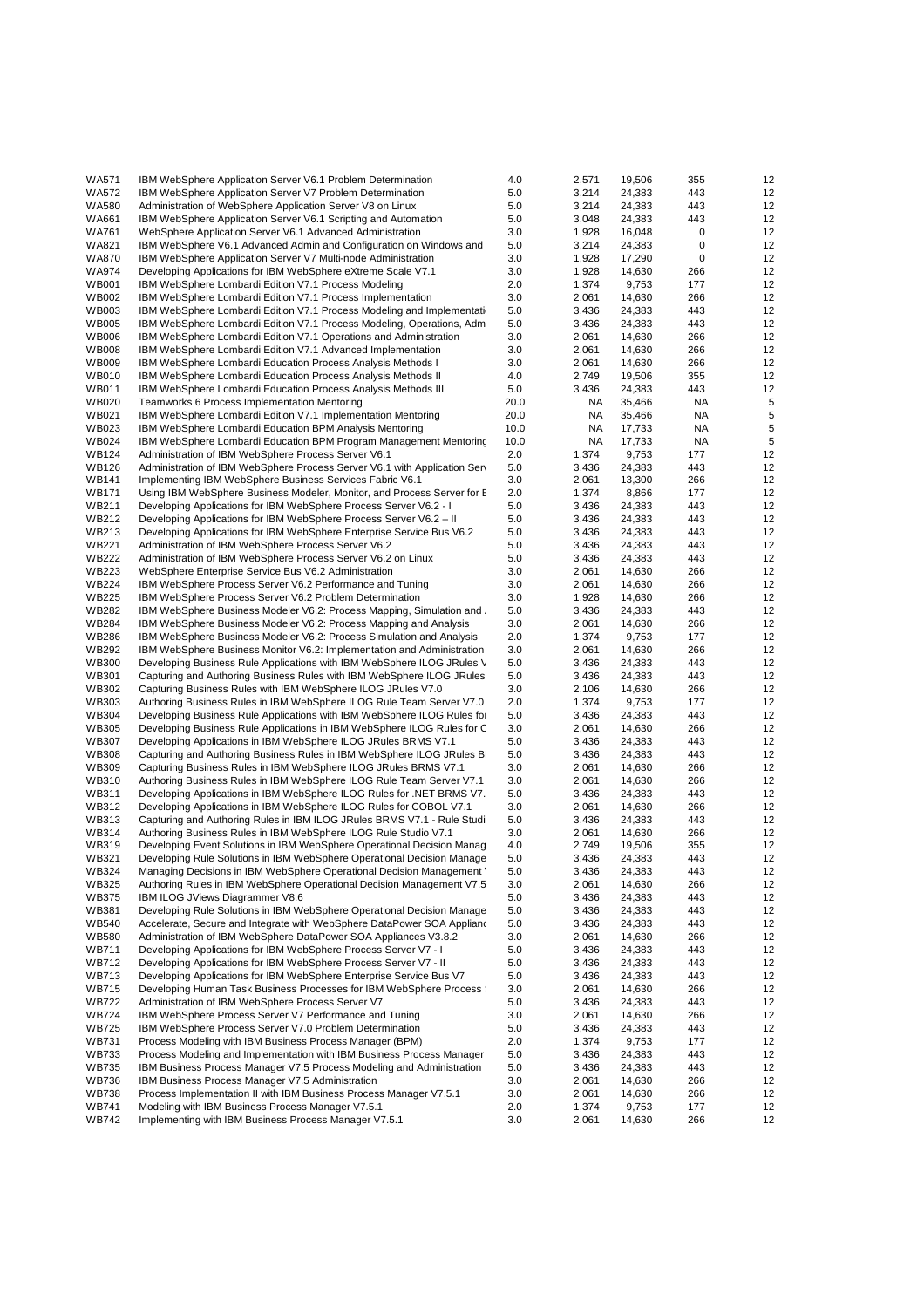| <b>WB743</b>                 | Modeling and Implementing with IBM Business Process Manager V7.5.1                                                                       | 5.0        | 3,436          | 24,383           | 443        | 12       |
|------------------------------|------------------------------------------------------------------------------------------------------------------------------------------|------------|----------------|------------------|------------|----------|
| <b>WB751</b>                 | Developing Applications for IBM Business Process Manager Advanced V7.5                                                                   | 5.0        | 3,436          | 24,383           | 443        | 12       |
| <b>WB752</b>                 | Developing Applications for IBM Business Process Manager Advanced V7.5                                                                   | 5.0        | 3,436          | 24,383           | 443        | 12       |
| <b>WB753</b>                 | Developing Applications for IBM WebSphere Enterprise Service Bus V7.5                                                                    | 5.0        | 3,436          | 24,383           | 443        | 12       |
| <b>WB754</b>                 | Transition to IBM Business Process Manager Advanced V7.5 for Developers                                                                  | 2.0        | 1,374          | 9,753            | 177        | 12       |
| <b>WB762</b>                 | Administration of IBM Business Process Manager Advanced V7.5                                                                             | 5.0        | 3,436          | 24,383           | 443        | 12       |
| <b>WB771</b>                 | Using IBM WebSphere V7 Products for Business Process Management                                                                          | 3.0        | 2,061          | 14,630           | 266        | 12       |
| <b>WB782</b>                 | IBM WebSphere Business Modeler V7: Process Mapping, Simulation and Ar                                                                    | 5.0        | 3,436          | 24,383           | 443        | 12       |
| <b>WB784</b><br><b>WB786</b> | IBM WebSphere Business Modeler V7: Process Mapping and Analysis<br>IBM WebSphere Business Modeler V7: Process Simulation and Analysis    | 3.0<br>2.0 | 2,061<br>1,374 | 14,630<br>9,753  | 266<br>177 | 12<br>12 |
| <b>WB792</b>                 | IBM WebSphere Business Monitor V7.0: Implementation and Administration                                                                   | 3.0        | 2,061          | 14,630           | 266        | 12       |
| <b>WB793</b>                 | Developing Applications with IBM WebSphere Business Monitor V7                                                                           | 3.0        | 2,061          | 14,630           | 266        | 12       |
| <b>WB794</b>                 | Administering IBM WebSphere Business Monitor V7                                                                                          | 2.0        | 1,374          | 9,753            | 177        | 12       |
| <b>WB795</b>                 | Business Activity Monitoring with IBM WebSphere Business Monitor V7                                                                      | 1.0        | 687            | 4,877            | 89         | 12       |
| <b>WB797</b>                 | Developing Applications with IBM Business Monitor V7.5                                                                                   | 3.0        | 2,061          | 14,630           | 266        | 12       |
| <b>WB798</b>                 | Administering IBM Business Monitor V7.5                                                                                                  | 2.0        | 1,374          | 9,753            | 177        | 12       |
| <b>WB799</b>                 | Business Activity Monitoring with IBM Business Monitor V7.5                                                                              | 1.0        | 687            | 4,877            | 89         | 12       |
| <b>WB801</b>                 | Modeling with IBM Business Process Manager V8                                                                                            | 2.0        | 1,374          | 9,753            | 177        | 12       |
| <b>WB802</b>                 | Modeling and Implementing with IBM Business Process Manager V8                                                                           | 5.0        | 3,436          | 24,383           | 443        | 12       |
| <b>WB851</b>                 | Developing Applications for IBM Business Process Manager Advanced V8 -                                                                   | 5.0        | 3,436          | 24,383           | 443        | 12       |
| <b>WB852</b>                 | Developing Applications for IBM Business Process Manager Advanced V8 -                                                                   | 5.0        | 3,436          | 24,383           | 443        | 12       |
| WD150<br><b>WD152</b>        | Introduction to Object-Oriented Programming with Java Examples                                                                           | 3.0        | 1,662          | 13,300           | 266<br>443 | 12<br>12 |
| <b>WD154</b>                 | Java SE 5 Programming Fundamentals<br>Java SE 6 Programming Fundamentals                                                                 | 5.0<br>5.0 | 2,771<br>2,771 | 22,166<br>22,166 | 443        | 12       |
| WD160                        | Developing Applications with Java Persistence API (JPA)                                                                                  | 2.0        | 1,108          | 8,866            | 177        | 12       |
| <b>WD221</b>                 | Programming XML with Java 1.4                                                                                                            | 2.0        | 1,108          | 8,866            | 177        | 12       |
| WD321                        | Ajax and Web 2.0 Application Development                                                                                                 | 4.0        | 2,217          | 17,733           | 355        | 12       |
| <b>WD322</b>                 | Ajax and Web 2.0 Application Development for WebSphere Application Serv                                                                  | 5.0        | 2,771          | 22,166           | 443        | 12       |
| WD352                        | Developing EJB 3 Applications for WebSphere Application Server V7                                                                        | 5.0        | 2,771          | 22,166           | 443        | 12       |
| <b>WD370</b>                 | Java EE 5 Development for WebSphere Application Server V7                                                                                | 4.0        | 2,217          | 17,733           | 355        | 12       |
| <b>WD371</b>                 | Java EE 5 Development with Eclipse for WebSphere Application Server CE                                                                   | 4.0        | 2,217          | 17,733           | 355        | 12       |
| <b>WD470</b>                 | Developing Mobile Web 2.0 Applications for WebSphere Application Server                                                                  | 3.0        | 1,662          | 13,300           | 266        | 12       |
| <b>WD505</b>                 | Web Services Development for WebSphere Application Server V6.1 with IBI                                                                  | 5.0        | 2,771          | 22,166           | 443        | 12       |
| <b>WD506</b>                 | Web Service Development for IBM WebSphere Application Server V7                                                                          | 5.0        | 2,771          | 22,166           | 443        | 12       |
| <b>WD507</b>                 | <b>REST Service Development with Java</b>                                                                                                | 3.0        | 1,662          | 13,300           | 266        | 12       |
| <b>WE400</b><br><b>WE410</b> | Accelerate, Secure and Integrate with IBM DataPower V4.0.1                                                                               | 5.0<br>3.0 | 3,436          | 24,383           | 443<br>266 | 12<br>12 |
| <b>WE420</b>                 | Advanced Configuration and Integration of DataPower SOA Appliances V4.0<br>Administration of IBM WebSphere DataPower SOA Appliances V4.0 | 3.0        | 2,061<br>2,061 | 14,630<br>14,630 | 266        | 12       |
| <b>WE942</b>                 | IBM WebSphere Cast Iron V6.1 Configuration                                                                                               | 3.0        | 2,061          | 14,630           | 266        | 12       |
| <b>WM101</b>                 | Technical Introduction to IBM WebSphere MQ                                                                                               | 1.0        | 643            | 4,877            | 89         | 12       |
| <b>WM201</b>                 | IBM WebSphere MQ V7 System Administration (Windows labs)                                                                                 | 4.0        | 2,128          | 17,733           | 355        | 12       |
| WM202                        | IBM WebSphere MQ V7 System Administration (AIX labs)                                                                                     | 4.0        | 2,128          | 17,733           | 355        | 12       |
| <b>WM204</b>                 | IBM WebSphere MQ V7.1 System Administration (using Windows for labs)                                                                     | 4.0        | 2,571          | 19,506           | 355        | 12       |
| <b>WM206</b>                 | IBM WebSphere MQ V7.1 System Administration (using Linux for labs)                                                                       | 4.0        | 2,571          | 19,506           | 355        | 12       |
| WM210                        | IBM WebSphere MQ V7 Advanced System Administration (Distributed)                                                                         | 3.0        | 1,662          | 13,300           | 266        | 12       |
| <b>WM211</b>                 | IBM WebSphere MQ V7.5 Advanced System Administration (Distributed)                                                                       | 4.0        | 2,571          | 19,506           | 355        | 12       |
| WM251                        | IBM WebSphere MQ V7: Designing and Architecting Clustering Solutions                                                                     | 4.0        | 2,571          | 19,506           | 355        | 12       |
| WM300                        | IBM WebSphere MQ V7 System Administration for z/OS                                                                                       | 4.0        | 2,128          | 17,733<br>13,300 | 355        | 12       |
| WM305<br>WM310               | IBM WebSphere MQ Advanced System Administration (Distributed Platform:                                                                   | 3.0<br>3.5 | 1,662<br>2,217 | 17,733           | 266<br>355 | 12<br>12 |
| <b>WM501</b>                 | IBM WebSphere MQ V7 Advanced System Administration for z/OS<br>IBM WebSphere MQ V7 Application Development (Windows Labs)                | 3.0        | 1,596          | 13,300           | 266        | 12       |
| <b>WM502</b>                 | IBM WebSphere MQ V7 Application Development (AIX Labs)                                                                                   | 3.0        | 1,596          | 13,300           | 266        | 12       |
| WM503                        | IBM WEBSPHERE MQ V7 APPLICATION DEVELOPMENT (Z/OS LABS)                                                                                  | 3.0        | 1,596          | 13,300           | 266        | 12       |
| WM510                        | IBM WebSphere MQ V7 Publish/Subscribe Implementation                                                                                     | 2.0        | 1,064          | 8,866            | 177        | 12       |
| WM515                        | IBM WebSphere MQ V7 Programming Using JMS                                                                                                | 3.0        | 1,928          | 14,630           | 266        | 12       |
| WM641                        | IBM WebSphere Message Broker V6.0 System Administration Workshop                                                                         | 3.5        | 1,942          | 17,733           | 355        | 12       |
| WM642                        | IBM WebSphere Message Broker V6.1 System Administration Workshop                                                                         | 3.5        | 2,217          | 17,733           | 355        | 12       |
| WM643                        | IBM WebSphere Message Broker V7.0 System Administration Workshop                                                                         | 4.0        | 2,217          | 17,733           | 355        | 12       |
| WM662                        | IBM WebSphere Message Broker V6.1 Developer Workshop                                                                                     | 5.0        | 2,771          | 22,166           | 443        | 12       |
| WM663                        | IBM WebSphere Message Broker V7.0 Developer Workshop                                                                                     | 5.0        | 2,771          | 22,166           | 443        | 12       |
| <b>WM664</b>                 | Developing Applications with WebSphere Message Broker V8                                                                                 | 5.0        | 3,214          | 24,383           | 443        | 12       |
| WM674                        | IBM WebSphere Message Broker V8 Application Development II                                                                               | 3.0        | 1,928          | 14,630           | 266        | 12       |
| WM805<br>WM810               | CICS V4.2 Fundamentals<br>CICS V3.2 Basic Tailoring                                                                                      | 3.0<br>5.0 | 1,928<br>2,660 | 14,630<br>22,166 | 266<br>443 | 12<br>12 |
| WM815                        | CICS V4.2 Basic Tailoring                                                                                                                | 5.0        | 3,214          | 24,383           | 443        | 12       |
| <b>WM820</b>                 | CICS V3.2 Additional System Programmer Topics including SOA and Web &                                                                    | 5.0        | 3,214          | 22,166           | 443        | 12       |
| WM840                        | CICS V3.2 CICSPlex System Manager Introduction                                                                                           | 1.0        | 465            | 4,433            | 89         | 12       |
| <b>WM850</b>                 | CICS V3.2 CICSPlex System Manager Administration                                                                                         | 4.0        | 2,217          | 17,733           | 355        | 12       |
| <b>WM854</b>                 | CICS V4.1 CICSPlex System Manager Administration                                                                                         | 4.0        | 2,217          | 17,733           | 355        | 12       |
| <b>WM860</b>                 | CICS V3.2 Command Level Coding                                                                                                           | 5.0        | 2,327          | 22,166           | 443        | 12       |
| WM864                        | CICS V4.1 Command Level Coding                                                                                                           | 5.0        | 3,214          | 22,166           | 443        | 12       |
| WM870                        | CICS V3.2 Advanced Application Development for SOA and Web Services                                                                      | 5.0        | 3,214          | 22,166           | 443        | 12       |
| WM880                        | Getting to Know IBM TXSeries                                                                                                             | 5.0        | 3,436          | 22,166           | 443        | 12       |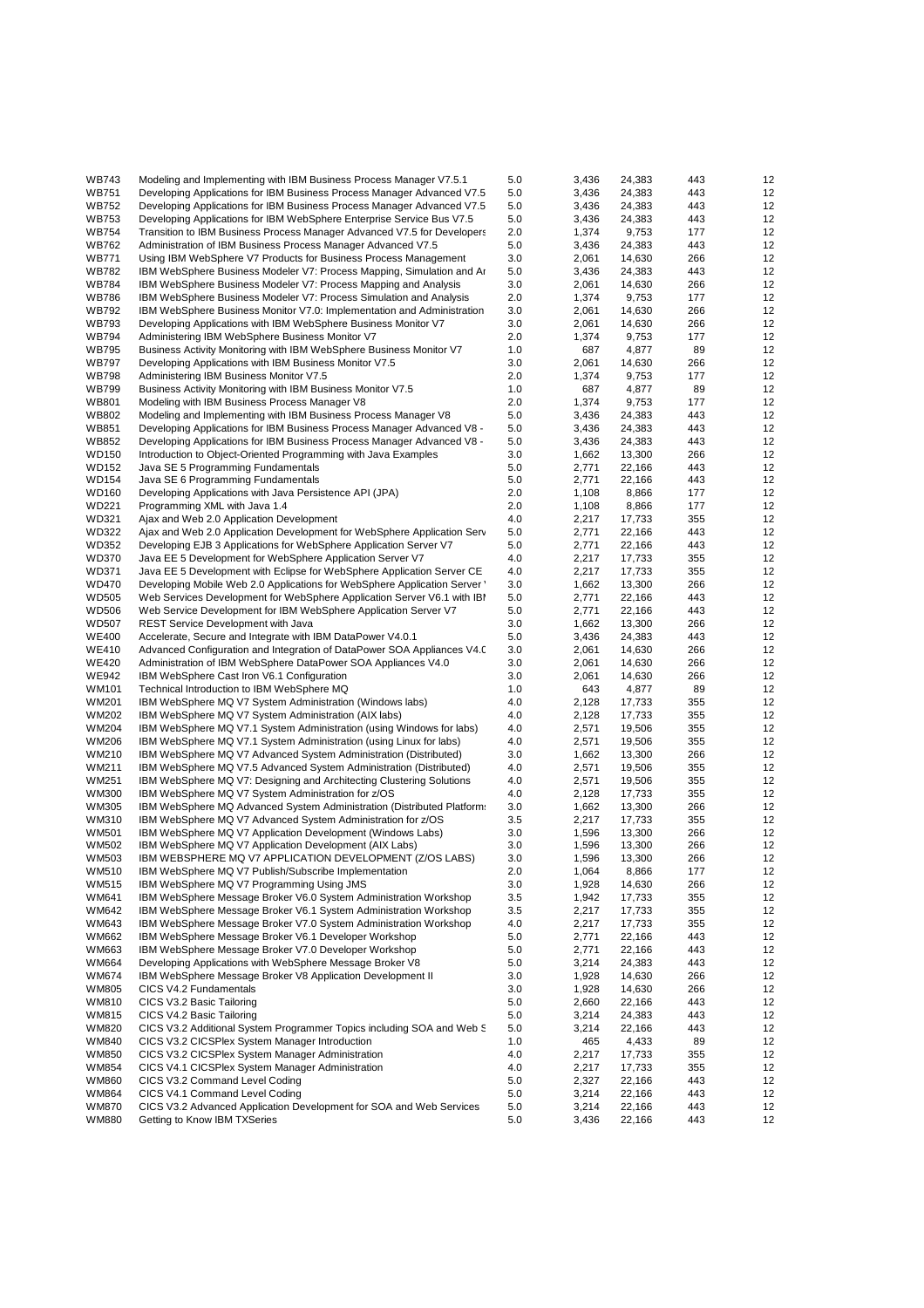| WP611             | IBM WebSphere Portal V6.1 Application Development 1                         | 3.0 | 1,829 | 15,960 | 292   | 12  |
|-------------------|-----------------------------------------------------------------------------|-----|-------|--------|-------|-----|
| <b>WP621</b>      | IBM WebSphere Portal V6.1 Application Development 2                         | 2.0 | 1,219 | 10,640 | 292   | 12  |
| <b>WPI42</b>      | IBM Websphere Portlet Factory 6.1.5 - Application Development I (ILO)       | 5.0 | 3,103 | 26,599 | 1,330 | 10  |
| WPI43             | Developing Web Sites with IBM Lotus Web Content Mgmt V6.1.5 Workshop        | 3.0 | 1,662 | 15,960 | 266   | 15  |
| <b>WPI44</b>      | Developing Web Sites with IBM Lotus Web Content Mgmt V6.1.5 Workshop        | 2.0 | 1,108 | 10,640 | 266   | 15  |
| <b>WPI45</b>      | Developing Web Sites with IBM Lotus Web Content Mgmt V6.1.5 Workshop        | 5.0 | 2,660 | 26,599 | 266   | 15  |
| <b>WPI52</b>      | IBM® Web Experience Factory® 7 : Application Development (ILO)              | 5.0 | 3,103 | 26,599 | 1,330 | 10  |
| WPI70             | Lotus Forms Integration (ILO)                                               | 2.0 | 1,241 | 10,640 | 532   | 10  |
| WPL40             | Developing websites using IBM Lotus Web Content Management 7                | 5.0 | 3,103 | 26,599 | 1,330 | 15  |
| WPL43             | Developing websites using IBM Lotus Web Content Management 8                | 5.0 | 3,103 | 26,599 | 1,330 | 15  |
| WPL52             | Developing Multichannel Applications with IBM Web Experience Factory        | 3.0 | 1,862 | 15,960 | 798   | 10  |
| WPL53             | Developing Applications for IBM WebSphere Portal 8.0                        | 5.0 | 3,103 | 26,599 | 1,330 | 15  |
| WPL83             | Installation and Administration of IBM WebSphere Portal 8 on Windows        | 5.0 | 3,103 | 26,599 | 1,330 | 15  |
| WPW10             | IBM Forms 4.0: Developing an Electronic Forms solution                      | 3.0 | 1,862 | 15,960 | 798   | 10  |
| WPW27             | IBM Mashup Center: Mix and mash content into dynamic business applicatic    | 8.0 | 496   | N/A    | N/A   | N/A |
| WR480             | Linux for System z Basics Bootcamp                                          | 5.0 | 2,660 | 28,373 | 842   | 12  |
| <b>WS007</b>      | Getting Started with SOA                                                    | 2.0 | 1,286 | 8,866  | 177   | 12  |
| <b>WS009</b>      | <b>Fundamentals of Cloud Computing</b>                                      | 1.0 | 687   | 4,877  | 89    | 12  |
| <b>WS751</b>      | IBM WebSphere Service Registry and Repository V7.5 for Administrators       | 2.0 | 1,374 | 9,753  | 177   | 12  |
| <b>WS752</b>      | IBM WebSphere Service Registry and Repository V7.5 for Developers           | 3.0 | 2,061 | 14,630 | 266   | 12  |
| <b>WS811</b>      | IBM WebSphere Service Registry and Repository V8.0 for Administrators       | 2.0 | 1,374 | 9,753  | 177   | 12  |
| <b>WU104</b>      | IBM WebSphere Business Events V7.0 Implementation                           | 3.0 | 2,061 | 14,630 | 266   | 12  |
| <b>WU124</b>      | Technical Introduction to IBM SCORE                                         | 2.0 | 1,374 | 9,753  | 177   | 12  |
| <b>WU125</b>      | <b>IBM SCORE Configuration</b>                                              | 2.0 | 1,374 | 9,753  | 177   | 12  |
| <b>WU503</b>      | Mobile Application Development with IBM Worklight V5 Early Education        | 5.0 | 3,436 | 24,383 | 443   | 12  |
| <b>WU582</b>      | IBM WebSphere Application Server V8 Problem Determination                   | 4.0 | 2,571 | 19,506 | 355   | 12  |
| <b>WU611</b>      | <b>IBM WebSphere Application Server V7 Security</b>                         | 3.0 | 1,928 | 14,630 | 266   | 12  |
| <b>WU620</b>      | Implementing BPM and SOA: Architecture and Capability Considerations        | 3.0 | 2,061 | 14,630 | 266   | 12  |
| <b>WU658</b>      | IBM WebSphere Service Registry and Repository V6.1 Workshop                 | 5.0 | 3,436 | 24,383 | 443   | 12  |
| <b>WU659</b>      | IBM WebSphere Service Registry and Repository V6.2 Workshop                 | 5.0 | 0     | 24,383 | 443   | 12  |
| <b>WU661</b>      | IBM WebSphere Service Registry and Repository V6.2 Administration           | 2.0 | 1,374 | 9,753  | 177   | 12  |
| <b>WU707</b>      | Transition to WebSphere Application Server V7 for Administrators            | 3.0 | 1,928 | 14,630 | 266   | 12  |
| <b>WU801</b>      | Transition to WebSphere Application Server V8 for Administrators            | 2.0 | 1,286 | 9,753  | 177   | 12  |
| <b>WU805</b>      | Transition to WebSphere Application Server V8.5 for Administrators          | 3.0 | 1,928 | 14,630 | 266   | 12  |
| X3648             | Custom 4 Day Modeler Class for Bank of America                              | 4.0 | N/A   | 15,214 | 355   | 12  |
| X4723             | IBM Systems Storage Product Wkshp.                                          | 4.0 | N/A   | 7,093  | 177   | 14  |
| X7738             | IBM Security Info and Event Mgr 2.0.0.4 Admin and Rept, small grp           | 3.0 | N/A   | 9,576  | 1,596 | 6   |
| <b>XF700</b>      | Utilizing Intelligent Offer                                                 | 1.0 | 132   | 1,585  | N/A   | N/A |
| XQ100             | XQ100 QWT01 IBM Rational Web Based Training for Telelogic DOORS             | 0.5 | 155   | 3,103  | N/A   | 20  |
| XQ104             | Plus Mentoring for Efficient Document Production w/ Rational Publishing Eng | 3.0 | N/A   | 7,706  | N/A   | 12  |
| XTR <sub>11</sub> | IBM System x Technical Principles (Enhanced)                                | 3.0 | 2,047 | 10,640 | 266   | 12  |
| XTR <sub>30</sub> | <b>IBM BladeCenter Fundamentals</b>                                         | 2.0 | 1,502 | 9,753  | 177   | 12  |
| XTR33             | IBM BladeCenter H Workshop                                                  | 1.0 | 850   | 4,877  | 89    | 12  |
| XTR46             | IBM Systems - Introduction to Director 6.1                                  | 1.0 | 798   | 3,813  | 89    | 12  |
| XTR52             | IBM eX5 Enterprise Servers - Architecture and Virtualization                | 4.0 | 2,570 | 15,955 | 355   | 12  |
| XTR60             | IBM Cloud Architecture and Workshop                                         | 3.0 | 2,127 | 12,413 | 266   | 12  |
| XTRB3             | IBM BladeCenter Fundamentals - BladeCenter H                                | 3.0 | 2,216 | 10,640 | 266   | 12  |
| XTRD2             | IBM Systems Director 6.2 for IBM BladeCenter and blade servers              | 2.0 | 1,529 | 7,093  | 177   | 12  |
| XTRN0             | <b>IBM Introduction to Networking</b>                                       | 2.0 | 1,042 | 5,542  | 89    | 12  |
| XTV47             | Managing IBM System x and BladeCenter Servers with IBM Systems Directo      | 2.0 | 1,365 | N/A    | N/A   | N/A |
| XTV48             | IBM Systems Director 6.2 for IBM System x and BladeCenter Servers - Adva    | 2.0 | 1,064 | N/A    | N/A   | N/A |
| XTV52             | IBM eX5 Enterprise Servers - Architecture and Virtualization                | 4.0 | 1,905 | 14,186 | 355   | 12  |
| XTV60             | IBM Cloud Architecture and Workshop - ILO                                   | 3.0 | 1,529 | 12,413 | 266   | 12  |
| XTV97             | <b>IBM System x Certification Seminar</b>                                   | 2.0 | 975   | N/A    | N/A   | N/A |
| XTVB3             | IBM BladeCenter Fundamentals - BladeCenter H                                | 3.0 | 1,950 | 10,640 | 266   | 12  |
| XTVD1             | IBM Systems Director 6.2 for IBM System x and BladeCenter Servers           | 4.0 | 1,905 | N/A    | N/A   | N/A |
| XTVD2             | IBM Systems Director 6.2 for IBM BladeCenter and blade servers - ILO        | 2.0 | 1,241 | 7,093  | 177   | 12  |
| XTVN0             | IBM Introduction to Networking - ILO                                        | 2.0 | 700   | N/A    | N/A   | N/A |
| XTVN1             | <b>IBM BNT System Networking Implementation</b>                             | 3.0 | 1,591 | N/A    | N/A   | N/A |
| <b>YD221</b>      | DEV275 Essentials of Visual Modeling with UML 2.0 (O)                       | 1.0 | 704   | 3,990  | 266   | 12  |
| YD405             | Essentials of Managing Software Assets with IBM Rational Asset Manager, \   | 1.0 | 704   | 3,990  | 266   | 12  |
| YD406             | Essentials of IBM Rational Asset Management V7.1.1 (O)                      | 1.0 | 704   | 3,990  | 266   | 12  |
| <b>YD425</b>      | An Introduction to Software Architecture (ILO)                              | 1.0 | 704   | 3,990  | 266   | 12  |
| <b>YD470</b>      | Designing Deployment Architectures with Rational Software Architect V7.5    | 2.0 | 1,241 | 7,980  | 532   | 12  |
| <b>YL120</b>      | Essentials of IBM Rational AppScan Standard Edition V8.0                    | 2.0 | 1,241 | 7,980  | 532   | 12  |
| <b>YL121</b>      | Essentials of IBM Rational AppScan Standard Edition V8.5                    | 2.0 | 1,241 | 7,980  | 532   | 12  |
| YL309             | Essentials of IBM Rational AppScan Source Edition for Security V8.0 (ILO)   | 1.0 | 704   | 3,990  | 266   | 12  |
| <b>YL310</b>      | Essentials of IBM Rational AppScan Source Edition for Security V8.5         | 1.0 | 704   | 3,990  | 266   | 12  |
| <b>YL357</b>      | Essentials of IBM Rational AppScan Enterprise Edition V8.0                  | 2.0 | 1,241 | 7,980  | 532   | 12  |
| <b>YL358</b>      | Essentials of IBM Rational AppScan Enterprise V8.5 - ILO                    | 2.0 | 1,241 | 7,980  | 532   | 12  |
| <b>YL362</b>      | Essentials of IBM Rational Policy Tester V8.0                               | 2.0 | 1,241 | 7,980  | 532   | 12  |
| YN110             | Developing COBOL with IBM Rational Developer for System z, V8.0             | 2.0 | 1,241 | 7,980  | 532   | 12  |
| <b>YN200</b>      | Essentials of IBM Rational Asset Analyzer V6.0                              | 1.0 | 704   | 3,990  | 266   | 12  |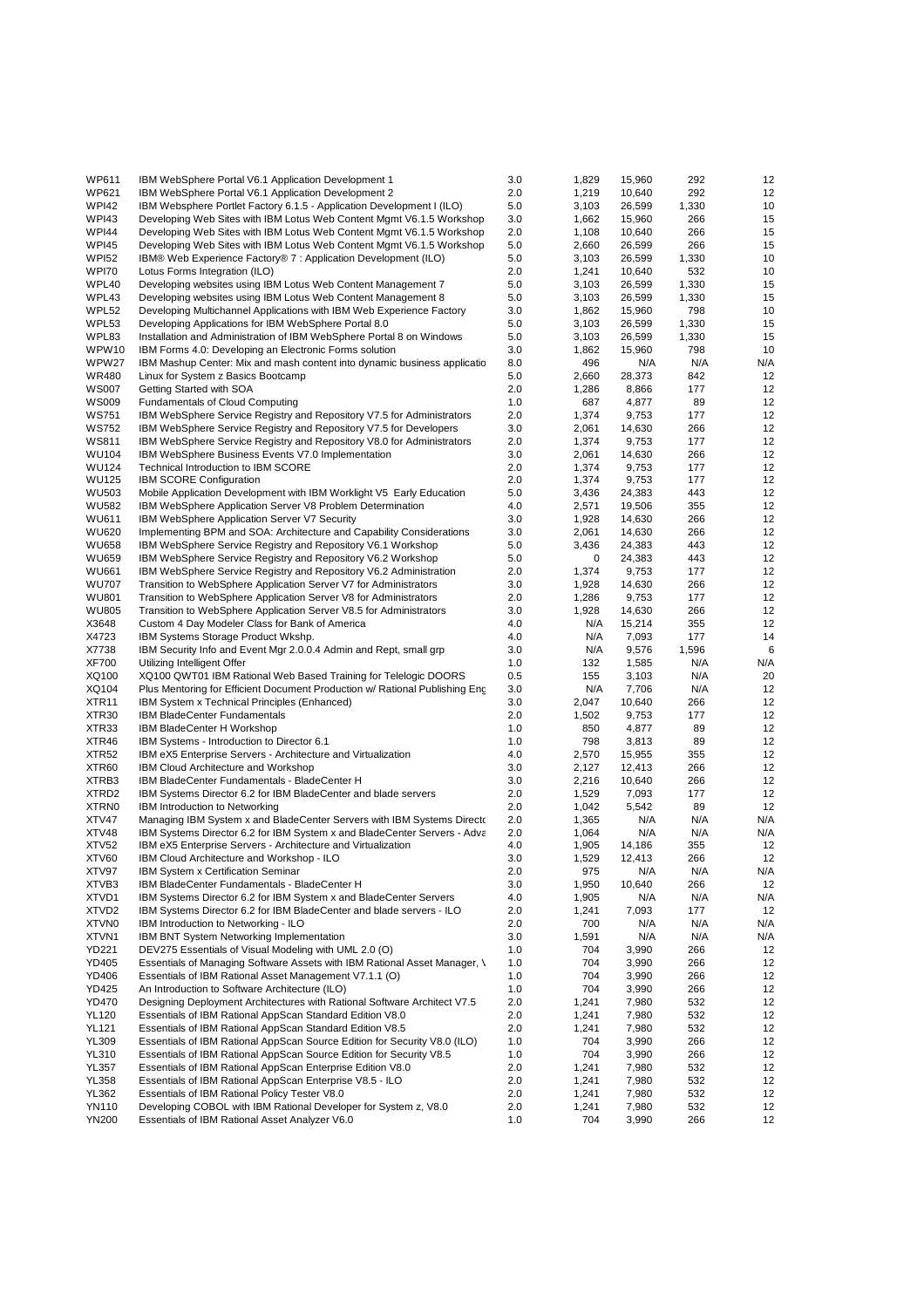| <b>YN850</b>      | IBM Rational Team Concert V3.0 for System z Development - ILO              | 2.0 | 1,241 | 7,980  | 532   | 12  |
|-------------------|----------------------------------------------------------------------------|-----|-------|--------|-------|-----|
| YP401             | PRJ270 Essentials of Rational Unified Process, v7.0 (O)                    | 2.0 | 1,241 | 7,980  | 532   | 12  |
| <b>YR202</b>      | Essentials of IBM Rational Requisite Client for Web V7.0.1                 | 1.0 | 704   | 3,990  | 266   | 12  |
| <b>YR351</b>      | Essentials of IBM Rational Requirements Composer V2.0                      | 1.0 | 704   | 3,990  | 266   | 12  |
| <b>YR352</b>      | Essentials of IBM Rational Requirements Composer, V3.0                     | 2.0 | 1,241 | 7,980  | 532   | 12  |
| YR353             | Essentials of IBM Rational Requirements Composer, V4.0 (ILO)               | 2.0 | 1,241 | 7,980  | 532   | 12  |
| <b>YR631</b>      | REQ570 Writing Good Use Cases (O)                                          | 1.0 | 704   | 3,990  | 266   | 12  |
| <b>YS204</b>      | Essentials of IBM Rational ClearQuest, V7.1 (O)                            | 1.0 | 704   | 3,990  | 266   | 12  |
| <b>YS303</b>      | Essentials of Configuration Management with IBM Rational ClearCase V7.1    | 1.0 | 704   | 3,990  | 266   | 12  |
| <b>YS312</b>      | Essentials of IBM Rational ClearCase Basics for Windows, V7.1 (O)          | 1.0 | 704   | 3,990  | 266   | 12  |
| <b>YS316</b>      | Essentials of IBM Rational ClearCase using the ClearCase Remote Client, V  | 1.0 | 704   | 3,990  | 266   | 12  |
| <b>YS319</b>      | Essentials of IBM Rational ClearCase UCM using the ClearCase Remote Cli    | 1.0 | 704   | 3,990  | 266   | 12  |
| <b>YS322</b>      | Essentials of IBM Rational ClearCase Basics for UNIX, v7.1 (O)             | 1.0 | 704   | 3,990  | 266   | 12  |
| <b>YS404</b>      | Essentials of Configuration Management with IBM Rational ClearCase UCM.    | 2.0 | 1,241 | 7,980  | 532   | 12  |
| <b>YS501</b>      | SCM270 Essentials of IBM Rational ClearCase for Windows, v7.0 (O)          | 2.0 | 1,165 | 7,980  | 532   | 12  |
| <b>YS504</b>      | Essentials of IBM Rational ClearCase for Windows V7.1 (O)                  | 2.0 | 1,241 | 7,980  | 532   | 12  |
| <b>YS511</b>      | SCM271 Essentials of IBM Rational ClearCase for Unix, v7.0 (O)             | 2.0 | 1,241 | 7,980  | 532   | 12  |
| <b>YS512</b>      | Essentials of IBM Rational ClearCase for UNIX V7.1 (O)                     | 2.0 | 1,241 | 7,980  | 532   | 12  |
| <b>YS524</b>      | Essentials of IBM Rational ClearCase UCM for Windows, V7.1 (O)             | 1.0 | 704   | 3,990  | 266   | 12  |
| <b>YS531</b>      | SCM276 Essentials of IBM Rational ClearCase UCM for Unix, v7.0 (O)         | 1.0 | 704   | 3,990  | 266   | 12  |
| <b>YS543</b>      | Essentials of IBM Rational Build Forge, V7.0.1                             | 2.0 | 1,241 | 7,980  | 532   | 12  |
| <b>YS544</b>      | Essentials of IBM Rational Build Forge, V7.1 (O)                           | 2.0 | 1,241 | 7,980  | 532   | 12  |
| <b>YS612</b>      | SCM471 Mastering IBM Rational ClearCase Administration for Unix, v7.0 (O   | 2.0 | 1,241 | 7,980  | 532   | 12  |
| <b>YS725</b>      | Configuring Projects in IBM Rational Team Concert V3.0 - ILO               | 3.0 | 1,862 | 11,970 | 798   | 12  |
| <b>YS726</b>      | Configuring Projects in IBM Rational Team Concert V3.0.1                   | 3.0 | 1,862 | 11,970 | 798   | 12  |
| <b>YS800</b>      | Essentials of IBM Rational Team Concert (O)                                | 1.0 | 704   | 3,990  | 266   | 12  |
| <b>YS815</b>      | Mastering Project Administration in IBM Rational Team Concert V2.0 (ILO)   | 2.0 | 1,241 | 7,980  | 532   | 12  |
| <b>YS840</b>      | Developing Software with IBM Rational Team Concert V3.0                    | 1.0 | 704   | 3,990  | 266   | 12  |
| <b>YS841</b>      | Developing Software with IBM Rational Team Concert V3.0.1                  | 1.0 | 704   | 3,990  | 266   | 12  |
| <b>YS900</b>      | Jazz Team Server Administration                                            | 2.0 | 1,241 | 7,980  | 532   | 12  |
| YSB <sub>20</sub> | IBM Rational ClearCase UCM Administration                                  | 5.0 | 2,660 | 19,950 | 1,330 | 12  |
| <b>YSB30</b>      | <b>IBM Rational ClearCase Administration Boot</b>                          | 5.0 | 2,660 | 19,950 | 1,330 | 12  |
| <b>YT271</b>      | Essentials of Test Management with IBM Rational Quality Manager V2.0 (O)   | 1.0 | 704   | 3,990  | 266   | 12  |
| <b>YT272</b>      | Test Management with IBM Rational Quality Manager V3.0                     | 1.0 | 704   | 3,990  | 266   | 12  |
| YT281             | Essentials of Manual Testing with IBM Rational Quality Manager V2.0 (O)    | 1.0 | 704   | 3,990  | 266   | 12  |
| <b>YT282</b>      | Testing with IBM Rational Quality Manager V3.0 (ILO)                       | 1.0 | 704   | 3,990  | 266   | 12  |
| <b>YT525</b>      | TEMYT525 Essentials of IBM Rational Performance Tester V8.2                | 2.0 | 1,241 | 7,980  | 532   | 12  |
| <b>YT550</b>      | TST285 Essentials of Functional Testing with IBM Rational Tester for SOA G | 1.0 | 704   | 3,990  | 266   | 12  |
| ZA380             | WebSphere Application Server V8 Administration for Windows (Self-paced)    | 5.0 | 2,571 | N/A    | N/A   | N/A |
| ZA580             | WebSphere Application Server V8 Administration for Linux (Self-paced)      | 5.0 | 2,571 | N/A    | N/A   | N/A |
| ZA974             | Developing Applications for IBM WebSphere eXtreme Scale V7.1 (Self-pace    | 3.0 | 1,543 | N/A    | N/A   | N/A |
| ZB005             | IBM WebSphere Lombardi Edition V7.1 Process Modeling, Operations, Adm      | 5.0 | 2,749 | N/A    | N/A   | N/A |
| ZB006             | IBM WebSphere Lombardi Edition V7.1 Operations and Administration (Self-   | 3.0 | 1,648 | N/A    | N/A   | N/A |
| ZB319             | Developing Event Solutions in IBM WebSphere Operational Decision Manag     | 4.0 | 2,198 | N/A    | N/A   | N/A |
| ZB731             | Process Modeling with IBM Business Process Manager (Self-paced)            | 2.0 | 1,099 | N/A    | N/A   | N/A |
| ZB733             | Process Modeling and Implementation with IBM Business Process Manager      | 5.0 | 2,749 | N/A    | N/A   | N/A |
| ZB739             | Teamworks 6 Transition to IBM Business Process Manager V7.5.1              | 1.0 | 549   | N/A    | N/A   | N/A |
| ZB741             | Modeling with IBM Business Process Manager V7.5.1 (self-paced)             | 2.0 | 1,099 | N/A    | N/A   | N/A |
| ZB743             | Modeling and Implementing with IBM Business Process Manager V7.5.1 (Se     | 5.0 | 2,749 | N/A    | N/A   | N/A |
| ZB751             | Developing Applications for IBM Business Process Manager Advanced V7.5     | 5.0 | 2,749 | N/A    | N/A   | N/A |
| ZB797             | Developing Applications with IBM Business Monitor V7.5 (Self-paced)        | 3.0 | 2,749 | N/A    | N/A   | N/A |
| ZD154             | Java SE 6 Programming Fundamentals (Self-paced)                            | 5.0 | 2,217 | N/A    | N/A   | N/A |
| ZE400             | Accelerate, Secure and Integrate with IBM DataPower V4.0.1                 | 5.0 | 2,749 | N/A    | N/A   | N/A |
| ZE406             | Introduction to WebSphere DataPower SOA Appliances V5.0                    | 0.3 | 168   | N/A    | N/A   | N/A |
| ZE441             | Using Variables and Extensions with IBM DataPower V4.0.1 (with Lab Exerc   | 0.3 | 332   | N/A    | N/A   | N/A |
| ZE442             | Creating RESTful Services with IBM DataPower V4.0.1 (with lab exercise)    | 0.3 | 332   | N/A    | N/A   | N/A |
| ZE443             | Controlling Access with IBM DataPower V4.0.1 (with lab exercise)           | 0.4 | 332   | N/A    | N/A   | N/A |
| ZE444             | Using FTP with IBM DataPower V4.0.1 (with lab exercise)                    | 0.4 | 332   | N/A    | N/A   | N/A |
| ZE445             | Incorporating SQL with IBM DataPower V4.0.1 (with lab exercise)            | 0.4 | 332   | N/A    | N/A   | N/A |
| ZE446             | Enforcing Governance for IBM DataPower V4.0.1 (with lab exercise) - ILO    | 0.3 | 332   | N/A    | N/A   | N/A |
| ZE447             | Performing Binary Transformations on IBM DataPower V4.0.1 (with lab exero  | 0.2 | 332   | N/A    | N/A   | N/A |
| ZE448             | Processing Attachments for IBM DataPower V4.0.1 (with lab exercise)        | 0.3 | 332   | N/A    | N/A   | N/A |
| ZE449             | Using Scripts to Manage Migration for IBM DataPower V4.0.1 (with lab exerc | 0.3 | 332   | N/A    | N/A   | N/A |
| ZE472             | Creating RESTful Services with IBM DataPower V4.0.1 (with demo)            | 0.2 | 177   | N/A    | N/A   | N/A |
| ZE473             | Controlling Access with IBM DataPower V4.0.1 (with demonstration)          | 0.4 | 168   | N/A    | N/A   | N/A |
| ZE474             | Using FTP with IBM DataPower V4.0.1 (with demonstration)                   | 0.4 | 168   | N/A    | N/A   | N/A |
| ZE475             | Incorporating SQL with IBM DataPower V4.0.1 (with demonstration)           | 0.4 | 168   | N/A    | N/A   | N/A |
| ZE477             | Performing Binary Transformations on IBM DataPower V4.0.1 (with demonst    | 0.2 | 168   | N/A    | N/A   | N/A |
| ZE478             | Processing Attachments for IBM DataPower V4.0.1 (with demonstration)       | 0.3 | 168   | N/A    | N/A   | N/A |
| ZE479             | Using Scripts to Manage Migration for IBM DataPower V4.0.1 (with demonst   | 0.3 | 177   | N/A    | N/A   | N/A |
| ZE942             | IBM WebSphere Cast Iron V6.1 Configuration (Self-paced)                    | 3.0 | 1,648 | N/A    | N/A   | N/A |
| ZL000             | z/VM and Linux Boot Camp                                                   | 5.0 | 3,985 | 19,950 | 842   | 12  |
| ZL100             | LINUX IMPLEMENTATION FOR ZSERIES                                           | 3.0 | 1,853 | 10,640 | 266   | 14  |